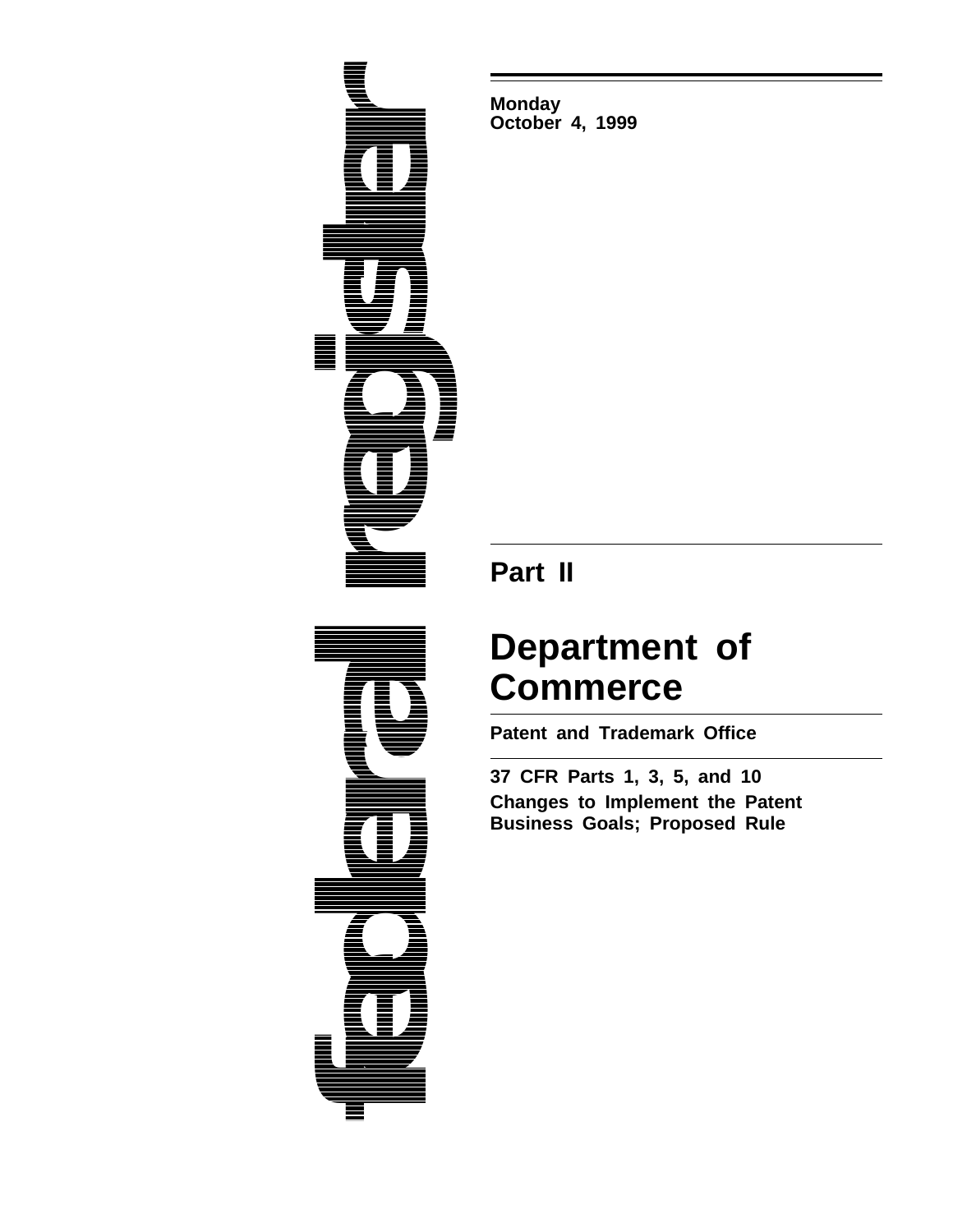## **DEPARTMENT OF COMMERCE**

## **Patent and Trademark Office**

#### **37 CFR Parts 1, 3, 5, and 10**

**[Docket No.: 980826226–9185–02]**

#### **RIN 0651–AA98**

## **Changes To Implement the Patent Business Goals**

**AGENCY:** Patent and Trademark Office, Commerce.

**ACTION:** Notice of proposed rulemaking.

**SUMMARY:** The Patent and Trademark Office (Office) has established business goals for the organizations reporting to the Assistant Commissioner for Patents (Patent Business Goals). The focus of the Patent Business Goals is to increase the level of service to the public by raising the efficiency and effectiveness of the Office's business processes. In furtherance of the Patent Business Goals, the Office is proposing changes to the rules of practice to eliminate unnecessary formal requirements, streamline the patent application process, and simplify and clarify their provisions.

**DATES:** *Comment Deadline Date:* To be ensured of consideration, written comments must be received on or before December 3, 1999. While comments may be submitted after this date, the Office cannot ensure that consideration will be given to such comments. No public hearing will be held.

**ADDRESSES:** Comments should be sent by electronic mail message over the Internet addressed to regreform@uspto.gov. Comments may also be submitted by mail addressed to: Box Comments—Patents, Assistant Commissioner for Patents, Washington, D.C. 20231, or by facsimile to (703) 308– 6916, marked to the attention of Hiram H. Bernstein. Although comments may be submitted by mail or facsimile, the Office prefers to receive comments via the Internet. Where comments are submitted by mail, the Office would prefer that the comments be submitted on a DOS formatted 31⁄4 inch disk accompanied by a paper copy.

The comments will be available for public inspection at the Special Program Law Office, Office of the Deputy Assistant Commissioner for Patent Policy and Projects, located at Room 3– C23 of Crystal Plaza 4, 2201 South Clark Place, Arlington, Virginia, and will be available through anonymous file transfer protocol (ftp) via the Internet (address: ftp.uspto.gov). Since comments will be made available for public inspection, information that is

not desired to be made public, such as an address or phone number, should not be included in the comments.

**FOR FURTHER INFORMATION CONTACT:** Hiram H. Bernstein or Robert W. Bahr, by telephone at (703) 305–9285, or by mail addressed to: Box Comments— Patents, Assistant Commissioner for Patents, Washington, DC 20231, or by facsimile to (703) 308–6916, marked to the attention of Mr. Bernstein.

**SUPPLEMENTARY INFORMATION:** The organizations reporting to the Assistant Commissioner for Patents have established five business goals (Patent Business Goals) to meet the Office's Year 2000 commitments. The Patent Business Goals have been adopted as part of the Fiscal Year 1999 Corporate Plan Submission of the President. The five Patent Business Goals are:

- Goal 1: Reduce Office processing time (cycle time) to twelve months or less for all inventions
- Goal 2: Establish fully-supported and integrated Industry Sectors.
- Goal 3: Receive applications and publish patents electronically.
- Goal 4: Exceed our customers' quality expectations, through the competencies and empowerment of our employees.
- Goal 5: Align fees commensurate with resource utilization and customer efficiency.

This rulemaking proposes changes to the regulations to support the Patent Business Goals. A properly reengineered or reinvented system eliminates the redundant or unnecessary steps that slow down processing and frustrate customers. In furtherance of the Patent Business Goals, these proposed changes to the rules of practice take a fresh view of the business end of issuing patents, and continue a process of simplification. Formal requirements of rules that are no longer useful would be eliminated. When the intent of an applicant is understood, the Office would simply go forward with the processing. The essentials are maintained, while formalities are greatly reduced. The object is to focus on the substance of examination and decrease the time that an application for patent is sidelined with unnecessary procedural issues.

Additionally, the Office desires to continue to make its rules more understandable, such as by using plain language instead of legalese. The Office is seeking efficiency by improving the clarity of the wording of the regulations so that applicants and Office employees understand unequivocally what is required at each stage of the prosecution and can get it right on the first try. The

Office welcomes comments and suggestions on this effort.

In streamlining this process, the Office will be able to issue a patent in a shorter time by eliminating formal requirements that must be performed by the applicant, his or her representatives and the Office itself. Applicants will benefit from a reduced overall cost to them for receiving patent protection and from a faster receipt of their patents.

Finally, these proposed changes are intended to improve the Office's business processes in the context of the current legal and technological environment. Should these environments change (*e.g.,* by adoption of an international Patent Law Treaty, enactment of patent legislation, or implementation of new automation capabilities), the Office would have to reconsider its business processes and make such further changes to the rules of practice as are necessary.

#### **Advance Notice of Proposed Rulemaking**

The Office published an advance notice of proposed rulemaking (Advance Notice) presenting a number of changes to patent practice and procedure under consideration to implement the Patent Business Goals. See Changes to Implement the Patent Business Goals; Advance Notice of Proposed Rulemaking, 63 FR 53497 (October 5, 1998), 1215 Off. Gaz. Pat. Office 87 (October 27, 1998). The Advance Notice set forth twenty-one topics on which the Office specifically requested public input:

Topic (1) Simplifying requests for small entity status;

Topic (2) Requiring separate surcharges and supplying filing receipts;

Topic (3) Permitting delayed submission of an oath or declaration, and changing time period for submission of the basic filing fee and English translation;

Topic (4) Limiting the number of claims in an application;

Topic (5) Harmonizing standards for patent drawings;

- Topic (6) Printing patents in color; Topic (7) Reducing time for filing
- corrected or formal drawings; Topic (8) Permitting electronic
- submission of voluminous material; Topic (9) Imposing limits/

requirements on information disclosure statement submissions;

Topic (10) Refusing information disclosure statement consideration under certain circumstances;

Topic (11) Providing no cause suspension of action;

Topic (12) Requiring a handling fee for preliminary amendments and supplemental replies;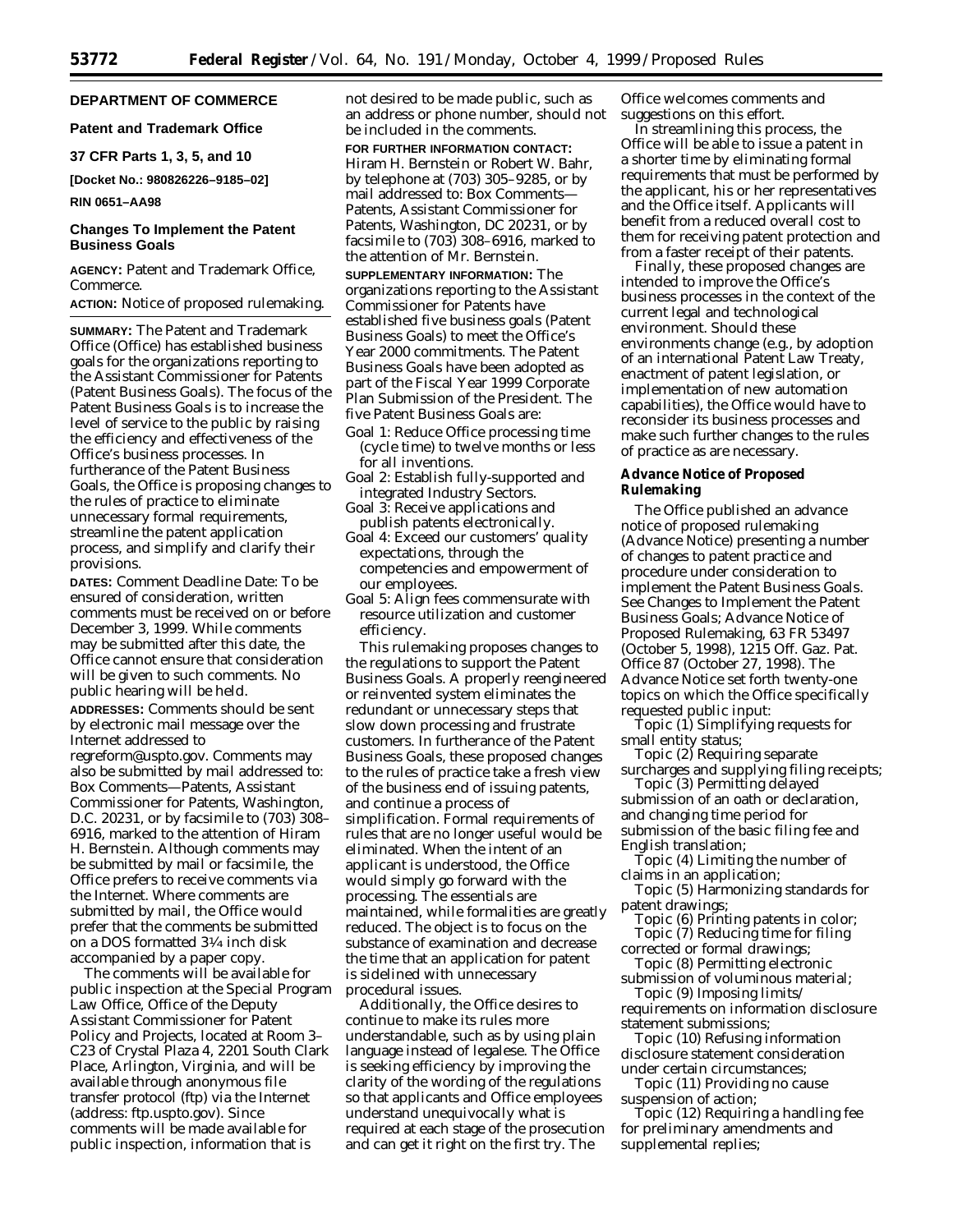Topic (13) Changing amendment practice to replacement by paragraphs/ claims;

Topic (14) Providing for presumptive elections;

Topic (15) Creating a rocket docket for design applications;

Topic (16) Requiring identification of broadening in a reissue application;

Topic (17) Changing multiple reissue application treatment;

Topic (18) Creating alternative review procedures for applications under appeal;

Topic (19) Eliminating

preauthorization of payment of the issue fee;

Topic (20) Reevaluating the Disclosure Document Program; and

Topic (21) Creating a Patent and Trademark Office review service for applicant-created forms.

See Changes to Implement the Patent Business Goals, 63 FR at 53499, 1215 Off. Gaz. Pat. Office at 89.

## **Changes Set Forth in the Advance Notice Included in This Notice of Proposed Rulemaking (Notice)**

This notice proposes changes to the rules of practice based upon the

following topics in the Advance Notice: (1) Simplifying request for small entity status (Topic 1—§§ 1.9, 1.27, and 1.28);

(2) Harmonizing standards for patent drawings (Topic 5—§ 1.84);

(3) Printing patents in color (Topic 6—§ 1.84);

(4) Reducing time for filing corrected or formal drawings (Topic 7—§§ 1.85 and 1.136);

(5) Permitting electronic submission of voluminous material (Topic 8— §§ 1.96, 1.821, 1.823, and 1.825);

(6) Imposing limits/requirements on information disclosure statement submissions (Topic 9—§§ 1.97 and 1.98);

(7) Requiring a handling fee for preliminary amendments and supplemental replies (Topic 12— §§ 1.111 and 1.115);

(8) Changing amendment practice to replacement by paragraphs/claims (Topic 13—§§ 1.52 and 1.121);

(9) Creating a rocket docket for design

applications (Topic 15—§ 1.155); (10) Changing multiple reissue

application treatment (Topic 17— § 1.177); and

(11) Eliminating preauthorization of payment of the issue fee (Topic 19— §§ 1.25 and 1.311).

The Office has taken into account the comments submitted in reply to the Advance Notice in arriving at the specific changes to the rules of practice being proposed in this notice. These

comments are addressed with the relevant proposed rule change in the section-by-section discussion portion of this notice.

This notice also includes a number of proposed changes to the rules of practice that are not based upon proposals set forth in the Advance Notice. This notice proposes changes to the following sections of title 37 of the Code of Federal Regulations: 1.4, 1.6, 1.9, 1.12, 1.14, 1.17, 1.19, 1.22, 1.25, 1.26, 1.27, 1.28, 1.33, 1.41, 1.47, 1.48, 1.51, 1.52, 1.53, 1.55, 1.56, 1.59, 1.63, 1.64, 1.67, 1.72, 1.77, 1.78, 1.84, 1.85, 1.91, 1.96, 1.97, 1.98, 1.102, 1.103, 1.111, 1.112, 1.121, 1.125, 1.131, 1.132, 1.133, 1.136, 1.137, 1.138, 1.152, 1.154, 1.155, 1.163, 1.173, 1.176, 1.177, 1.178, 1.193, 1.303, 1.311, 1.312, 1.313, 1.314, 1.322, 1.323, 1.324, 1.366, 1.446, 1.497, 1.510, 1.530, 1.550, 1.666, 1.720, 1.730, 1.740, 1.741, 1.780, 1.809, 1.821, 1.823, 1.825, 3.27, 3.71, 3.73, 3.81, 5.1, 5.2, 5.12, and 10.23. Additionally, this notice proposes to amend title 37 of the Code of Federal Regulations by removing §§ 1.44 and 1.174, and adding §§ 1.76, 1.105, and 1.115.

#### **Changes Set Forth in the Advance Notice That Are NOT Included in This Notice**

This notice does not include proposed changes to the rules of practice based upon the following topics in the Advance Notice:

(1) Requiring separate surcharges and supplying filing receipts (Topic 2);

(2) Permitting delayed submission of an oath or declaration, and changing the time period for submission of the basic filing fee and English translation (Topic 3);

(3) Limiting the number of claims in an application (Topic 4);

(4) Refusing information disclosure statement consideration under certain circumstances (Topic 10);

(5) Providing no cause suspension of action (Topic 11);

(6) Providing for presumptive elections (Topic 14);

(7) Requiring identification of broadening in a reissue application (Topic 16);

(8) Creating alternative review procedures for applications under appeal (Topic 18);

(9) Reevaluating the Disclosure Document Program (Topic 20); and (10) Creating a Patent and Trademark Office review service for applicant-created forms (Topic 21).

Comments received in response to the Advance Notice on these topics are addressed below.

## *Requiring Separate Surcharges and Supplying Filing Receipts (Topic 2)*

The Office indicated that it was considering charging separate surcharges in a nonprovisional application under 35 U.S.C. 111(a) for (a) the delayed submission of an oath or declaration, and (b) the delayed submission of the basic filing fee. That is, a single surcharge (currently \$130) would be required if one of (a) the oath or declaration or (b) the basic filing fee were not present on filing. Two surcharges (totaling \$260) would be required if both the oath or declaration and the basic filing fee were not present on filing. Therefore, the absence (on filing) of the oath or declaration or the basic filing fee would have necessitated a separate surcharge. The Office also indicated that it was considering issuing another filing receipt, without charge, to correct any errors or to update filing information, as needed.

While a few comments supported the proposal (indicating that the additional services were worth the additional fees), a majority of comments opposed charging separate surcharges. These included arguments that: (1) the proposal is simply a fee increase with no advantage to applicants; and (2) a separate surcharge should be required only if the oath or declaration and the basic filing fee are submitted separately because there is no additional cost to the Office to process both the oath or declaration and the basic filing fee in the same submission.

*Response:* This notice does not propose changing § 1.53 to charge separate surcharges in a nonprovisional application under 35 U.S.C. 111(a) for the delayed submission of an oath or declaration, and for the delayed submission of the basic filing fee.

*Permitting Delayed Submission of an Oath or Declaration, and Changing the Time Period for Submission of the Basic Filing Fee and English Translation (Topic 3)*

The Office indicated that it was considering: (1) Amending § 1.53 to provide that an executed oath or declaration for a nonprovisional application would not be required until the expiration of a period that would be set in a ''Notice of Allowability'' (PTOL–37); and (2) amending §§ 1.52 and 1.53 to provide that the basic filing fee and an English translation (if necessary) for a nonprovisional application must be submitted within one month (plus any extensions under § 1.136) from the filing date of the application. The Office was specifically considering amending § 1.53 to provide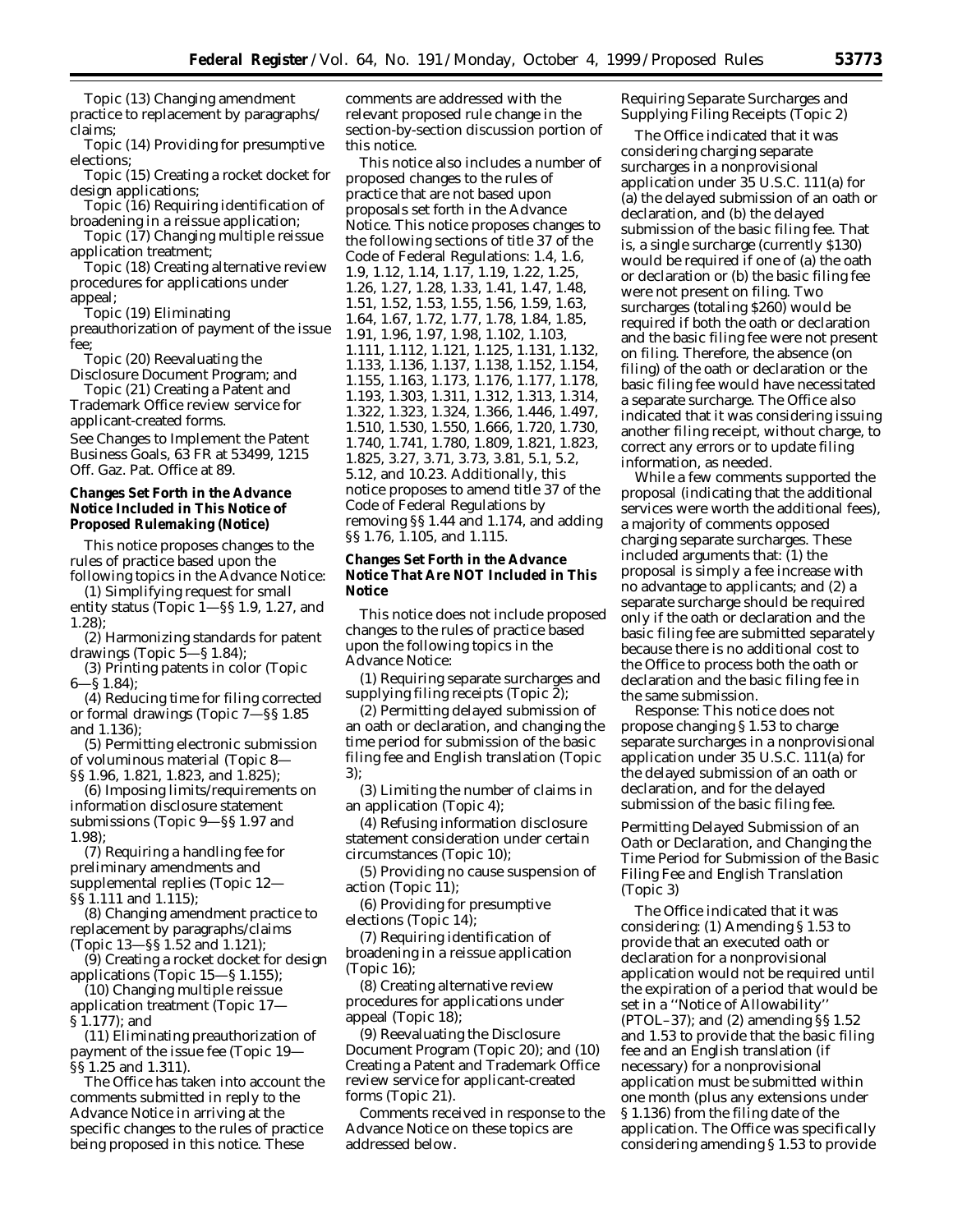that an executed oath or declaration for a nonprovisional application would not be required until the applicant is notified that it must be submitted within a one-month period that would be set in a ''Notice of Allowability,'' provided that the following are submitted within one month (plus any extensions under § 1.136) from the filing date of the application: (1) The name(s), residence(s), and citizenship(s) of the person(s) believed to be the inventor(s); (2) all foreign priority claims; and (3) a statement submitted by a registered practitioner that: (a) an inventorship inquiry has been made, (b) the practitioner has sent a copy of the application (as filed) to each of the person(s) believed to be the inventor(s), (c) the practitioner believes that the inventorship of the application is as indicated by the practitioner, and (d) the practitioner has given the person(s) believed to be the inventor(s) notice of their obligations under § 1.63(b). The Office was also specifically considering amending §§ 1.52 and 1.53 to provide, by rule, that the basic filing fee and an English translation (if the application was filed in a language other than English) for a nonprovisional application must be submitted within one month (plus any extensions under § 1.136) from the filing date of the application. Applicants would not be given a notice (*e.g.,* a ''Notice To File Missing Parts of Application'' (PTO– 1533)) that the basic filing fee is missing or insufficient, unless the application is filed with an insufficient basic filing fee that at least equals the basic filing fee that was in effect the previous fiscal year. The filing receipt, however, would indicate the amount of filing fee received. Further, the filing receipt would remind applicants that the basic filing fee must be submitted within one month (plus any extensions under § 1.136) from the filing date of the application.

While some comments supported this proposed change, a majority of comments opposed permitting delayed submission of an oath or declaration; and changing the time period for submission of the basic filing fee and English translation.

The reasons given for opposition to the proposed change to permit delayed submission of an oath or declaration included arguments that: (1) The proposed inventorship inquiry and notification requirements for practitioners who submitted an application without an executed oath or declaration would be too onerous; (2) an application should not be examined until inventorship is settled and the inventors have acknowledged their duty

of disclosure; (3) the delayed submission of an oath or declaration would cause confusion as to ownership of the application, which would cause confusion as to who is authorized to appoint a representative in the application; (4) the delayed submission of an oath or declaration would increase the difficulty in acquiring the inventor's signatures on an oath or declaration, which would lead to an increase in the number of petitions under § 1.47, as well as an increase in the number of oaths or declarations signed by the legal representatives of deceased inventors; and (5) the delayed submission of an oath or declaration would increase the number of certified copies of an application not having a copy of the executed oath or declaration (considered undesirable). Some comments suggested that the Office seek legislation to eliminate the oath requirement of 35 U.S.C. 115.

The reasons given for opposition to the proposed change to the time period for submission of the basic filing fee and English translation included arguments that: (1) A one-month period for submitting the basic filing fee or English translation is too short because applicants may not know the assigned application number within one month of the application filing date (*i.e.,* this period should be two or three months); (2) the period for submitting the basic filing fee or English translation should be tied to the mail date of the Filing Receipt; and (3) the public relies upon the current Notice to File Missing Parts of Application practice to inform applicants as to whether the filing fee and the oath or declaration has been received by the Office (*i.e.,* verify whether the Office has received the basic filing fee and oath or declaration), and to inform applicants of the period for reply for supplying the missing basic filing fee and/or oath or declaration.

*Response:* This notice does not propose changing §§ 1.52 and 1.53 to provide that: (1) An executed oath or declaration for a nonprovisional application would not be required until the expiration of a period that would be set in a ''Notice of Allowability'' (PTOL–37); or (2) the basic filing fee and an English translation (if necessary) for a nonprovisional application must be submitted within one month (plus any extensions under § 1.136) from the filing date of the application.

## *Limiting the Number of Claims in an Application (Topic 4)*

The Office indicated in the Advance Notice that it was considering a change to § 1.75 to limit the number of total and independent claims that will be

examined (at one time) in an application. The Office was specifically considering a change to the rules of practice to: (1) Limit the number of total claims that will be examined (at one time) in an application to forty; and (2) limit the number of independent claims that will be examined (at one time) in an application to six. In the event that an applicant presented more than forty total claims or six independent claims for examination at one time, the Office would withdraw the excess claims from consideration, and require the applicant to cancel the excess claims.

While the comments included sporadic support for this proposed change, the vast majority of comments included strong opposition to placing limits on the number of claims in an application. The reasons given for opposition to the proposed change included arguments that: (1) Decisions by the Court of Appeals for the Federal Circuit (Federal Circuit) leave such uncertainty as to how claims will be interpreted that additional claims are necessary to adequately protect the invention; (2) the applicant (and not the Office) should be permitted to decide how many claims are necessary to adequately protect the invention; (3) there are situations in which an applicant justifiably needs more than six independent and forty total claims to adequately protect an invention; (4) the proposed change exceeds the Commissioner's rule making authority; (5) the change will simply result in more continuing applications and is just a fee raising scheme; (6) the Office currently abuses restriction practice and this change will further that abuse; and (7) since only five percent of all applicants exceed the proposed claim ceiling, there is no problem. Several comments which opposed the proposed change offered the following alternatives: (1) Charge higher fees (or a surcharge) for applications containing an excessive number of claims; (2) charge fees for an application based upon what it costs (*e.g.,* number of claims, pages of specification, technology, IDS citations) to examine the application; and (3) credit examiners based upon the number of claims in the application. Several comments which indicated that the proposed change would be acceptable, placed the following conditions on that indication: (1) That a multiple dependent claim be treated as a single claim for counting against the cap; (2) that a multiple dependent claim be permitted to depend upon a multiple dependent claim; (3) that a Markush claim be treated as a single claim for counting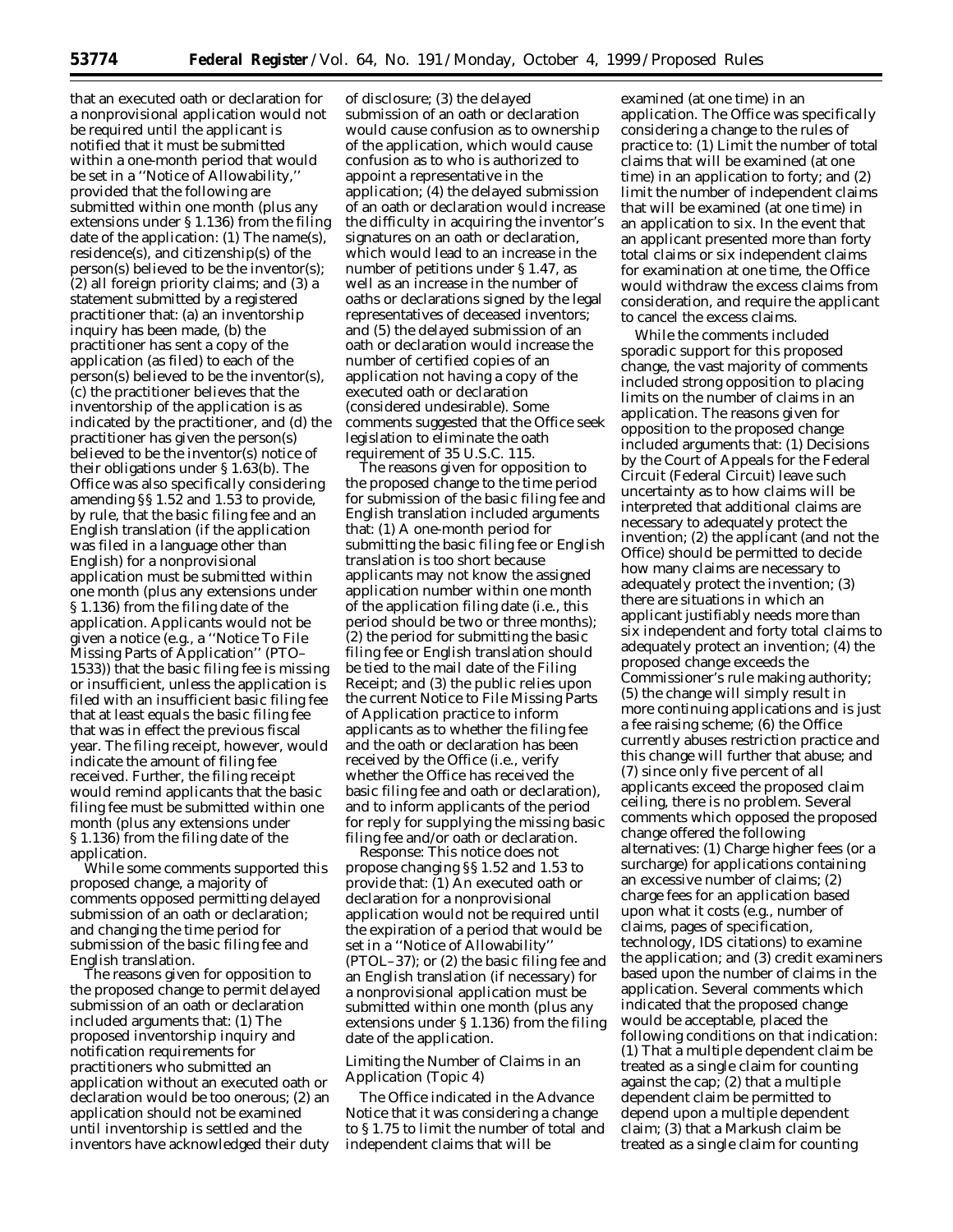against the cap; (4) that any additional applications are taken up by the same examiner in the same time frame; (5) that allowed dependent claims rewritten in independent form do not count against the independent claim limit; (6) that the Office permit rejoinder of dependent claims upon allowance; and (7) that higher claim limits are used.

*Response:* This notice does not propose changing § 1.75 to place a limit on the number of claims that will be examined in a single application.

## *Refusing Information Disclosure Statement Consideration Under Certain Circumstances (Topic 10)*

The Office indicated in the Advance Notice that it was considering revising § 1.98 to reserve the Office's authority to not consider submissions of an Information Disclosure Statement (IDS) in unduly burdensome circumstances, even where all the stated requirements of § 1.98 are met. The Office was specifically considering an amendment to § 1.98 to permit the Office to refuse consideration of an unduly burdensome IDS submission (*e.g.,* extremely large documents and compendiums), and give the applicant an opportunity to modify the submission to eliminate the burdensome aspect of the IDS

While the proposal received support from a significant minority of the comments, the large majority of comments included strong opposition to the proposal to revise § 1.98. The reasons given for opposition to the proposed change included arguments that: (1) The term ''unduly burdensome'' is not defined objectively; thus, decisions as to whether a submission is too burdensome for consideration will be subjective; (2) without a clear definition of ''unduly burdensome'' (to provide a standard), the proposal would not pass the Administrative Procedure Act tests of scrutiny; (3) the Office will have to expend time and effort in deciding the petitions and defending, in court, its subjective decisions not to consider ''unduly burdensome'' IDSs (thus, the proposal will cost the Office time in the long run); (4) the proposal gives the examiner unlimited ability to not consider art submitted due to the ambiguous standard for refusal of an IDS submission coupled with the examiner's discretion to advance the status of the application to a point where the IDS would not be timely even though it is corrected; (5) the Office's refusal to examine unduly burdensome IDS submissions despite compliance with the rules (other than the burdensome aspect) would impose a huge financial and time burden upon applicants to fix what the examiner

deems as unduly burdensome; (6) imposing this new financial and time burden would be contrary to the stated purpose of the Office to expedite prosecution and to relieve the burdens on the examination process; (7) burdensome IDS situations exist, and the Office should learn to deal with them as a service to its customers and in order to meet its mission of issuing valid patents (the Office cannot realistically ignore situations where the IDS documents cited are complex or lengthy, and nothing can be done about the complexity or length by applicant); (8) the burdensome IDS problem is not frequent and the rare unduly burdensome IDS submissions should be addressed on a case-by-case basis (thus, no rule change is needed); (9) no data has been presented to show the problem is wide-spread, and more facts are needed to show the extent and nature of the unduly burdensome IDS problem; (10) citations should not be discarded from the record where the unduly burdensome IDS has not been corrected since an original and only copy of the citation (which is submitted so the examiner can more fully appreciate the citation) may be very expensive or even impossible to replace; (11) reducing the size of a citation can make it less valuable, the submitted ''relevant portions'' (the partial citation) may be taken out-of-context of the entire citation, and the excerpt containing the relevant portion would not provide additional assistance to the examiner as to background, terminology, and alternative subject matter which may bear on the examination.

*Response:* This notice does not propose changing § 1.98 to reserve the Office's authority to not consider submissions of an IDS in unduly burdensome circumstances, even where all the stated requirements of § 1.98 are met.

## *Providing No Cause Suspension of Action (Topic 11)*

The Office indicated that it was considering adding an additional suspension of action practice, under which an applicant may request deferred examination of an application without a showing of ''good and sufficient cause,'' and for an extended period of time, provided that the applicant waived the confidential status of the application under 35 U.S.C. 122, and agreed to publication of the application. The Office was specifically considering a procedure under which the applicant may (prior to the first Office action) request deferred examination for a period not to exceed three years, provided that: (1) The

application is entitled to a filing date; (2) the filing fee has been paid; (3) any needed English-language translation of the application has been filed; and (4) all ''outstanding requirements'' have been satisfied (except that the oath or declaration need not be submitted if the names of all of the persons believed to be the inventors are identified).

The comments included support and opposition in roughly equal measure to the proposed extended suspension of action procedure. The reasons given for opposition to the proposal included arguments that: (1) The ''deferred examination'' of application under an extended suspension of action and the publication of an application under such suspension of action would create uncertainty over legal rights; and (2) the publication provisions of such a suspension of action procedure amount to an eighteen-month publication system that is not authorized by 35 U.S.C. 122.

*Response:* This notice does not propose changing § 1.103 to provide for extended suspension of action.

#### *Providing for Presumptive Elections (Topic 14)*

The Office indicated in the Advance Notice that it was considering a change to the restriction practice to eliminate the need for a written restriction requirement and express election in most restriction situations. The Office was specifically considering a change to the restriction practice to provide: (1) That if more than one independent and distinct invention is claimed in an application, the applicant is considered to have constructively elected the invention first presented in the claims; (2) for rejoinder of certain process claims in an application containing allowed product claims; and (3) for rejoinder of certain combination claims in an application containing allowed subcombination claims.

While some comments supported this proposed change, a large majority of comments opposed providing for presumptive elections. The reasons given for opposition to the proposed change included arguments that: (1) The commercially important invention may change (or is not known until) after the application is prepared and filed; (2) the change will increase cost of preparing an application since the order of claims must be carefully considered; (3) examiners aggressively apply restriction, and presumptive elections will increase the number of restrictions; and (4) the loss of the ability to contest improper restrictions prior to examination on the merits will lead to less likelihood of success in persuading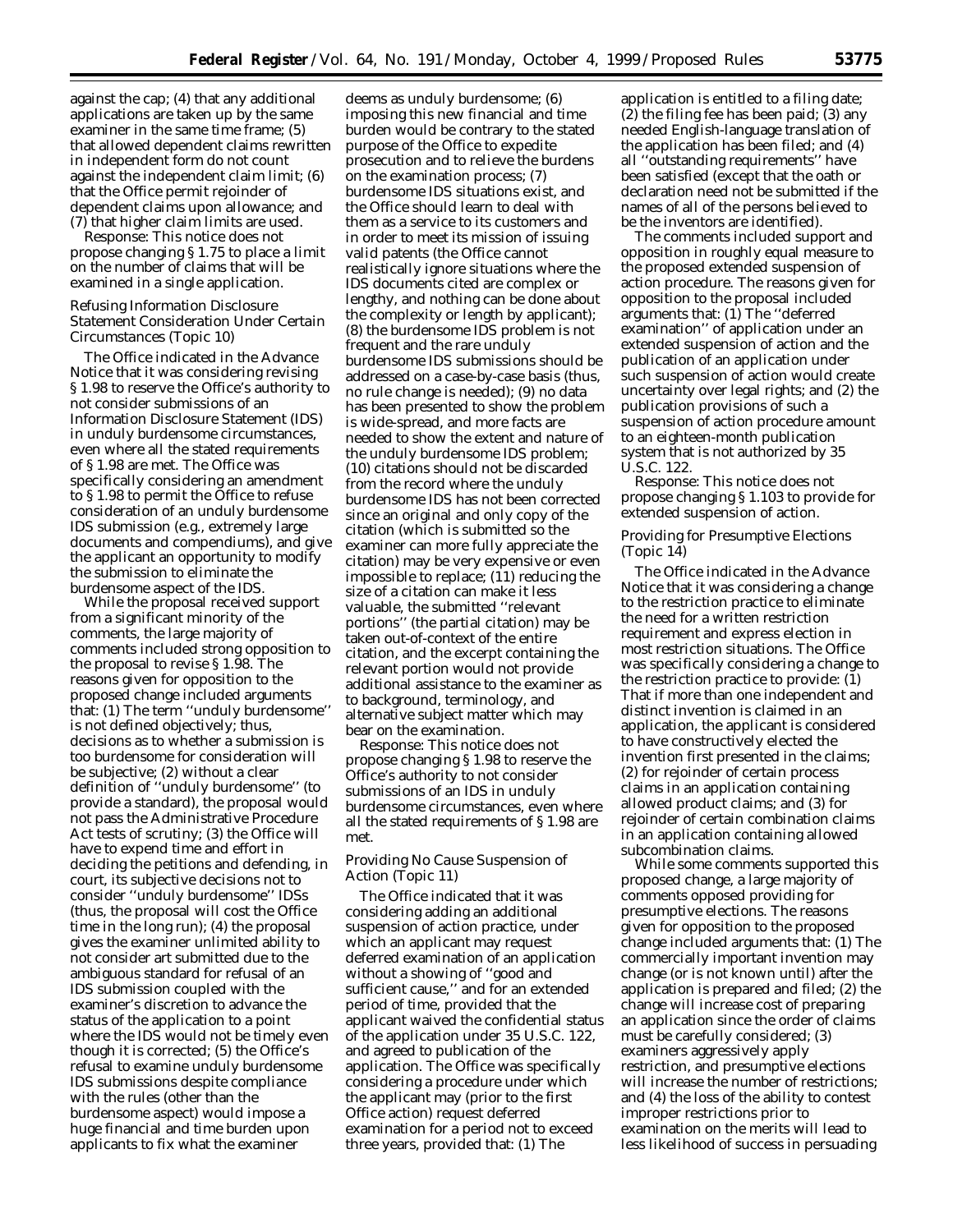examiner to withdraw an improper restriction. Several comments which opposed the proposed change offered as an alternative that the Office adopt the PCT unity of invention standard in considering restriction. Several comments which indicated that the proposed change would be acceptable placed the following conditions on that indication: (1) That any presumptive election practice not apply to an election of species; and (2) that an election by presumption apply only if an attempted telephone restriction requirement is not successful.

*Response:* This notice does not propose changing § 1.141 *et seq.* to provide for a presumptive election. The Office is considering the impact of applying the ''unity of invention'' standard of the PCT, rather than the ''independent and distinct'' standard of 35 U.S.C. 121, in restriction practice. Nevertheless, this change to restriction practice, without a corresponding change to other patent fees, would have a negative impact on the Office's ability to obtain the necessary operating funding.

## *Requiring Identification of Broadening in a Reissue Application (Topic 16)*

The Office indicated in the Advance Notice that it was considering a change to § 1.173 to require reissue applicants to identify all occurrences of broadening of the patent claims in a reissue application. As proposed, reissue applicants would have to point out all occurrences of broadening in the claims as an aid to examiners who should consider issues involving broadening relative to the two-year limit and the recapture doctrine.

While a few comments supported this proposed change, a large majority of comments strongly opposed the concept. A number of those commenting were wary of the consequences in court resulting from their failure to identify all issues of broadening in a reissue application. Several of the commenters expressed concerns that patent owners could have their patent claims put at risk in litigation if they unintentionally failed to identify all occurrences of broadening, which they feared could be a basis for charging patentees with inequitable conduct. Some were concerned about saddling applicants with yet another burden which more properly should be left with the Office and the examiner. Others felt that any unintentional omission of a broadening identification could raise problems for the practitioner, which problems are not offset by any increase in benefits derived by presenting this information to the Office.

*Response:* This notice does not propose changing § 1.173 to require an identification of all occurrences of broadening in reissue claims. In view of the comments received, the Office will continue to rely on the examiner to identify any occurrences of broadening during the examination of the reissue application, and not impose any additional burden on the reissue applicants. The Office does not wish to undo the benefits of the recently liberalized reissue oath/declaration requirements by proposing additional rule changes which may add burdens as well as possible unforeseen risks.

#### *Creating Alternative Review Procedures for Applications Under Appeal (Topic 18)*

The Office indicated in the Advance Notice that it was considering alternative review procedures to reduce the number of appeals forwarded to the Board of Patent Appeals and Interferences. The Office was specifically considering two alternative review procedures to reduce the number of appeals having to be forwarded to the Board of Patent Appeals and Interferences for decision. Both review procedures would have involved a review that would be available upon request and payment of a fee by the appellant, and would have involved review by at least one other Office official. The first review would have occurred after the filing of a notice of appeal but before the filing of an appeal brief and have involved a review of all rejections of a single claim being appealed to see whether any rejection plainly fails to establish a *prima facie* case of unpatentability. The second review would have occurred after the filing of an appeal brief and have involved a review of all rejections on appeal.

The comments were split between supporting and opposing the appeal review procedures under consideration. Most comments opposing the appeal review procedures under consideration supported the concept of screening the tenability of rejections in applications before they are forwarded to the Board of Patent Appeals and Interferences, but argued that: (1) The proposed appeal review amounts to quality control for which the applicant should not be required to pay (appeal fees should be raised if appropriate); (2) an appeal review is meaningless (only advisory) unless the decision is binding on the examiner; (3) the Board of Patent Appeals and Interferences may give undue deference to a rejection that has been through an appeal review; and (4) the proposed appeal review will delay

ultimate review by the Board of Patent Appeals and Interferences. Several comments indicated that the proposed change would be acceptable, but included the following conditions with that indication: (1) That the applicant need not pay for either review; (2) that the reviewer be someone outside the normal chain of review for an application being forwarded to the Board of Patent Appeals and Interferences for decision; (3) that the reviewer be someone who has at least full signatory authority; (4) that the report gives a detailed explanation of the results of the appeal review (especially if a position is changed/ application allowed); (5) that fees (appeal or appeal review) be refunded if the review results in the allowance of the application; (6) that the pre-brief review involve review of the application by more than one person; (7) that the pre-brief review also determine whether any *prima facie* case of unpatentability has been overcome; and (8) that the appeal process should be revised to model the German Patent Office.

*Response:* This notice does not propose changing § 1.191 *et seq.* to provide for appeal reviews. The Office intends to increase the use of the current appeal conference procedures as set forth in section 1208 of the Manual of Patent Examining Procedure (7th ed. 1998)(MPEP).

## *Reevaluating the Disclosure Document Program (Topic 20):*

The Office indicated in the Advance Notice that it was reevaluating the Disclosure Document Program (DDP) because this program has been the subject of numerous abuses by so-called ''invention development companies'' resulting in complaints from individual inventors, and therefore may be *detrimental* to the interests of its customers. At the same time, the distinctly different provisional applications provide a viable alternate route whereby, for the basic small entity filing fee of  $$75$  ( $$1.16(k)$ ), a provisional application may be filed by a small entity. A provisional application does not require a claim in compliance with 35 U.S.C. 112, ¶ 2, or an inventor's oath under 35 U.S.C. 115. Although abandoned after one year, provisional applications are retained by the Office for at least twenty years, or longer if it is referenced in a patent. A provisional application is considered a constructive reduction to practice of an invention as of the filing date accorded the provisional application if it describes the invention in sufficient detail to enable a person of ordinary skill in the art to make and use the invention and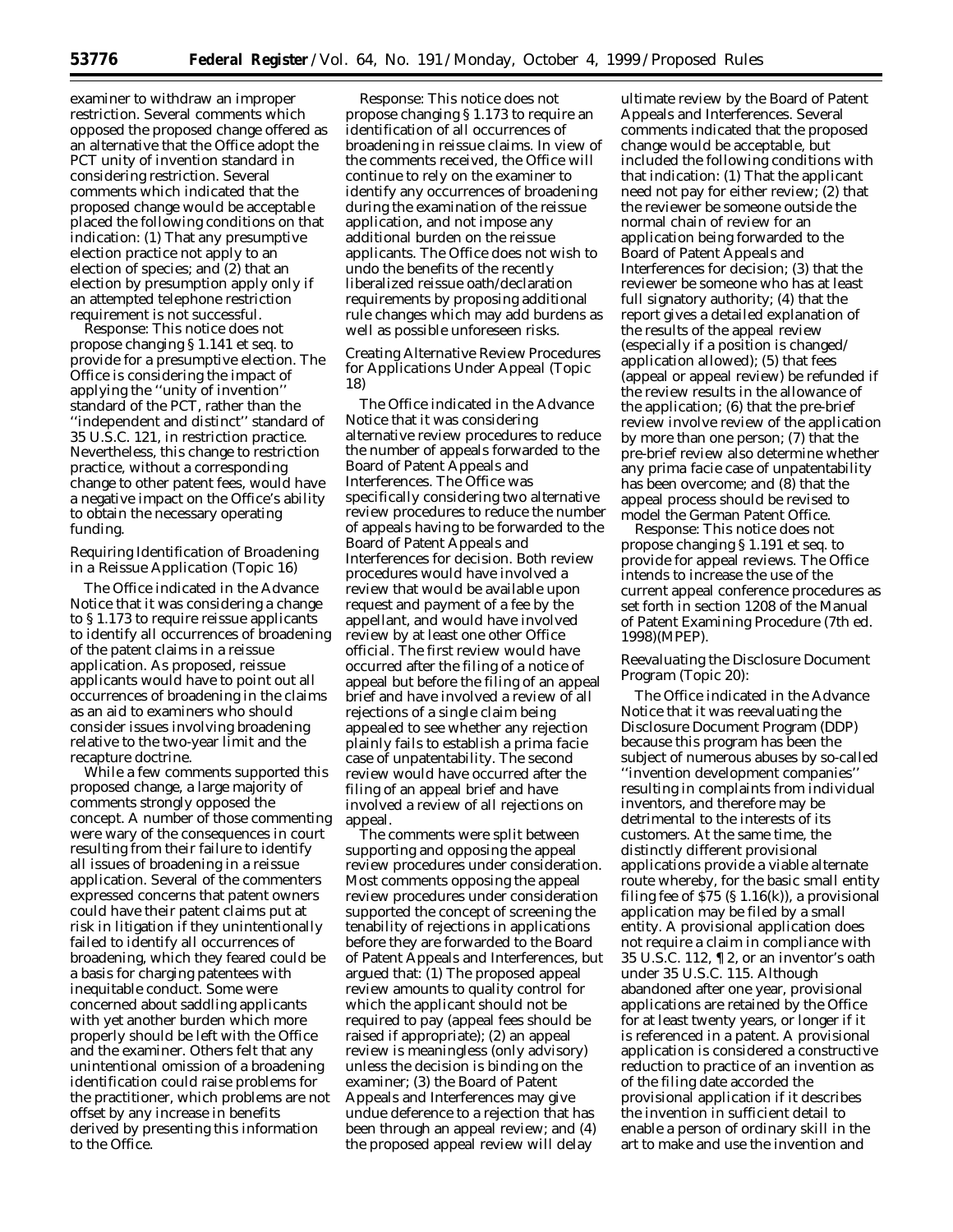discloses the best mode known by the inventor for carrying out the invention. Unlike the DDP, a provisional application may be used under the Paris Convention to establish a priority date for foreign filing. In other words, except for adding the best mode requirement, the disclosure requirements for a provisional application are identical to the disclosure requirements for a Disclosure Document and a provisional application provides users with a filing date without starting the patent term period. Thus, almost any paper filed today as a proper Disclosure Document can now be filed as a provisional application with the necessary cover sheet.

For these reasons, the Office posed in the Advance Notice several questions directed to whether the DDP served a useful function. Only one comment presented evidence of a single instance where a disclosure document was used in conjunction with an interference, but this person was an extensive user of the DDP and cautioned that independent inventors fail to keep records of the date of their invention. The same commenter suggested that if the attorney signing the provisional application could also claim small entity status for his client, this would diminish the need for the DDP. This appears likely to be adopted since, contemporaneously with this proposal, under Topic 1 (relating to the simplification of the request for small entity status), it is being proposed that applicant or applicant's attorney may assert entitlement to small entity status. This proposal will make it easier for both attorneys or applicants to assert small entity status when filing provisional applications. See discussion of proposed changes to §§ 1.9, 1.27 and 1.28 relating to small entity status for further details.

Six commenters felt that the program should be eliminated because there is no value to applicants in light of the provisional application procedure. Some felt that the program creates a dangerous situation in that applicants may assume they are getting some type of patent protection or that the statutory bar provision in 35 U.S.C. 102(b) has been avoided. One commenter characterized the DDP as an ''unwitting vehicle and accomplice for fraud and delusion of small inventors by so-called ''invention development companies'', or self-delusions of independent inventors, who have been mailing thousands of these 'Disclosure Documents' to the PTO \* \* \*.'' Another commenter, however, postulated that if the only difference between the DDP and provisional applications was the cost, then the cancellation of the DDP would

only result in the abuse of the provisional patent applications at a higher cost to unsuspecting inventors.

Four commenters confused the DDP with defensive publications as their responses wrongfully indicated a belief that the DDP involved publication of the disclosures. One commenter suggested that before the program is eliminated that the Office should engage in an educational program (with a survey) to explain the questionable value of the program and alternative procedures available to the public. The commenter further stated that the education program should focus on those individuals who use the DDP and could include a survey of those individuals to determine the benefit to the public. A second commenter supported the concept of contacting the independent inventors. At least one other comment suggested that elimination might be detrimental to individual inventors.

*Response:* A review of the comments on this proposal reveals that the independent inventor community submitted only a few of the responses. The Office considers it inappropriate to proceed with this proposal in the absence of greater input from the independent inventor community. Therefore, this notice does not propose changes to the rules of practice concerning the Disclosure Document Program. The Office will continue to study the Disclosure Document Program and seek greater input from the independent inventor community before any further action is taken. In this regard, the matter will be referred to the Office of Independent Inventor Programs, headed by Director Donald Grant Kelly. The Office of Independent Inventor Programs was established on March 15, 1999. Reporting directly to the Commissioner, this new office was established to provide assistance to independent inventors, particularly in terms of improved communications, educational outreach, and Office-based support. In addition, the Office of Independent Inventor Programs will work to establish or strengthen cooperative efforts with the Federal Trade Commission, the Department of Justice, and various Bar Associations to address the growing problem of invention development company marketing scams.

## *Creating a Patent and Trademark Office Review Service for Applicant-Created Forms (Topic 21)*

The Office indicated that it was considering establishing a new service, under which the Office would (for a fee) review applicant-created forms intended to be used for future correspondence to

the Office. After the review is completed, the Office would provide a written report, including comments and suggestions (if any), but the Office would not formally ''approve'' any form. If a (reviewed) form is modified in view of a Office written report, comments and/or suggestion, the revised form could be resubmitted to the Office for a follow up review for an additional charge (roughly estimated at approximately \$50). After a form has been reviewed and revised, as may be needed, to comply with the Office's written report, it would be acceptable for the form to indicate if it is a substitute for an Office form, and that it has been ''reviewed by the Patent and Trademark Office.''

The Office received few comments on this proposal. Of those comments received on this proposal, most supported this new service. The comments included the following specific concerns and suggestions: (1) That the form review service be optional and not mandatory; (2) that there be one fee per form, regardless of the number of submissions needed to have the form reviewed; (3) the service had little value unless the Office would be willing to approve a form; and (4) the time has come to require the use of mandatory forms.

*Response:* The Office indicated in the Advance Notice that this new service would involve significant start-up costs, and, absent positive feedback on the matter, the Office does not intend to implement this new service. See Changes to Implement the Patent Business Goals, 63 FR at 53530, 1215 Off. Gaz. Pat. Office at 117. In view of the limited interest shown by the comments in this new service, the Office has decided not to proceed with the proposal to provide a review service for applicant-created forms.

#### **Discussion of Specific Rules**

Title 37 of the Code of Federal Regulations, Parts 1, 3, 5, and 10, are proposed to be amended as follows:

## *Part 1*

*Section 1.4:* Section 1.4(b) is proposed to be amended to refer to a patent or trademark application, patent file, trademark registration file, or other proceeding, rather than only an application file. Section 1.4(b) is also proposed to be amended to provide that the filing of duplicate copies of correspondence in a patent or trademark application, patent file, trademark registration file, or other proceeding should be avoided (except in situations in which the Office requires the filing of duplicate copies), and that the Office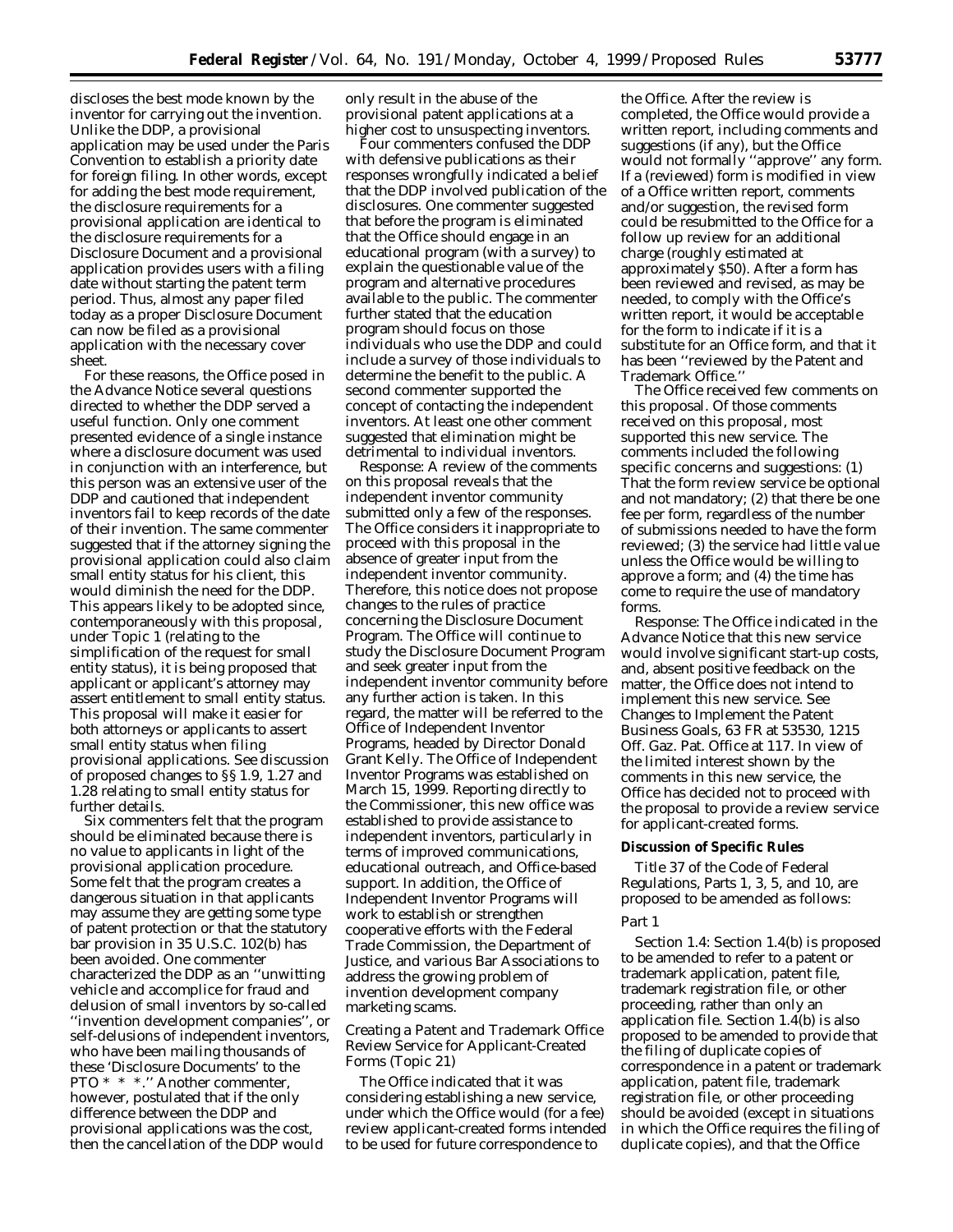may dispose of duplicate copies of correspondence in a patent or trademark application, patent file, trademark registration file, or other proceeding. Finally, § 1.4(b) and § 1.4(c) are also proposed to be amended to change ''should'' to ''must'' because the Office needs separate copies of papers directed to two or more files, or of papers dealing with different subjects.

*Section 1.6:* Section 1.6(d)(9) is proposed to be amended to delete the reference to recorded answers under § 1.684(c), as § 1.684(c) has been removed and reserved.

*Section 1.9:* Section 1.9(f) is proposed to be amended to provide the definition of who can qualify to pay small entity fees, and paragraphs (c) through (e) of § 1.9 are proposed to be removed and reserved.

Paragraph (f) of § 1.9 is proposed to: (1) Be reformatted, (2) define a ''person'' to include inventors and also noninventors holding rights in the invention, (3) explain that qualification depends on whether any rights in the invention were transferred and to whom, and (4) provide that a license by a person to the Government under certain situations does not bar entitlement to small entity status.

Section 1.9 paragraph (f) is proposed to be reformatted to place the subject matter relating to definitions of small entities: (1) Persons, (2) small business concerns; and (3) nonprofit organizations, in one paragraph rather than as currently in paragraphs (c) through (e). The expression ''independent inventor'' of current paragraph (c) is proposed to be replaced with the term ''person'' in paragraph  $(f)(1)$  (and other paragraphs of this section). The term ''person'' in paragraph (f) is proposed to be defined to include individuals who are inventors and also individuals who are not inventors but who have been transferred some right or rights in the invention. This would clarify that individuals who are not inventors but who have rights in the invention are covered by the provisions of §§ 1.9 and 1.27.

Paragraphs  $(f)(2)(i)$  and  $(f)(3)(i)$  of § 1.9 are proposed to be added to clarify that in order for small entity businesses and nonprofit organizations to remain entitled to small entity status, they must not in some manner transfer or be under an obligation to transfer any rights in the invention to any party that would not qualify for small entity status. Current § 1.27 paragraphs  $(b)$ ,  $(f)(1)(iii)$ , and  $(f)(1)(iii)$  make clear that this rights transfer requirement applies to all parties (independent inventors, small businesses and nonprofit organizations,

respectively). The absence of this requirement however, from current § 1.9 paragraphs (d) and (e) (small business and nonprofit organization, respectively), notwithstanding its presence in § 1.9 paragraph (c) (independent inventor), has lead to confusion as to the existence of such a requirement for small businesses and nonprofit organizations. In view of the appearance of the rights transfer requirement in § 1.9, it is proposed to be removed from all paragraphs of § 1.27.

Paragraph  $(f)(4)(i)$  of § 1.9 is proposed to be added to provide a new exception relating to the granting of a license to the U.S. Government by a person, that results from a particular rights determination. Such a license would not bar entitlement to small entity status. Similarly paragraph (f)(4)(ii) of § 1.9 is proposed to be added to have transferred to it (from current § 1.27 paragraphs  $(c)(2)$  and  $(d)(2)$ ) the current exceptions relating to a licence to a Federal agency by a small business or a nonprofit organization resulting from a particular funding agreement. Again, such a license would not bar entitlement to small entity status.

For additional proposed changes to small entity requirements see §§ 1.27 and 1.28.

Section 1.9(i) is proposed to be added to define ''national security classified.'' Section 1.9(i), as proposed, defines ''national security classified'' as used in 37 CFR Chapter 1 as meaning ''specifically authorized under criteria established by an Act of Congress or Executive order to be kept secret in the interest of national defense or foreign policy and, in fact, properly classified pursuant to Act of Congress or Executive order.''

*Section 1.12:* Section 1.12(c)(1) is proposed to be amended to change the reference to the fee set forth in ''§§ 1.17(i)'' to the fee set forth in ''§ 1.17(h).'' This change is for consistency with the changes to § 1.17(h) and § 1.17(i). See discussion of changes to § 1.17(h) and § 1.17(i).

*Section 1.14:* Section 1.14 is proposed to be amended to make it easier to understand. Section 1.14 is also proposed to be amended to provide that the Office will no longer give status information or access in certain situations where applicants have an expectation of confidentiality.

Section 1.14(a) is proposed to be amended to define ''status information'' and ''access.'' ''Status information'' is proposed to be defined as information that the application is pending, abandoned, or patented, as well as the application numeric identifier. An application's numeric identifier is (a)

the application number, or (b) the serial number and filing date, or date of entry into the national stage. If an international application has not been assigned a U.S. application number, no such application number can be provided by the Office.

Section 1.14 as proposed would also eliminate the provisions making available data on any continuing cases of an application identified in a patent. (The provisions of current  $\S 1.14(a)(1)(ii)$ ) are proposed to be deleted.)

Section 1.14(b) is proposed to be amended to state when status information may be supplied, retaining the reasons set forth in current § 1.14(a)(1)(i). Section 1.14(b)(3) is proposed to be simplified so as to indicate that status information will be given for international applications in which the United States is designated, even if that application has not yet entered the national stage.

Section 1.14(c) is proposed to be amended to contain the provisions of current § 1.14(a)(2).

The provisions of current §§ 1.14(a)(3)(i), 1.14(a)(3)(iv)(C) and  $1.14(a)(3)(iv)(D)$  are proposed to be deleted, and the remaining provisions of § 1.14(a)(3) are proposed to be separated into § 1.14(d) and 1.14(e).

Section 1.14(d), as proposed, substantially corresponds to current § 1.14(a)(3)(iii) with additional text from current § 1.14(e)(2). Section 1.14(d), as proposed, states that an applicant, an attorney or agent of record, or an applicant's assignee may have access to an application by filing a power to inspect. In addition, § 1.14(d), as proposed, provides that if an executed oath or declaration has not been filed, a registered attorney or agent named in the papers filed with the application may have access, or authorize another person to have access, to an application by filing a power to inspect. The form for a power to inspect is PTO/SB/67.

Section 1.14(e), as proposed, substantially corresponds to current § 1.14(a)(3) and states that any person may obtain access to an application by submitting a request for access if certain conditions apply. Access to international phase application files is governed by the provisions of the PCT and not by § 1.14. The form for a request for access to an abandoned application is PTO/SB/68. Section  $1.14(e)(1)$ , as proposed, corresponds to current § 1.14(a)(3)(ii). Section 1.14(e)(2)(i) corresponds to current § 1.14(a)(3)(iv)(A). Section 1.14(e)(2)(ii), as proposed, corresponds to current  $§ 1.14(a)(3)(iv)(B).$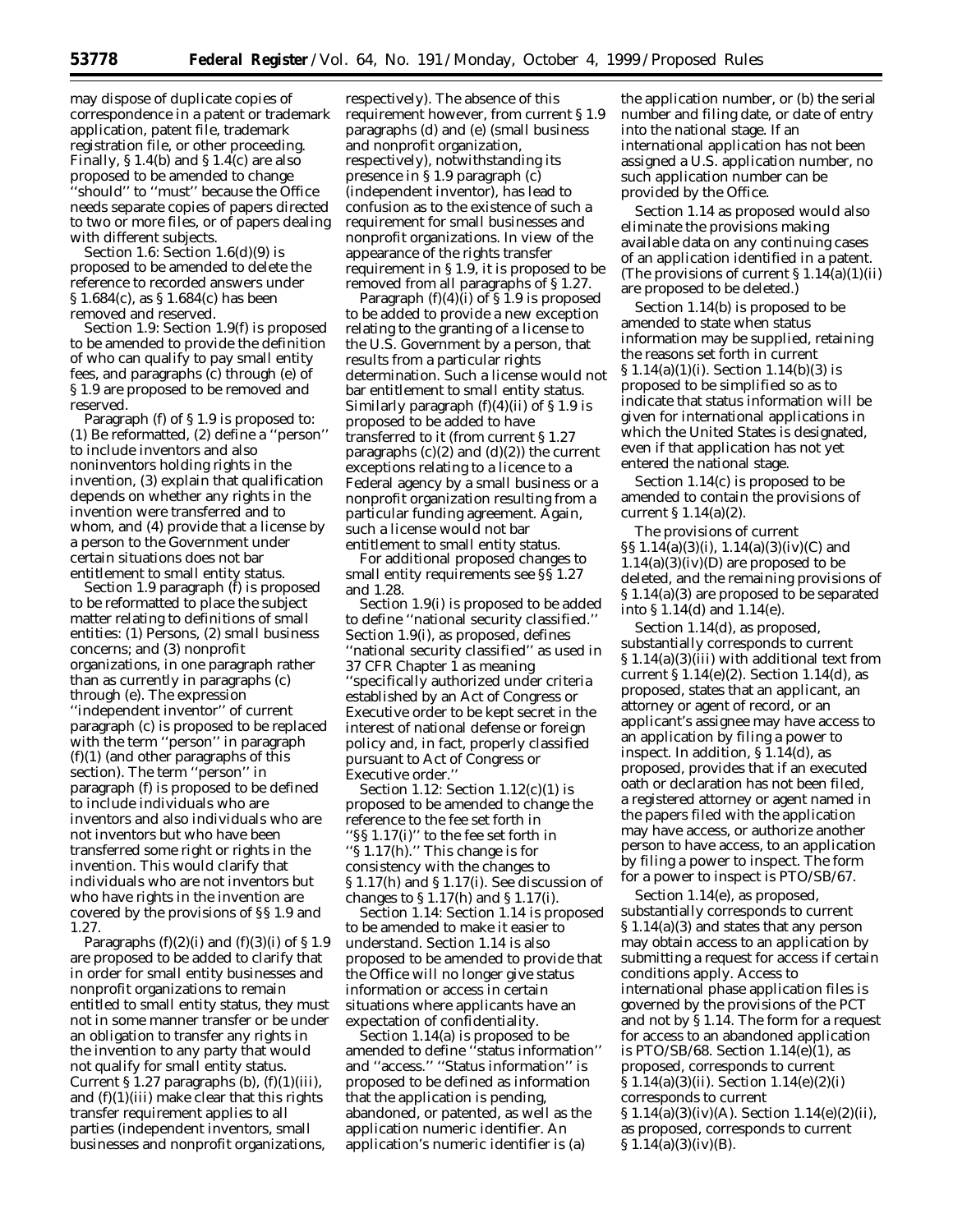Current § 1.14 (b), (c), (d), (f), and (g) are proposed to be redesignated § 1.14  $(f)$ ,  $(g)$ ,  $(h)$ ,  $(i)$  and  $(j)$ , respectively.

Current § 1.14(e) is proposed to be redesignated § 1.14(k) and to be amended to explain the requirements of a petition for access and include the provisions of current § 1.14(e)(1). Current  $\S 1.14(e)(2)$  is proposed to be moved to proposed § 1.14(d).

Section 1.14(k) is also proposed to indicate that the Office may provide access or copies of an application if necessary to carry out an Act of Congress or if warranted by other special circumstances. The Office may, for example, provide access to, or copies of, applications to another federal government agency, such as a law enforcement agency, whether the Office is acting on its own initiative or in response to a petition from the other agency when access is needed for a criminal investigation. The Office may additionally provide access or copies without requiring the other federal agency to file a petition including a showing that access to the application is necessary to carry out an Act of Congress or that special circumstances exist which warrant petitioner being granted access to the application.

*Section 1.17:* Section 1.17(h) and § 1.17(i) are proposed to be amended to characterize the fee set forth in § 1.17(h) as a petition fee, and the fee set forth in § 1.17(i) as a processing fee. Section 1.17(h) is proposed to be amended to list only those matters that require the exercise of judgment or discretion in determining whether the request/ petition will be granted or denied (*e.g.,* 1.47, 1.53, 1.182, 1.183, 1.313). Section 1.17(i) is proposed to be amended to list those matters that do not require the exercise of judgment or discretion, but which are routinely granted once the applicant has complied with the stated requirements (*e.g.,* 1.41, 1.48, 1.55). Thus, the Office proposes to amend § 1.17(h) and § 1.17(i) to locate matters requiring a petition in  $\S 1.17(h)$ , and those matters that do not require a petition, but only a processing fee, in § 1.17(i). Section 1.17(i) is also proposed to be amended to provide a processing fee for: (1) Filing a nonprovisional application in a language other than English (§ 1.52(d)), now in § 1.17(k); and (2) filing an oath or declaration pursuant to 35 U.S.C. 371(c)(4) naming an inventive entity different from the inventive entity set forth in the international stage (§ 1.497(d)).

Section 1.17(k) is proposed to be amended to provide a \$200 fee for processing an application containing color drawings or photographs.

Section 1.17 (l) and (m) are proposed to be amended for clarity and to eliminate unassociated text.

Section 1.17(q) is proposed to be amended for consistency with § 1.17(h) and § 1.17(i), as the matters listed therein apply to provisional applications.

Section 1.17(t) is proposed to be added to provide a fee for filing a request for expedited examination under § 1.155(a).

*Section 1.19:* Section 1.19(a) is proposed to be amended to clarify that the fees set forth in  $\S 1.19(a)(1)$  do not apply to patents containing a color photograph or drawing, that the fee in § 1.19(a)(2) applies to plant patents in color, and that the fee in § 1.19(a)(3) applies to patents (other than plant patents) containing a color drawing.

Section  $1.19(b)(\tilde{z})$  is proposed to be amended to provide a fee of \$250 for a certified or uncertified copy of a patentrelated file wrapper and contents of 400 or fewer pages, and an additional fee of \$25 for each additional 100 pages or portion thereof. Due to increases in the number of pages in the contents of patent, patent application, and patentrelated interference files, the Office is adjusting the fee specified in § 1.19(b)(2) to recover its cost of providing copies of these files. To better allocate costs, the Office is proposing to charge a ''flat'' rate of \$250 for a copy of a patentrelated file wrapper and contents of 400 or fewer pages (which includes most patent-related files), but charge an additional fee of \$25 for each additional 100 pages or portion thereof to make persons requesting copies of patentrelated files having contents containing a large number of pages (*e.g.,* interference proceedings) bear the cost of making copies of such files. Since the Office cannot ascertain the exact number of pages of the contents of a patent-related file, the Office expects to determine the additional fee in proposed  $\S 1.19(b)(2)(ii)$  by estimating (*e.g.,* by measuring file thickness) rather than actually counting pages.

Section 1.19(h) is proposed to be removed. The \$25 fee under § 1.19(h) for obtaining a corrected or duplicate filing receipt is no longer necessary as the Office is now performing that service without charge. Consequently, where a filing receipt has an error in it, applicants no longer need to provide a showing that the error was due to Office mistake or pay a \$25 fee for the corrected receipt. See Changes In Practice In Supplying Certified Copies And Filing Receipts, Notice, 1199 Off. Gaz. Pat. Office 38 (June 10, 1997).

*Section 1.22:* Section 1.22(b) is proposed to be amended to change

''should'' to ''must'' because the Office needs fees to be submitted in such a manner that it is clear for which purpose the fees are paid. Section 1.22(b) is also proposed to be amended to provide that the Office may return fees that are not itemized as required by § 1.22(b), and that the provisions of § 1.5(a) do not apply to the resubmission of fees returned pursuant to § 1.22.

Section 1.22(c) is proposed to be added to define, based upon current Office practice, when a fee is considered paid. Section 1.22(c)(1)(i) is proposed to provide that a fee paid by an authorization to charge such fee to a deposit account containing sufficient funds to cover the applicable fee amount (§ 1.25) is considered paid on the date the paper for which the fee is payable is received in the Office (§ 1.6), if the paper including the deposit account charge authorization was filed prior to or concurrently with such paper. Section 1.22(c)(1)(ii) is proposed to provide that a fee paid by an authorization to charge such fee to a deposit account containing sufficient funds to cover the applicable fee amount (§ 1.25) is considered paid on the date the paper including the deposit account charge authorization is received in the Office (§ 1.6), if the deposit account charge authorization is filed after the filing of the paper for which the fee is payable. The provision of  $\S 1.22(c)(1)(ii)$  would apply, for example, in the following situation: In reply to an Office action setting a threemonth shortened statutory period for reply, a paper is filed three and one-half months after the mail date of the Office action without payment of the fee for a one-month extension of time. Thereafter, the applicant discovers the lack of payment and files a second paper including an authorization to charge the appropriate fee for any extension of time required, but the second paper is received in the Office (§ 1.6) four and one-half months from the mail date of the Office action. The fee required for the reply to the Office action to be timely is considered paid when the second paper was received (§ 1.6) in the Office. Section  $1.22(c)(1)(iii)$  is proposed to provide that a fee paid by an authorization to charge such fee to a deposit account containing sufficient funds to cover the applicable fee amount (§ 1.25) is considered paid on the date of the agreement, if the deposit account charge authorization is the result of an agreement between the applicant and an Office employee as long as the agreement is reduced to a writing. That is, the fee is considered paid on the date of the agreement (*e.g.,*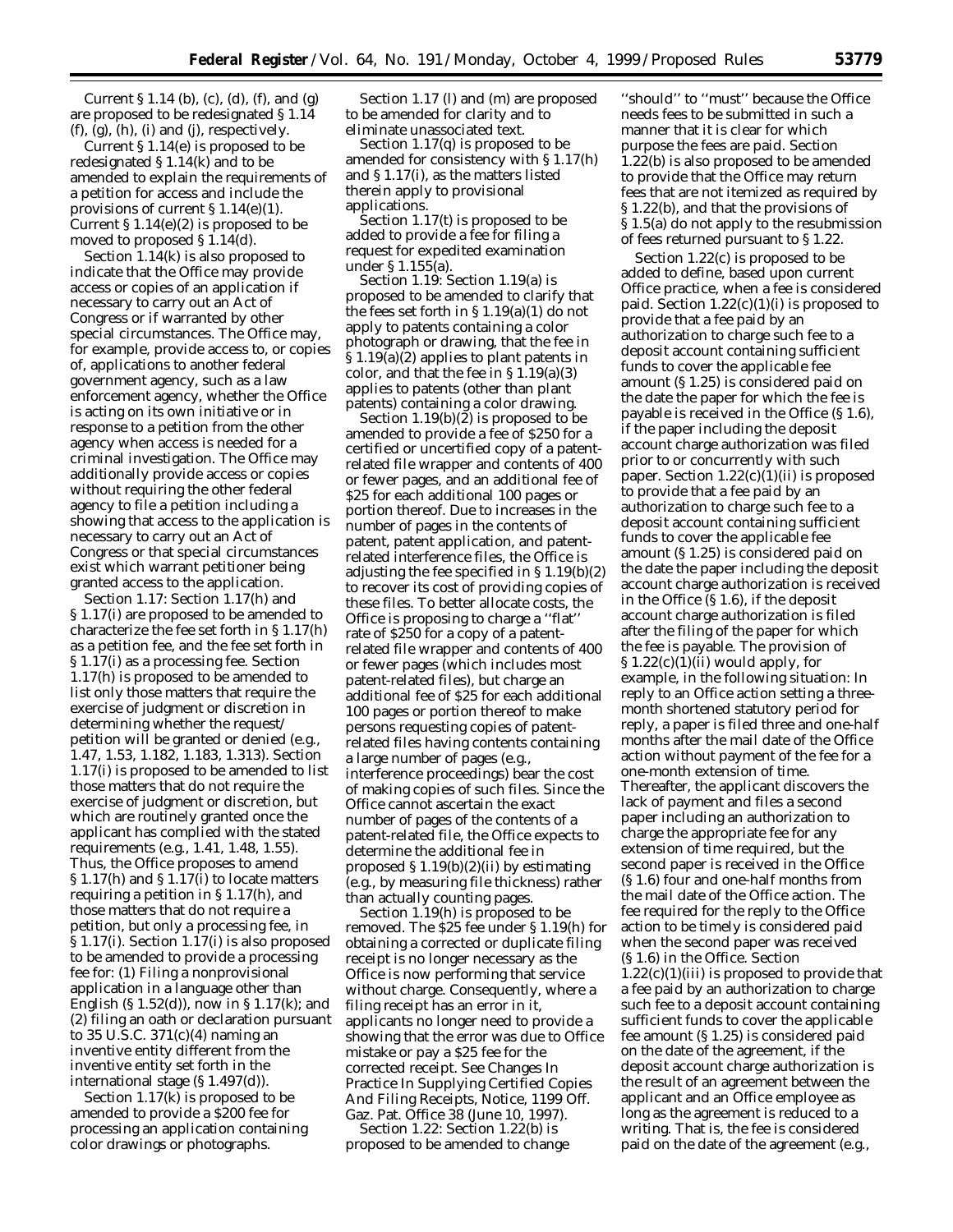the date of the interview), and the date the agreement is subsequently reduced to writing (*e.g.,* the mail date of the interview summary) is not relevant to the date the fee is considered paid.

Section  $1.22(c)(2)$  is proposed to provide that a fee paid other than by an authorization to charge such fee to a deposit account is considered paid on the date the applicable fee amount is received in the Office (§ 1.6). Section  $1.22(c)(3)$  is proposed to provide that the applicable fee amount is determined by the fee in effect on the date such fee is paid in full. When fees change (due to a CPI increase under 35 U.S.C. 41(f) or other legislative change), the Office generally accords fee payments the benefit of the provisions of  $\S 1.8$  vis-àvis the applicable fee amount even though the fee is not considered paid until it is received in the Office (§ 1.6). See Revision of Patent Fees for Fiscal Year 1999, Final Rule Notice, 63 FR 67578, 67578–79 (December 8, 1998), 1217 Off. Gaz. Pat. Office 148, 148 (December 29, 1998). This treatment of fee payments is an ''exception'' to the provisions of § 1.22(c) as proposed, in that such fee would be not be entitled to any benefit under  $\S 1.8$  vis-à-vis the applicable fee amount but for the express exception provided in the fee change rulemaking. Of course, a fee is considered timely if the fee is submitted to the Office under the procedure set forth in § 1.8(a) (unless excluded under § 1.8(a)(2)), even though the fee is not considered paid until it is actually received in the Office (§ 1.6).

*Section 1.25:* Section 1.25(b) is proposed to be amended to provide that an authorization to charge fees under § 1.16 in an application submitted under § 1.494 or § 1.495 will be treated as an authorization to charge fees under § 1.492. There are many instances in which papers filed for the purpose of entering the national stage under 35 U.S.C. 371 and § 1.494 or § 1.495 include an authorization to charge fees under § 1.16 (rather than fees under § 1.492). In such instances, the Office treats the authorization as an authorization to charge fees under § 1.492 since: (1) Timely payment of the appropriate national fee under § 1.492 is necessary to avoid abandonment of the application as to the United States; and (2) the basic filing fee under § 1.16 is not applicable to such papers or applications. Therefore, the Office is proposing to change § 1.25(b) to place persons filing papers to enter the national stage under 35 U.S.C. 371 and § 1.494 or § 1.495 on notice as to how an authorization to charge fees under § 1.16 will be treated.

Section 1.25(b) is also proposed to be amended to provide that an authorization to charge fees set forth in § 1.18 to a deposit account is subject to the provisions of § 1.311(b).

*Section 1.26:* The Office is proposing to amend the rules of practice to provide that all requests for refund must be filed within specified time periods. The rules of practice do not (other than in the situation in which a request for refund is based upon subsequent entitlement to small entity status) set any time period (other than ''a reasonable time'') within which a request for refund must be filed. In the absence of such a time period, Office fee record keeping systems and business planning must account for the possibility that a request for refund may be filed at any time, including many years after payment of the fee at issue.

It is a severe burden on the Office to treat a request for refund filed years after payment of the fee at issue. Since Office fee record keeping systems change over time, the Office must check any system on which fees for the application, patent or trademark registration have been posted to determine what fees were in fact paid. In addition, changes in fee amounts, which usually occur on October 1 of each year, make it difficult to determine with certainty whether a fee paid years ago was the correct fee at the time and under the condition it was paid.

It also causes business planning problems to account for the possibility that a request for refund may be filed years after payment of the fee at issue. Without any set time period within which a request for refund must be filed, the Office must maintain fee records, in any automated fee record keeping system ever used by the Office, in perpetuity. Finally, as the Office can never be absolutely certain that a submitted fee was not paid by mistake or in excess of that required, the absence of such a time period subjects the Office to unending and uncertain financial obligations.

Accordingly, the Office is proposing to amend § 1.26 to provide nonextendable time periods within which any request for refund must be filed to be timely.

Section 1.26(a) is proposed to be amended by dividing its first sentence into two sentences. Section 1.26(a) is further amended for consistency with 35 U.S.C. 42(d) (''[t]he Commissioner may refund a fee paid by mistake or any amount paid in excess of that required''). Under 35 U.S.C. 42(d), the Office may refund: (1) a fee paid when no fee is required (a fee paid by mistake); or (2) any fee paid in excess

of the amount of fee that is required. See Ex parte Grady, 59 USPQ 276, 277 (Comm'r Pats. 1943) (the statutory authorization for the refund of fees under the ''by mistake'' clause is applicable only to a mistake relating to the fee payment). In the situation in which an applicant or patentee takes an action ''by mistake'' (*e.g.*, files an application or maintains a patent in force ''by mistake''), the submission of fees required to take that action (*e.g.*, a filing fee submitted with such application or a maintenance fee submitted for such patent) is not a ''fee paid by mistake'' within the meaning of 35 U.S.C. 42(d). Section 1.26(a) is also proposed to be amended to revise the 'change of purpose'' provisions to read ''[a] change of purpose after the payment of a fee, as when a party desires to withdraw a patent or trademark filing for which the fee was paid, including an application, an appeal, or a request for an oral hearing, will not entitle a party to a refund of such fee.''

Section 1.26(a) is also proposed to be amended to change the sentence ''[a]mounts of twenty-five dollars or less will not be returned unless specifically requested within a reasonable time, nor will the payer be notified of such amount; amounts over twenty-five dollars may be returned by check or, if requested, by credit to a deposit account'' to ''[t]he Office will not refund amounts of twenty-five dollars or less unless a refund is specifically requested, and will not notify the payor of such amounts.'' Except as discussed below, the Office intends to continue to review submitted fees to determine that they have not been paid by mistake or in excess of that required, and to *sua sponte* refund fees (of amounts over twenty-five dollars) determined to have been paid by mistake or in excess of that required. Section 1.26(a), however, is proposed to be amended to eliminate language that appears to obligate the Office to *sua sponte* refund fees to be consistent with the provisions of § 1.26(b) which requires that any request for refund be filed within a specified time period.

Section 1.26(a) is also proposed to be amended to facilitate refunds by electronic funds transfer. Section 31001(x) of the Omnibus Consolidated Rescissions and Appropriations Act of 1996, Pub. L. 104–134, 110 Stat. 1321 (1996) (the Debt Collection Improvement Act of 1996), amended 31 U.S.C. 3332 to require that all disbursements by Federal agencies (subject to certain exceptions and waivers) be made by electronic funds transfer. The Department of the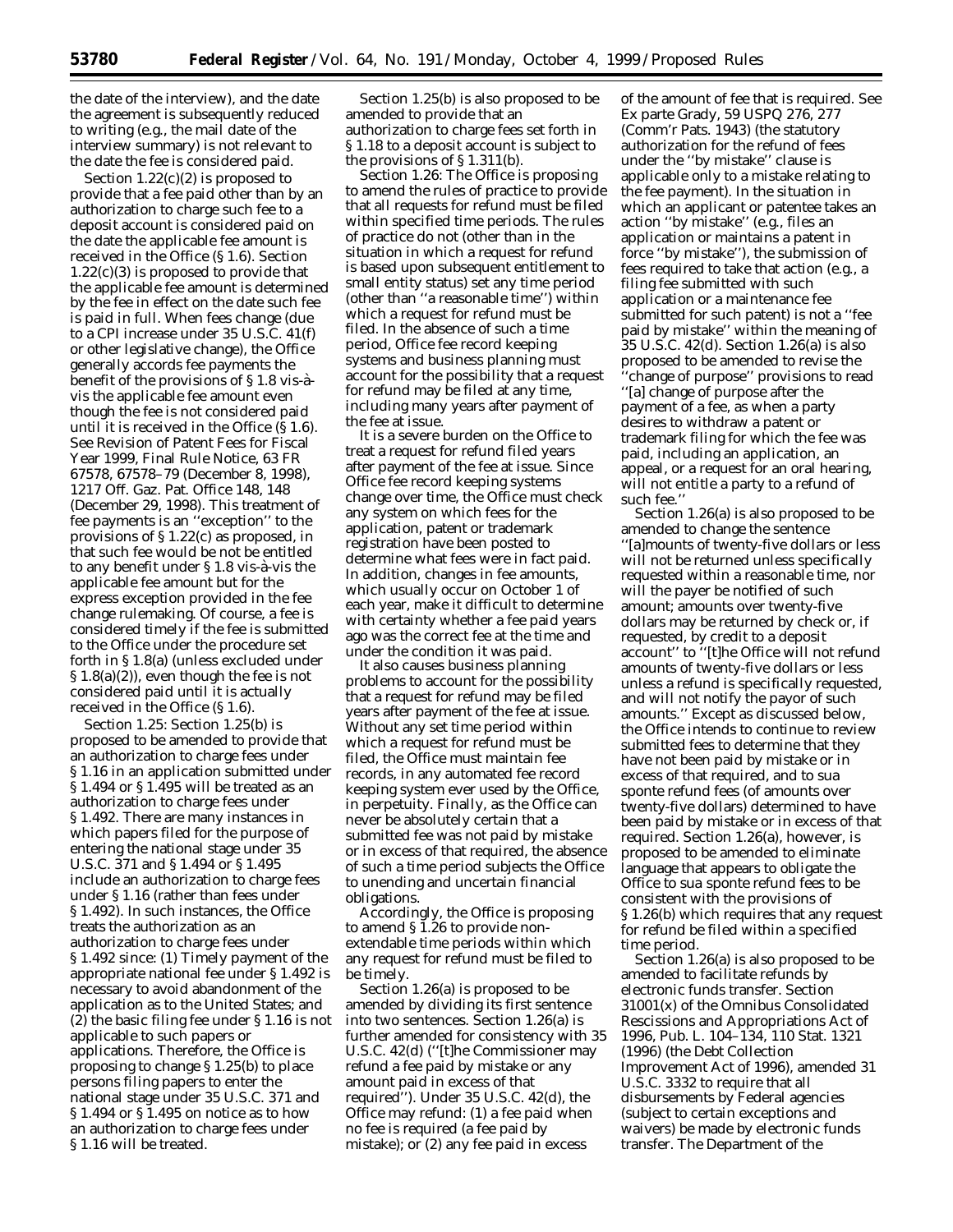Treasury has implemented this legislation at 31 CFR Part 208. See Management of Federal Agency Disbursements, Final Rule Notice, 63 FR 51489 (September 25, 1998). Thus, § 1.26(a) is proposed to be amended to enable the Office to obtain the banking information necessary for making refunds by electronic funds transfer in accordance with 31 U.S.C. 3332 and 31 CFR Part 208.

Specifically, § 1.26(a) is also proposed to be amended such that if a party paying a fee or requesting a refund does not instruct that refunds be credited to a deposit account, the Office will attempt to make any refund by electronic funds transfer. If such party does not provide the banking information necessary for making refunds by electronic funds transfer, the Commissioner may either require such banking information or use the banking information on the payment instrument to make a refund. This provision will authorize the Office to: (1) Use the banking information on the payment instrument (*e.g.*, a personal check is submitted to pay the fee) when making a refund due to an excess payment; or (2) require such banking information in other situations (*e.g.*, a refund is requested or a money order or certified bank check is submitted containing an excess payment). The purpose of this proposed change to § 1.26(a) is to encourage parties to submit the banking information necessary for making refunds by electronic funds transfer (if not on the payment instrument) upfront, and not to add a step (requiring such banking information) to the refund process. If it is not cost-effective to require the banking information necessary for making refunds by electronic funds transfer, the Office may simply issue any refund by treasury check. *See* 31 CFR 208.4(f).

Section 1.26(b) is proposed to be added to provide that any request for refund must be filed within two years from the date the fee was paid, except as otherwise provided in § 1.26(b) or in § 1.28(a). See the discussion of proposed § 1.22(c) concerning the date a fee is considered paid.

Section 1.26(b) is also proposed to provide that if the Office charges a deposit account by an amount other than an amount specifically indicated in an authorization (§ 1.25(b)), any request for refund based upon such charge must be filed within two years from the date of the deposit account statement indicating such charge, and that such request must be accompanied by a copy of that deposit account statement. This provision of § 1.26(b) would apply, for example, in the following types of

situations: (1) A deposit account is charged for an extension of time as a result of there being a prior general authorization in the application  $(S 1.136(a)(3))$ ; or  $(2)$  a deposit account is charged for the outstanding balance of a fee as a result of an insufficient fee being submitted with an authorization to charge the deposit account for any additional fees that are due. In these situations, the party providing the authorization is not in a position to know the exact amount by which the deposit account will be charged until the date of the deposit account statement indicating the amount of the charge.

Finally, § 1.26(b) is proposed to provide that the time periods set forth in § 1.26(b) are not extendable.

*Section 1.27:* The Office is considering simplifying applicant's request for small entity status under § 1.27. The currently used small entity statement forms are proposed to be eliminated as they would no longer be needed. Some material in § 1.28 is proposed to be reorganized into § 1.27.

Small entity status would be established at any time by a simple assertion of entitlement to small entity status. The currently required statements, which include a formalistic reference to § 1.9, would no longer be required. Payment of an exact small entity basic filing or national fee would also be considered an assertion of small entity status. This would be so even if the wrong exact basic filing or national fee was selected. To establish small entity status after payment of the basic filing fee as a non-small entity, a written assertion of small entity status would be required to be submitted. The parties who could assert small entity status would be liberalized to include one of several inventors or a partial assignee.

Other clarifying changes are proposed to be made including a transfer of material into § 1.27 from § 1.28 drawn towards: (1) Assertions in related, continuing and reissue applications; (2) notification of loss of entitlement to small entity status; and (3) fraud on the Office in regard to establishing small entity status or paying small entity fees.

While there would be no change in the current requirement to make an investigation in order to determine entitlement to small entity status, a recitation would be added noting the need for a determination of entitlement prior to an assertion of status; the Office would only be changing the ease with which small entity status could be claimed once it has been determined that a claim to such status is appropriate.

For additional proposed changes to small entity requirements see §§ 1.9 and 1.28.

#### **Problem and Background**

Section 1.27 currently requires that a request for small entity status be accompanied by submission of an appropriate statement that the party seeking small entity status qualifies in accordance with § 1.9. Either a reference to § 1.9 or a specific statement relating to the provisions of § 1.9 is mandatory. For a small business, the small business must either state that exclusive rights remain with the small business, or if not, identify the party to which some rights have been transferred so that the party to which rights have been transferred can submit its own small entity statement (current  $\S 1.27(c)(1)(iii)$ . This can lead to the submission of multiple small entity statements for each request for small entity status where rights in the invention are split. The request for small entity status and reference/ statement may be submitted prior to paying, or, at the latest, at the time of paying, any small entity fee. In part, to ensure that at least the reference to § 1.9 is complied with, the Office has produced four types of small entity statement forms (including ones for the inventors, small businesses and nonprofit organizations) that include the required reference to § 1.9 and specific statements as to exclusive rights in the invention. Where an application has not been assigned and there are multiple inventors, each inventor must actually sign a small entity statement, the execution of which must all be coordinated and submitted at the same time. Similarly, coordination of execution and submission of statements is needed where there is more than one assignee. Additionally, the statement forms relating to small businesses and non-profit organizations need to be signed by an appropriate official empowered to act on behalf of the small business or non-profit organization. Refunds of non-small entity fees can only be obtained if a refund is specifically requested within two months of the payment of the full (nonsmall entity) fee and is supported by all required small entity statements. *See* current § 1.28(a)(1). The current twomonth refund window under § 1.28 is not extendable.

The rigid requirements of §§ 1.27 and 1.28 have led to a substantial number of problems. Applicants, particularly *pro se* applicants, do not always recognize that a particular reference to § 1.9 is required in their request to establish small entity status. They believe that all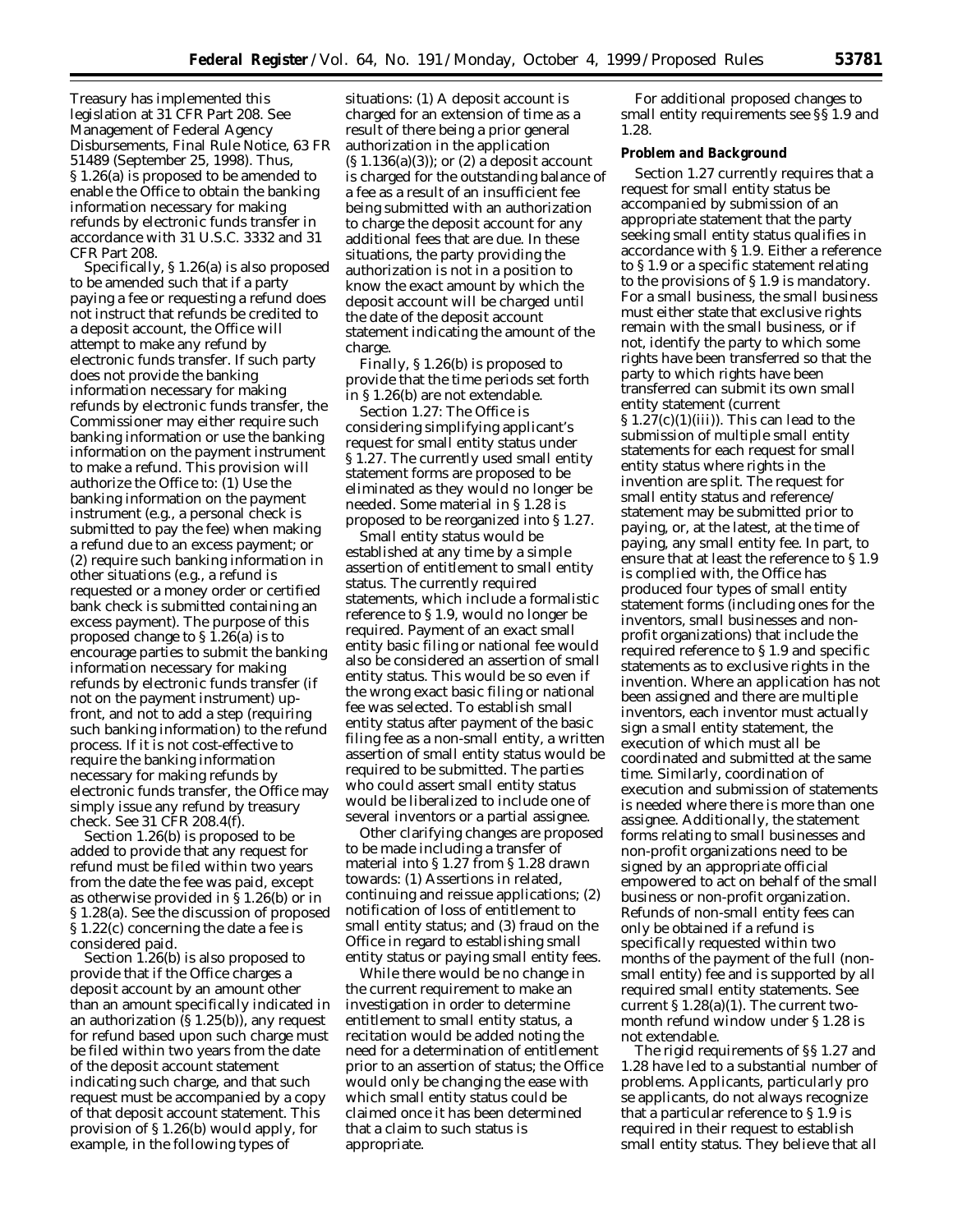they have to do is pay the small entity fee and state that they are a small entity. Further, the time required to ascertain who are the appropriate officials to sign the statement and to have the statements (referring to § 1.9) signed and collected (where more than one is necessary), results, in many instances, in having to pay the higher non-small entity fees and then seek a refund. These situations result in: (1) Small entity applicants also having to pay additional fees (*e.g.,* surcharges and extension(s) of time fees for the delayed submission of the small entity statement form); (2) additional correspondence with the office to perfect a claim for small entity status; and (3) the filing of petitions with petition fees to revive abandoned applications. This increases the pendency of the prosecution of the application in the Office and, in some cases, results in loss of patent term. For example, under current procedures, if a *pro se* applicant files a new application with small entity fees but without a small entity statement, the office mails a notice to the *pro se* applicant requiring the full basic filing fee of a non-small entity. Even if the applicant timely files a small entity statement, the applicant must still timely pay the small entity surcharge for the delayed submission of the small entity statement to avoid abandonment of the application. A second example is a non-profit organization paying the basic filing fee as a non-small entity because of difficulty in obtaining the non-profit small entity statement form signed by an appropriate official. In this situation, a refund pursuant to § 1.26, based on establishing status as a small entity, may only be obtained if a statement under § 1.27 and the request for a refund of the excess amount are filed within the nonextendable two-month period from the date of the timely payment of the full fee. A third example is an application filed without the basic filing fee on behalf of a small business by a practitioner who includes the standard authorization to pay additional fees. The Office will immediately charge the nonsmall entity basic filing fee without specific notification thereof at the time of the charge. By the time the deposit account statement is received and reviewed, the two-month period for refund may have expired.

Accordingly, a simpler procedure to establish small entity status would reduce processing time within the Office (Patent Business Goal 1) and would be a tremendous benefit to small entity applicants as it would eliminate the time-consuming and aggravating processing requirements that are

mandated by the current rules. Thus, the proposed simplification would help small entity applicants to receive patents sooner with fewer expenditures in fees and resources and the office could issue the patent with fewer resources (Patent Business Goals 4 and 5).

## **Assertion as to Entitlement to Small Entity Status; Assertion by Writing**

The Office is proposing to allow small entity status to be established by the submission of a simple written assertion of entitlement to small entity status. The current formal requirements of § 1.27, which include a reference to either § 1.9, or to the exclusive rights in the invention, would be eliminated.

The written assertion would not be required to be presented in any particular form. Written assertions of small entity status or references to small entity fees would be liberally interpreted to represent the required assertion. The written assertion could be made in any paper filed in or with the application and need be no more than a simple sentence or a box checked on an application transmittal letter or reply cover sheet. It is the intent of the Office to modify its application transmittal forms to provide for such a check box. Accordingly, small entity status could be established without submission of any of the current small entity statement forms (PTO/SB/09–12) that embody and comply with the current requirements of § 1.27 and which are now used to establish small entity status.

## **Assertion by Payment of Small Entity Basic Filing or National Fee**

The payment of an exact small entity basic filing or national fee will also be considered to be a sufficient assertion of entitlement to small entity status. An applicant filing a patent application and paying an exact small entity basic filing or national fee would automatically establish small entity status for the application even without any further written assertion of small entity status. This is so even if an applicant were to inadvertently select the wrong type of small entity basic filing or national fee for the application being filed. If small entity status was not established when the basic filing fee was paid, such as by payment of a large entity basic filing or national fee, a later claim to small entity status would require a written assertion. Payment of a small entity fee other than a small entity basic filing or national fee (*e.g.,* extension of time, or issue fee) without inclusion of a written assertion would not be sufficient.

Even though applicants can assert small entity status by payment of an

exact small entity basic filing or national fee, the Office strongly encourages applicants to file a written assertion of small entity status. A written assertion would guarantee the applicant that the application will have small entity status even if applicant fails to pay the exact small entity basic filing or national fee. The limited provision providing for small entity status by payment of an exact small entity basic filing or national fee is only intended to act as a safety net to avoid possible financial loss to inventors or small businesses that can qualify for small entity status.

Caution: Even though small entity status would be accorded where the wrong type of small entity basic filing fee or national fee were selected but the exact amount of the fee were paid, applicant would still need to pay the correct small entity amount for the basic filing or national fee where selection of the wrong type of fee results in a deficiency. While an accompanying *general* authorization to charge any additional fees would suffice to pay the balance due of the proper small entity basic filing or national fee, *specific* authorizations to charge fees under § 1.17 or extension of time fees would not suffice to pay any balance due of the proper small entity basic filing or national fee because they do not actually authorize payment of small entity amounts.

*Examples: Applications under 35 U.S.C. 111:* If an applicant were to file a utility application under 35 U.S.C. 111 yet only pay the exact small entity amount for a design application (currently the small entity filing fees for utility and design applications are \$380 and \$155, respectively), small entity status for the utility application would be accorded. See the following examples:

(1) Where the utility application was filed inadvertently with the exact small entity basic filing fee for a design application rather than for a utility application and an authorization to charge the filing fee was not present, the Office would accord small entity status and mail a Notice to File Missing Parts of Application, requiring the \$225 difference between the small entity utility application filing fee owed and the small entity design application filing fee actually paid plus a small entity surcharge (of \$65) for the late submission of the correct filing fee.

(2) Where the utility application was filed without any filing fee but the \$155 exact small entity filing fee for a design application was inadvertently paid in response to a Notice to File Missing Parts of Application, small entity status would be established even though the correct small entity filing fee for a utility application was not fully paid. While the Office will notify applicant of the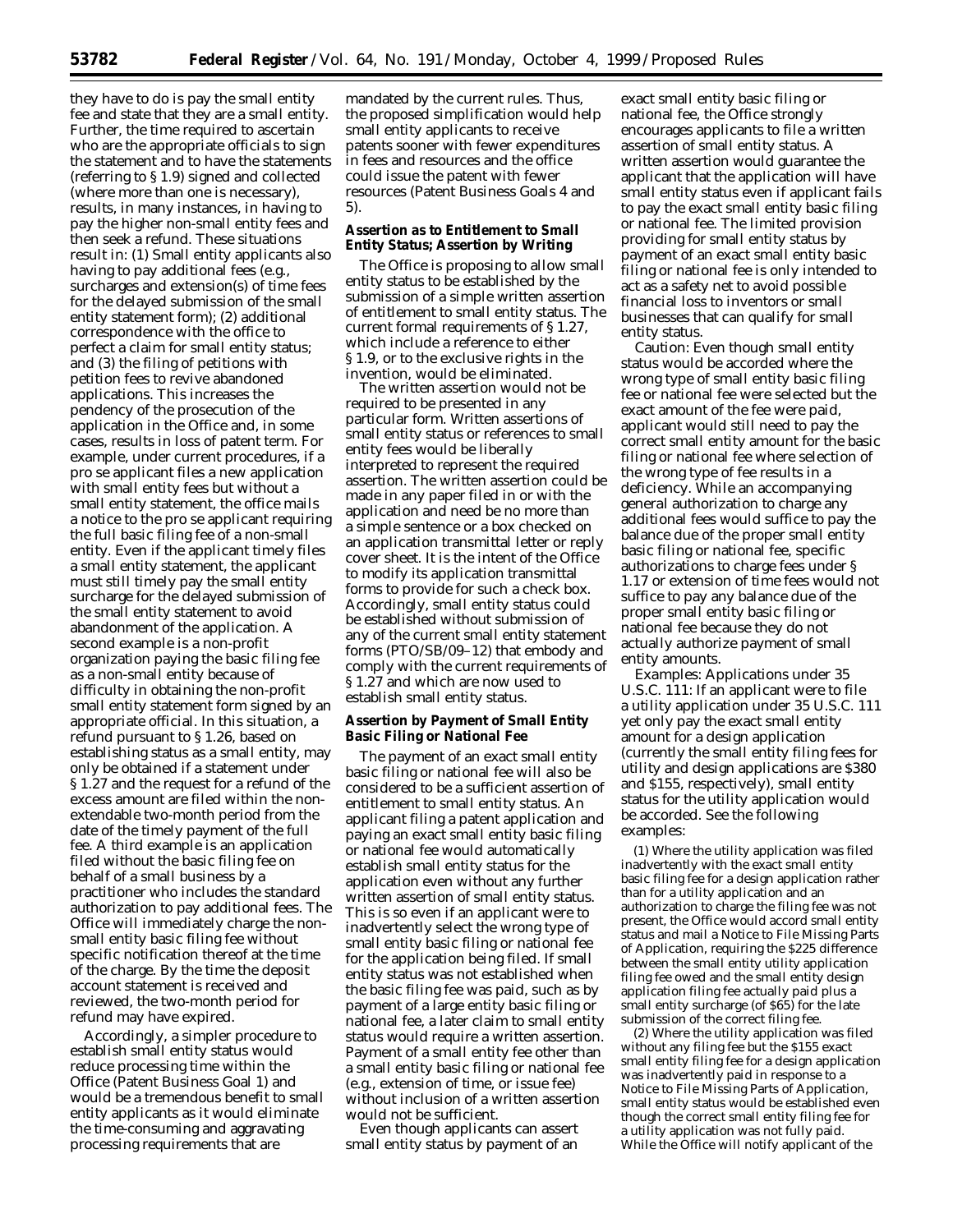remaining amount due, the period for reply to pay the correct small entity utility basic filing fee would, however, continue to run. Small entity extensions of time under § 1.136(a) would be needed for the later submission of the \$225 difference between the \$380 small entity utility basic filing fee owed and the \$155 small entity design filing fee inadvertently paid. If there was an authorization to charge a deposit account in the response to the Notice, the \$225 difference would have been charged along with the small entity \$65 surcharge and the period for response to the Notice to File Missing Parts of Application would not continue to run.

*Applications entering that national stage under 35 U.S.C. 371:* Section 1.492(a) sets forth five (5) different basic national fee amounts which apply to different situations. If an applicant pays a basic national fee which is the exact small entity amount for one of the fees set forth in § 1.492(a), but not the particular fee which applies to that application, the applicant will be considered to have made an assertion of small entity status. This is true whether the fee paid is higher or lower than the actual fee required. See the following examples.

(1) An applicant pays \$485 (the small entity amount due under § 1.492(a)(3), where the United States was neither the International Searching Authority (ISA) nor the International Preliminary Examining Authority (IPEA) and the search report was not prepared by the European Patent Office (EPO) or Japanese Patent Office (JPO)) when in fact the required small entity fee is \$420 under § 1.492(a)(5), because the JPO or EPO prepared the search report. The applicant will be considered to have made the assertion of small entity status. The office will apply \$420 to the payment of the basic national fee and refund the overpayment of \$65.

(2) An applicant pays \$420 (the small entity fee due under § 1.492(a)(5) where the search report was prepared by the EPO or JPO). In fact, the search report was prepared by the Australian Patent Office and no preliminary examination fee was paid to the Patent and Trademark Office. Thus, the required small entity fee is \$485 under § 1.492(a)(3). The applicant will be considered to have made the assertion of small entity status. If the applicant has authorized payment of fee deficiencies to a deposit account, the Office will charge the \$65 to the deposit account and apply it and the \$420 to the basic national fee. If there is no authorization or there are insufficient fees in the deposit account, the basic national fee payment is insufficient. If the balance is not provided before 20 or 30 months from the priority date has expired, the application is abandoned.

If payment is attempted to be made of the proper type of basic filing or national fee, but it is not the exact small entity fee required (an incorrect fee amount is supplied) and a written assertion of small entity status is not

present, small entity status would not be accorded. The Office would mail a notice of insufficient basic filing or national fee with a surcharge due as in current practice if an authorization to charge the basic filing or national fee were not present. The Office would not consider a basic filing or national fee submitted in an amount above the correct fee amount, but below the nonsmall entity fee amount, as a request to establish small entity status unless an additional written assertion is also present. Of course, the submission of a basic filing or national fee below the correct fee amount would not serve to establish small entity status.

Where an application is originally filed by a party, who is in fact a small entity, with an authorization to charge fees (including basic filing or national fees) and there is no indication (assertion) of entitlement to small entity status present, that authorization would not be sufficient to establish small entity status unless the authorization was specifically directed to *small entity* basic filing or national fees. The general authorization to charge fees would continue to be acted upon immediately and the full (not small entity) basic filing or national fees would be charged with applicant having three months to request a refund by asserting entitlement to small entity status. This would be so even if the application were a continuing application where small entity status had been established in the prior application.

#### *Parties Who Could Assert Entitlement to Small Entity Status by Writing*

The parties who could submit a written assertion of entitlement to small entity status would be any party permitted by Office regulations, § 1.33(b), to file a paper in an application. This eliminates the additional requirement of obtaining the signature of an appropriate party other than the party prosecuting the application. By way of example, in the case of three *pro se* inventors for a particular application, the three inventors upon filing the application could submit a written assertion of entitlement to small entity status and thereby establish small entity status for the application. For small business concerns and non-profit organizations, the practitioner could supply the assertion rather than the current requirement for an appropriate official of the organization to execute a small entity statement form. In addition, a written assertion of entitlement to small entity status would be able to be made by one of several inventors or a partial assignee. Current practice does not

require an assignee asserting small entity status to submit a § 3.73(b) certification, and such certifications would not be required under the proposed revision either for partial assignees or for an assignee of the entire right, title, and interest.

## *Parties who Could Assert Entitlement to Small Entity Status by Payment of Basic Filing or National Fee*

Where small entity status is sought by way of payment of the basic filing or national fee, any party may submit payment, such as by check, and small entity status would be accorded.

#### *Inventors Asserting Small Entity Status*

Any inventor would be permitted to submit a written assertion of small entity status, including inventors who are not officially named of record until an executed oath/declaration is submitted. *See* § 1.41(a)(1). Where an application is filed without an executed oath/declaration pursuant to § 1.53(f), the Office will accept the written assertion of an individual who has merely been identified as an inventor on filing of the application (*e.g.,* application transmittal letter) as opposed to being named as an inventor. Sections  $1.4(d)(2)$  and  $10.18(b)$  are seen as sufficient basis to permit any individual to provide a written assertion so long as the individual identifies himself or herself as an inventor. Where a § 1.63 oath or declaration is later filed, any original written assertion as to small entity status will remain unless changed by an appropriate party under § 1.27(f)(2). Where a later filed § 1.63 oath or declaration sets forth an inventive entity that does not include the person who initially was identified as an inventor and who asserted small entity status, small entity status will also remain. Where small entity status is asserted by payment of the small entity basic filing, or national fee any party may submit such fee, including an inventor who was not identified in the application transmittal letter, or a third party.

**Caution:** The fact that certain parties can execute a written assertion of entitlement to small entity status, such as one of several inventors, or a partial assignee, does not entitle that written assertion to be entered in the Official file record and become an effective paper unless the person submitting the paper is authorized to do so under § 1.33(b). In other words, the fact that one of several inventors can sign a written assertion of entitlement to small entity status does not also imply that the same inventor can submit the paper to the Office and have it entered of record.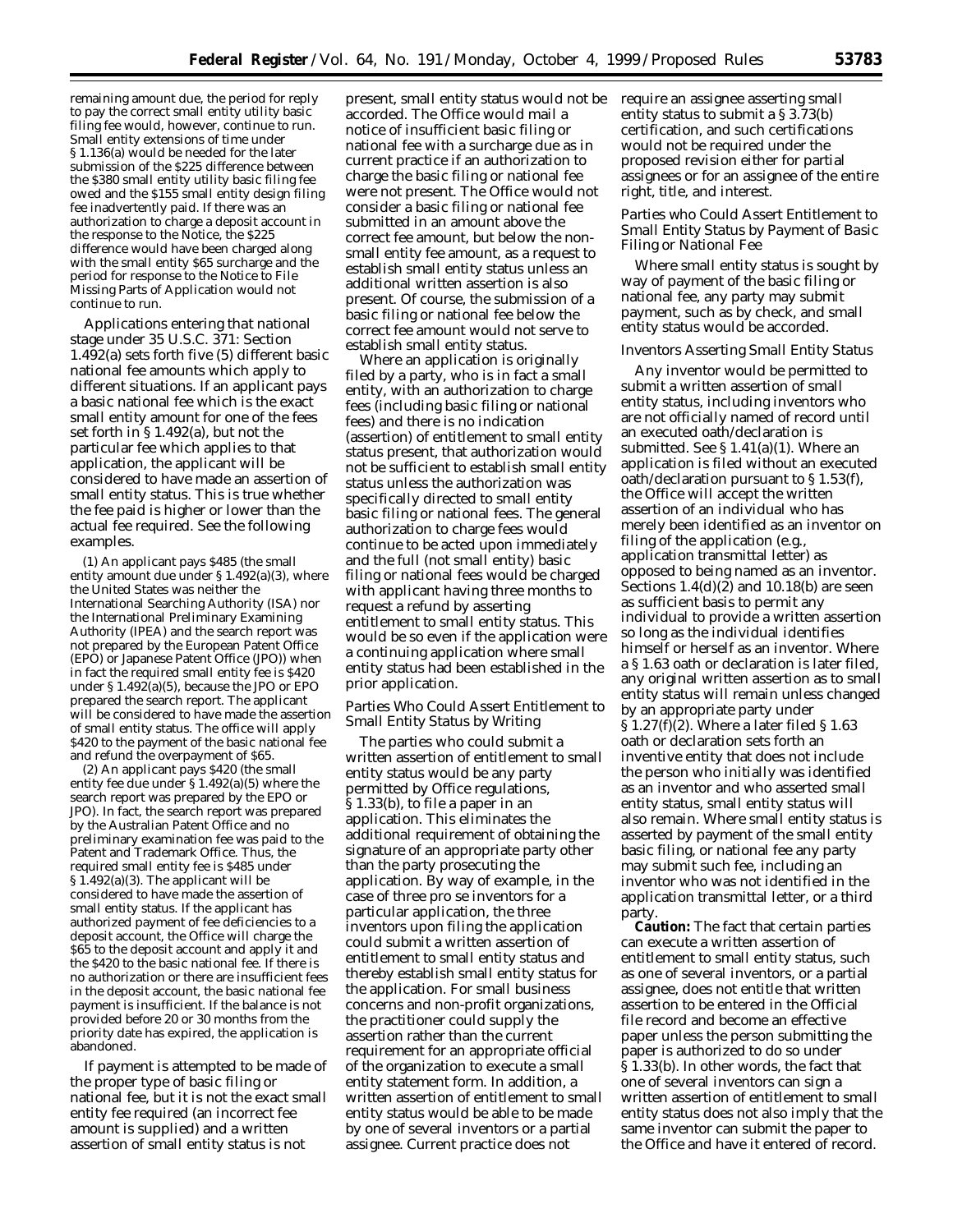The written assertion, even though effective once entered in the Official file record, must still be submitted by a party entitled to file a paper under § 1.33(b). Payment of the small entity basic filing or national stage fee would not be subject to such submission requirement and any payment thereof would be accepted and treated as an effective assertion of small entity status.

#### *Policy Considerations*

Office policy and procedures already permit establishment of small entity status in certain applications through simplified procedures. For example, small entity status may be established in a continuing or reissue application simply by payment of the small entity basic filing fee if the prior application/patent had small entity status. *See* current § 1.28(a)(2). The instant concept of payment of the small entity basic statutory filing fee to establish small entity status in a new application is merely a logical extension of that practice.

There may be some concern that elimination of the small entity statement forms will result in applicants who are not actually entitled to small entity status requesting such status. On balance, it seems that more errors occur where small entity applicants who are entitled to such status run afoul of procedural hurdles created by the requirements of § 1.27 than the requirements help to prevent status claims for those who are not in fact entitled to such status.

#### *Continued Obligations for Thorough Investigation of Small Entity Status*

Applicants should not confuse the fact that the Office is making it easier to qualify for small entity status with the need to do a complete and thorough investigation before an assertion is made that they do, in fact, qualify for small entity status. *It should be clearly understood that, even though it would be much easier to assert and thereby establish small entity status, applicants would continue to need to make a full and complete investigation of all facts and circumstances before making a determination of actual entitlement to small entity status. Where entitlement to small entity status is uncertain it should not be claimed.* See MPEP 509.03. The assertion of small entity status (even by mere payment of the exact small entity basic filing fee) is not appropriate until such an investigation has been completed. Thus, in the previous example of the three *pro se* inventors, before one of the inventors could pay the small entity basic filing or national fee to establish small entity status, the

single inventor asserting entitlement to small entity status would need to check with the other two inventors to determine whether small entity status was appropriate.

The intent of § 1.27 is that the person making the assertion of entitlement to small entity status is the person in a position to know the facts about whether or not status as a small entity can be properly established. That person, thus, has a duty to investigate the circumstances surrounding entitlement to small entity status to the fullest extent. Therefore, while the Office is interested in making it easier to claim small entity status, it is important to note that small entity status must not be claimed unless the person or persons can unequivocally make the required self-certification. Section 1.27(g) would recite current provisions in  $\S 1.28(d)(1)$  and  $(2)$ relating to fraud practiced on the Office.

Consistent with  $\S 1.4(d)(2)$ , the payment of a small entity basic filing or national fee, would constitute a certification under § 10.18(b). Thus, a simple payment of the small entity basic filing or national fee, without a specific written assertion, will activate the provisions of  $\S 1.4(d)(2)$  and, by that, invoke the self-certification requirement set forth in § 10.18(b), regardless of whether the party is a practitioner or non-practitioner.

#### *Clarification of Need for Investigation*

Section 1.27 is proposed to be clarified (paragraph (e)) by explicitly providing that a determination ''should'' be made of entitlement to small entity status according to the requirement set forth in § 1.9 prior to asserting small entity status. The need for such a determination of entitlement to small entity status prior to assertion of small entity status is set forth in terms of that there ''should'' be such a determination, rather than there ''must'' be such a determination. In view of the ease with which small entity status would now be obtainable, it is deemed advisable to provide an explicit direction that a determination of entitlement to small entity status pursuant to § 1.9 be made before its assertion. Consideration was given to making the need for a determination a requirement rather than advisory; however, the decision was made to make it advisory, particularly in view of the following possible scenario: One of three inventors submits a written assertion of entitlement to small entity status without making any determination of entitlement to such status, such as by checking with the other two inventors to see if they have assigned any rights in the invention.

Small entity status was proper at the time asserted notwithstanding the lack of a proper determination. If the determination is set forth as a requirement (''must''), the lack of such a determination might act to cause an unduly harsh result where small entity status was in fact appropriate and the failure to check prior to assertion was innocent. It is recognized that the use of ''should'' may cause concern that a cavalier approach to asserting entitlement to small entity status may be taken by encouraging some who are asserting status not to make a complete determination as the determination is not set forth as being mandatory. On balance, it is thought that the use of ''should'' would lead to more equitable results. The danger of encouraging the assertion of small entity status without a prior determination as to qualification for small entity status is thought to be small, because, should status turn out to be improper, the lack of a prior determination may result in a failure to meet the lack of deceptive intent requirements under § 1.27(g) or § 1.28(c). The Office has noted that any attempt to improperly establish status as a small entity will be viewed as a serious matter. *See* MPEP 509.03.

#### *Removal of Status*

Section 1.27 is also proposed to be clarified (paragraph  $(f)(2)$ ) that once small entity status is established in an application, any change in status from small to large, would also require a specific written assertion to that extent, rather than only payment of a large entity fee, similar to current practice. For example, when paying the issue fee in an application that has previously been accorded small entity status and the required new determination of continued entitlement to small entity status reveals that status has been lost, applicant should not just simply pay the large issue fee or cross out the recitation of small entity status on the returned copy of the notice of allowance (PTOL– 85(b)), but submit a separate paper requesting removal of small entity status pursuant to proposed  $\S 1.27(f)(2)$ .

Correction of any inadvertent and incorrect establishment of small entity status would be by way of a paper under proposed § 1.28(c) as in current practice.

#### *Response to Comments*

Many comments supported the proposal without qualification. Only two, however, explicitly mentioned the payment option for obtaining small entity status with one recognizing that any error is now easier to correct under § 1.28(c). Others would eliminate the possibility of obtaining small entity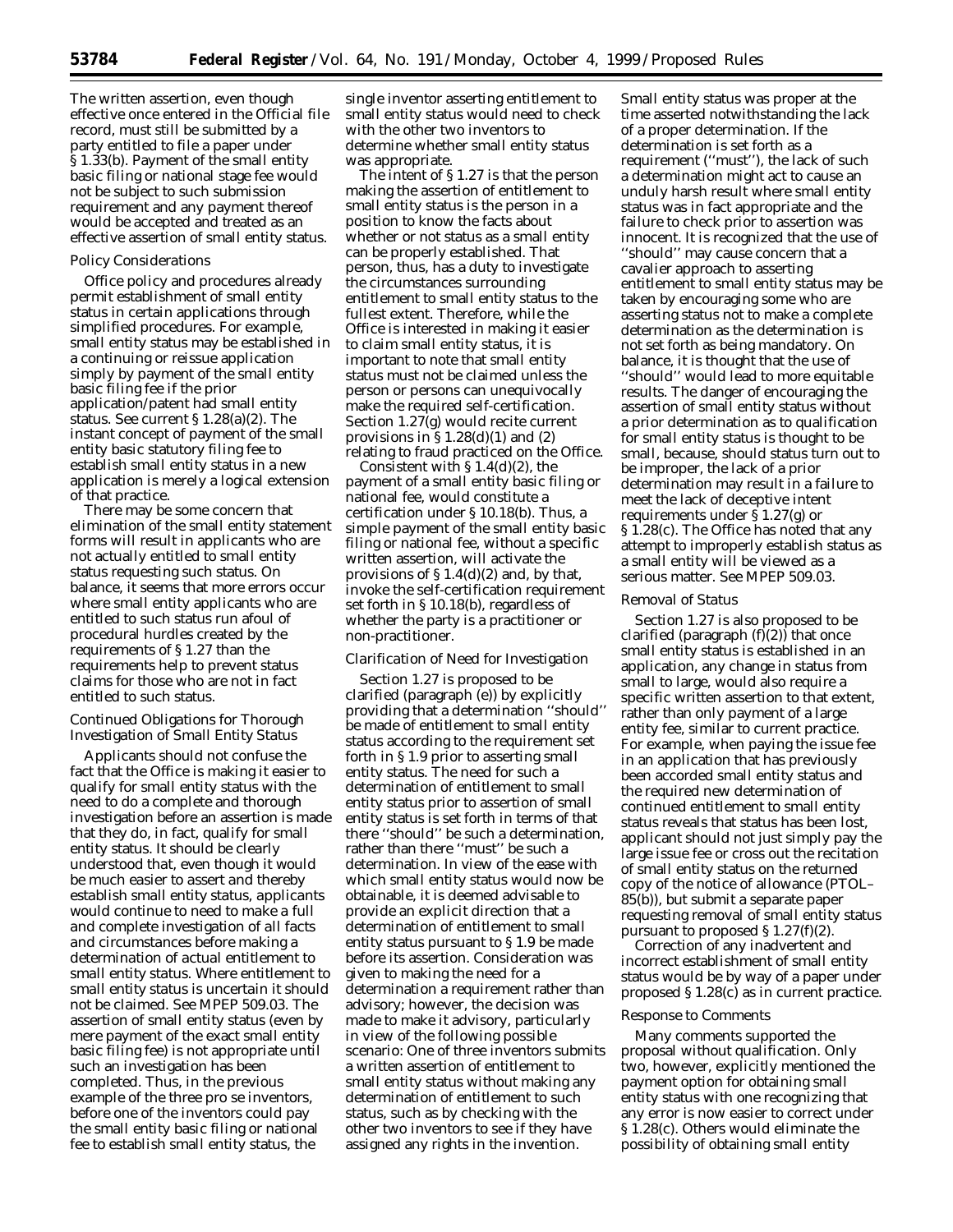status based on payment of the exact small entity basic filing (or national fee) due to possible error in paying an unintended small entity basic filing (or national fee) and being accorded an unwanted small entity status. There was only one total opposition to the proposal as a ''bad'' idea.

*Comment:* Several comments supported the proposal as a positive change that is both helpful to applicants and attorneys and one that will reduce the cost of establishing small entity status, particularly where there are multiple forms required due to joint ownership or licensing of multiple rights. It was noted that the proposal eliminates the time-consuming requirement for obtaining a signature of a person, such as an officer of the company, who may not have been involved in the application drafting process. It was also stated that the need to withhold the filing fee on filing an original application would be eliminated where the current small entity statement cannot be signed in time.

*Response:* The comments were adopted. The proposal from the Advance Notice is being carried forward in the instant notice. The particular parties who may assert entitlement to small entity status is being further liberalized over the Advance Notice to include only one of the inventors or a partial assignee.

*Comment:* One individual opposed the proposal because the submission of a paper is the only effective way an attorney can be certain that a client is complying with the requirements for small entity status. Eliminating the form removes the incentive of the client to provide the attorney with needed information, particularly with respect to foreign clients.

*Response:* A copy of §§ 1.9 and 1.27 can be supplied to a client as easily as the form and should be just as effective with foreign clients. It is not seen that the requirement of signing the form would be a more certain means that compliance exists than if the client would have to state to the attorney, either orally or in a letter, that the client complies with the requirements for asserting entitlement to small entity status. The form itself does not provide the underlying factual basis for entitlement to small entity status. It merely recites the requirement of § 1.9 and that the party executing it seeks small entity status. The attorney is not now required to confirm that a client is in compliance once the form is signed by the client and would not be required to make such confirmation under the proposal. It would continue to be up to

the client to determine whether it wishes to assume whatever risk there may be should it decide to do the small entity determination by itself rather than rely on the attorney for aid.

*Comment:* A few comments would eliminate the option of asserting small entity status by payment of the basic filing (or national fee) due to possible errors in fee payments thereby obtaining unwanted small entity status. One comment recognized that the Office's adoption in the last rulemaking of a straightforward approach to correction under § 1.28(c) would make correction of improper status for good faith errors a simple procedure.

*Response:* The comment seeking elimination of the payment option is not adopted. The comment noting the previous easing of correction for good faith errors so that the possibility of inadvertent errors should not be a bar to the payment option is adopted. It is expected that this would occur very infrequently if at all in that the exact small entity amount must be submitted. Only errors in amounts paid where the error was the exact small entity amount for the basic filing (or national fee) would trigger small entity status. In view of the continued need for an affirmative determination of entitlement to small entity status to be made, the error would mostly occur by a misreading of a fee chart. Such type of error if it inadvertently leads to the establishment of small entity status would be easily correctable by the current § 1.28(c).

*Comment:* Some comments sought to ensure that the written assertion would be easy to make by adding a check box to provide for an assertion on: Office forms, the § 1.63 declaration, on the application, or on the transmittal sheet.

*Response:* The comments are adopted to the extent that this is an implementation issue to be addressed when a final rule is issued. The Office intends at this time to at least supply a check box on its application transmittal forms.

#### **Paragraph by Paragraph Analysis**

Section 1.27 is proposed to be amended in its title to recognize a new means of establishing small entity status by replacing ''statement'' with ''assertion,'' to indicate that an assertion of small entity status would permit the payment of small entity fees, and to reflect transfer of subject matter from § 1.28 relating to determination of entitlement to and notification of loss of entitlement to small entity status, and fraud on the Office.

Paragraphs (a) through (d) of § 1.27 is proposed to be reformatted and

amended to recite ''assertion'' as a new means for establishing small entity status to replace ''statement'', and new paragraphs (e),  $(f)(1)$  and  $(f)(2)$ , and  $(g)$ are proposed to be added.

Paragraph (b) of § 1.27 is proposed to be reformatted to add paragraphs (b)(1) through  $(b)(4)$  of § 1.27. Paragraph  $(b)(1)$ of § 1.27 would permit assertion of small entity status by a writing that is clearly identifiable as present  $((b)(1)(i)),$ signed  $((b)(1)(ii))$ , and convey the concept of small entity status without the need for specific words but with a clear indication of an intent to assert entitlement to small entity status  $((b)(1)(iii))$ . Paragraph  $(b)(2)$  of  $\S 1.27$ would make submission of a written assertion to obtain small entity status easier in view of increased categories of parties who could submit such a paper. The parties who could sign the written assertion are identified as: one of the parties who can currently submit a paper under § 1.33(b) ((b)(2)(i) of § 1.27), at least one of the inventors  $((b)(2)(ii)$  of § 1.27) rather than all the inventors (applicants) as required by  $\S 1.33(b)(4)$ for other types of papers, or a partial assignee  $(\overline{b})(2)(iii)$  of § 1.27) rather than all the partial assignees and any applicant retaining an interest as required by  $\S 1.33(b)(3)$  for other types of papers. A § 3.73(b) certification would not be required for an assignee under either paragraphs (b)(2)(i) or (iii). Paragraph (b)(3) of § 1.27 would permit the payment, by any party, of an exact amount of one of the small entity basic filing or national fees set forth in  $\S 1.16(a)$ , (f), (g), (h), or (k), or  $\S 1.492(a)(1)$  through (a)(5) to be treated as a written assertion of entitlement to small entity status even where an incorrect type of basic filing or national fee is inadvertently selected in error. Paragraph (b)(3)(i) would provide that where small entity status was accorded based on the payment of a wrong type of small entity basic filing or national fee, the correct small entity amount would still be owed. Paragraph (b)(3)(ii) would provide that payment of a small entity fee in its exact amount for a fee other than what is provided for in paragraph (b)(3) would not be sufficient to establish small entity status absent a concomitant written assertion of entitlement to small entity status. After a basic filing or national fee is paid as a large entity, a refund under § 1.28(a) of the large entity portion can only be obtained by establishing small entity status by a written assertion and not by paying a second basic filing or national fee in a small entity amount. Payment of a large entity basic filing or national fee precludes paying a second basic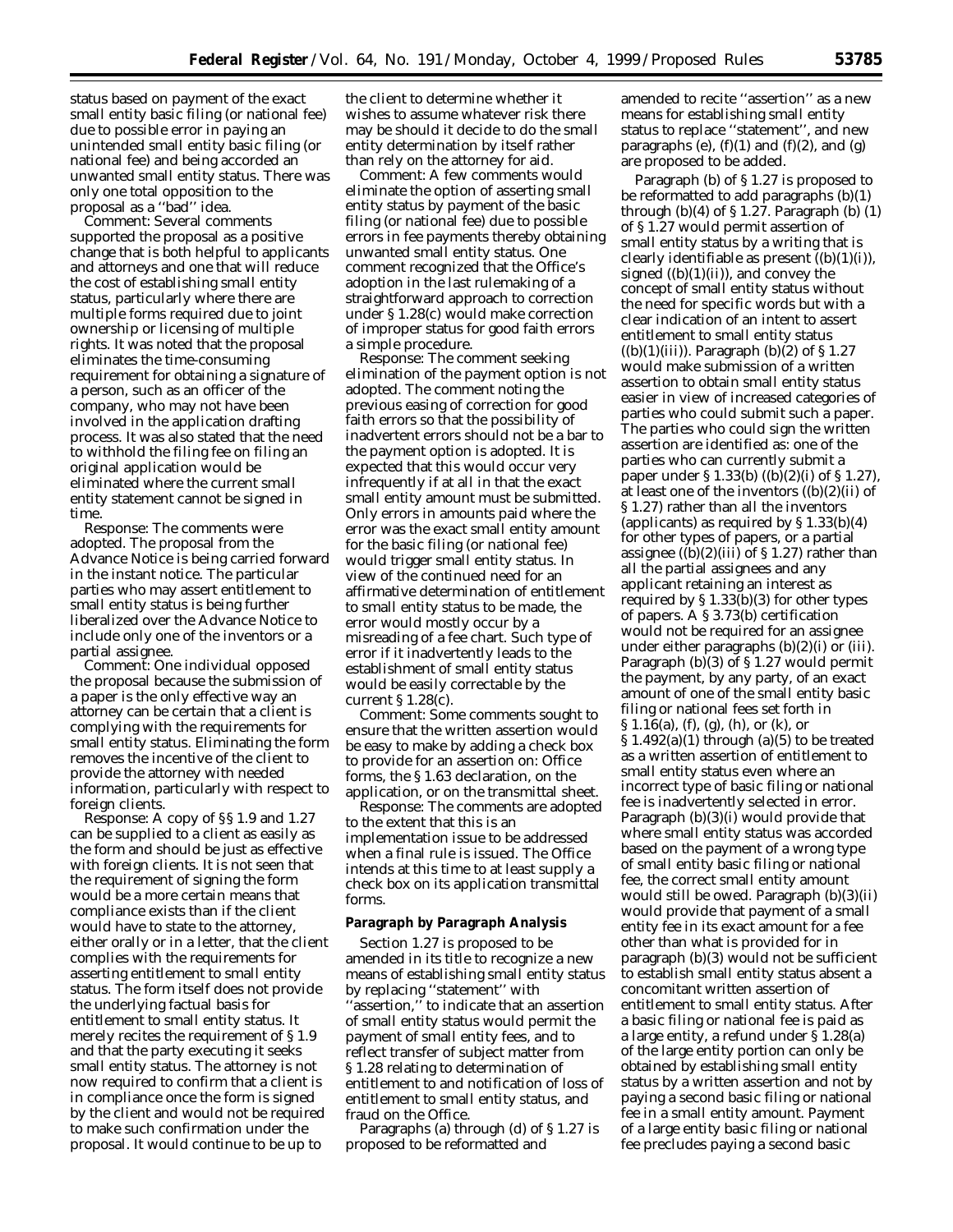filing or national fee in a small entity amount to establish small entity status. Paragraph (b)(4) of § 1.27 recites material transferred from current § 1.28(a)(2).

Paragraph (c) of § 1.27 is proposed to be amended to provide that fees other than the basic filing and national fees can only be paid in small entity amounts if submitted with or subsequent to a written assertion of entitlement to small entity status. The paragraph would clarify that an exception exists under § 1.28(a) for refunds of the large entity portion of a fee within three months of payment thereof if the refund request is accompanied by a written assertion of entitlement to small entity status.

Paragraph  $(d)(1)$  of §1.27 is proposed to be amended to reference § 1.28(b) as the means of changing small entity status. It would be clarified that where rights in an invention are assigned, or there is an obligation to assign, to a small entity subsequent to an assertion of entitlement to small entity status, a second assertion is not required. Paragraph (d)(2) would clarify that once small entity status is withdrawn a new written assertion would be required to again obtain small entity status.

Paragraph (e) of § 1.27 is proposed to be added to clarify the need to do a determination of entitlement to small entity status prior to asserting small entity status, and that the Office generally does not question assertions of entitlement to small entity status.

Paragraph  $(f)(1)$  of § 1.27 is proposed to be added to contain material transferred from current § 1.28. Paragraph (f)(2) is proposed to be added to revise the current reference to the party who can sign a notification of loss of entitlement to small entity status to require a party identified in § 1.33(b).

Paragraph (g) of § 1.27 is proposed to be added to contain material transferred from paragraphs  $(d)(1)$  and  $(d)(2)$  of current § 1.28 relating to fraud attempted or committed on the Office in regard to paying small entity fees.

*Section 1.28:* Section 1.28 is proposed to be amended to be entirely reformatted with some material transferred to § 1.27.

Section 1.28(a) is proposed to be amended to allow a three-month period (presently a two-month period) for refunds based on later establishment of small entity status. See further discussion in  $\S 1.28(b)(1)$ .

Section 1.28(b)(1) is proposed to be amended to refer to  $\S$  1.22(c). Section 1.22(c) sets forth that the filing date for an authorization to charge fees starts the period for refunds under § 1.28(a). The current time period for a refund request is two months from payment of the full

fee and the date of payment for refund purposes can vary depending on the means the applicant used to pay the required fee. For example, if the applicant paid the required fee by check, the date of payment is the date on which the fee paper, including the check, was filed in the Office. If the applicant authorized a charge to a deposit account, however, the date of payment is the date the Office debited the deposit account. In view of the proposed change in practice under §§ 1.22(c) and 1.28(b)(1) to accord the same date of payment for checks and authorizations to charge deposit accounts, the refund period would be extended to three months in order to inpart offset any shortening of the refund time period that may result in starting the time period from the filing date of the fee paper instead of the debit date for an authorization to charge a deposit account. Additionally, in view of changes in practice under § 1.27 to ease the claiming of small entity status, the need for refunds should diminish, and the different payment date of an authorization to charge a deposit account for small entity refund purposes should not cause much inconvenience to applicants.

Section 1.28(b)(2) is proposed to be amended to state that the deficiency amount owed under § 1.28(c) is calculated by using the date on which the deficiency was paid in full.

Section 1.28(c) is proposed to be amended to require that deficiency payments must be submitted separately for each file  $(S1.28(c)(1))$  and must include the itemization of the deficiency payment by identifying: type of fee along with the current fee amount  $(S 1.28(c)(2)(ii)(A))$ , the small entity amount paid and when (§ 1.28  $(c)(2)((ii)(B))$ , the deficiency owed for each individual fee paid in error  $(S 1.28(c)(2)(ii)(C))$ , the total deficiency payment owed  $(S1.28(c)(2)(ii)(D))$ , and that any failure to comply with the separate payment and itemization requirements would allow the Office at its option to charge a processing fee or set a non-extendable one month period for compliance to avoid return of the paper (§ 1.28(c)(3)).

#### **Paragraph by Paragraph Analysis**

The title of § 1.28 is proposed to be revised to focus on refunds and on how errors in status are excused in view of transfer of material to § 1.27.

Paragraphs (a)–(c) of § 1.28 are proposed to be reformatted.

Paragraph (a)(1) of § 1.28 is proposed to be amended as paragraph (a).

Paragraph (a) of  $\S 1.\overline{2}8$  is proposed to be amended to clarify that the period for a refund runs from payment of the ''full fee,'' and that it is the payment of the full fee that is considered the significant event relative to establishing status for a particular fee. Additionally, paragraph (a) would amend the time period for requesting a refund based upon later establishment of small entity status. The proposed time period would be three months measured from the filing date of the fee paper.

Paragraph (a)(2) of § 1.28 is proposed to be amended to have some subject matter transferred to § 1.27(b)(4). The next to last sentence, relating to filing a continuing or reissue application and referencing a small entity statement in the prior application or patent, would be deleted as unnecessary. The currently required reference to status in the prior application or patent would be replaced by the equally easily written assertion of § 1.27(b)(1). Written references to small entity status in a prior application, including submission of a copy of the small entity statement in a prior application, submitted in a continuing application subsequent to the effective date of any final rule, would be liberally construed under the proposed  $\S 1.27(b)(1)(iii)$ . Similarly, the last sentence of current paragraph (a)(2) would be deleted as the payment option for establishing small entity status in continuing or reissue applications has been expanded in § 1.27(b)(3) to include all applications.

**Caution:** Although the Office intends to liberally construe what is deemed to be an assertion of small entity status, the concept of entitlement must be clearly conveyed.

*Example:* A prior application has been accorded small entity status. A continued prosecution application (CPA) under § 1.53(d) is filed with a general authorization to charge fees that does not state that the fees to be charged are small entity fees. Even though the CPA contains the same application number as its prior application (and the small entity statement), it would not be accorded small entity status and large entity filing fees would be immediately charged. This would be so because a new determination of entitlement to small entity status must be made upon filing of a new application, such as a CPA. Accordingly, in filing the CPA there must be some affirmative act to indicate that the determination has been done anew and small entity status is still appropriate. Where a copy of the small entity statement from the prior application, or a written assertion in the CPA application transmittal letter, or an authorization to charge small entity fees were present, the result would be reversed and small entity status would be accorded the CPA application on filing.

Paragraph (a)(3) of § 1.28 is proposed to be amended to have its subject matter transferred to  $\S 1.27(d)(1)$ .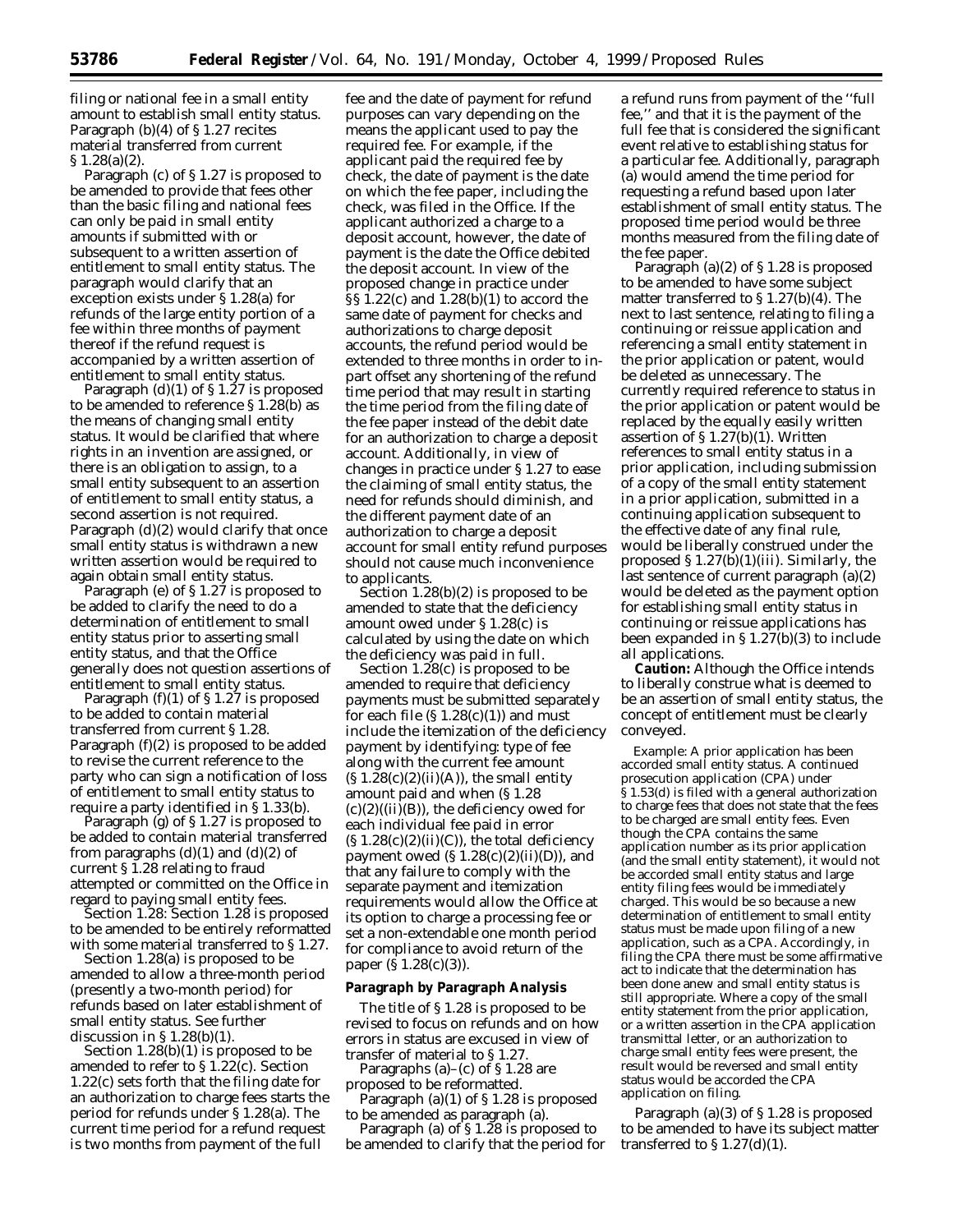Paragraph (b) of § 1.28 is proposed to be amended to have its subject matter transferred to  $\S 1.27(f)(1)$  and (2). New paragraphs  $(b)(1)$  and  $(b)(2)$  are proposed to be added. Paragraph (b)(1) of § 1.28 would refer to § 1.22(c) to define the date a fee is paid for the purpose of starting the three-month period for refund. Current practice for authorizations to charge deposit accounts is to give benefit of the date that the deposit account is actually debited by the Office, which is a later time than when the paper authorizing charge of the fee to a deposit account is filed with the Office. Current practice would therefore be changed so that it is the date the paper is filed, not the date of debit of the fee, that would start the three-month refund period. Paragraph (b)(2) of § 1.28 would refer to § 1.22(c) to define the date when a deficiency payment is paid in full, which is the date that determines the amount of deficiency that is due.

*Example:* A small entity issue fee has been paid in error in January and a paper under § 1.28(c) was submitted the following June with the deficiency payment. The deficiency payment of the issue fee was incorrectly determined so that the full amount owed (for the issue fee) was not submitted in June. If the mistake in the June payment is not discovered until the following November, the extra amount owed must be recalculated to take into account any October 1 increase in the issue fee.

Paragraph (c) of § 1.28 is proposed to be amended to recite that separate submissions, including separate payments and itemizations, are required for any deficiency payment. Paragraph (c)(1) would require that a deficiency paper/submission be limited to one application or patent file. Where, for example, the same set of facts has caused errors in payment in more than one application and/or patent file, a separate paper would need to be submitted in each file for which an error is to be excused. Paragraph (c)(2) would now require that for each fee that was erroneously paid in error the following itemization be provided: The particular fee (*e.g.*, basic filing fee, extension of time fee) (paragraph  $(c)(2)(ii)((A))$ , the small entity fee amount actually paid and when (for example, distinguishing between two one-month extension of time fees erroneously paid on two different dates) (paragraph (c)(2)(ii)(B)), the actual deficiency owed for each fee previously paid in error (paragraph  $(c)(2)(ii)(C)$ , and the total deficiency owed that is the sum of the individual deficiencies owed (paragraph  $(c)(2)(ii)(D))$ . Paragraph  $(c)(3)$  would address the failure to comply with the separate submission, including separate

payment and itemization requirements of paragraph  $(c)(1)$  and  $(2)$  of this section. Paragraph (c)(3), upon failure to comply, would permit the Office at its option either to charge a processing fee (§ 1.17(i) would be suitably amended) to process the paper or require compliance within a one-month non-extendable time period to avoid return of the paper.

Paragraphs (d)  $(1)$  and  $(2)$  of § 1.28, are proposed to be amended to have the material relating to fraud attempted or committed on the Office as to paying of small entity fees, transferred to §1.27(g). New paragraph (d) of § 1.28 is proposed to be added to clarify that any paper submitted under paragraph (c) of § 1.28 would also be treated as a notification of loss of small entity status under paragraph  $(f)(2)$  of  $\frac{5}{1}$ .27.

*Section 1.33:* Paragraph (a) of § 1.33 would be reformatted to create additional paragraphs  $(a)(1)$  and  $(a)(2)$  to separately identify the parties who can change a correspondence address depending upon the presence or absence of a § 1.63 oath/declaration. The revision is intended to make clear what may be a confusing practice to applicants as to which parties can set forth or change a correspondence address when an application does not yet have a § 1.63 oath or declaration by any of the inventors. See § 1.14(d)(4) for a similar change regarding status and access information. References to a § 1.63 oath/declaration are intended to mean an executed oath/declaration by any inventor, but not necessarily all the inventors.

Paragraph (a) of § 1.33 is proposed to be amended to provide that in a patent application the applicant must, either in an application data sheet (§ 1.76) or in a clearly identifiable manner elsewhere in any papers submitted with an application filing, specify a correspondence address to which the Office will send notices, letters and other communications in or about the application. It is now stated that where more than one correspondence address is specified, the Office would determine which one to establish as the correspondence address. This is intended to cover the situation where an unexecuted application is submitted with conflicting correspondence addresses in the application transmittal letter and in an unexecuted oath/ declaration, or other similar situations.

Paragraph (a) of § 1.33 would request the submission of a daytime telephone number of the party to whom correspondence is to be addressed. While business is to be conducted on the written record, § 1.2, a daytime telephone number would be useful in initiating contact that could later be

reduced to a writing. The phone number would be changeable by any party who could change the correspondence address.

Paragraph (a)(1) of § 1.33 would provide that any party filing the application and setting forth a correspondence address could later change the correspondence address provided that a § 1.63 oath/declaration by any of the inventors has not been submitted. The parties who may so change the correspondence address would include only the one inventor filing the application even if more than one inventor was identified on the application transmittal letter. If two of three inventors filed the application, the two inventors filing the application would be needed to change the correspondence address. Additionally, any registered practitioner named in the application transmittal letter, or a person who has the authority to act on behalf of the party that will be the assignee (if the application was filed by the party that will be the assignee), could change the correspondence address. A registered practitioner named in a letterhead would not be sufficient, but rather a clear identification of the individual as being a representative would be required. The intent is to permit a company (to whom the invention has been assigned, or to whom there is an obligation to assign the invention) who files an application, to designate the correspondence address, and to change the correspondence address, until such time as a (first) § 1.63 oath/declaration is filed. The mere filing of a § 1.63 oath/ declaration, that does not include a correspondence address, including when the company is only a potential partial assignee would not affect any correspondence address previously established on filing of the application, or changed per paragraph (a)(1) of this section. The expression ''party that will be the assignee'' rather than assignee is used in that until a declaration is submitted, inventors have only been identified and any attempted assignment, or partial assignment, cannot operate for Office purposes until the declaration is supplied. Hence, the mere identification of a party as a party that will be an assignee or assignee would be sufficient for it to change the correspondence address without resort to § 3.73(b).

Paragraph (a)(2) of § 1.33 would retain the current requirements for changing a correspondence address when a § 1.63 oath/declaration by any of the inventors has been filed. Where a correspondence address was set forth or changed pursuant to paragraph (a)(1) (prior to the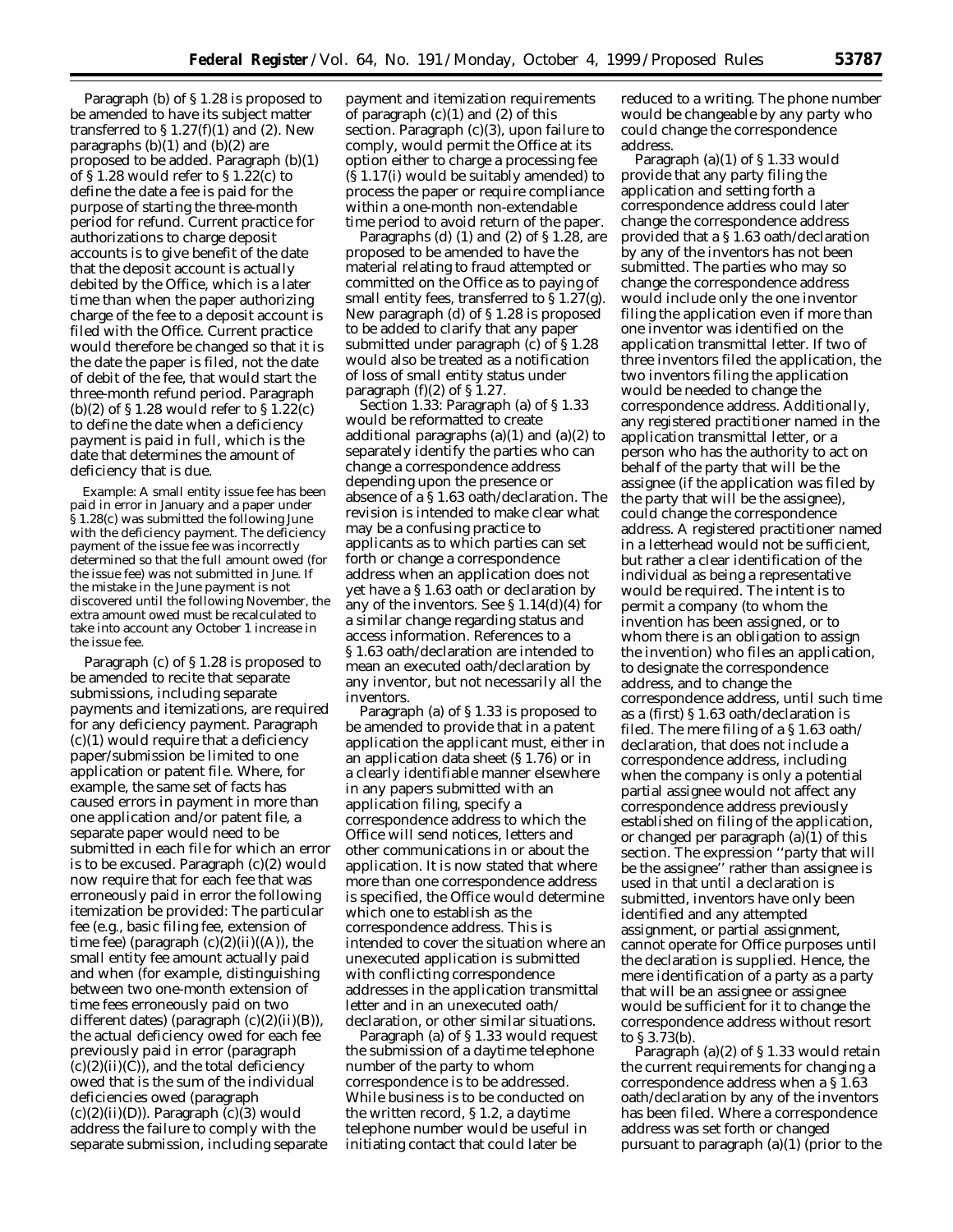filing of a § 1.63 oath or declaration), that correspondence address remains in effect upon filing of a § 1.63 declaration and can then only be changed pursuant to paragraph (a)(2).

Paragraph (b) of § 1.33 would be simplified to make it easier to understand who are appropriate parties to file papers, particularly in view of the proposed change under § 3.71(b).

Paragraph  $(b)(3)$  of § 1.33 is proposed to be amended to add a reference to § 3.71.

*Section 1.41:* Section 1.41(a)(1) is proposed to be amended to indicate that a paper including the processing fee set forth in § 1.17(i) is required for supplying or changing the name(s) of the inventor(s) where an oath or declaration prescribed in § 1.63 is not filed during pendency of a nonprovisional application, rather than a petition including a petition fee, for consistency with the proposed amendment to § 1.17(i). Section 1.41(a)(2) is proposed to be amended to indicate that a paper including the processing fee set forth in § 1.17(q) is required for supplying or changing the name(s) of the inventor(s) where a cover sheet prescribed by  $\S 1.53(c)(1)$  is not filed during the pendency of a provisional application, rather than a petition including a petition fee, for consistency with the proposed amendment to § 1.17(q). Section 1.41(a)(3) is proposed to be amended to delete the language concerning an alphanumeric identifier, and to provide that the name, residence, and citizenship of each person believed to be an actual inventor should be provided when the application papers pursuant to § 1.53(b) are filed without an oath or declaration or application papers pursuant to § 1.53(c) are filed without a cover sheet. Section 1.41(a)(4) is proposed to be added to set forth that the inventors who submitted an application under § 1.494 or § 1.495 are the inventors in the international application designating the United States.

*Section 1.44:* Section 1.44 is proposed to be removed and reserved to eliminate the requirement that proof of the power or authority of the legal representative be recorded in the Office or filed in an application under §§ 1.42 or 1.43.

*Section 1.47:* Section 1.47 is proposed to be amended to refer to ''the fee set forth in  $\S 1.17(h)$ " for consistency with the proposed amendment to § 1.17(h) and (i). See discussion of the proposed amendment to § 1.17. Section 1.47 is also proposed to be amended to add a new paragraph (c) providing that the Office will send notice of the filing of the application to all inventors who

have not joined in the application at the address(es) provided in the petition under § 1.47, and will publish notice of the filing of the application in the *Official Gazette.* This provision is currently included in each of § 1.47(a) and § 1.47(b). Section 1.47(c) is also proposed to provide that the Office may dispense with such notice provisions in a continuation or divisional application where notice regarding the filing of the prior application has already been sent to the nonsigning inventor(s). The patent statute gives the Office great latitude as to the notice that must be given to an inventor who has not joined in an application for patent. *See* 35 U.S.C. 116, ¶2 (''after such notice to the omitted inventor as [the Commissioner] prescribes''), and 118 (upon such notice to [the inventor] as the Commissioner deems sufficient''). Providing notice to a non-joined inventor in a continuation or divisional application places a significant burden on the Office, especially when such continuation or divisional application is filed using a copy of the oath or declaration from a prior application under § 1.63(d). In addition, providing additional notice to the non-joined inventor in the continuation or divisional application provides little (if any) actual benefit to the non-joined inventor, as identical notice was previously given during the processing of the prior application. Thus, the Office considers it appropriate to dispense with notice under § 1.47 in situations (continuations or divisionals of an application accorded status under § 1.47) in which the non-joined inventor was previously given such notice in a prior application.

*Section 1.48:* Section 1.48 is proposed to be amended to have the title revised to reference the statutory basis for the rule, 35 U.S.C. 116.

Section 1.48 paragraphs (a) through (c) are proposed to be amended to: delete the recitation of ''other than a reissue application'' as such words are unnecessary in view of the indication in the title of the section that the section does not apply to reissue applications and the revision to paragraph (a) (discussed below), to change ''When'' to ''If,'' and to add ''nonprovisional'' before ''application'' where it does not already appear.

Sections 1.48 paragraphs (a)(1) through (e)(1) would be revised to replace the reference to a ''petition'' with a reference to a ''request.'' What is meant to be encompassed by the term ''petition,'' as it is currently used in the section, may be better defined by the term "request." The presence of ''petition'' currently in the section is misleading to the extent that it may

indicate to applicants that papers under this section have to be filed with the Office of Petitions when in fact amendments to correct the inventorship under § 1.48 are to be decided by the primary examiners in the Technology Centers and should be submitted there. *See* MPEP 1002.02(e). The requirements for a statement currently in § 1.48 paragraphs (a)(1), (c)(1), and (e)(1) would be placed in § 1.48 paragraphs (a)(2), (c)(2), and (e)(2) and corresponding changes made in subsequent paragraphs.

Section 1.48 paragraphs (b) and (d) are proposed to be revised to indicate that a request to correct the inventorship thereunder must be signed by a party as set forth in § 1.33(b) (which would enable a practitioner alone to sign all the needed papers). The inventors, whether being added, deleted or retained, are not required to participate in a correction under these paragraphs. Thus, the inventor(s) to be deleted pursuant to paragraph (b) in a nonprovisional application, or added pursuant to paragraph (d) in a provisional application, and those inventors that are retained in either situation, are not required to participate in the inventorship correction, such as by signing a statement of facts, or a new oath or declaration under § 1.63.

Section 1.48 paragraphs (a) through (e) are proposed to be revised to define the fee required as a ''processing'' fee, to delete the reference to a ''petition,'' and to indicate that amendment of the application to correct the inventorship would require the filing of a request to correct the inventorship along with other items, as set forth in the respective paragraphs of this section. The latter change is not one of substance but a clarification that the amendment requirement of the statute, 35 U.S.C. 116, merely refers to the change in Office records (face of the application file wrapper corrected, notation on a previously submitted § 1.63 oath/ declaration, change in Patent Application Location and Monitoring (PALM) data, and a corrected filing receipt issued) that would be made upon the grant of a § 1.48 request. Thus, amendment of the inventorship in an application is not made as an amendment under § 1.121. Where there is a need to make an actual  $\S 1.121(a)(1)$ amendment, such as when a cover page of the specification recites the inventive entity, that should also be submitted. In the absence of such an amendment, the Office may, at its option, correct the inventor's names on the cover sheet or in the specification. Where an application needs correction of inventorship under § 1.48 and a paper is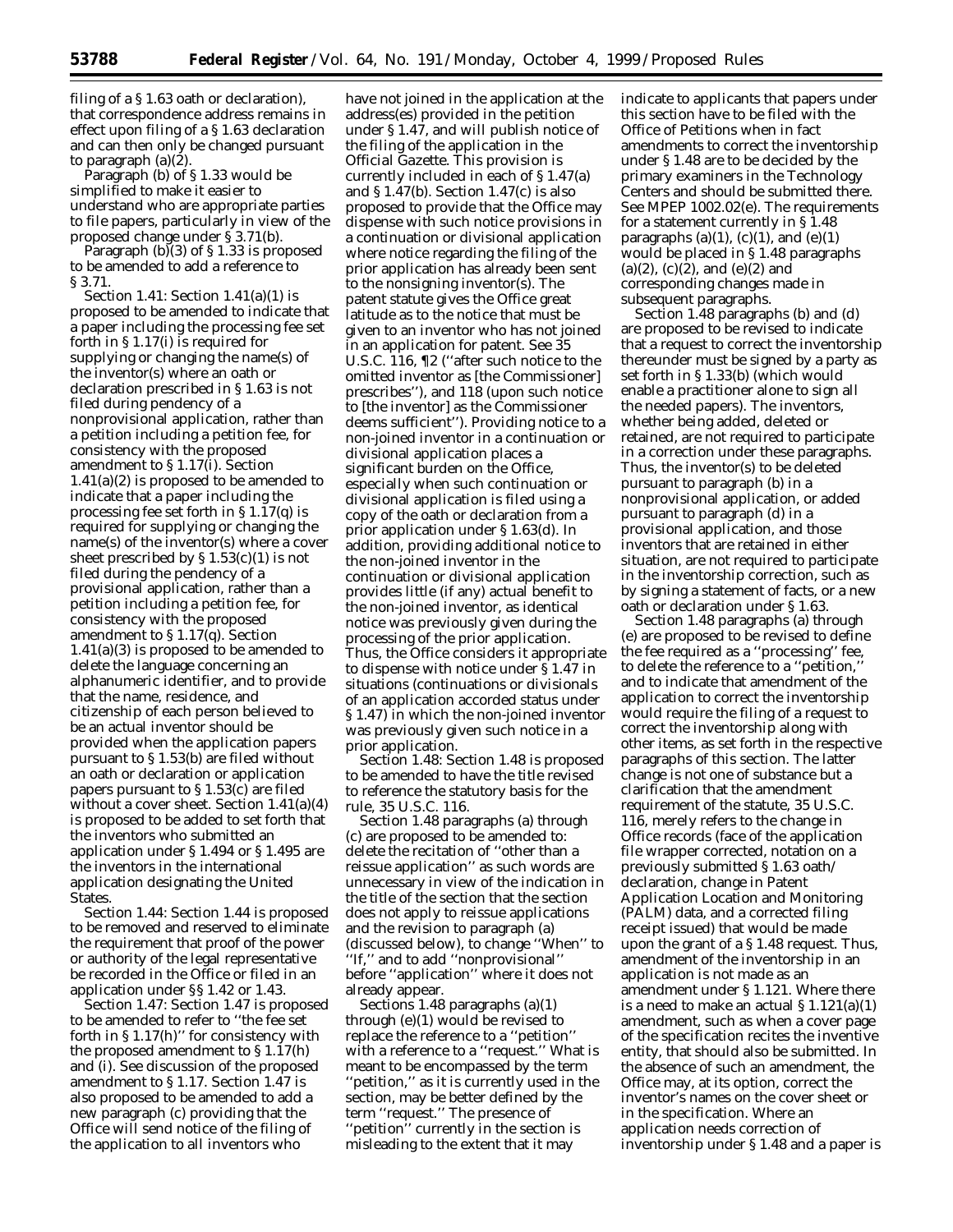submitted with a title that does not set forth the paper as a request under § 1.48, but it is clear from the papers submitted that an inventorship correction is desired, a request for a correction of inventorship under § 1.48 will be inferred from the papers submitted and will be treated under § 1.48.

A request for a corrected filing receipt correcting a typing or office error in the names of the inventors will not ordinarily be treated under § 1.48. Any request to correct inventorship should be presented as a separate paper. For example, placing a request under § 1.48(b) to correct the inventorship in the remarks section of an amendment may cause the Office to overlook the request and not act on it.

Paragraph (f)(1) of § 1.48 is proposed to be clarified to recite that its provision for changing the inventorship only applies if an oath or declaration under § 1.63 has not been submitted by any of the inventors, and that submission of an oath or declaration under § 1.63 by any of the inventors is sufficient to correct an earlier identification of the inventorship.

*Example 1:* An unexecuted application is filed identifying A, B, and C as the inventors. A § 1.63 declaration is also submitted signed only by A and naming A, B, and C as the inventors. To complete the application (§ 1.53(f)) a § 1.63 oath or declaration by B and C is needed. In attempting to reply to a Notice to File Missing Parts of Application requiring the missing oath or declaration by B and C it is discovered that D is also an inventor. A declaration by A, B, C, and D if submitted without a petition under § 1.48(a) to correct the inventorship to A–D from A– C will not be accepted as a reply to the Notice to File Missing Parts of Application.

Thus, it should be clear that a first oath or declaration under § 1.63 completed by less than all the inventors initially identified, when the oath or declaration is submitted when the application is filed (or after), will under § 1.48(f)(1) lock in the inventorship, and the later filing of another declaration by a different but complete inventive entity will not be effective under § 1.48(f)(1) to correct the inventorship.

*Example 2:* An application is filed identifying A, B, and C as the inventors in the application transmittal letter, and a § 1.63 declaration is concomitantly submitted only by A naming only A as the sole inventor. The inventorship of the application is A (because of the declaration of A). A later submitted § 1.63 declaration by A, B, and C would require a petition under § 1.48(a) to correct the inventorship to A, B, and C before the declaration by A, B, and C could be accepted.

Paragraph (f)(1) of § 1.48 is proposed to be amended to reference § 1.497(d) for submission of an executed oath or declaration naming an inventive entity different from the inventive entity set forth in the international stage when entering the national stage under 35 U.S.C. 371 and §§ 1.494 or 1.495.

Section 1.48(h) is proposed to be added to indicate that the provisions of this section do not apply to reissue applications, and referencing §§ 1.171 and 1.175 for correction of inventorship in reissue applications.

Section 1.48(i) is proposed to be added to reference §§ 1.324 and 1.634 for corrections of inventorship in patents and interference proceedings, respectively.

Section 1.48 paragraphs (a) through (i) are proposed to have titles added to make locating the appropriate paragraph easier.

*Section 1.51:* Section 1.51(b) is proposed to be amended to include a reference to § 1.53(d), as a proper continued prosecution application under § 1.53(d) in which the basic filing fee has been paid is a complete application under § 1.51(b).

*Section 1.52:* Section 1.52(a) and (b) are proposed to be amended to clarify the paper standard requirements for papers submitted as part of the record of a patent application. Section 1.52(a) sets forth the paper standard requirements for all papers which are to become a part of the permanent records of the Office, and § 1.52(b) sets forth the paper standard requirements for the application (specification, including the claims, drawings, and oath or declaration) and any amendments or corrections to the application. Papers making up the application or an amendment or correction to the application must meet the requirements of § 1.52 (a) and (b), but papers submitted for the record that do not make up the application (*e.g.,* a declaration under § 1.132) need not meet the requirements of § 1.52(b).

The Office is proposing in § 1.52(b)(6) an optional procedure for numbering the paragraphs of the specification, but not including the claims or the abstract. Although not required to do so, applicants would be strongly encouraged to present, at the time of filing, each paragraph of the specification as individually and consecutively numbered. The presentation of numbered paragraphs at the time of filing would facilitate the entry of amendments (in compliance with proposed § 1.121) during the prosecution of the application. If the paragraphs of the specification are not numbered at the time of filing, applicants would be urged, when the first response to an Office action is submitted, to supply a substitute specification including numbered

paragraphs, consistent with the requirement of § 1.121 for amending the specification. Thereafter, amendments would be made through the use of numbered paragraph replacement.

The proposal to include paragraph numbering is to provide a consistent and uniform basis for the amendment practice being proposed in § 1.121 and as an aid to transitioning into total electronic filing. The proposed rule language establishes a procedure for numbering the paragraphs of the specification at the time of filing. This procedure would facilitate the entry of amendments by providing a uniform method for identifying paragraphs in the specification, thus overcoming any differences created by word processor formatting and pagination variations. Concurrently proposed changes to § 1.121 for amendment practice would additionally require the submission of clean copies of numbered replacement paragraphs, which would eliminate much of the red ink associated with hand entry of amendments and expedite the Optical Character Recognition (OCR) scanning and reading employed in the patent printing process, ultimately resulting in patents containing fewer errors.

The Office will neither number the paragraphs or sections of the specification, nor accept any instructions from applicants to do the same.

The proposed procedure for paragraph numbering, in the interest of uniformity, encourages applicants to use four digit Arabic numerals enclosed within square brackets and including leading zeroes as the first element of the paragraph. The numbers and brackets should be highlighted in bold (*e.g.,* [0001], [0002]), and should appear as the first part of the paragraph immediately to the right of the left margin. Approximately four character spaces should follow the bracketed number before the beginning of the actual text of the paragraph. Paragraph (or section) headers, such as ''Description of the Invention'' or ''Example 3,'' are not considered part of any paragraph and should not be numbered. Nontext elements, such as tables, mathematical formulae, etc., are considered part of the paragraph around or above the element, and should not be numbered separately. All portions of any nontext elements should be kept from extending to the left margin.

*Response to Comments:* Although paragraph numbering (as it appears in proposed § 1.52) was not an independent topic in the Advance Notice, the proposal did appear in conjunction with the replacement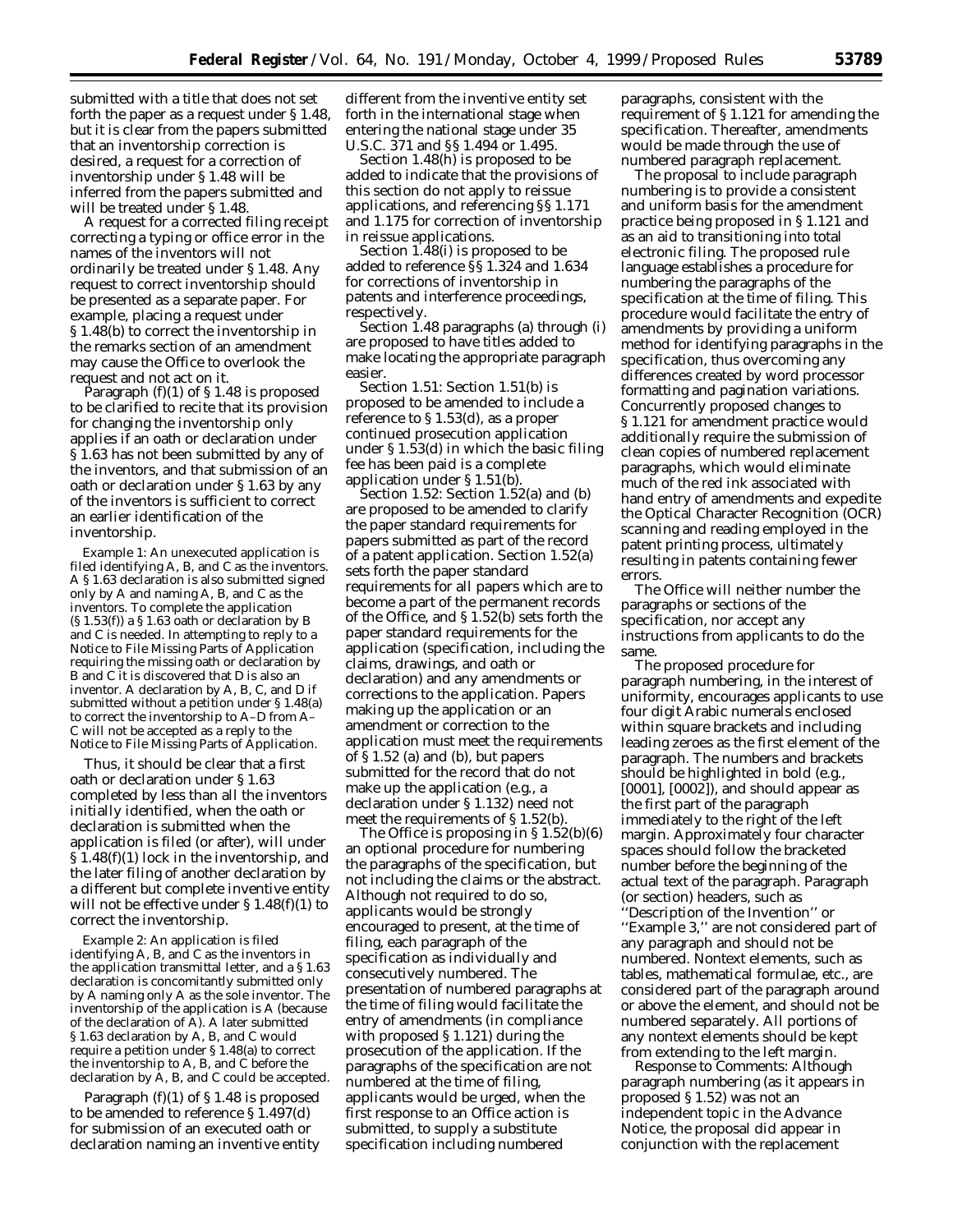paragraph concept as part of Topic 13. While there was some opposition to paragraph numbering in the comments received relative to Topic 13 as being burdensome and inconsistent with the requirements of other countries, the Office proposes to move forward with this concept as the most effective plan currently under consideration for identifying paragraphs of the specification. The JPO and EPO have already begun to use paragraph numbering in their application and publication processing.

Some of the comments received in response to Topic 13 suggested identification of paragraphs by page and line number. Inasmuch as the Office proposal must be consistent with future electronic requirements, this suggestion of identification by page and line number could not be adopted in that fixed pages do not exist in documents created on a computer. Page and line numbering are affected by font size, line spacing and formatting and can vary between different hardware and software components. Once each paragraph has been individually identified and tagged with a number, however, all future processing of the application, whether by paper or electronic version, may be done uniformly and accurately by both the Office and the applicant.

Section  $1.52(b)(7)$  is proposed to be added to provide that if papers submitted as part of the application do not comply with § 1.52 (b)(1) through (b)(5), the Office may require the applicant to provide substitute papers that comply with § 1.52(b)(1) through (b)(5), or the Office may convert the papers submitted by applicant into papers that do comply with § 1.52(b)(1) through (b)(5) and charge the applicant for the costs incurred by the Office in doing so (§ 1.21(j)).

Section 1.52(c) is proposed to be amended to provide that: (1) Alterations to the application papers must (rather than ''should'') be made before the oath or declaration is signed; (2) a substitute specification (§ 1.125) is required if the application papers do not comply with § 1.52(a) and (b) due to interlineations, erasures, cancellations or other alterations of the application papers; and (3) if an oath or declaration is a copy of the oath or declaration from a prior application, the application for which such copy is submitted may contain alterations that do not introduce matter that would have been new matter in the prior application.

Section 1.52(d) is proposed to be amended to provide separately for nonprovisional applications and provisional applications filed in a

language other than English. Section  $1.52(d)(1)$  is proposed to be added to provide that: (1) If a nonprovisional application is filed in a language other than English, an English language translation of the non-English-language application, a statement that the translation is accurate, and the processing fee set forth in § 1.17(i) are required; and (2) if these items are not filed with the application, applicant will be notified and given a period of time within which they must be filed in order to avoid abandonment. Section  $1.52(d)(2)$  is proposed to be added to provide that: (1) If a provisional application is filed in a language other than English, an English language translation of the non-English-language provisional application will not be required in the provisional application; but (2) if a nonprovisional application claims the benefit of such provisional application, an English-language translation of the non-English-language provisional application and a statement that the translation is accurate must be supplied if the nonprovisional application is involved in an interference (§ 1.630), or when specifically required by the examiner.

*Section 1.53:* Section 1.53(c)(1) is proposed to be amended to clearly provide that the cover sheet required by § 1.51(c)(1) may be an application data sheet (§ 1.76).

Section  $1.53(c)(2)$  is proposed to be amended for clarity and to refer to ''the processing fee set forth in § 1.17(q)'' for consistency with the proposed amendment to § 1.17(q).

Section 1.53(d)(4) is proposed to be amended to eliminate the reference to a petition under § 1.48 for consistency with the proposed amendment to § 1.48. Section 1.53(d) is also proposed to be amended to add a new  $\S 1.53(d)(10)$  to provide a reference to § 1.103(b) for requesting a limited suspension of action in a continued prosecution application (CPA) under § 1.53(d).

Section 1.53(e)(2) is proposed to be amended to require that a petition under § 1.53(e) be accompanied by the fee set forth in § 1.17(h), regardless of whether the application is filed under § 1.53(b), § 1.53(c), or § 1.53(d). While provisional applications filed under § 1.53(c) are not subject to examination under 35 U.S.C. 131 (35 U.S.C. 111(b)(8)), petitions under § 1.53(e) in provisional applications under § 1.53(c) are as burdensome as petitions under § 1.53(e) in nonprovisional applications under § 1.53(b) or § 1.53(d). Therefore, it is appropriate to charge the petition fee set forth in § 1.17(h) for petitions under § 1.53(e) in applications filed under § 1.53(b), § 1.53(c), or § 1.53(d).

Section 1.53(f) and (g) are proposed to be amended for clarity and to include a reference to ''or reissue'' in the paragraph heading to clarify that the provisions of § 1.53(f) apply to all nonprovisional applications, which include continuation, divisional, and continuation-in-part applications, as well as reissue applications and continued prosecution applications. Section 1.53(f) is also proposed to be amended to provide that if applicant does not pay one of either the basic filing fee or the processing and retention fee set forth in § 1.21(l) during the pendency of the application (rather than within one year of the mailing of a Notice to File Missing Parts of Application), the Office may dispose of the application.

*Section 1.55:* Section 1.55(a) is proposed to be amended to refer to ''the processing fee set forth in § 1.17(i)'' for consistency with the proposed amendment to § 1.17(h) and (i). See discussion of the proposed amendment to § 1.17.

Section  $1.55(a)(2)(i)$  through (iii) is proposed to clarify the current Office practice concerning when the claim for priority and the certified copy of the foreign application specified in 35 U.S.C. 119(b) must be filed. Specifically § 1.55(a)(2)(i) clarifies current Office practice that in an application filed under 35 U.S.C. 111(a) that the Office requires the claim for priority and the certified copy of the foreign application be filed before a patent is granted. Section 1.55(a)(2)(ii) clarifies current Office practice that in an application that entered the national stage of an international application after compliance with 35 U.S.C. 371, the time limits set in the PCT and the Regulations under the PCT control the time limit for making the claim for priority, while the certified copy of the foreign application must be filed before the patent is granted if the certified copy was not filed in accordance with the PCT and the Regulation under the PCT. Section 1.55(a)(2)(iii) clarifies current Office practice that the Office may require both the claim for priority and certified copy of the foreign application be filed at an earlier time than in §§ 1.55(a)(2)(i) or 1.55(a)(2)(ii) under certain circumstances.

Section 1.55(a)(2)(iv) is also proposed to provide that priority claims and documents may be submitted after payment of the issue fee but with no further review by the Office other than placement in the application file. Changes to the patent printing process will dramatically reduce the period between the date of issue fee payment and the date a patent is issued. See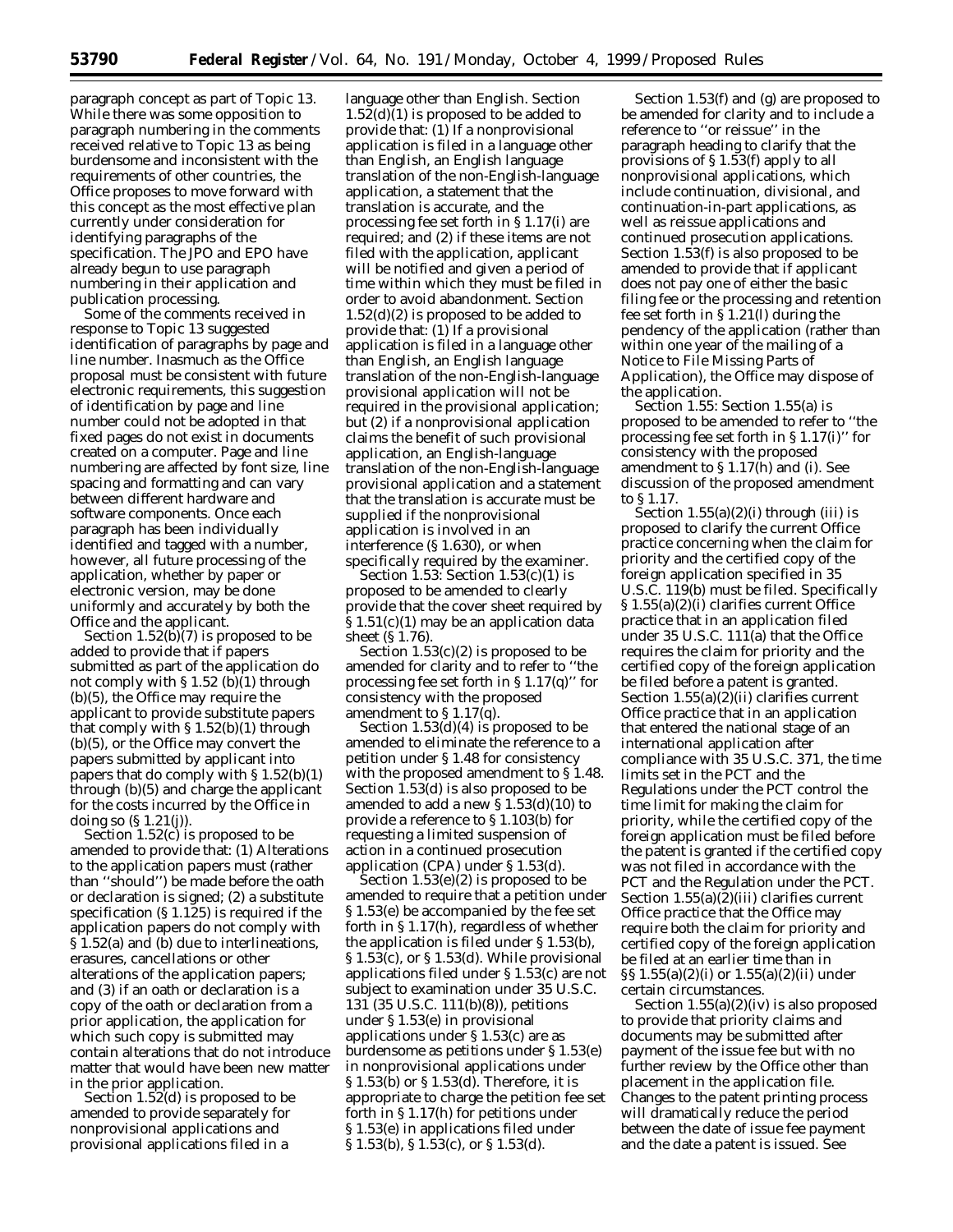Filing of Continuing Applications, Amendments, or Petitions after Payment of Issue Fee, Notice, 1221 Off. Gaz. Pat. Office 14 (April 6, 1999); and Patents to Issue More Quickly After Issue Fee Payment, Notice, 1220 Off. Gaz. Pat. Office 42 (March 9, 1999). Thus, it is now difficult for the Office to match a petition containing a priority claim or certified priority document filed after payment of the issue fee with an application file, and determine whether the applicant has met the conditions of 35 U.S.C. 119(a)–(d) to make the priority claim, before the date the application will issue as a patent. Nevertheless, it is also undesirable to prohibit applicants from filing a priority claim or certified priority document between the date the issue fee is paid and the date a patent is issued. Therefore, the Office will permit applicants to file a priority claim or certified priority document (with the processing fee set forth in § 1.17(i)) between the date the issue fee is paid and the date a patent is issued. The Office will, however, merely place such submission in the application file but will not attempt to determine whether the applicant has met the conditions of 35 U.S.C. 119(a)–(d) to make the priority claim nor include the priority claim information in the text of the patent. In such a situation (as is currently the situation when a petition under § 1.55 is granted), the patent will not contain the priority claim information, and the patentee may request a certificate of correction under 35 U.S.C. 255 and § 1.323 at which point a determination of entitlement for such priority will be made.

*Section 1.56:* Section 1.56 is proposed to be amended to add a new § 1.56(e) to provide that in any continuation-in-part application, the duty under § 1.56 includes the duty to disclose to the Office all information known to the person to be material to patentability which became available between the filing date of the prior application and the national or PCT international filing date of the continuation-in-part application. Section 1.63(e) currently requires that the oath or declaration in a continuation-in-part application acknowledge that the duty under § 1.56 includes the duty to disclose to the Office all information known to the person to be material to patentability (as defined in § 1.56(b)) which became available between the filing date of the prior application and the national or PCT international filing date of the continuation-in-part application. Thus, the examiner must object to an oath or declaration in a continuation-in-part that does not contain this statement. By

amending § 1.56 to expressly provide that the duty under § 1.56 includes this duty, an acknowledgment of the duty of disclosure under § 1.56 is an acknowledgment of this duty in a continuation-in-part application, and an express statement to that effect in the oath or declaration will no longer be required.

*Section 1.59:* Section 1.59 is proposed to be amended to refer ''the fee set forth in § 1.17(h)'' for consistency with the proposed amendment to § 1.17(h) and (i). See discussion of the proposed amendment to § 1.17.

*Section 1.63:* Section 1.63 is proposed to be amended for clarity and simplicity. Section 1.63(a) is proposed to be amended to set forth the oath or declaration requirements that are requirements of 35 U.S.C. 115 (and thus cannot be waived by the Office pursuant to § 1.183). Specifically, § 1.63(a) is proposed to be amended to provide that an oath or declaration filed under § 1.51(b)(2) as a part of a nonprovisional application must: (1) Be executed (*i.e.*, signed) in accordance with either § 1.66 or § 1.68; (2) identify each inventor and country of citizenship of each inventor; and (3) state that the person making the oath or declaration believes the named inventor or inventors to be the original and first inventor or inventors of the subject matter which is claimed and for which a patent is sought.

Section 1.63(b) is proposed to be amended to provide that in addition to meeting the requirements of § 1.63(a), the oath or declaration must also: (1) Identify the application to which it is directed; (2) state that the person making the oath or declaration has reviewed and understands the contents of the application, including the claims, as amended by any amendment specifically referred to in the oath or declaration; and (3) state that the person making the oath or declaration acknowledges the duty to disclose to the Office all information known to the person to be material to patentability as defined in § 1.56. These requirements are currently located at § 1.63(a)(2),  $(b)(1)$ , and  $(b)(3)$ .

Section 1.63(c) is proposed to provide that an applicant may provide identifying information either in an application data sheet (§ 1.76) or in the oath or declaration. Permitting applicants to provide such identifying information in an application data sheet (rather than in the oath or declaration) should result in: (1) An increase in the use of application data sheets; and (2) a decrease in the need for supplemental oaths or declarations (providing omitted information) for applications in which

an application data sheet was submitted.

Section 1.63(e) is proposed to be amended to eliminate the requirement that an oath or declaration in a continuation-in-part application state that the person making the oath or declaration also acknowledge that the duty under § 1.56 includes the duty to disclose to the Office all information known to the person to be material to patentability (as defined in § 1.56(b)) which became available between the filing date of the prior application and the national or PCT international filing date of the continuation-in-part application. See discussion of the proposed amendment to § 1.56(e).

*Section 1.64:* Section 1.64 is proposed to be amended to also refer to any supplemental oath or declaration (§ 1.67). In addition, § 1.64(b) is proposed to be amended to provide that if the person making the oath or declaration is the legal representative, the oath or declaration shall state that the person is the legal representative and shall also state the citizenship, residence and mailing address of the legal representative.

*Section 1.67:* Section 1.67(a) is proposed to be amended to also refer to § 1.162, and to provide that if the earlier-filed oath or declaration complied with § 1.63(a), the Office may permit the supplemental oath or declaration to be made by fewer than all of the inventors or by an applicant other than the inventor.

Section 1.67(c) is proposed to be deleted as unnecessary because it simply reiterates other provisions of the rules of practice. If the application was altered after the oath or declaration was signed (except as permitted by § 1.52(c)), § 1.52(c) requires a supplemental oath or declaration under § 1.67. If the oath or declaration was signed in blank (while incomplete), without review thereof by the person making the oath or declaration, or without review of the specification, including the claims, the oath or declaration does not meet the requirements of § 1.63. In this situation, § 1.67(a) requires a supplemental oath or declaration.

*Section 1.72:* Section 1.72(a) is proposed to be amended to state ''[u]nless the title is supplied in an application data sheet  $(S1.76)$ " to clarify that the title is not requested to be a heading on the first page of the specification if supplied in an application data sheet. Section 1.72(b) is proposed to be amended to provide that ''[t]he abstract in an application filed under 35 U.S.C. 111 may not exceed 150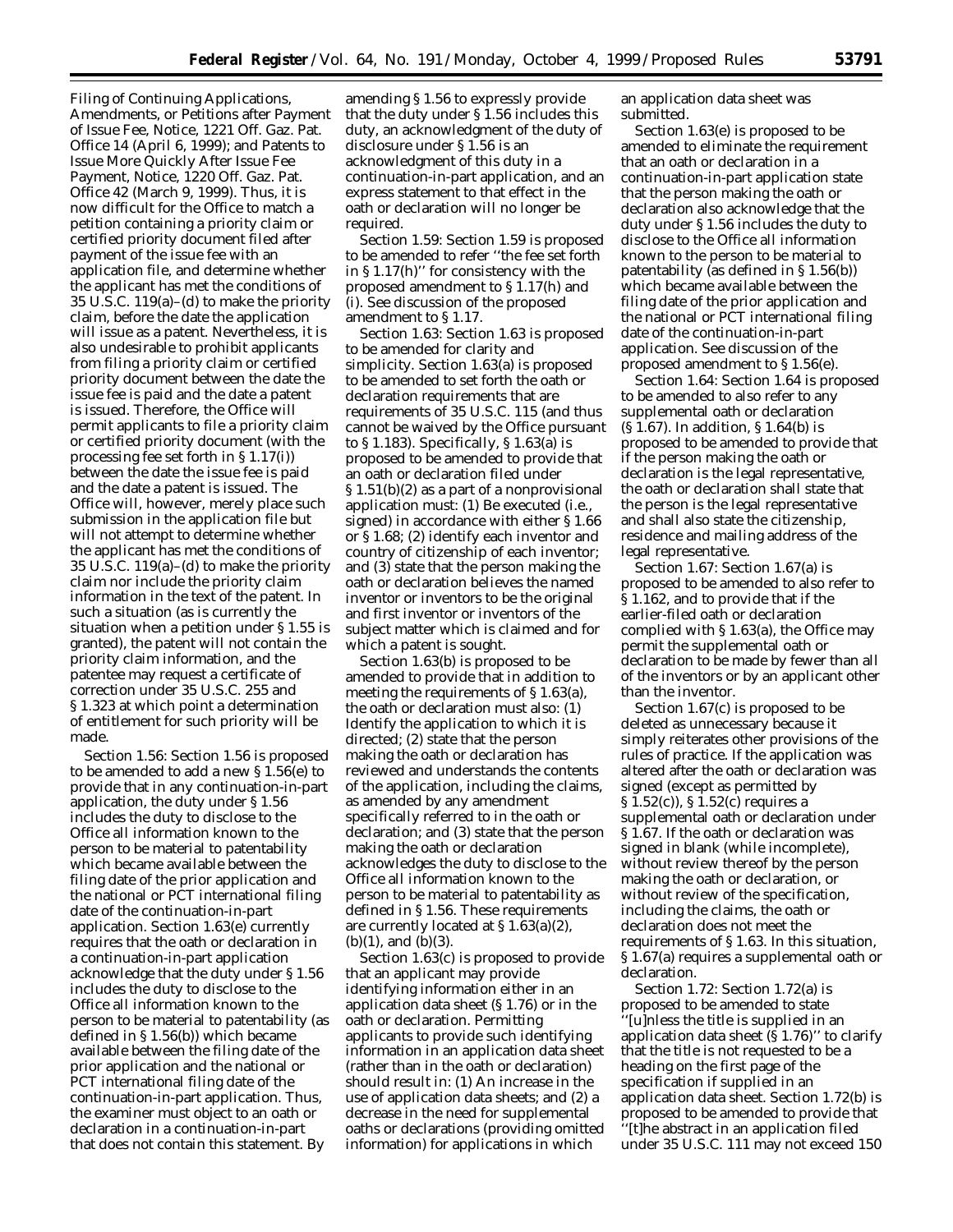words in length'' to harmonize with PCT guidelines.

*Section 1.76:* A new § 1.76 is proposed to be added to provide for the inclusion of an application data sheet in an application. Section 1.76(a) is proposed to: (1) Explain that an application data sheet is a sheet or set of sheets containing bibliographic information concerning the associated patent application, which is arranged in a specified format; and (2) when an application data sheet is provided, the application data sheet becomes part of the application. While the use of an application data sheet is optional, the Office would prefer its use to help facilitate the machine reading of this important information. Entry of the information in this manner is more timely and accurate than the current practice of presenting the information on numerous other documents. Applicants benefit from the use of application data sheets by being provided with more accurate and timely filing receipts, by reducing the time required to collect bibliographic information and by having such information printed on the granted patents. The applicant also benefits by receiving an official notice of the receipt of papers from the Office at an earlier stage of the processing.

Section 1.76(b) is proposed to provide that bibliographic data as used in § 1.76(a) includes: (1) applicant information; (2) correspondence information; (3) specified application information; (4) representative information; (5) domestic priority information; and (6) foreign priority information. Section 1.76(b) as proposed also reminds applicants that the citizenship of each inventor must be provided in the oath or declaration under § 1.63 (as is required by 35 U.S.C. 115) even if this information is provided in the application data sheet.

Applicant information includes the name, residence, mailing address, and citizenship of each applicant (§ 1.41(b)). The name of each applicant must include the family name, and at least one given name without abbreviation together with any other given name or initial. If the applicant is not an inventor, this information also includes the applicant's authority (§§ 1.42, 1.43 and 1.47) to apply for the patent on behalf of the inventor.

Correspondence information includes the correspondence address, which may be indicated by reference to a customer number, to which correspondence is to be directed (*see* § 1.33(a)).

Application information includes the title of the invention, the total number of drawing sheets, whether the drawings

are formal, any docket number assigned to the application, the type (*e.g.,* utility, plant, design, reissue utility, provisional) of application. Application information also indicates whether the application discloses any significant part of the subject matter of an application under a secrecy order pursuant to § 5.2 of this chapter (*see*  $\S 5.2(c)$ ).

Representative information includes the registration number of each practitioner, or the customer number, appointed with a power of attorney or authorization of agent in the application. Section 1.76(b)(4) is proposed to state that providing this information in the application data sheet does not constitute a power of attorney or authorization of agent in the application (*see* § 1.34(b)). This is because the Office does not expect the application data sheet to be executed (signed) by the party (applicant or assignee) who may appoint a power of attorney or authorization of agent in the application.

Domestic priority information includes the application number (series code and serial number), the filing date, the status (including patent number if available), and relationship of each application for which a benefit is claimed under 35 U.S.C. 119(e), 120, 121, or 365(c). Providing this information in the application data sheet constitutes the specific reference required by 35 U.S.C. 119(e) or 120. While the rules of practice (§ 1.78(a)(2) or § 1.78(a)(4)) require that this claim or specific reference be in the first line of the specification the patent statute requires that a claim to the benefit of (specific reference to) a provisional (35 U.S.C.  $119(e)(1)$  or nonprovisional  $(35)$ U.S.C. 120) be in the application. Since the application data sheet (if provided) is considered part of the application, the specific reference to an earlier filed provisional or nonprovisional application in the application data sheet meets the ''specific reference'' requirement of 35 U.S.C.  $119(e)(1)$  or 120.

Foreign priority information includes the application number, country, and filing date of each foreign application for which priority is claimed, as well as any foreign application having a filing date before that of the application for which priority is claimed. Providing this information in the application data sheet constitutes the claim for priority as required by 35 U.S.C. 119(b) and § 1.55(a). The patent statute (35 U.S.C. 119(b)) does not require that a claim to the benefit of a prior foreign application take any particular form.

Section 1.76(c) as proposed indicates that inconsistencies between the information in the application data sheet (if provided) and the oath or declaration under § 1.63 will be resolved in favor of the application data sheet. This is because the application data sheet (and not the oath or declaration) is intended as the means by which applicants will provide information to the Office. Section 1.76(c) is also proposed to provide that a supplemental application data sheet may be submitted to correct or update information provided in a previous application data sheet.

*Section 1.77:* Section 1.77(a) is proposed to be separated into sections 1.77(a) and 1.77(b). New § 1.77(a) would list the order of the papers in a utility patent application, including the proposed application data sheet (*see* § 1.76). New § 1.77(b) would list the order of the sections in the specification of a utility patent application. Current § 1.77(b) is proposed to be redesignated 1.77(c).

*Section 1.78:* Section 1.78(a)(2) is proposed to be amended to provide that the specification must contain or be amended to contain a specific reference required by 35 U.S.C. 120 in the first sentence following the title, unless the reference is included in an application data sheet. Section 1.78(a)(4) is proposed to be amended to provide that the specification must contain or be amended to contain a specific reference required by 35 U.S.C.  $119(e)(1)$  in the first sentence following the title, unless the reference is included in an application data sheet. See discussion of proposed § 1.76(b)(5).

Section 1.78(c) is proposed to be amended for consistency with § 1.110 and for clarity.

*Section 1.84:* Section 1.84 is proposed to be amended to delete some requirements that are more stringent than the requirements of the PCT, while retaining the provisions related to acceptance of color drawings/ photographs which are, at this time, more lenient.

The Office is proposing to delete the petition requirements in § 1.84(a)(2) and § 1.84(b)(1) and the requirement for three copies of black and white photographs. This change would make § 1.84 consistent with current Office practice. See Interim Waiver of 37 CFR § 1.84(b)(1) for Petitions to Accept Black and White Photographs and Advance Notice of Change to M.P.E.P. § 608.02, Notice, 1213 Off. Gaz. Pat. Office 108 (August 4, 1998); and Interim Waiver of 37 CFR 1.84(b)(1) for Petitions to Accept Black and White Photographs Filed with only One Set of Photographs, Notice,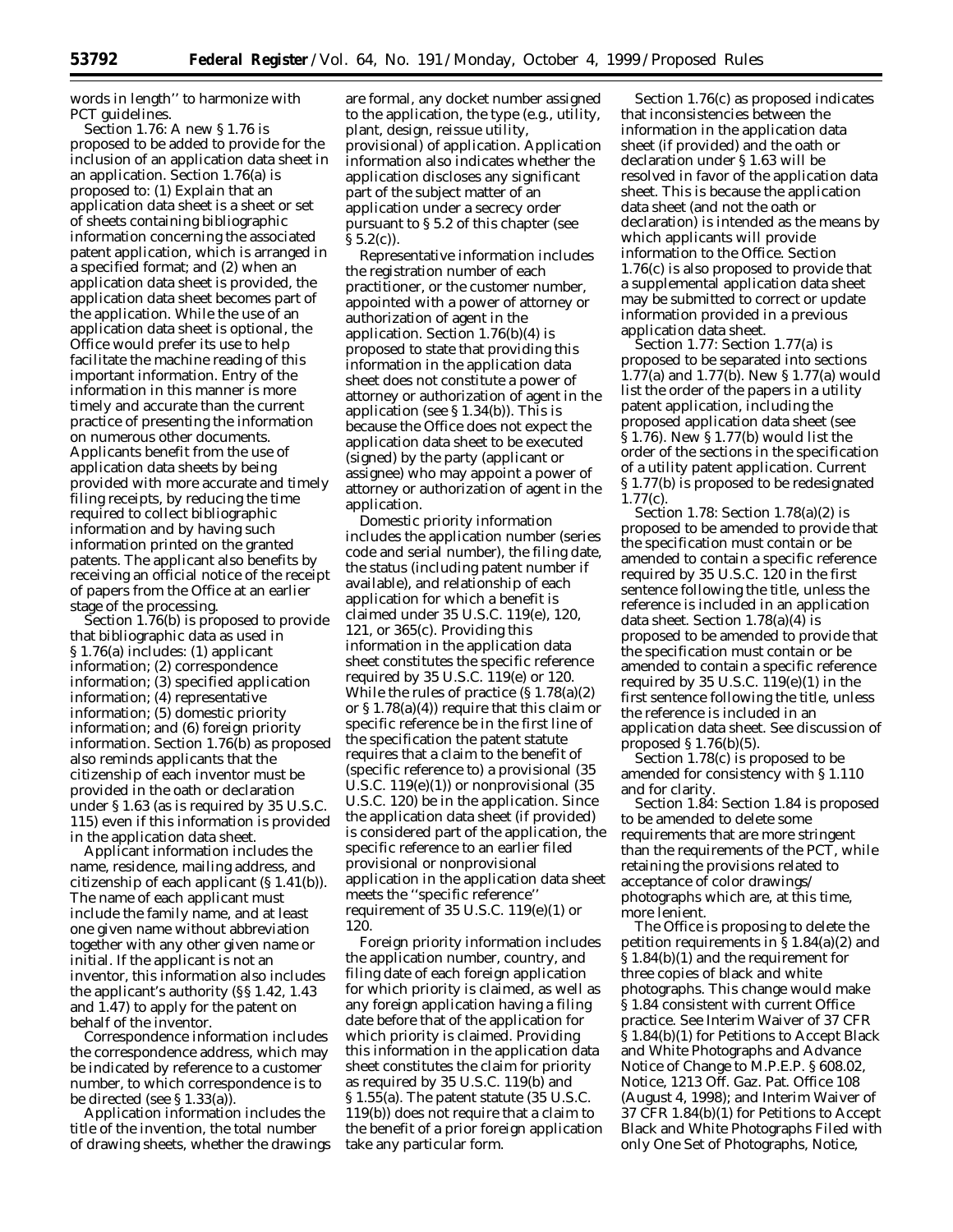1211 Off. Gaz. Pat. Office 34 (June 9, 1998). In addition, paragraphs (d), (h), (i), (j), (k)(1) and (3), (m), (n), (p), (r), (s), and (x) of § 1.84 are proposed to be deleted for simplification. These paragraphs describe characteristics of patent drawings which are desirable because they assist in clearly communicating the disclosed invention, but which are not necessary for the reproduction of drawings. The requirements set forth in paragraphs (d), (h), (i), (j), (k)(l) and (3), (m), (n), (p), (r),  $(s)$ , and  $(x)$  of  $\S 1.84$  will continue to be described in the MPEP and/or publications such as the Guide for the Preparation of Patent Drawings.

Section 1.84(g) is proposed to be changed to 1.84(f). In addition, the dimensions of sight on 21.6 cm by 27.9 cm (81⁄2 by 11 inch) drawing sheets are proposed to be changed 17.0 cm by 24.4 cm (63⁄4 by 95⁄8 inches) to standardize the sight with that for A4 paper.

In Topic 5 of the Advance Notice the Office proposed to harmonize patent drawing standards with those of the PCT. The Office received a number of comments. The majority of the comments welcomed a single standard for patent drawings in PCT and United States patent applications so long as applicants do not lose their ability to file color drawings/photographs or to use 81⁄2 by 11 paper. Some expressed confusion about the exact requirements of the PCT and its regulations. Furthermore, many commented that drawing standards should be enforced in the same manner, and that drawings should not be objected to in the national stage if they were not objected to in the international stage. In this vein, several argued that only the patent examiners should be allowed to review the patent drawings. If the examiners could understand the invention from the drawings, no draftsperson should be permitted to make ''petty objections'' unrelated to how well the invention is disclosed in the drawings. On the other hand, several people commented that the standards for PCT applications are too low, since many PCT applications are published with illegible drawings or drawings that do not adequately communicate the invention. Several observed that the PCT rules do not permit color drawings or photographs and stated that the requirements of the two systems should be the same. Others observed that the PCT rules essentially require formal drawings on filing, which is contrary to U.S. practice, and argued that such a policy would be unnecessarily expensive to applicants.

Careful consideration of the comments and the business practice of drawing review has led the Office to

conclude that, in general, drawings should only be objected to by the Office if they cannot be reproduced or there is an error in the drawings. The Office should accept drawings that would be acceptable under the PCT rules, but should not copy PCT rules solely for the sake of uniformity. A proper application of a low standard for drawing review will result in fewer drawings being objected to and fewer corrected or formal drawings being filed after allowance of a patent application. This should reduce delays during the printing cycle (during which time the Office waits for corrected or formal drawings to be filed). Applicants who submit informal drawings on filing will be unlikely to encounter a draftsperson's objection because few drawings will fail to meet the reduced standards. Any formal drawings filed after allowance which were not required by the Office, however, are unlikely to be included in the printed patent because the printing process will have begun before payment of the issue fee and the formal drawings are unlikely to catch up to the application file in time to be included in the printed patent.

Patents printed with high quality drawings look better and should be easier to understand. Applicants interested in having their patents printed with good quality drawings should be motivated by their own interests to submit good quality drawings. However, the Office should not spend resources to insist upon highquality drawings when lesser quality drawings would suffice to communicate the invention and to meet the printer's requirements. Accordingly, if applicants submit drawings which are of inferior quality, but acceptable to the Office, applicants should not be surprised when a patent issues with those very same drawings.

Section 1.84 is also proposed to provide for a fee for processing and printing patents with color drawings or photographs in color rather than in black and white. The petition fee set forth in  $\S 1.84(a)(2)(i)$  is proposed to be deleted and a fee commensurate with the Office costs of handling and printing color photographs will be charged instead.

Many comments were received welcoming printing of patents in color, and stating that applicants would be willing to pay any required fees for their patent to be printed in color.

When filing international applications under the PCT, applicants must remember to consult the PCT and its regulations regarding requirements of drawings, especially the provisions related to amendment or correction of

drawings. While color drawings are permitted in U.S. patent applications, submission of color drawings in international applications is not permitted and may cause difficulties in international processing which cannot be overcome. Black and white drawings submitted after the international filing date to overcome objections to color drawings may be refused if they do not comply with the requirements of PCT Rule 91.1, which could result in significant loss to applicants.

*Section 1.85:* Section 1.85 is proposed to be amended to make the period for filing corrected or formal drawings in response to a Notice of Allowability a non-extendable period.

In Topic 7 of the Advance Notice the Office proposed to reduce the time for filing corrected or formal drawings after the mailing date of the ''Notice of Allowability'' from three months to one month. In response, many comments were received which explained that one month was too short of a period of time in which to make the necessary changes to the drawings. In addition, many stated that having two different time periods running against the applicant makes docketing of the required replies too complicated. Several comments received indicated that corrected or formal drawings should be required at the same time as the issue fee, with no opportunity for the drawings to be filed later. Others indicated that, while one month was too short of a period of time, two months would be adequate.

After consideration of the comments and the Office's business goal of decreasing cycle time for all inventions, the Office is proposing to amend § 1.85(c) to provide that corrected or formal drawings must be filed within three months of the date of mailing of the ''Notice of Allowability'' requiring such drawings, and that no extensions of time under § 1.136(a) or (b) will be permitted. Refusing to permit an extension of time when formal or corrected drawings cannot be filed within the three-month period and sufficient cause exists for an extension may appear to be harsh. A strong policy is considered necessary, however, to ensure that the drawings are filed within the set period. The Office has also considered that many applicants are in the habit of filing formal or corrected drawings with an extension of time and may, out of habit and ignorance of the rule change, continue to do so. These applicants will have to file a petition to revive under § 1.137(b) as the failure to timely file any formal drawings that were required will cause the application to go abandoned.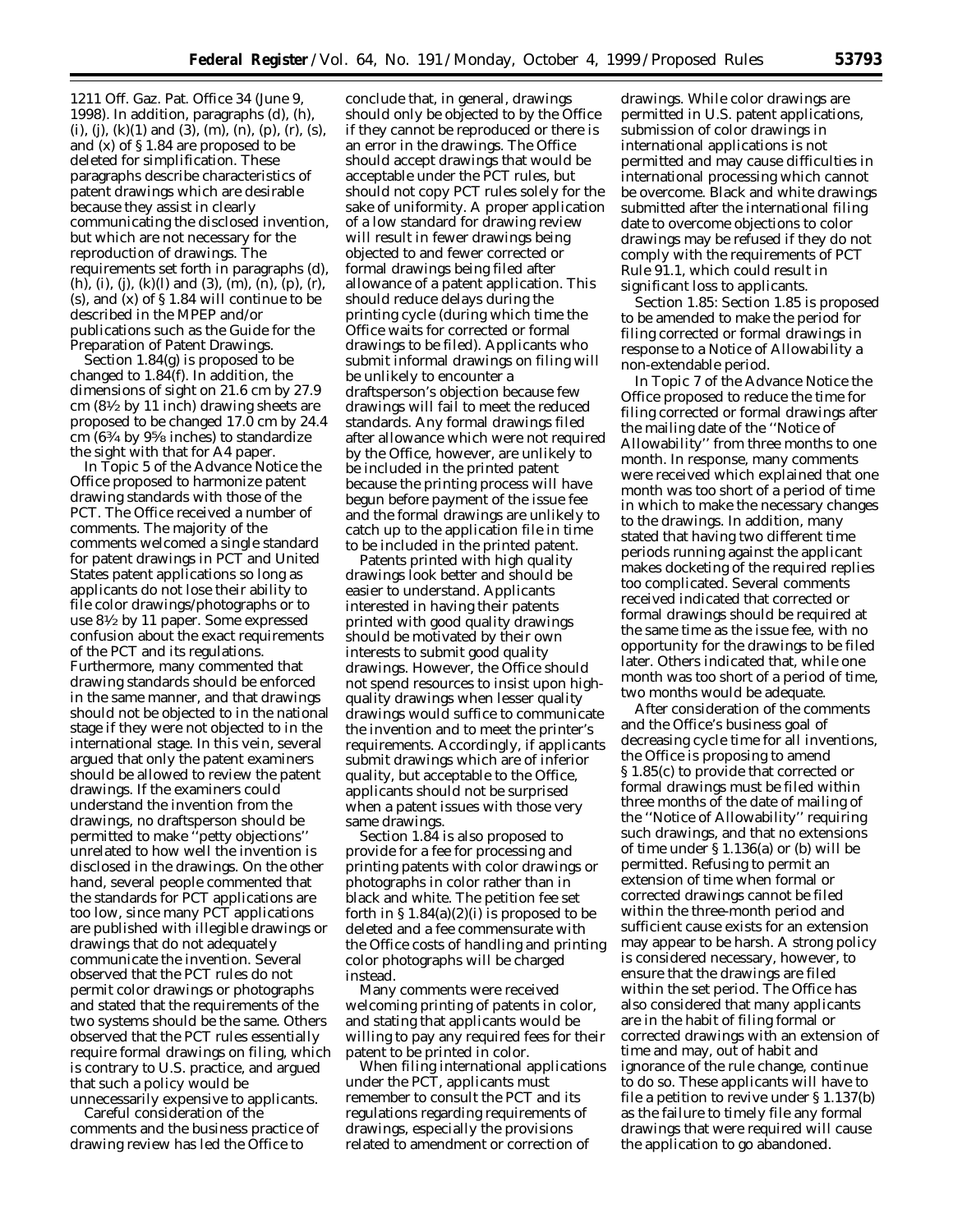The Office is taking positive steps to make it easier for applicants to submit drawings which will be approved. See the changes proposed in § 1.84. Thus, the instances where formal drawings will be required when the case is allowable will be reduced as more drawings will be approved as submitted.

If the amendment to § 1.85 is adopted, the time period for filing any required supplemental oath or declaration in compliance with § 1.63 will be set to be the same non-extendable time period of three months from the date of mailing of the Notice of Allowability requiring the supplemental oath or declaration.

*Section 1.91:* Section 1.91(a)(3)(i) is proposed to be amended to refer to  $'[t]$ he fee set forth in § 1.17(h)" for consistency with the changes to § 1.17(h) and § 1.17(i). See discussion of changes to  $\S 1.17(h)$  and  $\S 1.17(i)$ .

*Section 1.96:* The Office indicated in the Advance Notice that the submission of computer program listings on microfiche placed a burden on applicants and the Office, and that it was considering changes to § 1.96 to permit machine readable computer program listings to be submitted on electronic media in lieu of microfiche. See Changes to Implement the Patent Business Goals, 63 FR at 53510–12, 1215 Off. Gaz. Pat. Office at 99–100.

Section 1.96 is proposed to be amended to provide for voluminous program listings to be submitted on archival electronic media instead of microfiche. Section 1.96(b) is proposed to be amended to limit computer program listings that may be submitted as drawings or part of the specification to computer program listings that are contained on one sheet.

Under § 1.96 as proposed, any computer program listing may, and any computer program listing that would be contained on more than one sheet must, be submitted as a computer program listing appendix pursuant to § 1.96(c) (subject to the ''transitional'' practice discussed below).

Section 1.96(c) is specifically proposed to provide that a ''computer program listing appendix'' be submitted on a Compact Disk-Read Only Memory (CD–ROM) or Compact Disk-Recordable (CD–R). A CD–ROM is the only practical electronic medium of archival quality under the current standards of the National Archives and Records Administration (NARA). *See* 36 CFR 1228.188(c) and (d) and 1234.30. The Office considers CD–R to be an electronic medium having an archival quality equivalent to the archival quality of CD–ROM. The information so submitted will be considered a ''computer program listing appendix''

(rather than a microfiche appendix). Section 1.96(c) will continue to require a reference at the beginning of the specification as itemized in  $\S 1.77(b)(4)$ . As with a microfiche appendix, the contents of the ''computer program listing appendix'' on a CD–ROM or CD– R will not be printed with the published patent, but will be available at the Office on a medium to be specified by the Office. The contents of a ''computer program listing appendix'' on a CD– ROM or CD–R may not be amended pursuant to § 1.121, but must be submitted on a substitute CD–ROM or CD–R. Section 1.96(c) does not apply to international applications filed in the United States Receiving Office.

Section 1.96(c)(1) is proposed to provide that the availability of the computer program will be directly analogous to that of the microfiche. The Office will make the contents available for inspection, for example at electronic workstations in the Public Search Room. If needed, multiple CD–ROMs or CD–Rs may be used for the submissions pertaining to a single patent application, but each application with an electronic medium appendix must be supplied with its own copy of the medium or media. Section  $1.96(c)(2)$  is proposed to provide submission requirements that refer to the relevant NARA standards in 36 CFR Part 1228 for submissions of Government electronic records to NARA. Section 1.96(c)(2) is also proposed to provide that a CD–ROM or CD–R ''computer program listing appendix'' must be labeled with the following information: (1) The name of each inventor (if known); (2) title of the invention; and (3) the docket number used by the person filing the application to identify the application (if applicable).

Even after adoption of this proposed change to § 1.96, the Office will continue to accept a computer program listing that complies with current § 1.96 (*i.e.,* a computer program listing contained on ten or fewer sheets as drawings or part of the specification, or a ''computer program listing appendix'' on microfiche) for some period of time (*e.g.,* two years) that will be specified in any final rule notice adopting this proposed change to § 1.96. Should these provisions be adopted, conforming changes may be made in the regulations to accommodate international applications in the national stage.

*Comments:* The comments (almost without exception) were supportive of this proposal. Comments specifically indicated that this proposal was ''long overdue,'' and that the proposal should include provisional applications and other technologies including chemical

and manufacturing processes requiring precise computer control. The comments provided advice including the concepts of safeguarding the information from alteration, of making the public access and examiner access easy, and of assuring the submissions are readable. The only negative comment was an expression of disbelief that the Office was equipped to handle electronic media submissions.

*Response:* The Office is proposing changes to § 1.96 to provide for voluminous program listings to be submitted on archival electronic media instead of microfiche. The effective date of the proposed change will be linked to the development and deployment of electronic systems at the Office to capture, store and retrieve information submitted on archival electronic media in a manner to assure the integrity and authenticity of the information, and provide its display as needed for the Office, the patentee (and applicants), and the public.

The proposed change to § 1.96 and § 1.821 *et seq.* (discussed below) contemplated for computer program listings and sequence listings would eliminate the need for submissions of hard to handle and reproduce microfiche computer program listings and voluminous paper sequence listings. To focus specifically on the Office's difficult paper handling problem, and to simplify this project so it can be deployed in a short time span, only the computer program listings and the nucleotide and/or amino acid sequences would be accepted in machine readable format.

*Relationship to Office automation plans:* These changes being proposed are understood to be the initial steps towards solutions to difficult Office paper-handling problems. The Office is planning for full electronic submission of applications and related documents by fiscal year 2003. The changes proposed in this notice are an initial step in that direction, permitting certain application and related material to be submitted on an acceptable archival medium.

*Sections 1.97 and 1.98:* The Office proposes to go forward, at the present time, with only one aspect of the plan for information disclosure statement (IDS) revision that was set forth in the Advance Notice: the proposal to require that an IDS include a legible copy of each cited pending U.S. application. The proposed IDS rules are also being revised for consistency and grammar, and to tie up a number of loose ends, as will be discussed below.

Other than the proposed requirement for a copy of each cited U.S. application,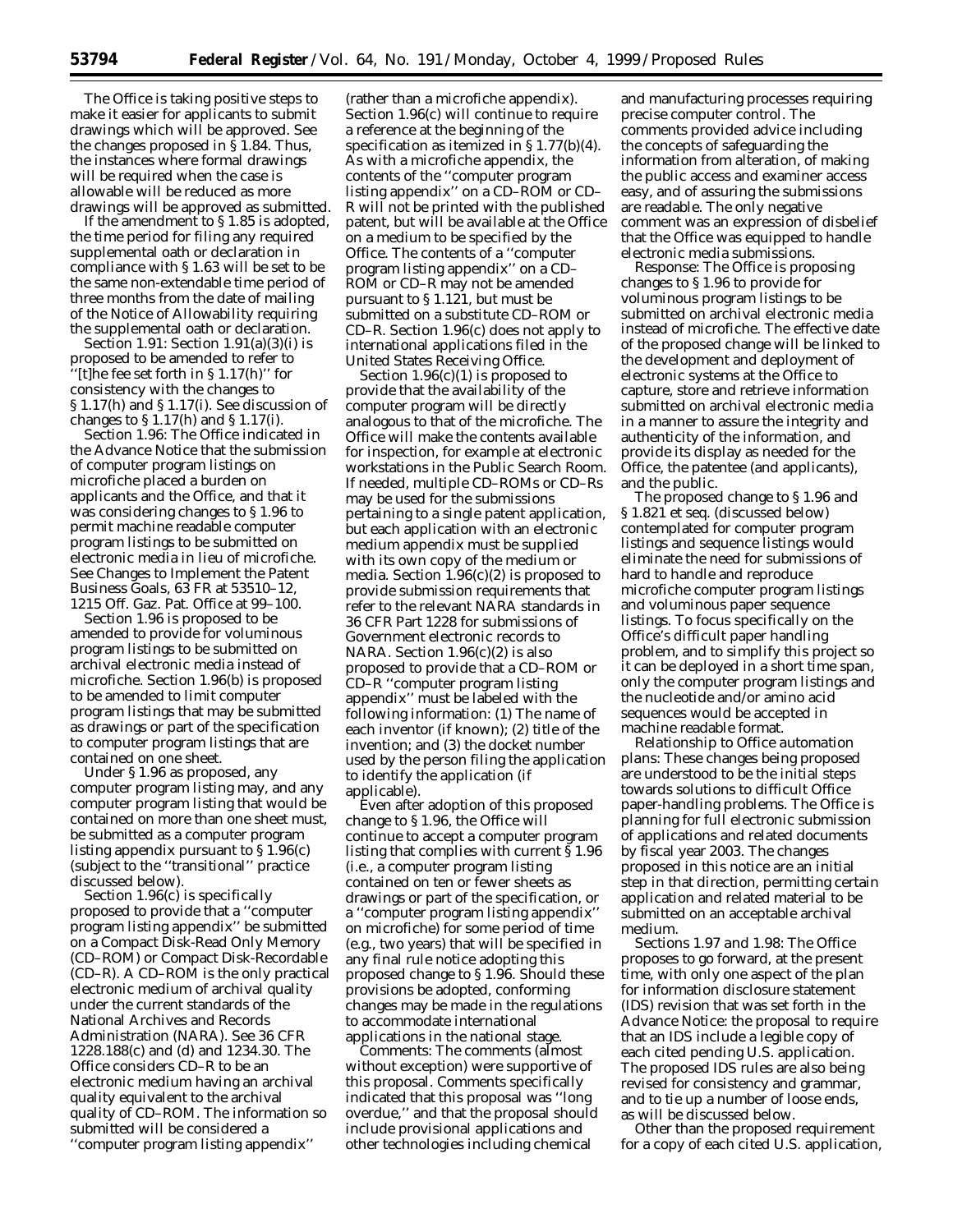the IDS proposals as set forth in Topics 9 and 10 of the Advance Notice have been withdrawn. Accordingly, there is no proposal at this time for a statement of personal review nor for a unique description as were called for in the Advance Notice, and the amount of citations that may be submitted is not presently proposed to be limited. The Office issued a notice of hearing and request for public comments to obtain views of the public on issues associated with the identification and consideration of prior art during patentability determinations. See Notice of Public Hearing and Request for Comments on Issues Related to the Identification of Prior Art During the Examination of a Patent Application, Notice of Hearing and Request for Public Comments, 64 FR 28803 (May 27, 1999), 1223 Off. Gaz. Pat. Office 91 (June 15, 1999). Pursuant to that notice, the Office held public hearings on June 28th and July 14th of 1999 on the issues. These prior art issues are related to the changes presently being considered by the Office to impose requirements/limits on IDS submissions. Thus, it would be premature to go forward with a comprehensive new IDS alternative until the results of the hearings and comments submitted in response to the notice have been appropriately evaluated. It is contemplated that any new IDS alternatives will be advanced in any rulemaking notice which may result from the evaluation of the results of the public hearings and comments submitted in response to the notice.

The Office recently issued guidelines for reviewing requests for reexaminations and ongoing reexaminations for compliance with *In re Portola Packaging, Inc.,* 110 F.3d 786, 42 USPQ2d 1295 (Fed. Cir. 1997). See Guidelines for Reexamination of Cases in View of In re Portola Packaging, Inc., 110 F.3d 786, 42 USPQ2d 1295 (Fed. Cir. 1997), Notice, 64 FR 15346 (March 31, 1999), 1223 Off. Gaz. Pat. Office 124 (June 22, 1999). These guidelines are pertinent to the consideration given IDS citations, stating:

Where the IDS citations are submitted but not described, the examiner is only responsible for cursorily reviewing the references. The initials of the examiner on the PTOL–1449 indicate only that degree of review unless the reference is either applied against the claims, or discussed by the examiner as pertinent art of interest, in a subsequent office action.

See Guidelines for Reexamination of Cases in View of In re Portola Packaging, Inc., 110 F.3d 786, 42 USPQ2d 1295 (Fed. Cir. 1997), 64 FR at 15347, 1223 Off. Gaz. Pat. Office at 125 (response to comment 6).

The public should thus be aware that full consideration of all citations submitted in compliance with §§ 1.97 and 1.98 is *not* required on the part of the examiner. The examiner performs a *cursory* review of each IDS citation to the extent that he/she needs in order to determine whether he/she will evaluate the citation further. If the cursory review reveals the citation not to be useful, the examiner will simply stop looking at it. The examiner will be understood to have provided full consideration only where the examiner applies the IDS citation as a reference against the claims in the application being examined, or otherwise deems the citation useful to the examination and discusses that use. Further, the applying of the IDS citation as a reference, or the discussion of the use of the citation (where the citation is *not* applied as a reference), must be in writing:

[T]he Office cannot presume that a prior art reference was previously relied upon to reject or discussed in a prior PTO proceeding if there is no basis in the written record to so conclude other than the examiner's initials or a check mark on a PTO 1449 form, or equivalent, submitted with an information disclosure statement. Thus, any discussion of prior art must appear on the record of a prior related PTO proceeding.

See Guidelines for Reexamination of Cases in View of In re Portola Packaging, Inc., 110 F.3d 786, 42 USPQ2d 1295 (Fed. Cir. 1997), 64 FR at 15349, 1223 Off. Gaz. Pat. Office at 127 (endnote 7).

It is also noted that the Office intends to issue a notice dealing with printing of IDS citations on the face of the patent. Currently, all IDS citations which are listed on a PTO–1449 form, or an equivalent of the PTO–1449, and are initialed by the examiner, are printed on the face of the patent together with art cited by the examiner. In the notice, the public would be informed that IDS citations printed on the face of the patent will be distinguished from citations made by the examiner, using a separate printing field, markings, or some other means.

*Specifics of the contemplated IDS revisions:* The specifics of the contemplated revisions to § 1.97 and § 1.98 will now be discussed as to the one Advance Notice proposed change that is being retained, as to newly advanced changes, and as to Advance Notice proposed changes that are being dropped. The discussion is presented in the following twelve parts which separately address identifiable portions of the subject matter: (1) Deletion of unassociated text; (2) items cited in continued prosecution applications (CPAs); (3) filing the IDS before the mail date of final Office actions; (4) required fee and statement for IDS submission made after close of prosecution; (5) newly cited item in foreign office must be cited for the *first* time; (6) IDS that does not comply with either § 1.97 or § 1.98; (7) copies of cited U.S. applications required; (8) how to identify a cited U.S. application; (9) citation was previously made in parent application; (10) grammar and consistency; (11) aspects of Topic 9 in the Advance Notice not being pursued in this notice; and (12) comments generally directed at revision of the IDS rules.

#### *Part (1) Deletion of Unassociated Text*

The phrase ''whichever event occurs last'' appears at the end of paragraph (b)(3) of § 1.97, and thus it physically appears to apply only to paragraph (b)(3). In reality, ''whichever event occurs last'' should be associated with each of paragraphs  $(b)(1)$ ,  $(b)(2)$  and (b)(3). Accordingly, it is proposed to delete ''whichever event occurs last'' from paragraph (b)(3), and to insert ''within any one of the following time periods'' in paragraph (b). This would eliminate the unassociated text ''whichever event occurs last'' from paragraph (b)(3), while, at the same time, making it clear that the IDS will be entered if it is filed within any of the time periods of paragraphs  $(b)(1)$ ,  $(b)(2)$ or (b)(3). Additionally, paragraph (c) of § 1.97 is proposed to be revised, in conformance with paragraph (b), to delete ''whichever occurs first.''

## *Part (2) Items Cited in Continued Prosecution Applications (CPAs)*

Section 1.97(b)(1) is proposed to be amended to insert ''other than an application under § 1.53(d)'' to eliminate the three-month window for filing an IDS in a CPA. Because of the streamlined processing for CPAs, it is expected that the examiner will issue an action on the merits before three months from the filing date. Under the current rule, should an examiner issue an action on the merits prior to three months from the filing date and an IDS is submitted after the Office action is mailed but within the three-month window, the examiner must redo the action to consider the IDS. A CPA is a continuing application, and, thus, applicant should have had ample opportunity to file an IDS. In addition, as pointed out below, it is being proposed to revise § 1.103 to provide for a request of a three-month suspension of action upon filing of a CPA; thus, in an unusual instance where a need to file an IDS newly arises, applicant can request the three-month suspension based upon that need. In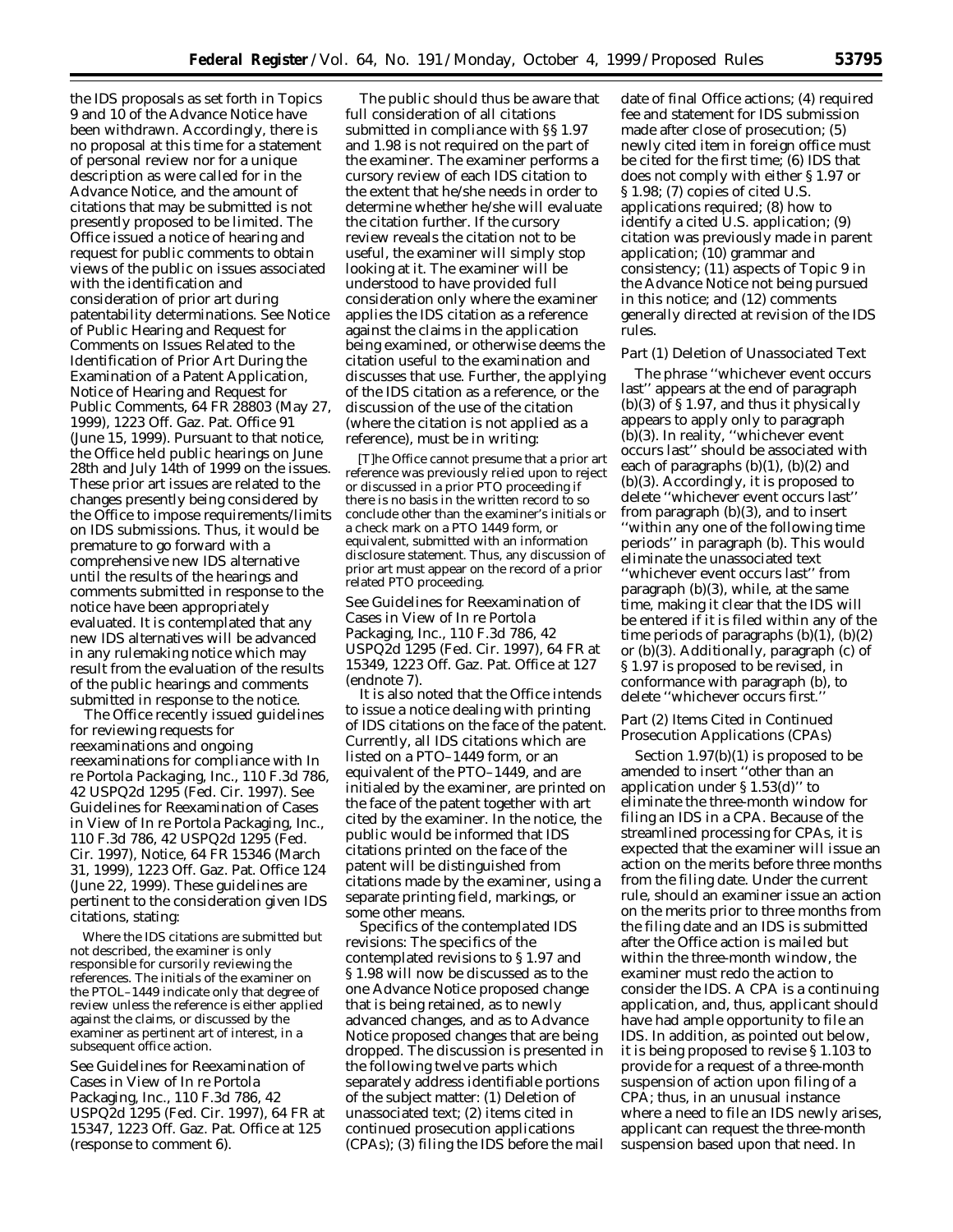view of the above, it is deemed appropriate to require that any IDS be filed before filing the CPA, or concurrently with the filing of the CPA.

## *Part (3) Filing the IDS Before the Mail Date of Final Office Actions*

Paragraph (c) of § 1.97 would be revised to include, in addition to a final action under § 1.113 and a notice of allowance under § 1.311, other Office actions which close prosecution in the application. This would typically occur when an Office action under *Ex parte Quayle,* 1935 Dec. Comm'r Pat. 11 (1935), is issued. No reason is seen for including only two of the types of actions which close prosecution (that under § 1.113, and that under § 1.311), while not including other types.

## *Part (4) Required Fee and Statement for IDS Submission Made After Close of Prosecution:*

Paragraph(d)(3) of § 1.97 would be revised to delete reference to the fee as a petition fee under § 1.17(i) and instead make reference to the fee as an IDS fee under § 1.17(p). There is no reason for the reduced fee of \$130 that is currently recited by paragraph (d), as opposed to the larger \$240 IDS fee set forth in paragraph (c). On the contrary, the paragraph (d) submission is made *later in the prosecution* than that of paragraph (c), and thus interrupts the process at least as much as the paragraph (c) submission. Therefore, the fee for the paragraph (d) submission should be at least as much the \$240 IDS fee required for the paragraph (c) submission.

In addition, paragraph(d)(2) of  $\S 1.97$ has been deleted in its entirety, to remove all reference to the filing of a petition. A petition unduly complicates the matter, while there is really no issue to be decided other than the entry of the IDS, which issue is ordinarily decided by the patent examiner. As it is contemplated to be amended, paragraph (d) of § 1.97 would simply require (for an IDS submitted *after* the close of prosecution and before payment of the issue fee) the combination of the IDS fee and a statement as is specified in paragraph (e) of § 1.97.

#### *Part (5) Newly Cited Item in Foreign office Must Be Cited for the First Time*

Section 1.97(e)(1) is proposed to be amended to specify that an item *first* cited in a communication from a foreign patent office in a counterpart foreign application not more than three months prior to the filing of the statement is entitled to special consideration for entry into the record. An item *first cited* by a foreign patent office (for example)

a year before in a communication from that foreign patent office, which item is *once again cited* by another foreign patent office within three months prior to the filing of the statement in the Office, is not entitled to special consideration for entry, since applicant was aware of the item a year ago, yet did not submit that item.

## *Part (6) IDS That Does Not Comply With Either § 1.97 or § 1.98*

Paragraph (i) of § 1.97 is proposed for revision to delete ''filed before the grant of a patent.'' This phrase is surplusage since there can be no information disclosure statement after the grant of the patent. A submission of information items after the patent grant is a ''prior art citation'' which is made, and treated, under § 501.

Paragraph (i) of § 1.97 would also be revised to make it a little clearer as to what sections must be complied with, and to change the paragraph (i) plural recitation of information disclosure statements to a singular recitation, which would be in conformance with the rest of § 1.97.

## *Part (7) Copies of Cited U.S. Applications Required*

The Office proposes to go forward, at the present time, with one aspect of the Advance Notice IDS proposal. Section 1.98(a)(2) would be revised to require that an IDS include a legible copy of each cited pending U.S. application. Thus, the current exception to the requirement for supplying citation copies set forth in  $\S 1.98(a)(2)(ii)$  for pending U.S. applications would be eliminated.

The Office noted, in the Advance Notice, its concern that current § 1.98 does not require applicant to supply copies of U.S. *application* citations. It was pointed out that there is a real burden on the examiner to locate and copy one or more pending applications, thus delaying the examination of the application being examined (in which the U.S. application citation is made). Further, copying a cited application has the potential for interfering with the processing and examination of the cited application itself. Accordingly, § 1.98(a)(2) is proposed for revision to require, for each U.S. application citation listed, that applicant submit either a copy of the application specification, including the claims, and any drawing of the application, or as a minimum, the portion of the application which caused it to be listed, including any claims directed to the portion which caused it to be listed. This proposed revision would, additionally, be a benefit to the public since the copy

of the application would be readily available upon issuance of the application as a patent.

Comments Received in Response to the Advance Notice: In response to the Advance Notice, a significant number of comments were in favor of adopting the requirement for copies of U.S. applications, and indicated that there should be no problem with requiring submission of copies. Comments noted that the submission of copies of cited applications will speed up the application process. It will decrease the time burden on examiners in obtaining and copying such applications. It will also avoid interruption of the examination of the application being cited, as otherwise, papers in the original file of the cited application must be removed and copied in order to be reviewed. Even further, it was noted that this revision of the rule should reduce risks of application papers in the cited cases being misplaced or lost.

A number of comments were concerned that submission of copies of multiple U.S. patent applications in an IDS will overwhelm the Office with an increased volume of paper. Some comments opposed the requirement for copies of U.S. patent applications on the grounds that it will place a difficult burden on counsel/applicants to provide the Office with a copy of each cited U.S. application. An example was given, where the client has an extensive patent portfolio distributed among several patent firms (*e.g.,* the result of licensing agreements or other conflicts of interest which require different counsel to be responsible for different cases in a portfolio). In such a scenario, counsel may not be able to receive/view copies of related applications due to constraints imposed by applicable ethical rules and thus may not be able to supply copies. Another example was given, where a practitioner may be aware that a pending application is relevant and may not have access to that pending application, since it is that of another party.

With respect to these grounds for opposition to the requirement, it should initially be noted that citation of another application in an IDS is relatively rare and, as such, should not significantly increase the volume of paper the Office must deal with. Also, in those few situations where U.S. applications are cited and counsel cannot provide copies of the applications, a petition could be submitted for waiver of the rules, and the petition would be decided on a caseby-case basis. In addition, if a practitioner is not permitted, due to ethical considerations, to review material that may be of significance in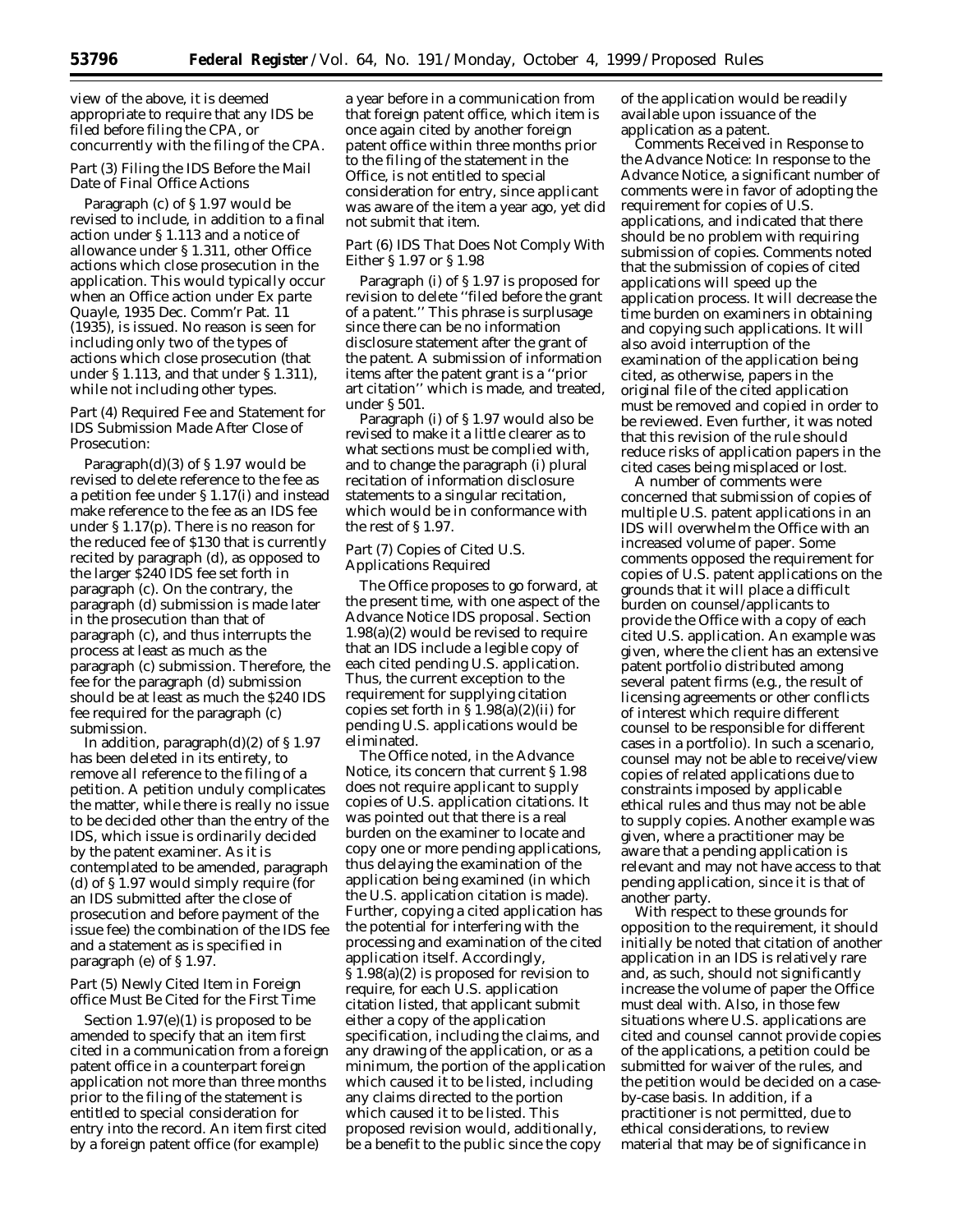the prosecution of a particular application, it is not clear why the practitioner would be involved in the prosecution of that application. As to the comment relating to lack of access by practitioner, such lack of access may result from the fact that the application to be cited is that of a third party and is not available to the public, which includes the practitioner or the practitioner's client; the patent rules should not be a means whereby the Office will provide practitioner with a copy of a pending U.S. application merely because the practitioner or the client thereof has come across the application number.

It was suggested in the comments that review of the Office file is better than review of a supplied copy; *i.e.,* it is more useful for the examiner to review the Office file, which is more comprehensive, than to review the copies that applicant would send. As to this concern, the benefits of eliminating the Office's burden of obtaining and copying such applications, as well as avoiding interruption of examination of the cases being cited, are deemed to be greater than the possible benefit associated with the review of the Office file. If the submitted copy of a cited U.S. patent application is found by the examiner to be of sufficient relevance for further review of the application, at that point in time, the examiner can expend the extra effort to obtain and review the file. On the other hand, for the majority of the cited applications that are not worthy of looking into further, this extra expenditure of time and effort will be saved.

The comments further urged that if a cited U.S. application supplied with an IDS is later abandoned, a petition to expunge the copy of the cited application must be submitted to remove the application from the file, and the Office would then need to consider if the U.S. application is immaterial to patentability of the invention such that it can be expunged (*see* MPEP 724.05). This concern is noted; however, it should be the exception rather than the rule. The time expended in deciding the relatively few petitions to expunge that are filed should more than be counterbalanced by the reduction of the burden to obtain and copy applications and the avoidance of interruption of examination of the application being cited. In addition, even under the current system where applicationcitation copies are not required, a petition to expunge is still needed to expunge the listed application number, in cases where the content of that application citation is sufficiently

identified in the record. Thus, the increase in petitions to expunge (generated by the proposal) should be very small indeed.

It was suggested that the examiner's time in obtaining U.S. application files could be saved by providing clerical support in the groups, which would function to assist the examiner with obtaining the cited application files. This, however, would be a large drain on Office resources, which are limited, and would still result in undesirable interruptions of examination of the application being cited.

It was suggested that, instead of requiring copies of all cited applications with the IDS, the Office should reserve the right to later request copies from applicant where specific application files are not easily available. As to this suggestion, it is first noted that it would not at all reduce the time that the cited application would be away from the examiner of the cited application, and thus does not deal with the problem of interruption of the examination of the application being cited. In addition, making a requirement from applicant for the application after the IDS is received (for difficult-to-obtain cases) slows the examination process since the examiner must wait for the copy, while if the copy were submitted with the IDS, the examiner could immediately begin the examination. Furthermore, a large expenditure of time would have been made in finding out that the application file is not easily available. Even after the application is obtained and reviewed, it is, at times, found that some portion is missing. At that time, the effort would already have been expended, and only then would the copy of the application first be required from applicant.

## *Part (8) How To Identify a Cited U.S. Application*

Section 1.98(b) is proposed to be amended to require that each listed U.S. application to be identified by the inventors, application number and filing date.

## *Part (9) Citation Was Previously Made in Parent Application*

Paragraph (d) of § 1.98 is proposed to be revised to make it clear that the mere submission of the citation in the parent application (by applicant) is not enough to take advantage of paragraph (d) when submitting the citation in the ''child'' application. A copy of the citation must have been submitted in the parent, and the submission of the citation made in the parent must have complied with § 1.97, except for an application filed under § 1.53(d).

A situation might arise where applicant would establish continuity with an existing application having listed U.S. applications for which copies were not supplied (under the current practice, *i.e.,* before the changes proposed in this notice would go into effect), and applicant would thereby take advantage of paragraph (d) of § 1.98 to have the cited applications reviewed in the newly filed ''continuation'' (*i.e.,* filed after the changes proposed in this notice would go into effect) without submitting copies. To deal with this possibility, paragraph (d) of § 1.98 would be revised to require that where the cited U.S. application (the listed information) was not cited "by  $*$ the Office'' (*i.e.,* not cited by the examiner in the parent), the information submission made in the prior application must have been in compliance with paragraphs (a) through (c) of § 1.98 as they are drafted in this notice. In other words, if the copy of the application papers (for the cited application) was not present in the parent, it must now be submitted in the continuation.

It might be argued that because a copy of the citation was submitted in the parent, paragraph (d) is satisfied even though the submission of the citation made in the parent did not comply with § 1.97. Paragraph (d) of § 1.98 as proposed for revision deals with this argument.

#### *Part (10) Grammar and Consistency*

All changes which are proposed in §§ 1.97 and 1.98 other than those explicitly identified above would be made for grammar and consistency within the sections. This includes, for example, deleting the last sentence of § 1.98(c) and inserting it as the last sentence of § 1.98(a)(3) where it more appropriately belongs.

## *Part (11) Aspects of Topic 9 in the Advance Notice Not Being Pursued Further*

*Statement of Personal Review:* In the Advance Notice, it was proposed that the IDS submitter be required to state that he/she personally reviewed each submitted IDS citation to determine whether or not that citation is relevant to the claimed invention(s) and is appropriate to cite to the Office in the IDS. This statement of personal review would have to be made by a registered practitioner (where applicant is represented by a practitioner), or by at least one of the inventors (where applicant is not represented).

A large majority of the comments (in response to the Advance Notice) opposed requiring the statement of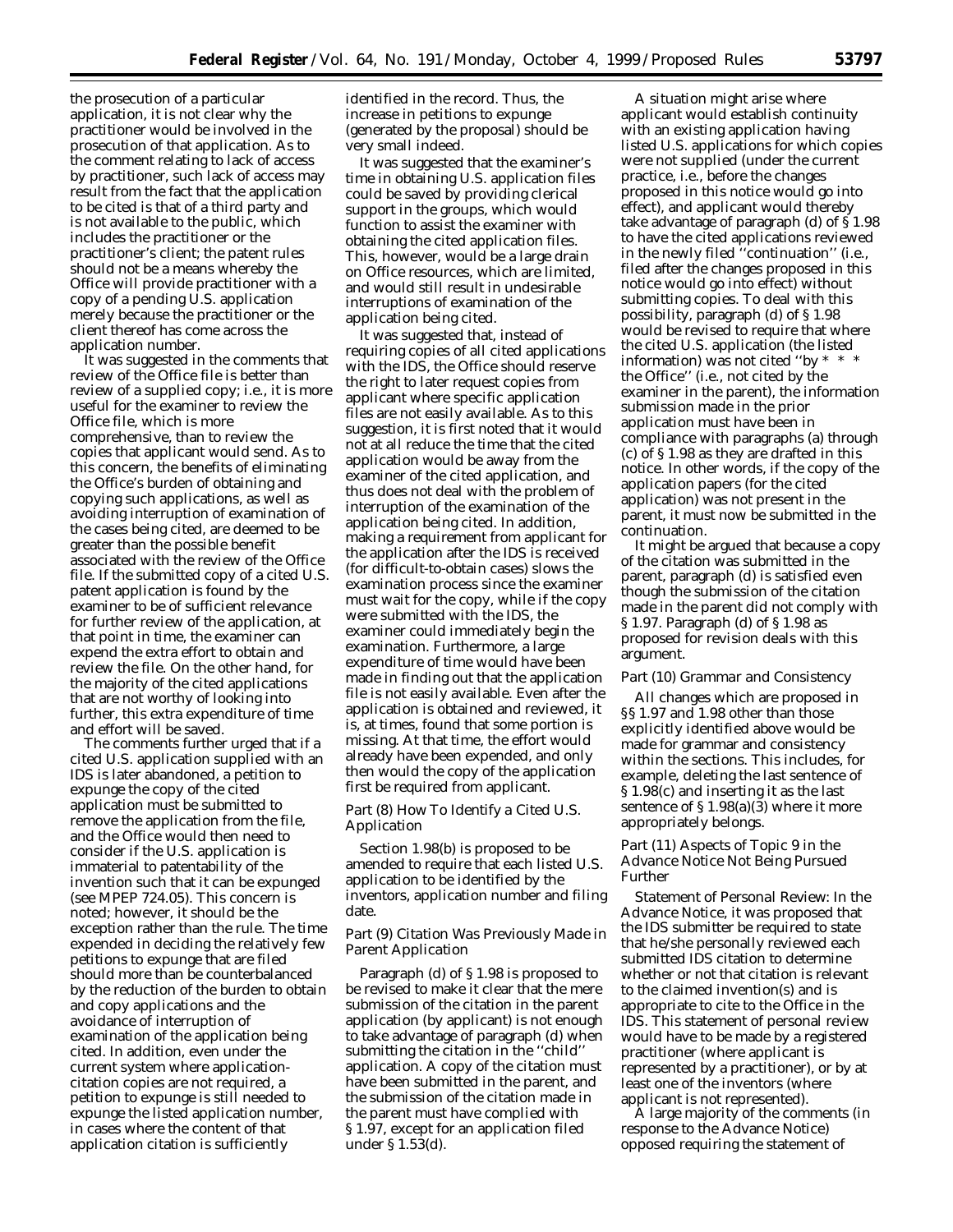personal review as proposed in the Advance Notice. Opposition was based upon the following: (1) The required statement of personal review as proposed in the Advance Notice would greatly increase prosecution costs; (2) the impact of the cost burden imposed would be extremely hard on small entities and independent inventors, and may be contrary to the Office's Independent Inventor Initiative; (3) the proposed review by the practitioner (where applicant is represented) will result in a duplication of the prior efforts of inventors, in-house counsel (not representing the inventor before the Office), or foreign associates who initially provided the information (the practitioner must ''second guess'' the inventor, *etc.* as to whether the citation is relevant and how it is relevant; (4) the proposed practitioner review would provide new grounds for allegations of inequitable conduct (whether the subjective requirements of the personal review statement were complied with), and the possibility of malpractice as to the review conducted; (5) the statement of review is already inherent in any IDS (§ 10.18(b)(2), § 1.56), and an explicit statement is not needed; (6) the proposed practitioner review would raise problems as to attorney-client relations, *e.g.,* conflict of interest, and potentially a breach of attorney-client privilege as to the review of the documents made; and (7) the statement of personal review would not be effective (it will not prevent marginally related and unrelated citations from being submitted), since one could make a cursory personal review of a citation, reach no decision, and simply submit the citation, with minimal comment.

There was some limited support for adoption of the proposal requiring a statement of personal review (at least in part); however, a substantial majority of the comments expressed opposition to the statement of personal review. The Office has taken note of the duplication of review effort, the potential increased costs, the subjectivity of the statement, the resulting potential for charges of inequitable conduct, and the conflict-ofinterest problems that could be brought about by going forward with the proposed requirement for a statement of personal review. Accordingly, a decision has been made to not go forward with the requirement for a statement of personal review at this time.

*Citations To Be Uniquely Described:* The Advance Notice proposed that applicant be required to compare each of the citations to each of the independent claims, or specific dependent claim(s), in a meaningful

way unique to each citation. The description of each citation would have to point out why applicant believes the citation to be unique in its teaching/ showing relative to the claimed invention(s). Description would not be required for any ten citations, and for citations in a corresponding application by a foreign patent office, PCT international searching authority, or PCT international preliminary examining authority, provided the search report or office action in the English language is also submitted.

The comments in opposition to the unique description proposal were both numerous and varied as to the reasons for opposition. Reasons for opposition are summarized: (1) A potential for adverse future litigation implications, and for admissions which otherwise need not be made, would result from the proposal; (2) the proposal would impose an unreasonable cost and time burden upon the public; (3) the impact of the burden imposed would be extremely hard on small entities and independent inventors, and may be contrary to the Office's Independent Inventor Initiative; (4) the proposed description of the citations is unduly burdensome, and the many possible description permutations impose an impossible task (description would be needed to cover all claim meanings, art settings and potential art combinations, and would need to be updated each time the claims are amended); (5) reasonable minds will differ on which portions of a citation are significant, which citations are cumulative, and the relevant teachings of any particular citation; (6) the appropriate standard for determining if an item should be considered is whether the item is material, not whether it is cumulative (so, explanation of why the citation is not cumulative should not be imposed); (7) the description proposal discriminates against foreign applications and U.S. practitioners representing foreign applicants, since the U.S. practitioner, who is not the author of the case, is not completely familiar with the technology; (8) the proposed unique description requirement is not fair since examiners do not have this burden; (9) experience has shown that the submitted description may not be a useful tool to the examiner, and some examiners do/ did not even read the descriptions; (10) the description proposal would provide a ''role reversal'' where applicant does the examiner's job of evaluating the citations but not as well, *i.e.,* the proposal appears to force applicant's representative to ''play'' examiner, review each of the citations, and

essentially make a rejection for the examiner in an IDS; (11) there is no statute or case law that requires the applicant to comment on citations submitted to satisfy the duty to disclose (thus, applicant should not be charged with that responsibility); (12) it should take no longer for the examiner to evaluate IDS art than the time it takes him/her to review art when searching through shoes of patents; (13) no data/ facts have been presented to show a need for the description of the citations; (14) the pre-set number of ten ''free'' citations (without description) proposed in the Advance Notice is an artificial and arbitrary number, and it would be difficult to decide which ten to choose (it encourages gamesmanship and planning in selecting which citations to describe); (15) the proposed selection of an arbitrary ten free citations opens up a ''Pandora's Box'' regarding inferences as to the particular ten citations selected; and (16) the number ''ten'' for the free citations is too small, and the number actually needed depends upon many factors surrounding the application such as complexity, technology, and number of claims.

*Conclusion:* The overwhelming majority of the comments expressed opposition to the unique description proposal of the Advance Notice. The Office has taken note of the large burden that would be imposed on applicants and attorneys by the description proposal of the Advance Notice, the potential for future adverse consequences stemming from doing the description or the choice not to describe, and the applicant's role reversal that would be imposed by the description proposal. Accordingly, a decision has been made to not go forward with the unique description proposal at this time.

*Suggestions Regarding Topic 9:* A substantial number of suggestions were submitted for modification of the Advance Notice Topic 9 proposal as to the required statement of personal review and the unique description requirement and its exceptions. It was also widely suggested that the Office charge fees for consideration and evaluation of an excessive number of submitted citations. These suggestions have not been accepted in view of the decision not to go forward with the Topic 9 proposal other than the requirement for copies of applications (as discussed above).

## *Part (12) Comments Generally Directed at Revision of the IDS Rules*

Some comments on the Advance Notice IDS proposals were not directed to specific aspects of Topics 9 and 10,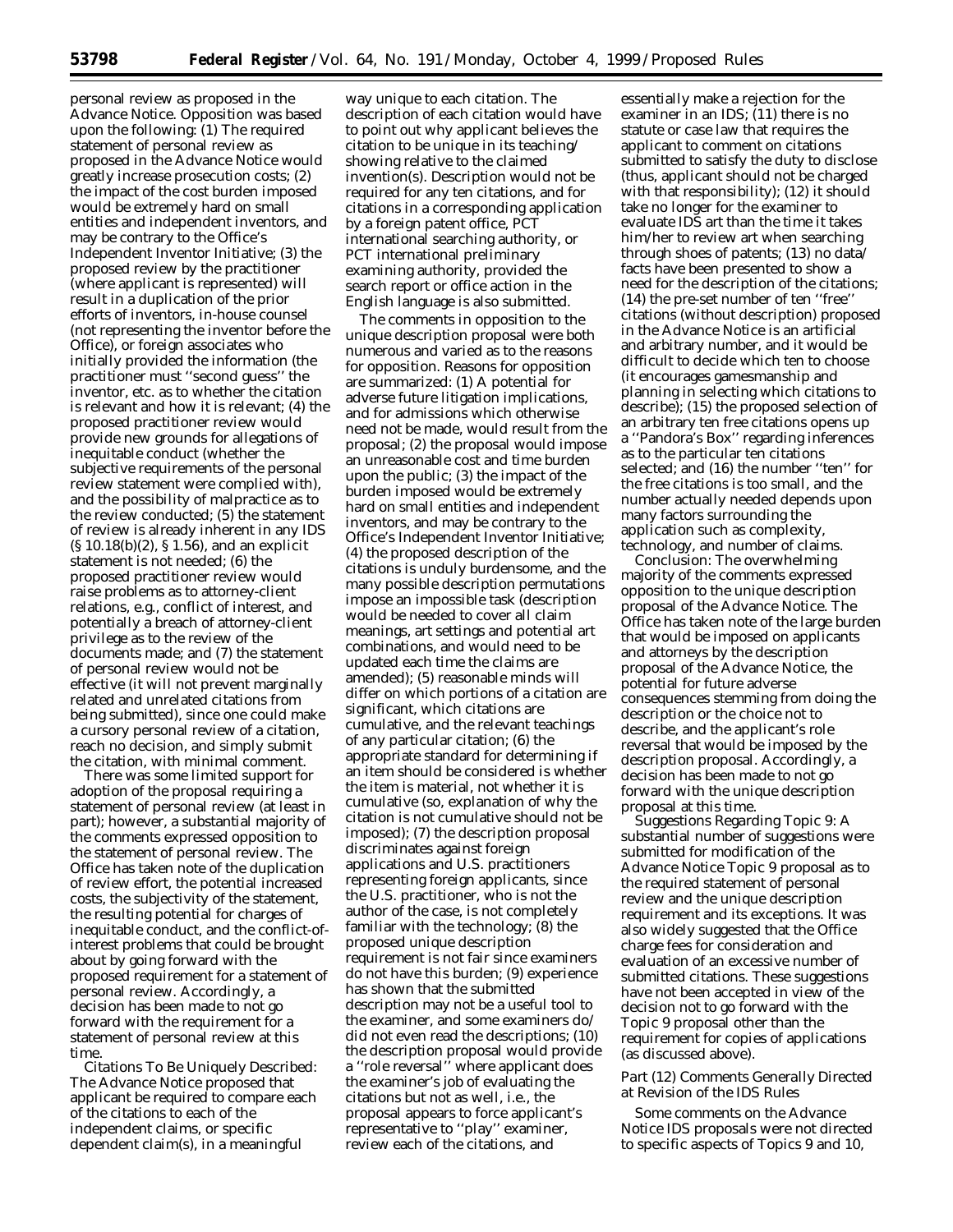but commented on the IDS proposals on the whole. Those comments noted: (1) No reason nor incentive has been provided to the public to give up the current IDS system; (2) the proposed Advance Notice IDS changes do not serve the public nor applicant's interest, and would eliminate a significant number of application filings each year; (3) the current IDS submission rules work well and should not be changed (the Office should not over-react by adopting a drastic cure that would be more harmful than the disease); (4) it is not an excessive burden on the Office to review large numbers of submitted documents, but actually helps the process (this issue was previously visited during the promulgation of the current § 1.98, and the Office found that examiners' review of all submitted documents would not constitute an excessive burden); (5) the IDS proposals set forth in the Advance Notice will not be effective to discourage submissions to the point that the Office problem is solved since the duty of disclosure remains in effect, and on the other hand, the proposals will discourage presearches and other mechanisms for disclosure that strengthen patents; (6) the proposal imposes significant new limitations on the practitioner's ability to freely disclose information to the Office due to cost accountability to clients and potential adverse litigation consequences; (7) the Office desire to reduce application processing time via the IDS proposals would be expected to reduce the quality of examination, and that is an undesirable trade-off; (8) the IDS proposals conflict with world patent harmonization (the U.S. is the only patent-granting body in the world that requires citations of relevant art, and it runs counter to world patent harmonization that applicant's burden in this regard should now be increased by the proposals to further impose requirements on applicant not required by other patent granting bodies); (9) the IDS proposals are complicated; and (10) the Office's IDS problem is at least partly generated by MPEP 2004 which calls for citation of even questionable or marginal items.

*Summary:* The overall support for the IDS proposals as set forth in the Advance Notice was relatively limited, and, for the most part, where support was advanced, it was advanced as a qualified support. On the other hand, a large majority of the comments opposed the Advance Notice IDS proposals, often stating their objection to the proposals using strong language. Accordingly, the IDS proposals as set forth in Topics 9 and 10 of the Advance Notice have been

withdrawn at this time (with the exception of the proposed requirement for a copy of each cited U.S. application, which did have some support and is being retained for reasons discussed both below and above).

The present IDS proposal addresses the major concerns of the comments in that it does not call for a statement of personal review, nor a unique description, as were called for in the Advance Notice. It also does not propose to limit the number of citations that may be submitted. As noted, the present IDS proposal does in fact retain one aspect of the Advance Notice IDS proposal—applicant would be required to provide a copy of the specification including the claims (and any drawing) of each U.S. application cited in the IDS, or the portion of the application which caused it to be listed, including any claims directed to that portion of the application. Any increase in applicant's burden due to this one retained aspect should be minor since: (1) The citation of U.S. applications represents a very small minority of documents cited, and (2) the original of the application is usually readily available to the applicant as a related application (and where not so, a petition can be filed requesting that a copy not be required in that isolated and rare case). The need for any such minor increase in burden is, however, heavily outweighed by the many benefits obtained. As pointed out above, the presence of the application copies with the IDS will (1) decrease the time burden on examiners in obtaining and copying the applications, (2) avoid interruption of examination of the cited cases, (3) reduce risks of application papers in the actual file of the cited applications being misplaced or lost, and (4) be advantageous to the public as such copies being in the application file would be readily available to the public upon issuance of the application as a patent.

The presently proposed IDS rules also include a number of revisions for consistency and grammar, and to tie up a number of loose ends as discussed above. These proposed revisions should not, however, represent any significant burden on the public.

*Section 1.102:* Section 1.102(d) is proposed to be amended to refer to ''the fee set forth in § 1.17(h)'' for consistency with the changes to § 1.17(h) and § 1.17(i). See discussion of changes to § 1.17(h) and § 1.17(i).

*Section 1.103:* Section 1.103 is proposed to be revised for clarity and to provide a procedure for obtaining a limited suspension of action in a continued prosecution application

(CPA) under § 1.53(d). The heading of § 1.103 is proposed to be amended to add the phrase ''by the Office'' to clarify that this section does not apply to requests for suspension of action (or reply) by the applicant.

Section 1.103(a) is proposed to provide for suspension of action for cause. Specifically, § 1.103(a) is proposed to provide that on request of the applicant, the Office may grant a suspension of action under this paragraph for good and sufficient cause. Section 1.103(a) is also proposed to provide that: (1) The Office will not suspend action if reply by applicant to an Office action is outstanding; and (2) any petition for suspension of action under § 1.103(a) must specify a period of suspension not exceeding six months. Section 1.103(a) is proposed to specifically provide that any petition for suspension of action under § 1.103(a) must also include: (1) A showing of good and sufficient cause for suspension of action; and (2) the fee set forth in § 1.17(h), unless such cause is the fault of the Office. If an additional suspension period is desired applicant may submit another petition under § 1.103(a) requesting same.

Section 1.103(b) is proposed to provide for a limited suspension of action in a continued prosecution application (CPA) under § 1.53(d). Section 1.103(b) is specifically proposed to provide that on request of the applicant, the Office may grant a suspension of action under § 1.103(b) in a CPA for a period not exceeding three months. Section 1.103(b) is proposed to specifically provide that any request for suspension of action under § 1.103(b) must be filed with the request for a CPA and include the processing fee set forth in § 1.17(i).

Section 1.103(c) is proposed to provide that the Office will notify applicant if the Office suspends action on an application on its own initiative.

Section 1.103(d) is proposed to provide for suspension of action for public safety or defense. Section 1.103(b) is specifically proposed to provide that the Office may suspend action by order of the Commissioner if the following conditions are met: (1) The application is owned by the United States; (2) publication of the invention may be detrimental to the public safety or defense; and (3) the appropriate department or agency requests such suspension.

Section 1.103(e) is proposed to provide that the Office will suspend action for the entire pendency of an application if the Office has accepted a request to publish a statutory invention registration in the application, except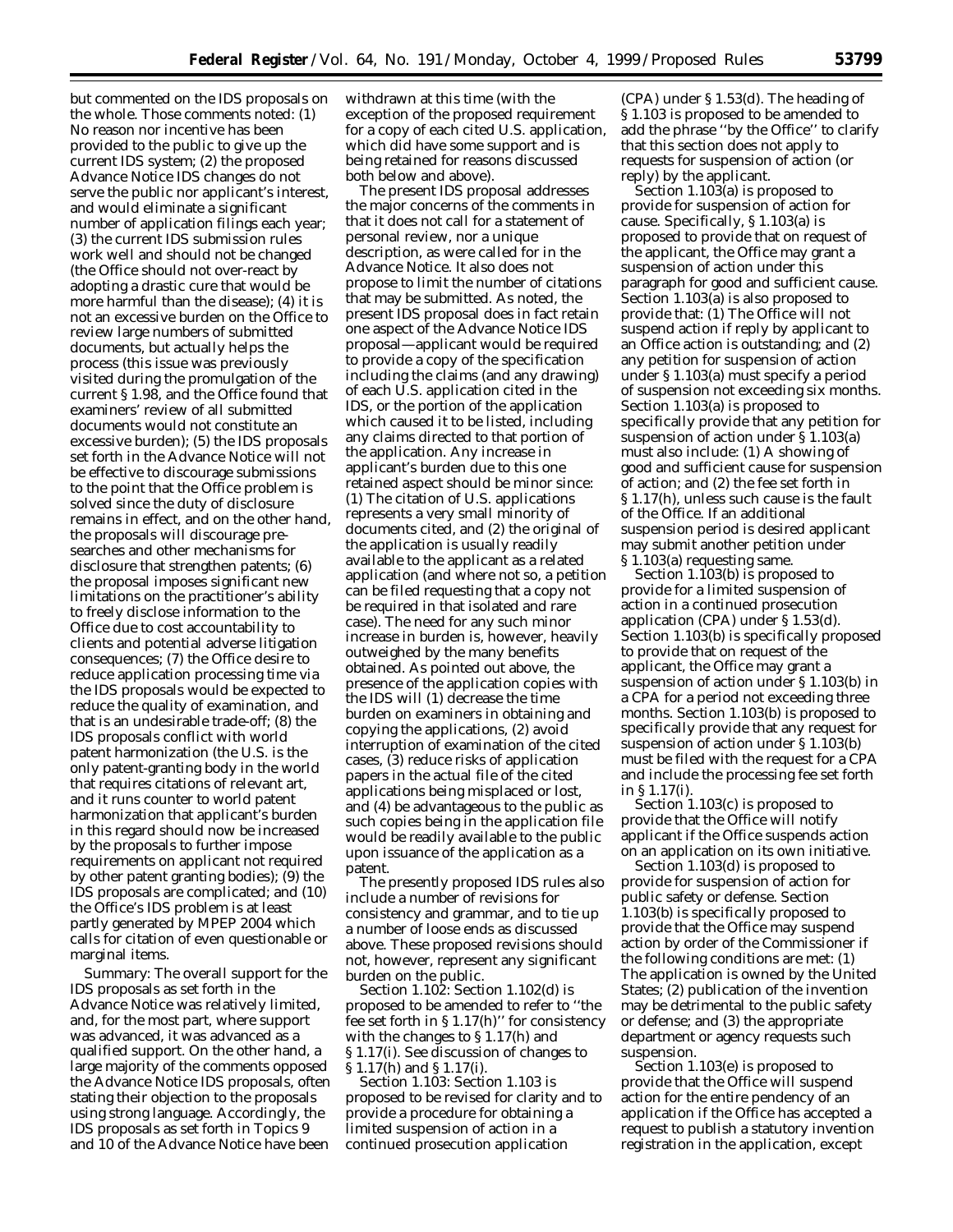for purposes relating to patent interference proceedings under Subpart E.

*Section 1.105:* Section 1.105 would be a new section containing paragraphs (a) through (c), relating to requirements by the Office that certain information be supplied.

Paragraph (a)(1) of § 1.105 would provide examiners or other Office employees explicit authority to require submission of such information as may be reasonably necessary for the Office to properly examine or treat a matter being addressed in an application under 35 U.S.C. 111 or 371, in a patent, or in a reexamination proceeding. Abandoned applications would also fall within the scope of the rule to provide for handling of petition matters. New § 1.105 is simply an explicit recitation of inherent authority that exists pursuant to 35 U.S.C. 131 and 132, and continues the practice of providing explicit authority to Office employees as was done with the Board of Patent Appeals and Interferences under § 1.196(d) and with trademark examiners under § 2.61.

The use of the authority under proposed paragraph (a)(1) of § 1.105 would be encouraged so that the Office can perform the best quality examination possible. The authority is not intended to be used by examiners without a reasonable basis, but to address legitimate concerns that may arise during the examination of an application or consideration of some matter. Any abuse in implementation of the authority, such as a requirement for information that is not in fact reasonably necessary to properly examine the application, would be addressed by way of petition under § 1.181. For example, the Office may, under appropriate circumstances, desire the authority to ask for:

1. The existence of any particularly relevant commercial data base that could be searched for a particular aspect of an invention, in certain technologies where pertinent prior art is highly likely to be found in a commercial data base.

2. Information that may not be required to be submitted by § 1.56, but that the examiner would deem useful on an application-by-application basis (which could be done prior to the application being taken up for examination, such as when the application is assigned to an examiner): (a) Submission of any published articles, authored by any of the inventors, that relate to a claimed invention, and (b) any non-patent literature or patents that were used to draft the application or in the invention process, such as where the invention is

an improvement over the prior information.

3. A reply to a matter raised in a protest under § 1.291.

4. An explanation of technical material in a publication, such as one of the inventors' publications.

5. The identification of changes made in a reformatted continuing application filed under § 1.53(b).

6. A mark-up for a continuation-inpart application showing the new matter where there is an intervening reference.

7. Comments on a new Federal Circuit decision that appears on point.

The proposed § 1.105 is not intended to change current Office practice in regard to questions of fraud under § 1.56, and inquiries relating thereto would not be authorized. *See* MPEP 2010.

Paragraph (a)(2) of § 1.105 would provide a safety net by specifically recognizing that where the information required to be submitted is unknown and/or is not available, a complete response to the requirement for information would be a statement to that effect. There would be no requirement for a showing that in fact the information was unknown or not available such as by way of disclosing what was done to attempt to satisfy the requirement for information. Nonetheless, it should be understood that a good faith attempt must be made to obtain the information and a reasonable inquiry made once the information is requested even though the Office will not look behind the answer given. An Office employee should not continue to question the scope of a specific answer merely because it is not as complete as the Office employee desires.

*Example:* In a first action on the merits of an application with an effective filing date of May 1, 1999, the examiner notes the submission of a protest under § 1.291 relating to a public sale of the subject matter of the invention and requests a date of publication for a business circular authored by the assignee of the invention, which circular was submitted with the protest. It is expected that the attempt to respond to the requirement for information would involve contacting the assignee who would then make a good faith attempt to determine the publication date of the circular. The response to the requirement states that the publication date of the circular is ''around May 1, 1998.'' As ''around May 1, 1998'' covers dates both prior and subsequent to May 1, 1998, a *prima facie* case under 35 U.S.C. 102(b) would not exist. The examiner cannot require that the response be more specific or

hold the response to be incomplete based on such reply. The examiner can, however, in the next Office action seek confirmation that this is the most specific date that was obtained or can be obtained based on a reasonable inquiry being made if that is not already clear from the response to the initial requirement for information.

Paragraph (b) of § 1.105 would provide that the requirement for information may be included in an Office action, which would include a restriction requirement if appropriate, or can be sent as a separate letter independent of an Office action on the merits such as when the information required is critical to an issue or issues that need to be addressed in a subsequent Office action. It is expected that due to cycle time concerns the use of a requirement for information independent of an Office action on the merits would be limited.

Paragraph (c) of § 1.105 would provide that a response to a requirement for information or failure to respond thereto would be governed by §§ 1.135 and 1.136. Note the Example provided in the discussion of paragraph (a)(2) of § 1.105.

*Section 1.111:* The heading of § 1.111 is proposed to be amended to clarify that it applies to a reply by the applicant or patent owner to a non-final Office action. Section 1.111 is proposed to be amended to: (1) Provide a reference to § 1.104 concerning the first examination of an application; (2) change the reference to § 1.135 and § 1.136 (for time for reply to avoid abandonment) from paragraph (c) to paragraph (a); and (3) add the sentence ''[a] second or subsequent supplemental reply will be entered unless disapproved by the Commissioner.''

The Office indicated in the Advance Notice that it was considering charging a handling fee for all supplemental replies. The Office was specifically considering replacing the current practice of allowing unlimited supplemental replies to be filed without requiring any fee with a new practice in which a handling fee would be charged for each supplemental reply that is filed after the initial reply to an Office action has been filed.

While some comments supported this proposed change, a majority of comments opposed charging a handling fee for supplemental replies. The reasons given for opposition to the proposal included arguments that: (1) The proposal was simply a revenueraising proposition; (2) the primary cause of supplemental replies crossing with an Office action is Office mail room delay and paper processing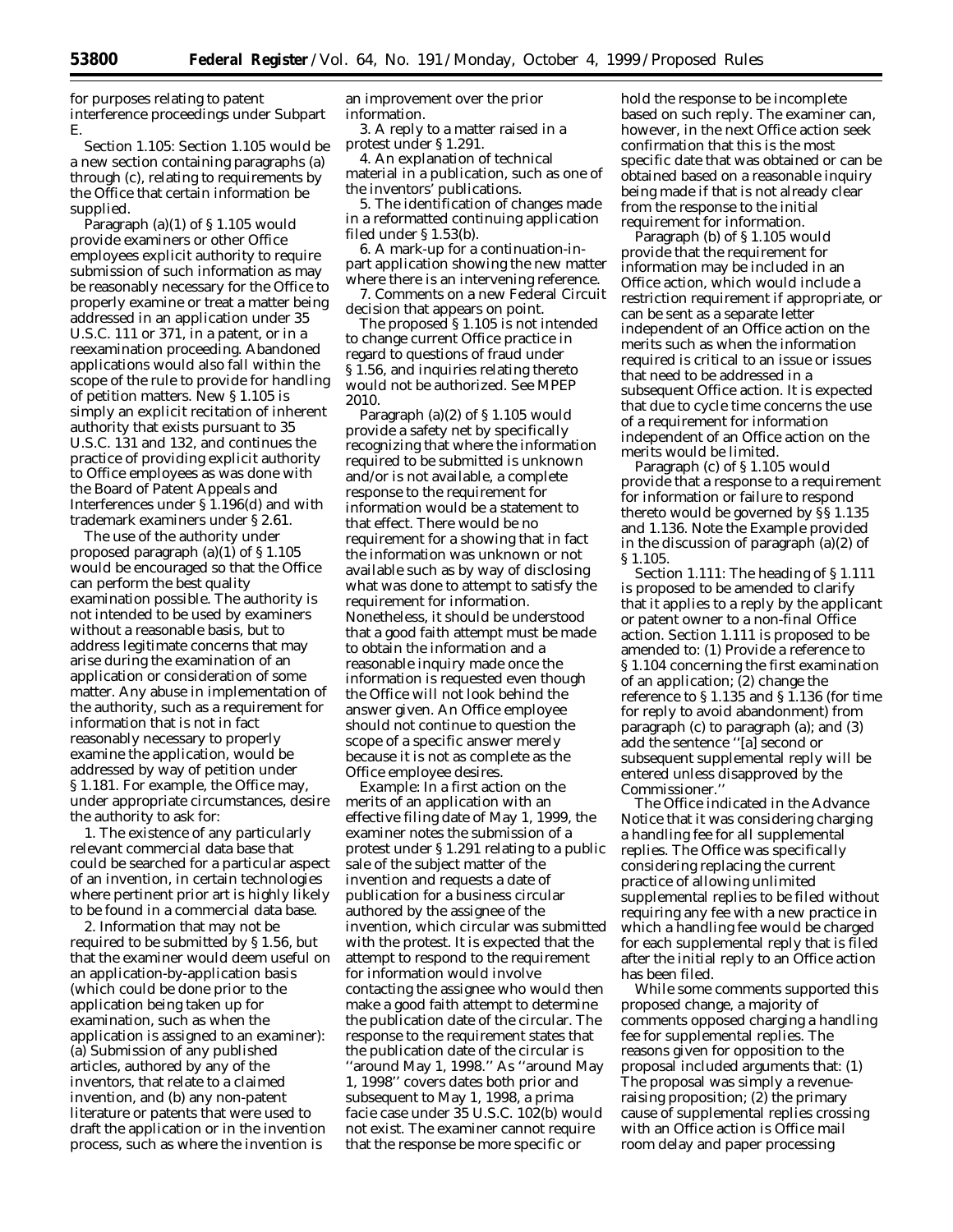delays; (3) applicants may need to file a supplemental amendment due to laterdiscovered prior art. The comments also suggested that: (1) The PALM system be enhanced to flag supplemental replies to avoid issuing an Office action until any supplemental reply is matched with the application; and (2) examiners call applicants two weeks prior to acting on an application to determine whether a supplemental reply has been filed.

This notice does not propose changing the rules of practice to charge a handling fee for supplemental replies. Based upon the comments and its own evaluation, the Office has concluded that the proposed handling charge would not discourage the filing of supplemental replies, but would only result in such replies being filed with the handling fee.

The Office, however, is proposing a change to the rules of practice to provide that the entry of second or subsequent supplemental replies may be disapproved by the Commissioner. It is expected that disapproval of a second or subsequent supplemental amendment will be delegated to the appropriate Technology Center Group Director under MPEP 1002.02(c). As most supplemental replies cause only a minor inconvenience to the Office, the Office is not inclined to propose a change that would affect the ability to file a supplemental reply when such is warranted. There are, however, some applicants who routinely file preliminary or supplemental amendments that place a significant burden on the Office by: (1) Canceling the pending claims and adding many new claims; (2) adding numerous new claims; (3) being filed approximately two months from the date the original reply was filed (*i.e.,* when the examiner is likely to be preparing an Office action responsive to the original reply). These applicants also tend to be those having many applications simultaneously on file in the Office.

The provision that the entry of a second or subsequent supplemental reply may be disapproved by the Commissioner would give the Office the latitude to permit entry of those supplemental replies that do not unduly interfere with the preparation of an Office action, but would also give the Office the latitude to refuse entry of those supplemental replies that do unduly interfere with the preparation of an Office action. The factors that would be taken into consideration when deciding whether to disapprove entry of such a supplemental reply are: (1) The state of preparation of an Office action responsive to the initial reply; and (2) the nature of the change to the pending

claims that would result from entry of the supplemental reply. That is, if the examiner has devoted a significant amount of time to preparing an Office action before such a supplemental amendment is matched with the application, it would be appropriate for the Office to disapprove entry of the supplemental amendment. If, however, such a supplemental amendment merely cancels claims (as opposed to canceling claims and adding claims, or simply adding claims), it would not be appropriate to disapprove entry of such a supplemental amendment even if the examiner has devoted a significant amount of time to preparing an Office action before such a supplemental amendment is matched with the application.

Obviously, if a supplemental reply is received in the Office (§ 1.6) after the mail date of the Office action responsive to the original reply and is not responsive to that Office action, the Office will continue the current practice of not mailing a new Office action responsive to that supplemental reply, but simply advising the applicant that the supplemental reply is nonresponsive to such Office action and that a responsive reply (under § 1.111 or 1.113 as the situation may be) must be timely filed to avoid abandonment. Put simply, the mailing of an Office action responsive to the original reply will continue to cut off the applicant's right to have any later-filed supplemental reply considered by the Office.

The proposed change to § 1.111(a) in this notice: (1) Is not a revenue-raising proposition; and (2) will not affect the vast majority of supplemental replies. It will only apply to a supplemental reply if: (1) the applicant has already filed one (a first) supplemental reply; and (2) the supplemental reply is not matched with the application until after the examiner has devoted a significant amount of time to preparing an Office action.

The suggestion regarding enhancement to the PALM system is being taken under advisement. Such an enhancement, however, would not discourage the filing of the supplemental replies that place a burden on the Office, but would only inform the examiner that such a reply has not yet been matched with the application. In the absence of a procedure for disapproving the entry of such burdensome replies, the soenhanced PALM system would simply advise the Office not to act on the affected application for extended periods of time, which would have an adverse effect on the Office's efforts to reduce cycle time.

The suggestion that examiners call applicants two weeks prior to acting on an application to determine whether a supplemental reply has been filed is not practicable. The Office issues hundreds of thousands of Office actions each year. Thus, implementing this suggestion would require the Office (examiners) to make hundreds of thousands of additional telephone calls to applicants each year.

*Section 1.112:* Section 1.112 is proposed to be amended to provide a reference to § 1.104 concerning the first examination of an application. Section 1.112 is proposed to be amended to add the phrase ''or an appeal (§ 1.191) has been taken'' to the last sentence. This addition is to clarify that once an appeal has been taken in an application, any amendment is subject to the provisions of § 1.116 (b) and (c), even if the appeal is in reply to a non-final Office action.

*Section 1.115:* A new § 1.115 is proposed to be added to provide for preliminary amendments. The Office indicated in the Advance Notice that it was considering charging a handling fee for certain preliminary amendments. The Office was specifically considering replacing the current practice of allowing unlimited preliminary amendments to be filed without requiring any fee with a new practice in which a handling fee would be charged for each preliminary amendment filed later than a specified time period (one month) after the filing date of the application.

While some comments supported this proposed change, a majority of comments opposed charging a handling fee for certain preliminary amendments. The reasons given for opposition to the proposal included arguments that: (1) The proposal was simply a revenueraising proposition; (2) the primary cause of preliminary amendments crossing with an Office action is Office mail room delay and paper processing delays; (3) applicants should not be forced to file preliminary amendments and other papers until after receiving a filing receipt and application number; and (4) applicants may need to file a preliminary amendment due to laterdiscovered prior art. The comments also suggested that: (1) The PALM system be enhanced to flag preliminary amendments to avoid issuing an Office action until the preliminary amendment is matched with the application; (2) examiners call applicants two weeks prior to acting on an application to determine whether a preliminary amendment has been filed; and (3) applicants filing a continued prosecution application under § 1.53(d)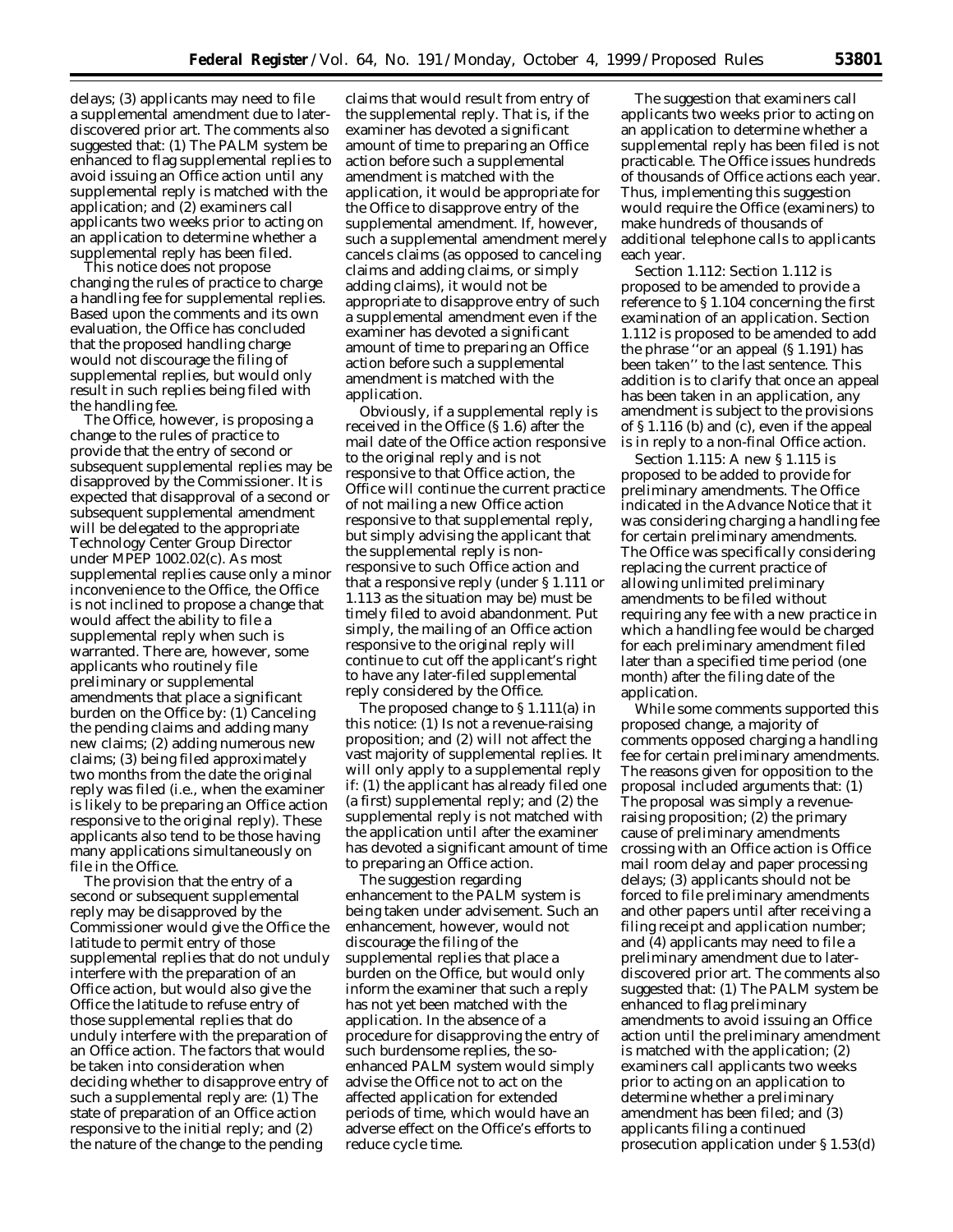(CPA) be given a few weeks to file any necessary preliminary amendment.

The Office is not proposing a change to the rules of practice to charge a handling fee for certain preliminary amendments. Based upon the comments and its own evaluation, the Office has concluded the proposed handling charge would not discourage the filing of preliminary amendments, but would only result in such amendments being filed with the handling fee. The Office, however, is proposing a change to the rules of practice to provide that the entry of certain preliminary amendments may be disapproved by the Commissioner. See the discussion of § 1.111 for an explanation of the need for this change to the rules of practice.

Section 1.115(a) as proposed provides that a preliminary amendment is an amendment that is received in the Office (§ 1.6) on or before the mail date of the first Office action under § 1.104. That is, an amendment received in the Office (§ 1.6) after the mail date of the first Office action is not a preliminary amendment, even if it is non-responsive to the first Office action and seeks to amend the application prior to the first examination.

Section 1.115(b) is proposed to provide that a preliminary amendment will be entered unless disapproved by the Commissioner, and also provide that a preliminary amendment will not be disapproved if it is filed no later than: (1) Three months from the filing date of an application under § 1.53(b); (2) the filing date of a continued prosecution application under § 1.53(d); or (3) three months from the date the national stage is entered as set forth in § 1.491 in an international application. Thus, the entry of a preliminary amendment will not be disapproved under § 1.115(b) if it is filed within one of the periods specified in  $\S 1.115(b)(1)$  through  $(b)(3)$ . Nevertheless, if a ''preliminary'' amendment is filed after the mail date of the first Office action, it is not a preliminary amendment under § 1.115(a). If a (''preliminary'') amendment is received in the Office (§ 1.6) after the mail date of the first Office action and is not responsive to the first Office action, the Office will continue the current practice of not mailing a new Office action responsive to that amendment, but simply advising the applicant that the amendment is non-responsive to first Office action and that a responsive reply must be timely filed to avoid abandonment. Put simply, the mailing of the first Office action will continue to cut off the applicant's right to have any later-filed preliminary amendment considered by the Office, even if that amendment is filed within

the time periods specified in proposed § 1.115(b).

Section 1.115(c) is proposed to provide that the time periods specified in § 1.115(b) are not extendable.

It is expected that disapproval of a preliminary amendment filed outside the period specified in § 1.115(b) will be delegated to the appropriate Technology Center Group Director under MPEP 1002.02(c). The provision that the entry of a preliminary amendment filed outside the period specified in § 1.115(b) may be disapproved by the Commissioner would give the Office the latitude to permit entry of those preliminary amendments filed outside the period specified in § 1.115(b) that do not unduly interfere with the preparation of an Office action, but would also give the Office the latitude to refuse entry of those preliminary amendments filed outside the period specified in § 1.115(b) that do unduly interfere with the preparation of an Office action. As with the proposed change to  $\S 1.111(a)$ , the factors that would be taken into consideration when deciding whether to disapprove entry of such a preliminary amendment are: (1) The state of preparation of the first Office action; and (2) the nature of the change to the pending claims that would result from entry of the preliminary amendment.

The proposed change to § 1.115 in this notice: (1) Is not a revenue-raising proposition; and (2) will not affect the vast majority of preliminary amendments. It will only apply to a preliminary amendment if: (1) The preliminary amendment is filed outside the time periods specified in § 1.115(b)(1) through (b)(3); and (2) the preliminary amendment is not matched with the application until after the examiner has devoted a significant amount of time to preparing an Office action. The suggestions that the PALM system be enhanced and that examiners call applicants two weeks prior to acting on an application are addressed above in the discussion of § 1.111(a).

In an application filed under 35 U.S.C. 111(a) and § 1.53(b) or a PCT international application entering the national stage under § 1.491, the time periods specified in § 1.115(b) should give the applicant time between the mailing of a filing receipt and the mailing of a first Office action to file any necessary preliminary amendment. CPA practice under § 1.53(d), however, is designed to provide a first Office action sooner than if the application had been filed as a continuation under § 1.53(b) (or under former §§ 1.60 or 1.62). *See* Continued Prosecution Application (CPA) Practice, Notice, 1214 Off. Gaz.

Pat. Office 32, 32 (September 8, 1998). An applicant filing a CPA under § 1.53(d) who needs time to prepare a preliminary amendment should file a request for suspension of action under § 1.103(b) with the CPA request. See discussion of § 1.103(b).

*Section 1.121:* Section 1.121 is proposed to be amended to change the manner of making amendments in nonreissue applications. The proposed practice to amend the specification by replacement of a section or paragraph (or claim) would eliminate the need for the Office to enter changes by handwriting in red ink. This change would result in a specification (including claims) in clean-copy form that can be Optical Character Recognition (OCR) scanned during the patent publishing process. The proposed practice also requires the applicant to provide a marked-up copy of the changed section or paragraphs (or claims), using the applicant's choice of marking system, which will aid the examiner in ascertaining the changes to the specification.

The proposed change to § 1.121 involves concurrent changes to § 1.52(b) (see discussion of  $\S 1.52(b)(6)$ ) to provide for numbering of the paragraphs of the specification, except for the claims. If the paragraphs of the specification are numbered as proposed in § 1.52, the applicant will be able to amend the specification by merely submitting a replacement paragraph (with the same number) with the desired changes made in the replacement paragraph.

As discussed above, the adoption of the proposed changes to § 1.121 will result in relatively clean (*e.g.,* without underlining, bracketing, or red ink) application specifications that can be OCR scanned as part of the printing process in the Office of Patent Publications, which will result in a higher quality of printed patents. Complete OCR scanning of the amended portions of the specification and claims is not possible today because insertions of words, phrases or sentences made by handwriting in red ink and deletions made by words which have been lined through with red ink are ignored by the scanner. Further, while text marked with underlining and bracketing can be scanned, extra processing is required to delete the brackets and the text within the brackets and to correct misreading of letters caused by the underlining. Thus, using clean replacement sections or paragraphs and claims will permit complete OCR scanning which is a faster and more accurate method of capturing the application for printing while eliminating an extensive amount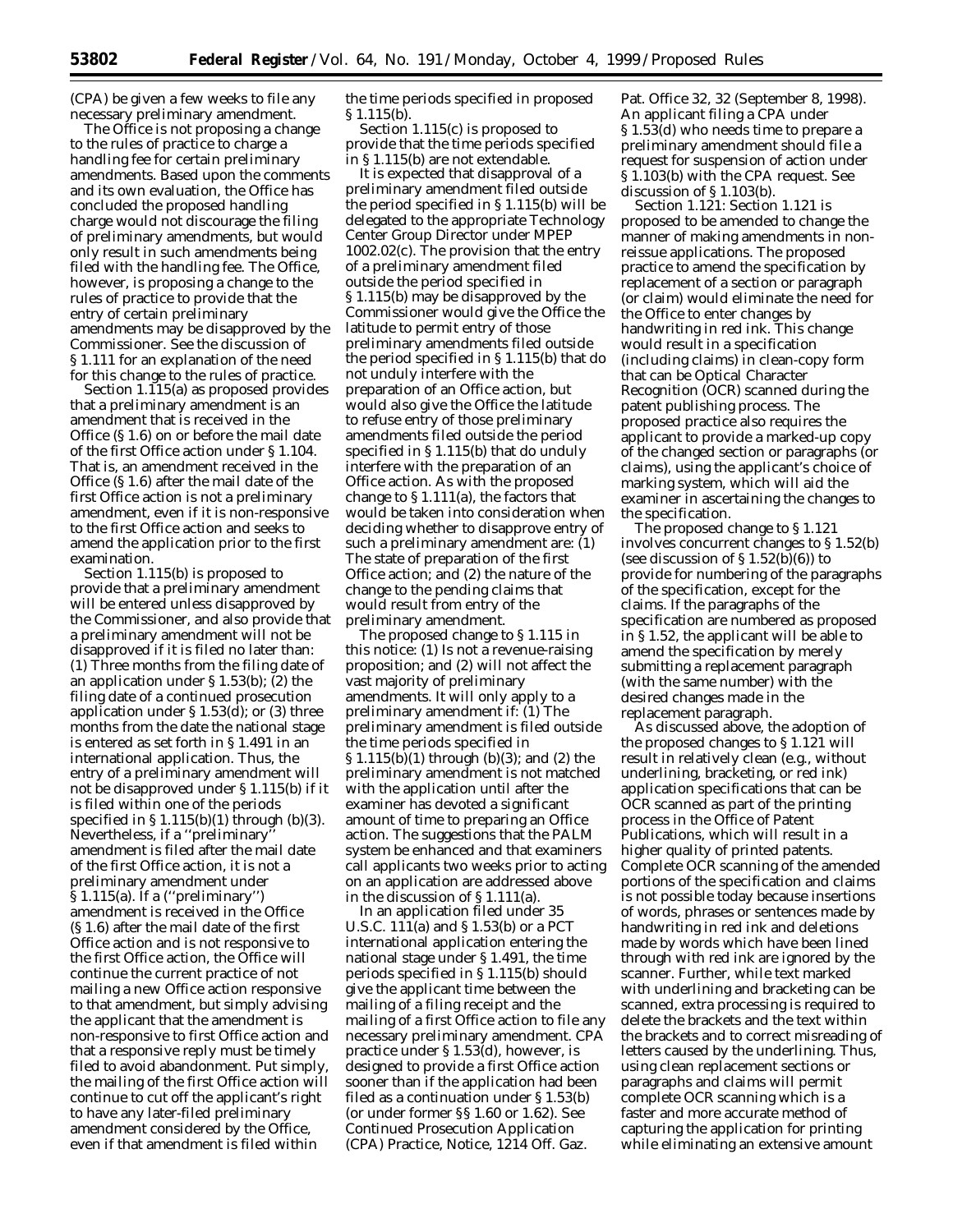of key-entry of subject matter. This should result in patents with fewer errors in need of correction by certificate of correction, which will be a clear benefit to the patentees and conserve Office resources.

In addition to submitting a replacement section or paragraph/claim to make an amendment, applicant would also be required to submit a marked-up copy of the section or paragraph/claim to show the differences between the original and the replacement. The marked-up copy may be created by any method applicant chooses, such as underlining and bracketing, redlining, or by any system designed to provide text comparison.

The proposed change to § 1.121 will make the amendment process simpler, reduce processing time and operating costs, and reduce the opportunity for error associated with amendment entry. In addition, it is consistent with standardizing processing of amendments in both paper and electronic format in anticipation of a total Electronic File Wrapper (EFW) environment, which is currently under development. Further, the changes being proposed are consistent with the Office's efforts to harmonize with PCT practice and any changes being contemplated for that system.

Section 1.121(a) is specifically proposed to be amended by replacing paragraphs (a)(1) through (a)(6) with new paragraphs (a)(1) through (a)(5), which treat the manner of making amendments in nonprovisional applications other than reissue applications. Section 1.121(b) relates to amendments in reissue applications and § 1.121(c) relates to amendments in reexamination proceedings.

Section  $1.12\overline{1}(a)(1)(i)$  is proposed to provide procedures to delete, replace or add a paragraph to the specification of an application by requiring instructions for such accompanied by the replacement or added paragraph(s). By following the four-digit numbering system concurrently proposed in § 1.52(b)(6), applicants can easily refer to a specific paragraph by number and present an amendment thereto. Proposed § 1.121(a) requires that the replacement or added paragraph(s) not include any markings to indicate the changes that have been made. A copy of the replacement or added paragraph(s) marked-up to show the changes would be required to accompany the amendment as an aid to the examiner.

If a numbered paragraph is to be replaced by a single paragraph, the added replacement paragraph bearing the same number as the paragraph being replaced should be submitted. If more

than one paragraph is to replace a single paragraph, the numbering of the added replacement paragraphs must begin first with the number of the paragraph being replaced, then subsequently by the number of the replaced paragraph together with a single decimal and sequential integers (*e.g.,* paragraph [0071] is replaced by [0071], [0071.1] and [0071.2]). Any paragraphs being added between existing paragraphs must take the number of the preceding paragraph followed by a decimal and sequential integers (*e.g.,* [0071.1] and [0071.2] are being inserted between paragraphs [0071] and [0072]). Unaffected paragraphs would retain their original numbers. Once an amendment is entered, subsequent amendments would be made *vis-a-vis* the numbering created by the previous amendment. Amendments to titles or headers, which are not considered paragraphs and thus not numbered, would be identified by reference to their location relative to a numbered paragraph (*e.g.,* ''the title appearing after paragraph [0062]'').

Section  $1.121(a)(1)(ii)$  as proposed also permits applicants to amend the specification by replacement sections (*e.g.,* as provided in §§ 1.77(a), 1.154(a) or 1.163(c)). As with replacement paragraphs, the amended version of a replacement section would be required to be provided in clean form and not include any markings to show the changes which have been made. A marked-up version showing the changes must accompany the actual amendment as an aid to the examiner.

Section 1.121(a)(1)(ii) as proposed also permits applicants to amend the specification by submitting a substitute specification. Sections 1.52, 1.77, 1.154, 1.163 and 1.121(a) as proposed do not require applicants to number the paragraphs of the specification  $(S 1.52(b)(6))$  or provide section headings (§§ 1.77, 1.154, 1.163). Without numbered paragraphs of the specification or section headings, however, an applicant will be limited to amending the application by submitting a substitute specification. Thus, applicants submitting a substitute specification as a means of amending the application (including ''transition applications'' filed before but amended after this proposed change to § 1.121(a) is adopted) are urged to include numbered paragraphs in the substitute specification (in the manner proposed in  $\S 1.52(b)(6)$ , so that further amendments may be made by replacement paragraphs in accordance with § 1.121(a)(1)(i). An accompanying marked-up copy showing amended portions of the specification would be

required. The addition of paragraph numbers in a substitute specification, however, need not be considered as an amendment to the specification requiring a marked-up showing.

Further, in applications not having numbered paragraphs, even if no amendments to the specification are being made, applicants are urged to supply a substitute specification including numbered paragraphs (consistent with  $\S 1.52$  (b)(6)) as part of the response to the first Office action, so that any future amendments to the specification may be made by numbered paragraph replacement. As stated immediately above, a marked-up copy, showing paragraph numbers as the only change, is not required.

The Office will not, upon request of applicants, number the paragraphs or sections of the specification, or accept any instructions to do the same. The Office reserves the right, however, to number or renumber the paragraphs in the printed patent as part of the publication process.

Section  $1.\overline{1}21(a)(1)(iv)$  as proposed requires that matter deleted by amendment pursuant to any of the earlier paragraphs of § 1.121 could only be reinstated by a subsequent amendment presenting the previously deleted subject matter. No unentering of previously entered amendments will be permitted.

Section 1.121(a)(2) as proposed requires that all amendments to the claims be presented as totally rewritten claims. Any rewriting of a claim will be construed as a direction to cancel the previous version of the claim. *See In re Byers*, 230 F.2d 451, 455, 109 USPQ 53, 55 (CCPA 1956) (amendment of a claim by inclusion of an additional limitation had exactly the same effect as if the claim as originally presented had been canceled and replaced by a new claim). The new (or rewritten) claim must be submitted in clean form with no markings showing the changes which have been made. A marked-up version of any amended claim must be submitted on pages separate from the amendment showing the changes which have been made by way of brackets (for deleted matter) and underlining (for added matter), or by any other suitable method of comparison, in order to clearly indicate the changes made by the amendment in a form that will assist the examiner in the examination process.

Section 1.121(a)(3) is proposed to be amended to clarify the requirements for amending figures of drawing in an application. A sketch showing changes in red must be filed for approval by the examiner before new drawings in compliance with § 1.84 can be filed.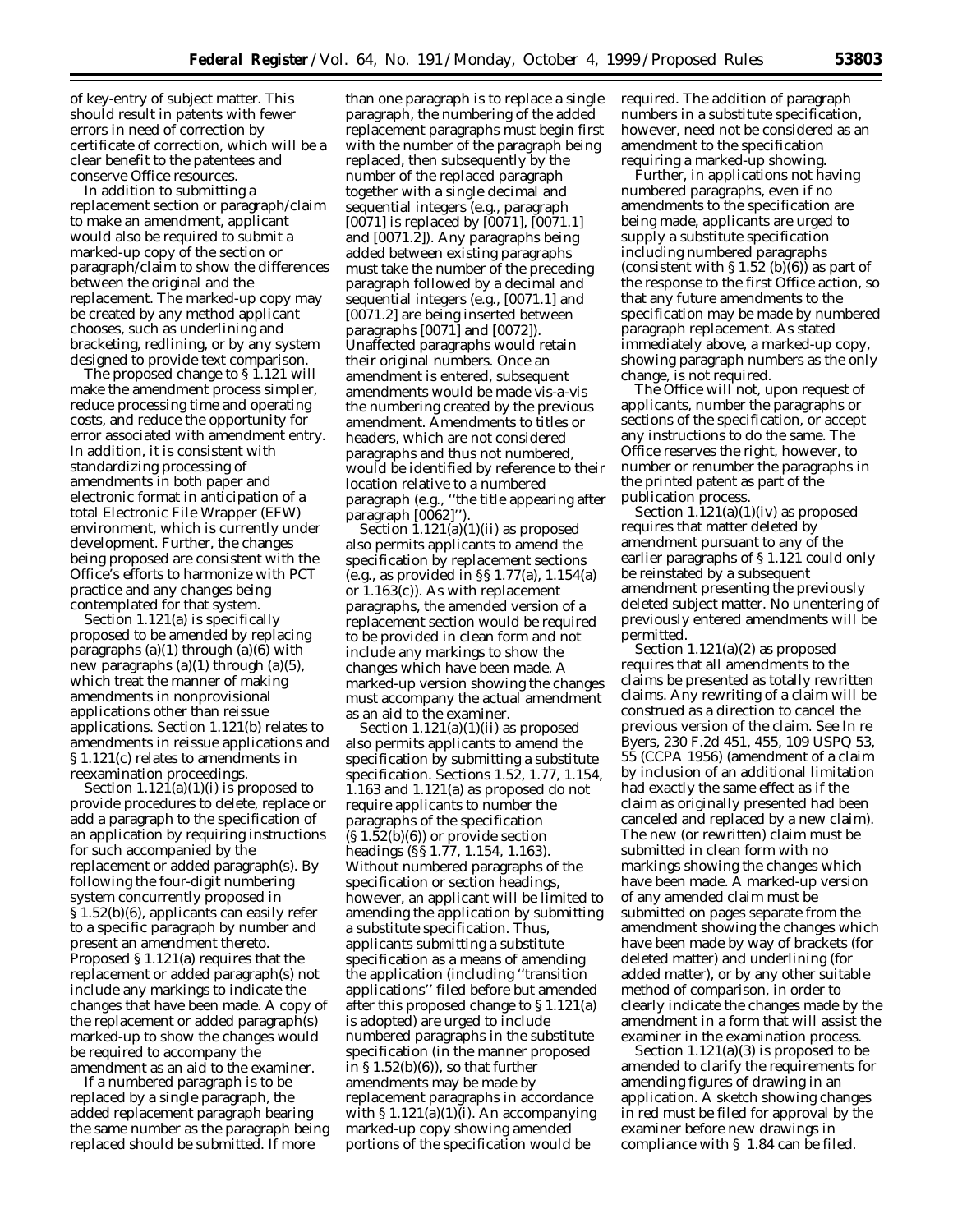Sections  $1.121(a)(5)$  and  $(a)(6)$  will be redesignated without change as new §  $1.121(a)(4)$  and  $(a)(5)$ .

Section 1.121(b) is proposed to be amended to transfer the provisions for amending reissue applications to § 1.173 (see discussion of § 1.173). Section 1.121(b) is specifically proposed to simply include a reference to § 1.173 for amendment of reissue applications.

Most of the comments received were in support of the proposed change to amendment practice. Some criticisms and suggestions are addressed below.

*Comment:* A concern was raised by a number of commenters that replacement paragraphs would make the identification of changes more obscure than the present system of using bracketing and underlining, would place an extra burden on practitioners and their staffs, and would work against reducing paper submissions if applicants were required to submit marked-up copies of the desired changes.

*Response:* The proposed replacement paragraph requirement is necessary to facilitate the publication of patents more expeditiously and with fewer errors. The Office's goal is to eliminate the use of red ink and bracketing/underlining in the amendment of patent applications, since OCR techniques now employed in the preparation of patents for publication can best accommodate 'clean copy'' insertions of amended subject matter.

The submission of marked-up copies would, for a time, increase file size but would provide the examiner with an easy way to compare the most recent amendments with earlier versions in the application files. While it may be possible for examiners to compare the clean copy with the previous version in order to detect changes, in the interest of reduced cycle time, a review of a marked-up copy of an amendment has been determined to be most effective in the examination process. The proposed requirements would provide the needed comparative basis (for paper copies) during the transition phase into an EFW environment.

*Comment:* A number of comments were received which expressed concern about the harmonization of the Office's amendment requirements with those of PCT and/or other foreign countries.

*Response:* While PCT practice currently provides for the use of replacement pages, it appears that paragraph or section replacement is being considered worldwide as electronic filing requirements are being developed. Both the JPO and the EPO currently employ paragraph numbering in their application requirements and

publication procedures. No other patent examining authority has yet developed procedures for transitioning into electronic filing and practice.

*Comment:* Several comments received questioned the ability of word processing software to handle paragraph numbering and renumbering without extensive clerical intervention.

*Response:* The objective of the proposed amendment practice and the concept of paragraph numbering is to easily identify a paragraph in the specification and to not disturb the numbering of the paragraphs preceding and following the amendments/ insertions. It is being concurrently proposed that § 1.52 provide for paragraph numbering according to a four digit Arabic numeral arrangement enclosed in bold brackets to be placed at the beginning of each paragraph immediately to the right of the left margin, and followed by approximately four spaces, before beginning the paragraph text (*e.g.*, [0071]). If, according to the proposed changes to § 1.121, for example, paragraph [0071] is to be replaced, another paragraph of the same number should be inserted in its place. If several paragraphs are to replace a single deleted paragraph, [0071] should, for example, be replaced by [0071], [0071.1], and [0071.2]. The ability of word processing software to renumber the remaining paragraphs should not be necessary.

*Comment:* Several comments suggested identifying the replacement paragraphs by page number and line number, or through the use of replacement pages.

*Response:* The proposed changes to § 1.121 are intended, in part, to serve the Office and its customers during a transition into an EFW environment. Accordingly, paragraph replacement via paragraph numbering will most effectively achieve the desired results. Identification of paragraphs by page and line number does not consistently and uniformly refer to the same section of the specification due to formatting and pagination differences among various word processing programs.

*Comment:* Several comments received suggested that the Office more aggressively pursue total electronic filing.

*Response:* A total EFW environment is still several years away. The proposed changes must be workable during a transition into electronic filing, and, at the same time, serve all customers adequately, including those not yet able to adapt to word processing and advanced computer techniques.

*Section 1.125:* Section 1.125(b)(2) is proposed to be amended to require that all the changes to the specification (rather than simply all additions and deletions) be shown in a marked-up copy. Section 1.125(b)(2) is also proposed to be amended to provide that numbering the paragraphs of the specification of record is not considered a change that must be shown. Thus, the marked-up copy of the substitute specification need not show the numbering the paragraphs of the specification of record, and no markedup copy of the substitute specification is required if the only change is numbering of the paragraph of the specification of record. Section 1.125(c) is proposed to be amended to encourage that the paragraphs of any substitute specification be numbered in a manner consistent with  $\S 1.52(b)(6)$ .

*Section 1.131:* The heading of § 1.131 is proposed to be amended to clarify that it applies to overcoming other activities in addition to cited patents or publication. Section 1.131(a) is proposed to be amended for simplicity.

Section 1.131(a) is specifically proposed to be amended to provide that when any claim of an application or a patent under reexamination is rejected, the inventor of the subject matter of the rejected claim, the owner of the patent under reexamination, or the party qualified under §§ 1.42, 1.43, or 1.47, may submit an appropriate oath or declaration to establish invention of the subject matter of the rejected claim prior to the effective date of the reference or activity on which the rejection is based. Section 1.131(a) as proposed would eliminate the provisions that specify which bases for rejection must be applicable for § 1.131 to apply. Instead, the approach would be that § 1.131 is applicable unless the rejection is based upon a U.S. patent to another or others which claims the same patentable invention as defined in  $\S 1.601(n)$  or a statutory bar. This avoids the situation in which the basis for rejection is not a statutory bar (under 35 U.S.C. 102(a) based upon prior use by others in the United States) and should be capable of being antedated, but the rejection is not specified as a basis for rejection that must be applicable for § 1.131 to apply.

Section 1.131(a) is also proposed to be amended to provide that the effective date of a U.S. patent is the date that such U.S. patent is effective as a reference under 35 U.S.C. 102(e). MPEP 2136.03 provides a general discussion of the date a U.S. patent is effective as a reference under 35 U.S.C. 102(e). Finally, § 1.131(a) is proposed to be amended to provide that prior invention may not be established under § 1.131 if either: (1) The rejection is based upon a U.S. patent to another or others which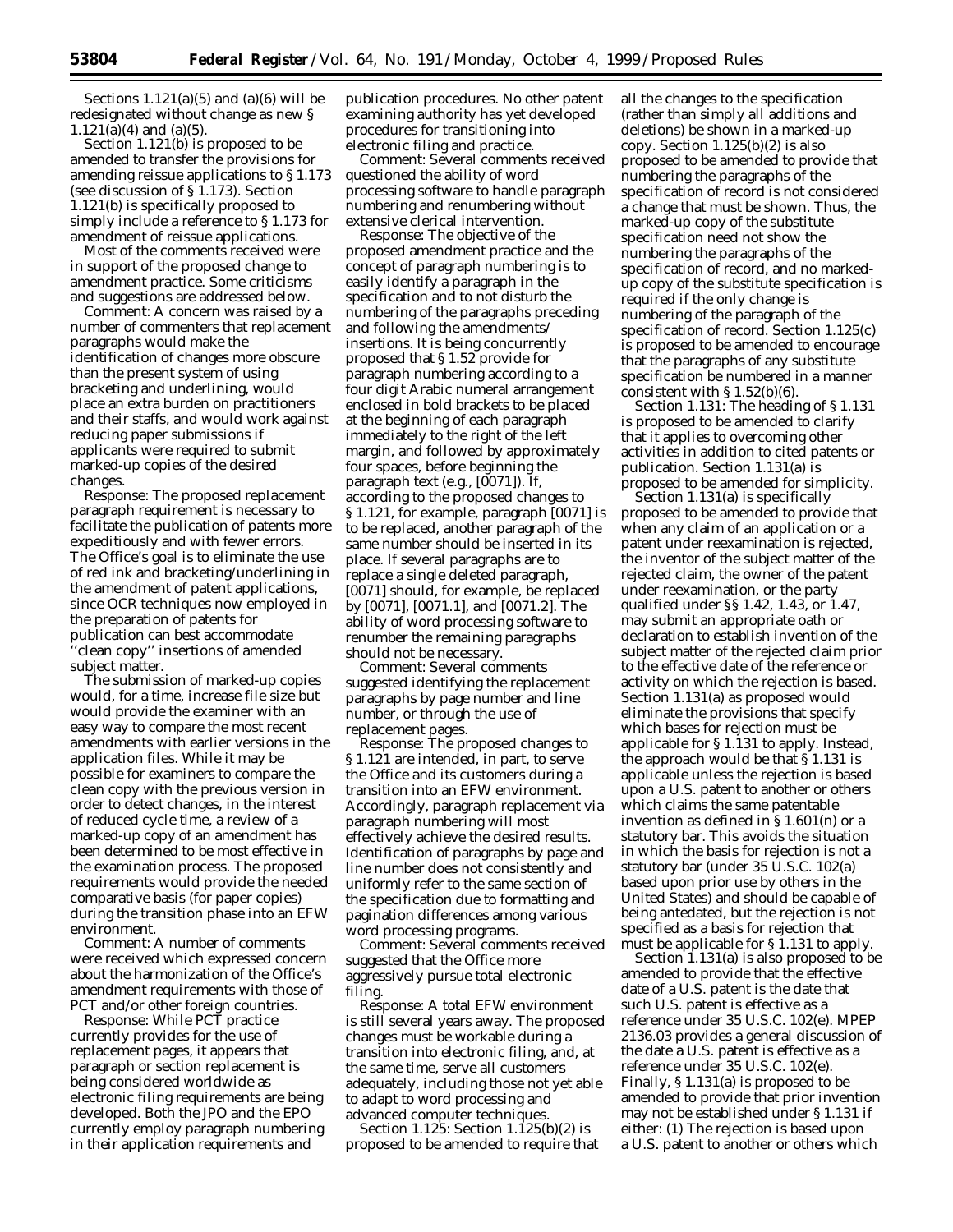claims the same patentable invention as defined in  $\S 1.601(n)$ ; or (2) the rejection is based upon a statutory bar.

*Section 1.132:* Section 1.132 is proposed to be amended to eliminate the provisions that specify which bases for rejection must be applicable for § 1.132 to apply. Instead, the approach would be that § 1.132 is applicable unless the rejection is based upon a U.S. patent to another or others which claims the same patentable invention as defined in § 1.601(n). Section 1.132 is specifically proposed to be amended to state that: (1) when any claim of an application or a patent under reexamination is rejected or objected to, an oath or declaration may be submitted to traverse the rejection or objection; and (2) an oath or declaration may not be submitted under this section to traverse a rejection if the rejection is based upon a U.S. patent to another or others which claims the same patentable invention as defined in § 1.601(n).

Sections 1.131 and 1.132 are procedural in nature that they provide mechanisms for the submission of evidence to antedate or otherwise traverse a rejection; however, they do not address the substantive effect of the submission of such evidence on the objection or rejection at issue. *See, e.g., In re Zletz*, 893 F.2d 319, 322–33, 13 USPQ2d 1320, 1322–23 (Fed. Cir. 1990)(§ 1.131 provides an *ex parte* mechanism whereby a patent applicant may antedate subject matter in a reference); *Newell Cos.* v. *Kenney Mfg.*, 864 F.2d 757, 768–69, 9 USPQ2d 1417, 1426–27 (Fed. Cir. 1988)(the mere submission of evidence under § 1.132 does not mandate a conclusion of patentability). An applicant's compliance with §§ 1.131 or 1.132 means that the applicant is entitled to have the evidence considered in determining the patentability of the claim(s) at issue. It does not mean that the applicant is entitled as a matter of right to have the rejection or objection of the claim(s) withdrawn.

*Section 1.133:* Section 1.133(a) is proposed to be amended to provide that interviews must be conducted on ''Office premises'' (rather than ''in the examiner's rooms''). The purpose of this proposed change is to account for interviews conducted in conference rooms or by video conference.

*Section 1.136:* Section 1.136(c) is proposed to be added to provide that if an applicant is notified in a ''Notice of Allowability'' that an application is otherwise in condition for allowance, the following time periods are not extendable if set in the ''Notice of Allowability'' or in an Office action having a mail date on or after the mail

date of the ''Notice of Allowability'': (1) The period for submitting an oath or declaration in compliance with § 1.63; (2) the period for submitting formal drawings set under § 1.85(c); and (3) the period for making a deposit set under § 1.809(c). See discussion of the change to § 1.85(c).

*Section 1.137:* Section 1.137(c) is proposed to be amended to provide that any petition under § 1.137 in either a utility or plant application filed before June 8, 1995, must be accompanied by a terminal disclaimer and fee as set forth in § 1.321 dedicating to the public a terminal part of the term of any patent granted thereon equivalent to the lesser of: (1) The period of abandonment of the application; or (2) the period extending beyond twenty years from the date on which the application for the patent was filed in the United States or, if the application contains a specific reference to an earlier filed application(s) under 35 U.S.C. 120, 121, or 365(c), from the date on which the earliest such application was filed. This proposed change will further harmonize effective treatment under the patent term provisions of 35 U.S.C. 154(b) and (c) of utility and plant applications filed before June 8, 1995, with utility and plant applications filed on or after June 8, 1995. Section 1.137(c) is also proposed to provide that its terminal disclaimer requirement does not apply to applications for which revival is sought solely for purposes of copendency with a utility or plant application filed on or after June 8, 1995, or to lapsed patents.

*Section 1.138:* Section 1.138 is proposed to be amended to clarify the signature requirement for a letter (or written declaration) of express abandonment. Section 1.138(a) is proposed to provide that: (1) An application may be expressly abandoned by filing in the Patent and Trademark Office a written declaration of abandonment identifying the application; and (2) express abandonment of the application may not be recognized by the Office unless it is actually received by appropriate officials in time to act thereon before the date of issue. Section 1.138(b) is proposed to provide that a written declaration of abandonment must be signed by a party authorized under § 1.33(b)(1), (b)(3), or (b)(4) to sign a paper in the application, except that a registered attorney or agent not of record who acts in a representative capacity under the provisions of § 1.34(a) when filing a continuing application may expressly abandon the prior application as of the filing date granted to the continuing application.

*Section 1.152*: Section 1.152 is proposed to be revised to be consistent with the proposed changes to § 1.84 (deletion of the petition requirement for color photographs and color drawings). Section 1.152 was amended in 1997 to clarify Office practice that details disclosed in the drawings or photographs filed with a design application are considered to be an integral part of the disclosed and claimed design, unless disclaimed. See Changes to Patent Practice and Procedure, Final Rule Notice, 62 FR 53131, 53164 (October 10, 1997), 1203 Off. Gaz. Pat. Office 63, 91 (October 21, 1997). A recent decision by the Federal Circuit, however, has called this practice into question. *See In re Daniels*, 144 F.3d 1452, 46 USPQ2d 1788 (Fed. Cir. 1998), *rev'g*, *Ex parte Daniels*, 40 USPQ2d 1394 (BPAI 1996). Accordingly, the Office is proposing to amend § 1.152 to eliminate these provisions. See Removal of Surface Treatment From Design Drawings Permitted, Notice, 1217 Off. Gaz. Pat. Office 19 (December 1, 1998).

*Section 1.154*: Section 1.154(a) is proposed to be separated into §§ 1.154(a) and 1.154(b) and the material clarified. The order of the papers in a design patent application, including the proposed application data sheet (*see* § 1.76), is proposed to be listed in § 1.154(a). The order of the sections in the specification of a design patent application is proposed to be listed in § 1.154(b). New § 1.154(c) corresponds to § 1.77(c) and provides that the section heading should be in uppercase letters without underlining or bold type.

*Section 1.155*: Current § 1.155 is proposed to be eliminated as being unnecessarily duplicative of the provisions of §§ 1.311(a) and 1.316, which apply to the issuance of all patents, including designs. In its place, proposed § 1.155 is proposed to be redrafted to establish a procedure to create a ''rocket docket'' for design applications. The procedure will be available to all design applicants who first conduct a preliminary examination search and file a request for expedited treatment accompanied by a fee commensurate with the Office cost of the expedited treatment and handling  $(S 1.17(t))$ . The Office will require a statement that a preexamination search was conducted which must also indicate the field of search and include an information disclosure statement in compliance with § 1.98. Formal drawings in compliance with § 1.84 are required. The applications will be individually examined with priority and the clerical processing will be conducted and/or monitored by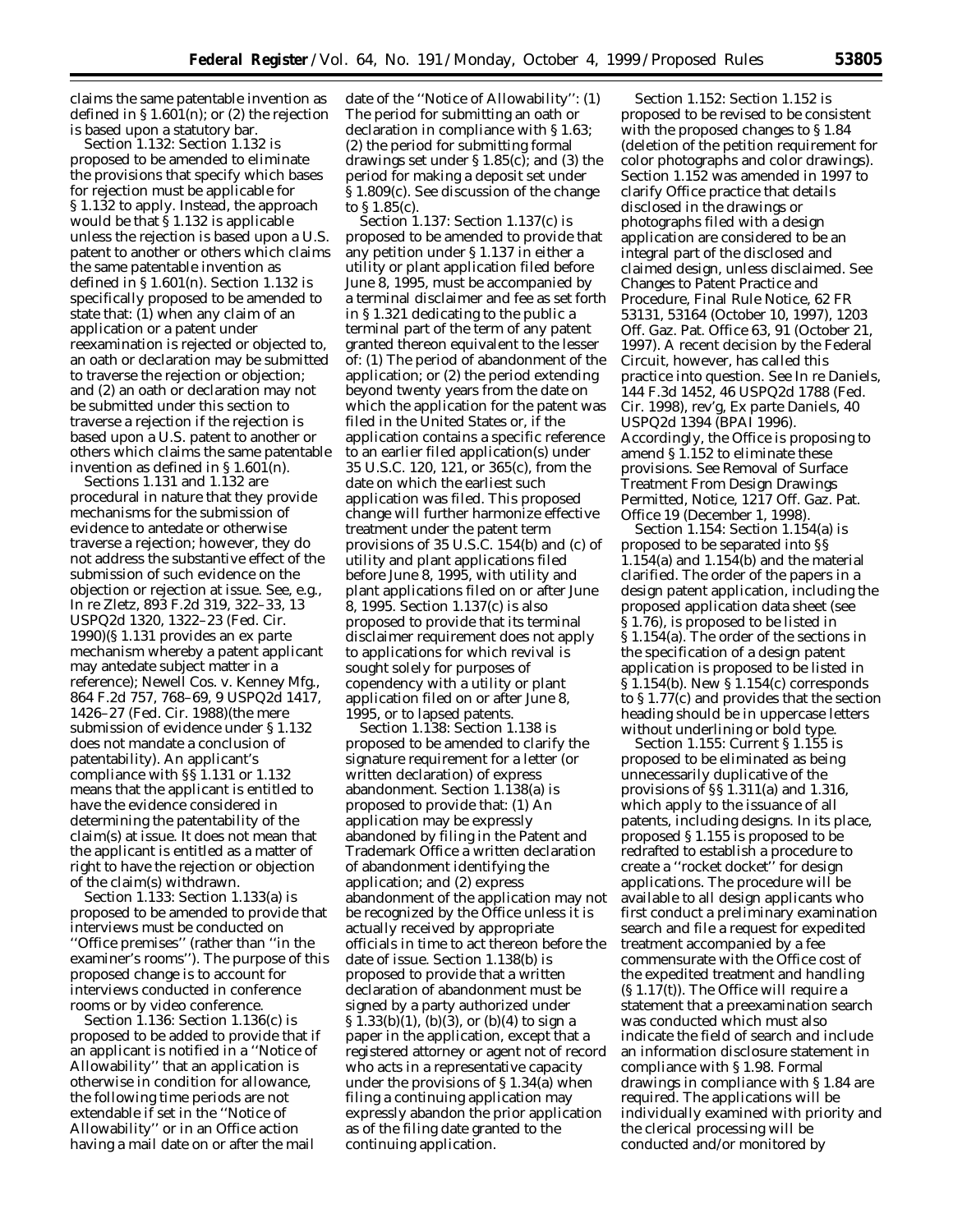specially designated personnel to achieve expeditious processing through initial application processing and the Design Examining Group. The Office will not examine an application that is not in condition for examination even if the applicant files a request for expedited examination under this section. The requirements announced in the Advance Notice relating to constructive election of the first presented invention have been dropped.

#### *General Comments*

Of the comments received in response to the proposal to creating a ''Rocket Docket'' for design applications, most of the comments generally favored the proposal, by roughly a two-to-one margin.

*Comment*: One commenter opined that the ''ultra expedited'' procedure is a much needed avenue for patentees concerned with the design and marketing of seasonal, high volume consumer goods and that the procedure would attract new customers and fulfill a critical need in many industries for patent protection to stop infringement and to deter would-be infringers. Moreover, the commenter opined that recent court interpretations of the marking provisions require patented products to be marked with the patent number no matter what monetary remedy the patentee pursues and that having all of the products marked with the patent number will maximize a patentee's protection by synchronizing protection with the retail market launch.

*Response*: The Office envisions that these provisions will fulfill a particular need by affording rapid design protection on an expedited basis so that designs may be readily patented and marked with a patent number before marketing. At the same time, a fee will be charged to recoup estimated expected costs incurred by the Office.

*Comment:* Two comments opposed the idea of giving one applicant priority over others based on a fee, or the opportunity to ''buy a place in line,'' further reasoning that the granting of priority should be based on need.

*Response:* The applicant is not buying a place in line, but instead is merely compensating for the extra costs for expediting the examination of the design applications. Also, if priority were to be granted based upon need, a petition would be required to determine whether the standards for awarding priority had been met. By eliminating the determination of a petition (which is required to determine need or compliance in Petitions to Make Special), the significant time required to make the determination is eliminated.

*Comment:* Another comment stated that the fee was unjustified in view of the fact that the current ''Petition to Make Special'' is available at a reduced fee.

*Response:* Although the current system of making cases special by petition fulfills the needs of some applicants, an additional expedited process is necessary for a quicker, streamlined filing-to-issuance procedure that does not involve the lengthy process of deciding a petition based upon need or some other type of showing. Moreover, the Petition to Make Special procedure requires a petition to be decided once the application reaches the Design Group, whereas the expedited procedure is instituted once the fee is paid and the application is ready for examination. Further, the ''Petition to Make Special'' will continue to be made available. Although the § 1.155 expedited examination is more costly, the cost is warranted due to more comprehensive expedited procedures to reduce processing time.

*Comment:* One commenter also suggested that if the Office procedure for dealing with a petition to make special is too complex, then the answer should be to simplify the Petition to Make Special procedure.

*Response:* The Petition to Make Special procedures are adopted for treating a variety of types of cases for which a determination must be made as to whether the subject matter qualifies under the procedure; *e.g.*, whether ''the invention will materially enhance the quality of the environment.'' On the other hand, the expedited procedure of § 1.155 is an entirely different rule which is fee-based and which may be readily decided as part of a clerical function, thereby reducing processing time and costs since the application does not need to be reviewed by a high level official.

*Comment:* Two comments were directed to the amount of time the examiners spend on the searching of design applications. One commenter was alarmed by the belief that design applications were examined in groups of ten or twenty and questioned the fairness of not examining the application in the order of filing and of delaying examination until a group is filled. The same commenter reasoned that design applications are easy to search and therefore hiring additional design applications examiners should allow each design application to be examined in the order of filing. The same commenter postulated that applicants should not have to pay a surcharge and perform their own search in order to obtain the examination for

which they have already paid. Another commenter stated that the examiners will require additional time for searching expedited cases.

*Response:* Only the search phase of the examination of design applications is conducted in groups. Generally, the remainder of the examination process is done individually, unless the subject matter is so close as to involve double patenting. However, the most time consuming part of the design patent application examination is the search for prior art. Unlike the utility patent examiner, the design examiner is not concerned about claim language, but is focusing on visual characteristics that can be readily evaluated and searched. To employ economies of scale, searching is best done in groups. Generally, the size of group depends on the clustering of filing dates and similarities in subject matter. Cases are not delayed since design examiners are required to work on the ''oldest-date'' case. Moreover, even though a group search may be conducted, the examination is done in order of filing and the cases are not delayed to fill a group. Typically, the examiner picks the oldest date case for examination and then tries to create a group of design applications with similar subject matter for efficiency in searching. As to the comment directed to increasing the number of examiners, to dramatically increase the number of examiners might result in less efficiency due to overlapping subject matter and is not necessarily an option available based on Office priorities and budget. As to the comment regarding the payment of a ''surcharge,'' this is to cover the costs associated with expediting the search. It is recognized that more time is required to search cases individually than that required if the searching is done in groups. As to the requirement of a search performed by the applicant, this will not only enhance the quality of the search but also ensure that applicant is prudently filing for expedited status and making an informed choice. As to the impact of the processing time for expedited cases on those regularly filed, enough resources are being provided so that the handling of expedited cases will not influence the examination of other cases.

*Comment:* Two comments suggested that the concept be extended to both utility and design applications.

*Response:* This suggestion is not being adopted at this time, since due to limited resources, the idea is best limited to design applications where due to the relative ease of copying, there is often a need for rapid patent protection.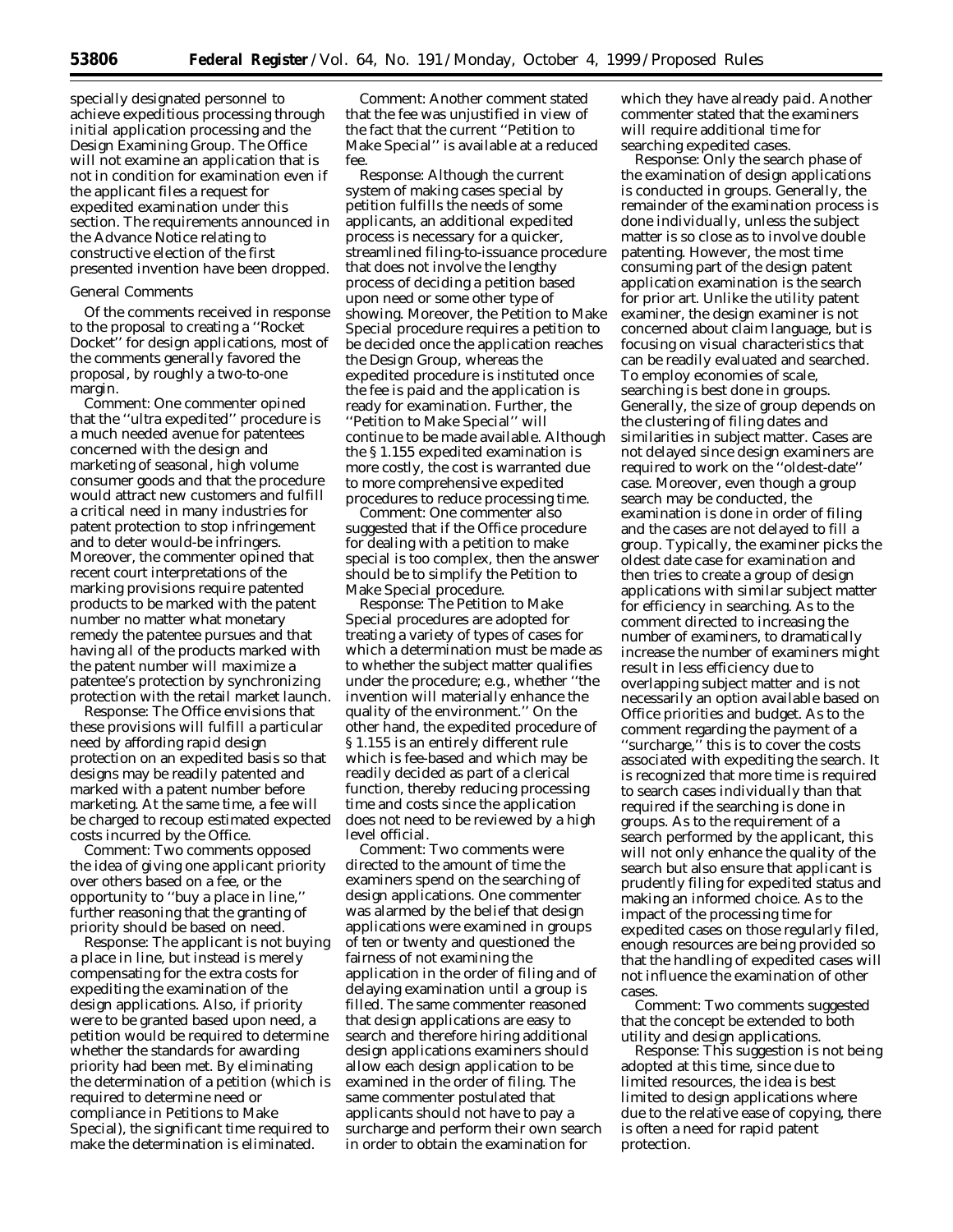*Comment:* One comment supported the measure but asked for a *quid-proquo* short time goal of four months.

*Response:* The Design Group has indicated that they will set as an objective three months cycle-time for examination and one month cycle-time for printing and guidelines for the program shall be explained to the public in the MPEP.

*Comment:* One comment stated there was no need for an expedited procedure since design applications ''are being examined as of late relatively quickly.''

*Response:* Nonetheless, the proposal is responsive to public need for those applicants who are willing to pay an increased, cost-offsetting fee in view of the benefits arising from further decreases in patent prosecution time.

*Comment:* A few comments stated in opposition to the proposal that the best solution is to hire more examiners.

*Response:* Although additional manpower conceivably would reduce cycle time, the Office faces certain constraints on its ability to hire more examiners and it must utilize its resources as best it can in order to meet all of the Office's goals.

*Comment:* Several comments supportive in concept also had specific recommendations for streamlining the application process, including prepayment or preauthorization of the issue fee, and faxing and/or telephoning all communications.

*Response:* As to the prepayment or preauthorization of the issue fee, this suggestion is not being adopted for reasons similar to those presented in conjunction with the proposal to eliminate preauthorization of payment of the issue fee (§ 1.311). As to making all communications by facsimile or phone, this will be encouraged where practicable and when the applicant's representative supplies a facsimile number. Multiple references, however, may prove too cumbersome for transmission by facsimile.

*Comment:* One comment suggested that automatic refunds be given if short time goals were not met and that a ''Public Advisory Committee'' be established to monitor progress and to be a point of contact for suggestions from the public.

*Response:* The suggestion as to automatic refunds is not being adopted in view of the unpredictability of unforeseen circumstances which might justify the failure to achieve the goal as well as lack of statutory authority to give a refund because a processing goal is not met in time. As to the ''Public Advisory Committee,'' the Office does not foresee the need for such a committee, and the most practical point of contact would be with the design group itself, which is always open to suggestions from the public.

*Section 1.163:* Section 1.163(b) is proposed to be eliminated to delete the requirement for two copies of the specification for consistency with the current Office practice. *See* Interim Waiver of 37 C.F.R. § 1.163(b) for Two Copies of a Specification of an Application for a Plant Patent, Notice, 1213 Off. Gaz. Pat. Office 109 (August 4, 1998). Section 1.163(c) is proposed to be separated into §§ 1.163(b) and 1.163(c). The order of the papers in a plant patent application, including the proposed application data sheet (*see* § 1.76) is proposed to be listed in § 1.163(b). The order of the sections in the specification of a plant patent application is proposed to be listed in § 1.163(c). New § 1.163(d) corresponds to § 1.77(c) and provides that the section headings should be in uppercase letters without underlining or bold type.

New sections 1.163(c)(4) and 1.163(c)(5) require the plant patent applicant to state the Latin name and the variety denomination for the plant claimed. The Latin name and the variety denomination of the claimed plant are usually included in the specification of the plant patent application. The Office, pursuant to the ''International Convention for the Protection of New Varieties of Plants'' (generally known by its French acronym as the UPOV convention), has been asked to compile a database of the plants patented and the database must include the Latin name and the variety denomination of each patented plant. Having this information in separate sections of the plant patent application will make the process of compiling this database more efficient.

Current §§ 1.163(c)(5) through  $1.163(c)(10)$  are proposed to be redesignated §§ 1.163(c)(6) through 1.163 (c)(11), respectfully.

Section  $1.163(c)(14)$  and  $1.163(d)$  are proposed to be eliminated to delete the reference to a plant patent color coding sheet. The color codes and the color coding system are generally included in the specification. Repeating the color coding information in a color coding sheet increases the risk of error and inconsistencies.

*Section 1.173:* The proposed changes to § 1.173 regarding identifying all occurrences of claim broadening in a reissue application, which were published in the Advance Notice (Topic 16), have been dropped in view of comments received. A number of comments were directed to the undue burden which the rule change would place on applicants and the potential for future issues in litigation re § 1.56 violations.

It is now being proposed that § 1.173 be amended to consolidate the requirements for the filing of reissue applications currently in § 1.173, the requirements for amending reissue applications currently in § 1.121, and the requirements for reissue drawings, currently in § 1.174. It is proposed that § 1.174 be eliminated as the requirements for filing drawings would be moved to § 1.173. The proposed language consolidates many procedural and formal requirements for reissue applications into a single section. Paragraphs for separate items within this section have been proposed, in order to set forth the requirements for the specification, claims and drawings in a format which is clearer and easier to understand.

The title § 1.173 is proposed to be changed to ''Reissue specification, drawings, and amendments'' to more aptly describe the inclusion of all filing and amendment requirements for the specification, including the claims, and the drawings of reissue applications in a single section.

Section 1.173(a), as proposed, sets forth the current requirements for the contents of a reissue application at filing, and the existing prohibition against new matter in a reissue application.

It is proposed in  $\S 1.173(a)(1)$  to now require that the specification, including the claims, be furnished in the form of a copy of the printed patent with a single column of the patent appearing on each individual page of the specification of the reissue application. This format for submitting a reissue application is currently set out in MPEP 1411. Paragraph (a)(1) would also provide that amendments made to the specification at filing must be made according to paragraph (b) of this section.

Proposed paragraph (a)(2) of § 1.173 sets forth the requirements for the drawings at the time the reissue application is filed. If clean copies (*i.e.,* good quality photocopies free of any extraneous markings) of the drawings from the original patent are supplied by applicant at the time of filing the application and the copies meet the requirements of § 1.84, no further (formal) drawings would be required. The current provision of § 1.174 requiring temporary drawings would be eliminated in view of this proposed change to § 1.173. The Office will be able to print a reissue patent using clean copies of the patent drawings. How changes to the patent drawings may be made at the time of filing of the reissue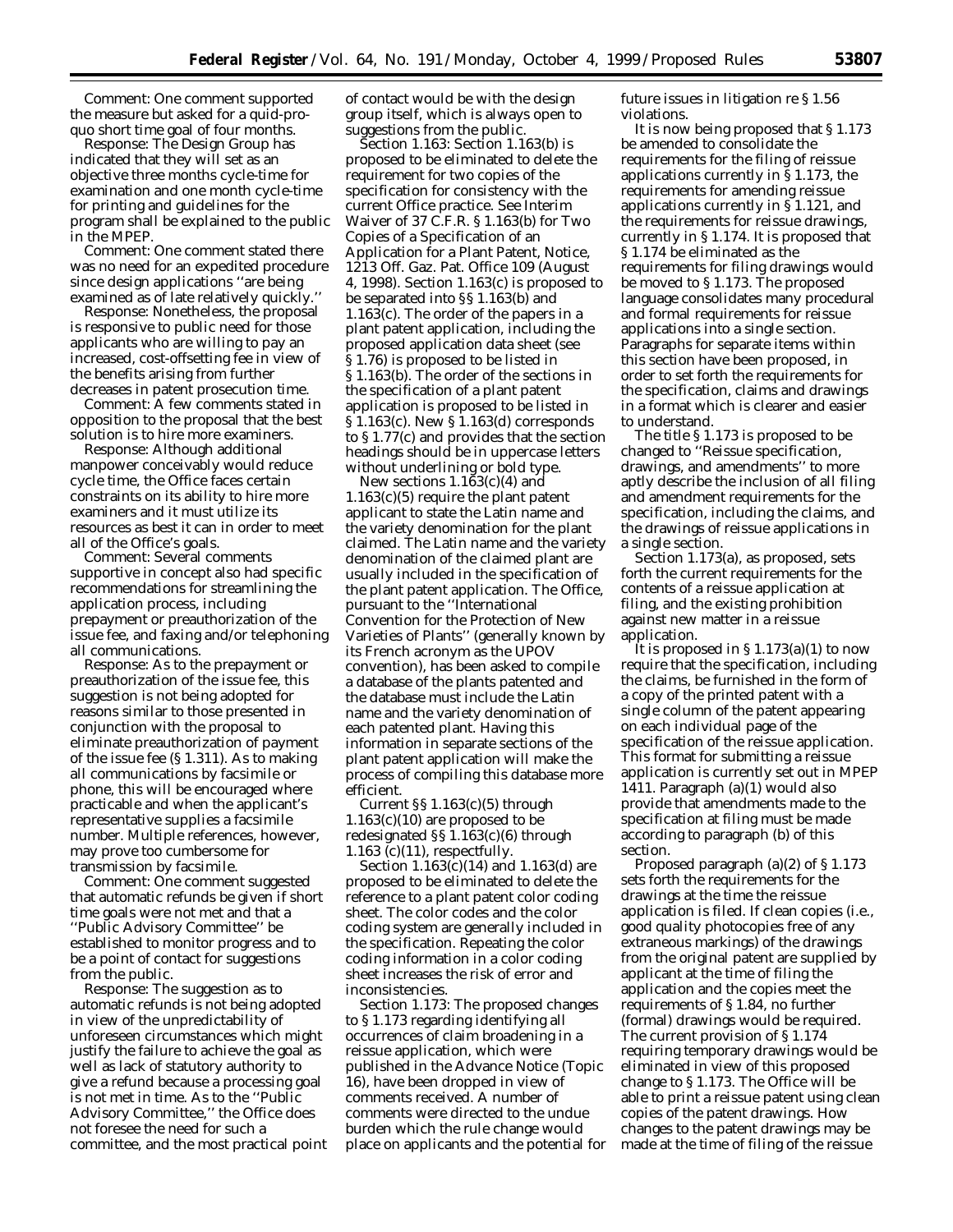application, or during the prosecution, would now be specifically set forth and must be made in accordance with the requirements of proposed paragraph (b)(3) of this section (which are essentially the requirements of current  $\S 1.121(b)(3)(i)$  and (ii)). If applicant has failed to provide clean copies of the patent drawings, or if changes are made to the drawings during the reissue prosecution, drawings in compliance with § 1.84 would continue to be required at the time of allowance. It is also proposed to eliminate the practice of transferring drawings from the patent file since clean copies of patent drawings will be acceptable for use in the printing of the reissue patent.

Section 1.173(b), as proposed, now sets out that amendments in a reissue application made at the time of filing may be made either by physically incorporating the amendments within the body of the specification (including the claims) as filed, or by a preliminary amendment (separate paper).

Paragraphs  $(b)(1)$  and  $(b)(2)$  of  $\S 1.173$ incorporate the provisions of current  $\S 1.121(b)(1)$  and  $(b)(2)$  as to the manner of amending the specification and claims, respectively.

Proposed § 1.173(b)(3) would incorporate the provisions currently set forth in  $\S 1.121(b)(3)$  as to amending reissue drawings.

Paragraph (c) of §1.173, as proposed, would now require, that whenever an amendment is made to the claims, either at the time of filing or during the prosecution, the amendment must be accompanied by a statement as to the status of all patent claims and all added claims, and an explanation as to the support in the disclosure for any concurrently made changes to the claims.

Paragraph (d), as proposed, would incorporate the provisions currently set forth in  $\S 1.121(b)(1)(iii)$  and  $(b)(2)(i)(C)$ as to how changes in reissue applications are shown in the specification and claims, respectively.

Paragraphs (e), (f) and (g), as proposed, merely reiterate requirements for retaining original claim numbering, amending the disclosure when required, and making amendments relative to the original patent, as are set out currently in § 1.121(b)(2)(B), (b)(4), and (b)(6), respectively.

The current requirement of § 1.121(b)(5) prohibiting enlarging the scope of the claims more than two years after the patent grant has been eliminated from proposed § 1.173 as being redundant to existing statutory language in 35 U.S.C. 251.

*Section 1.174:* It is proposed that § 1.174 be eliminated (and reserved) in

view of the inclusion of all filing and amendment requirements for reissue drawings into proposed § 1.173. Thus, in addition to the reissue filing requirements of current § 1.173, the reissue amendment requirements of current § 1.121(b) and the reissue drawing requirements of current § 1.174 would all be included in a single rule, proposed § 1.173. The proposed changes consolidating several current rules into a single section should make all reissue filing and amendment requirements quicker to locate and easier to understand.

*Section 1.176:* Section 1.176 is proposed to be amended to eliminate the prohibition against requiring division in a reissue application. The Federal Circuit has indicated that 35 U.S.C. 251 does not, under certain circumstances, prohibit an applicant in a reissue application from adding claims directed to an invention which is separate and distinct from the invention defined by the original patent claims. *See In re Amos,* 953 F.2d 613, 21 USPQ2d 1271 (Fed. Cir. 1991). Section 1.176, however, presently prohibits the Office from making a restriction requirement in a reissue application. This prohibition in § 1.176, in combination with the Federal Circuit's decision in *Amos,* frequently places an unreasonable burden on the Office in requiring the examination of multiple inventions in a single reissue application.

Section 1.176 as proposed would allow the Office to make a restriction requirement in a reissue application between claims added in a reissue application and the original patent claims, where the added claims are directed to an invention which is separate and distinct from the invention(s) defined by the original patent claims. The criteria for making a restriction requirement in a reissue application between added claims and original claims would be the same as that applied in an original application. *See* MPEP 806 through 806.05(i). *See* the discussion of § 1.177 concerning the proposed treatment of multiple reissue applications and procedures following a restriction requirement in a reissue.

The Office would continue to not require restriction among original claims of the patent (*i.e.,* among claims that were in the patent prior to filing the reissue application). In order for restriction to be required between the original patent claims and added claims, the added claims must be directed toward inventions which are separate and distinct from the invention(s) defined by the original patent claims. Restriction between multiple inventions

in the added claims would also be possible provided the added claims are drawn to several separate and distinct inventions.

The changes being considered are not intended to affect the type of errors that are or are not appropriate for correction under 35 U.S.C. 251 (*e.g.,* applicant's failure to timely file a divisional application is not considered to be the type of error that can be corrected by a reissue). *See In re Watkinson,* 900 F.2d 230, 14 USPQ2d 1407 (Fed. Cir. 1990); *In re Mead,* 581 F.2d 251, 198 USPQ 412 (CCPA 1978); *and In re Orita,* 550 F.2d 1277, 193 USPQ 145 (CCPA 1977).

Section 1.11(b) currently exempts reissue continued prosecution applications (CPAs) under § 1.53(d) from the announcement of reissue filing in the *Official Gazette.* The proposed language of § 1.176(b) further clarifies that the examination of a CPA reissue is not subject to a two-month examination delay following its filing.

*Section 1.177:* It is proposed that § 1.177 be modified to eliminate current requirements that divisional reissues be limited to separate and distinct parts of the thing patented, and that they be issued simultaneously unless ordered by the Commissioner. It is proposed that the rule be expanded to include continuations of reissues as well as divisionals. As a result of comments received following publication in the Advance Notice (Topic 17), none of which were opposed to the proposed changes to § 1.177, the Office is moving forward with the changes proposed.

The Federal Circuit has indicated that 35 U.S.C. 251, ¶ 2, does not place stricter limitations on the filing of continuation or divisional reissue applications than is placed by 35 U.S.C. 120 and 121 on the filing of continuation or divisional non-reissue applications. *See In re Graff,* 111 F.3d 874, 876, 42 USPQ2d 1471, 1473 (Fed. Cir. 1997). The Federal Circuit specifically stated:

\* \* \* [35 U.S.C. 251, ¶ 3,] provides that the general rules for patent applications apply also to reissue applications, and [35 U.S.C. 251, ¶ 2,] expressly recognizes that there may be more than one reissue patent for distinct and separate parts of the thing patented. [35 U.S.C. 251] does not prohibit divisional or continuation reissue applications, and does not place stricter limitations on such applications when they are presented by reissue, provided of course that the statutory requirements specific to reissue applications are met. *See* [35 U.S.C. 251, ¶ 3].

\* \* \* [35 U.S.C. 251, ¶ 2,] is plainly intended as enabling, not limiting. [35 U.S.C. 251,  $\P$  2,] has the effect of assuring that a different burden is not placed on divisional or continuation reissue applications, compared with divisions and continuations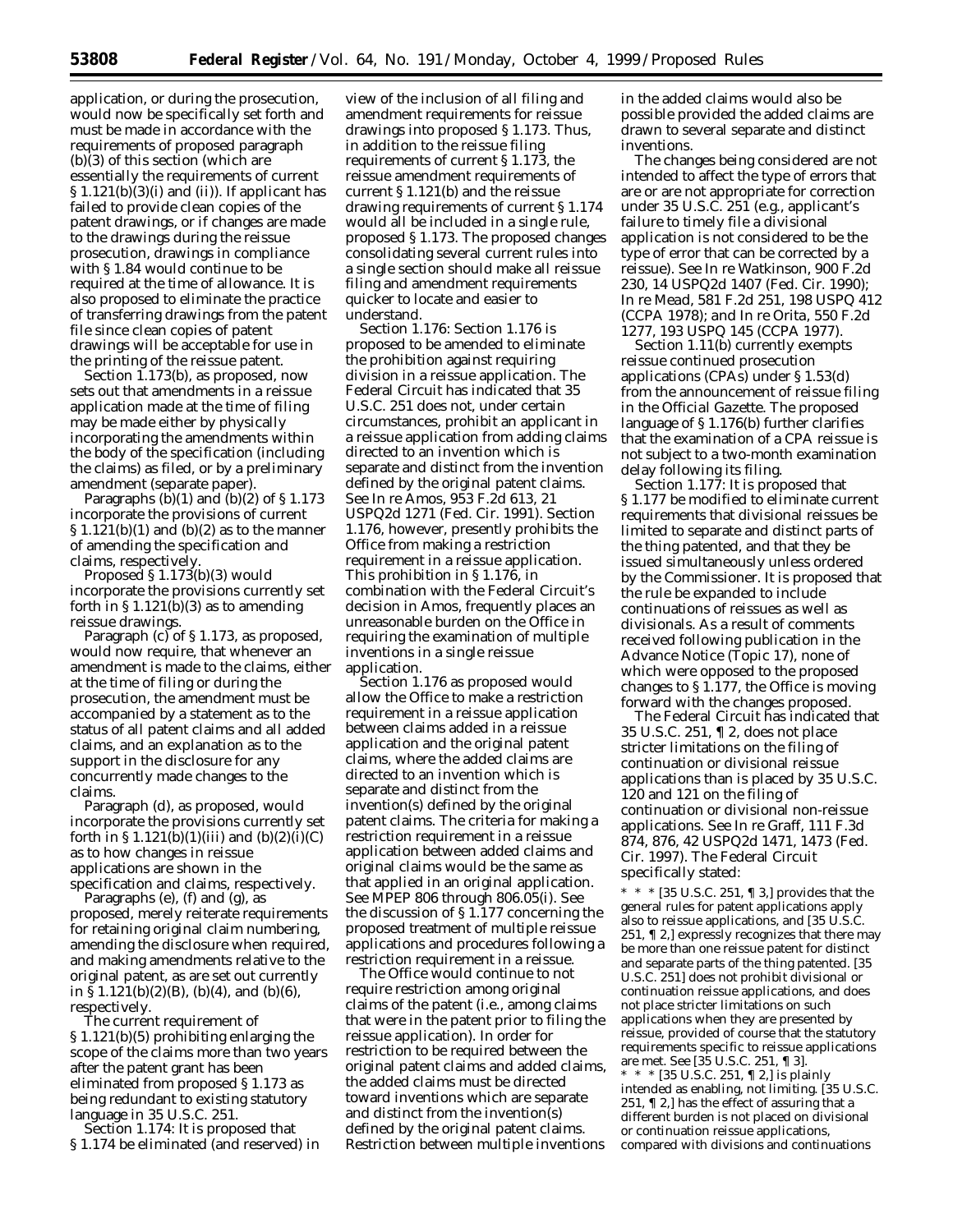of original applications, by codifying [*The Corn-Planter Patent,* 90 U.S. 181 (1874),] which recognized that more than one patent can result from a reissue proceeding. Thus, [35 U.S.C. 251, ¶ 2,] places no greater burden on [a] continuation reissue application than upon a continuation of an original application; [35 U.S.C. 251, ¶ 2,] neither overrides, enlarges, nor limits the statement in [35 U.S.C. 251, ¶ 3,] that the provisions of Title 35 apply to reissues.

*Graff,* 111 F.3d at 876–77, 42 USPQ2d at 1473. Thus, the Federal Circuit has indicated that a continuation or divisional reissue application is not subject to any greater burden other than the burden imposed by 35 U.S.C. 120 and 121 on a continuation or divisional non-reissue application, except that a continuation or divisional reissue application must also comply with the statutory requirements specific to reissue applications (*e.g.,* the ''error without any deceptive intention'' requirement of 35 U.S.C. 251, ¶ 1).

Following *Graff,* the Office has adopted a policy of treating continuations/divisionals of reissue applications in much the same manner as continuations/divisionals of nonreissue applications. Accordingly, it is proposed that the current requirements of § 1.177 as to petitioning for nonsimultaneous issuance of multiple reissues, suspending prosecution in an allowable reissue while the other is prosecuted, and limiting the content of each reissue to separate and distinct parts of the thing patented, all be eliminated. These requirements are considered unique to reissue continuations/divisionals, impose additional burdens on reissue applicants, and are not consistent with the Federal Circuit's discussion of 35 U.S.C. 251, ¶ 2, in *Graff.*

It is proposed that § 1.177(a) be changed to require that all multiple reissue applications from a single patent include as the first line of the respective specifications a cross reference to the other reissue application(s). The statement would provide the public with notice that more than one reissue application has been filed to correct an error (or errors) in a single patent. If one reissue has already issued without the appropriate cross reference, a certificate of correction would be issued to provide the cross reference in the issued reissue.

In § 1.177(b), it is proposed that all of the claims of the patent be presented in each application as amended, unamended or canceled, and that the same claim not be presented for examination in more than one application in its original unamended version. Any added claims would have to be numbered beginning with the next highest number following the last patent claim.

If the same or similar claims were presented in more than one of the multiple reissue applications, statutory double patenting (35 U.S.C. 101) or nonstatutory (judicially created doctrine) double patenting considerations would be given by the examiner during examination, and appropriate rejections made. If needed to overcome the rejections, terminal disclaimers would be required in order to ensure common ownership of any non-distinct claims throughout each of the patents' lifetimes.

It is also being proposed concurrently that restriction between the original patent claims and any added claims to separate and distinct subject matter be permitted in reissue applications (see the proposed change to § 1.176). If one or more divisional applications are filed after such a restriction requirement, it is proposed in § 1.177(c) that the resulting multiple reissue applications would be issued alone or together, but each of the reissue applications would be required to include changes which correct an error in the original patent before it can be issued as a reissue patent. If one of the applications resulting from the restriction requirement was found to be allowable without any changes relative to the patent (*i.e.,* it includes only all the original patent claims), further action would be suspended until one other reissue application was allowable; then, the two would be recombined and issued as a single reissue patent. If the several reissue applications resulting from the restriction each included changes correcting some error in the original patent, the reissue applications could be issued separately, with an appropriate cross-reference to the other(s) in each of the respective specifications.

*Section 1.178:* Section 1.178 is proposed to be amended to no longer require an offer to surrender the original patent at the time of filing as part of the reissue application filing requirements. The inclusion of a sentence regarding the ''offer'' is frequently overlooked by reissue applicants at the time of filing and results in the Office sending out a Notice to File Missing Parts of Application (Missing Parts Notice). The time spent by the Office in preparing the Missing Parts Notice, the time needed by applicant to reply, and the further time needed by the Office to process applicant's ''offer'' reply, can all be saved by the proposed change. The requirement for actual surrender of the original patent (or a ''statement'' of its loss, as set out below) before the reissue

application is allowed, however, is retained.

It is also proposed that § 1.178 be amended to change ''affidavit or declaration'' (attesting to the loss or inaccessibility of the original patent) to ''statement.'' This proposed change would eliminate the verification requirements of the current rule, which are formalities covered by §§ 1.4 and 10.18. This change is in conformance with other similar changes to the patent rules which were effective on December 1, 1997, to ease the verification requirements of applicants. See Changes to Patent Practice and Procedure, 62 FR at 53175–78, 1203 Off. Gaz. Pat. Office at 100–03.

*Section 1.193:* Section 1.193(b)(1) is proposed to be amended to provide that appellant may file a reply brief to an examiner's answer ''or a supplemental examiner's answer.'' The purpose of this proposed amendment is to clarify the current practice that the appellant may file a (or another) reply brief within two months of a supplemental examiner's answer (§ 1.193), but the appellant must file any request for an oral hearing within two months of the examiner's answer (§ 1.194).

*Section 1.303:* Section 1.303(a) is proposed to be amended to add the phrase ''to an interference'' between ''any party'' and ''dissatisfied with the decision of the Board of Patent Appeals and Interferences'' to correct an inadvertent omission.

*Section 1.311:* Section 1.311(b) is proposed to be amended to provide that an authorization to charge the issue fee (§ 1.18) to a deposit account may be filed in an individual application only after mailing of the notice of allowance (PTOL–85).

The suggestion of eliminating preauthorization of payment of the issue fee was discussed in Topic 19 of the Advance Notice and received a generally favorable response. Many patent attorneys stated that they considered preauthorization a dangerous practice that they would not use. Others thought that preauthorization was an important safety feature, and that the Office should fix the internal clerical problems which were motivating the change.

After considering all of the comments, the Office has decided to go forward with the proposal to eliminate the ability of applicants to preauthorize payment of the issue fee. Section 1.311(b), as currently written, causes problems for the Office that tend to increase Office processing time. The language used by applicants to authorize that fees be charged to a deposit account often varies from one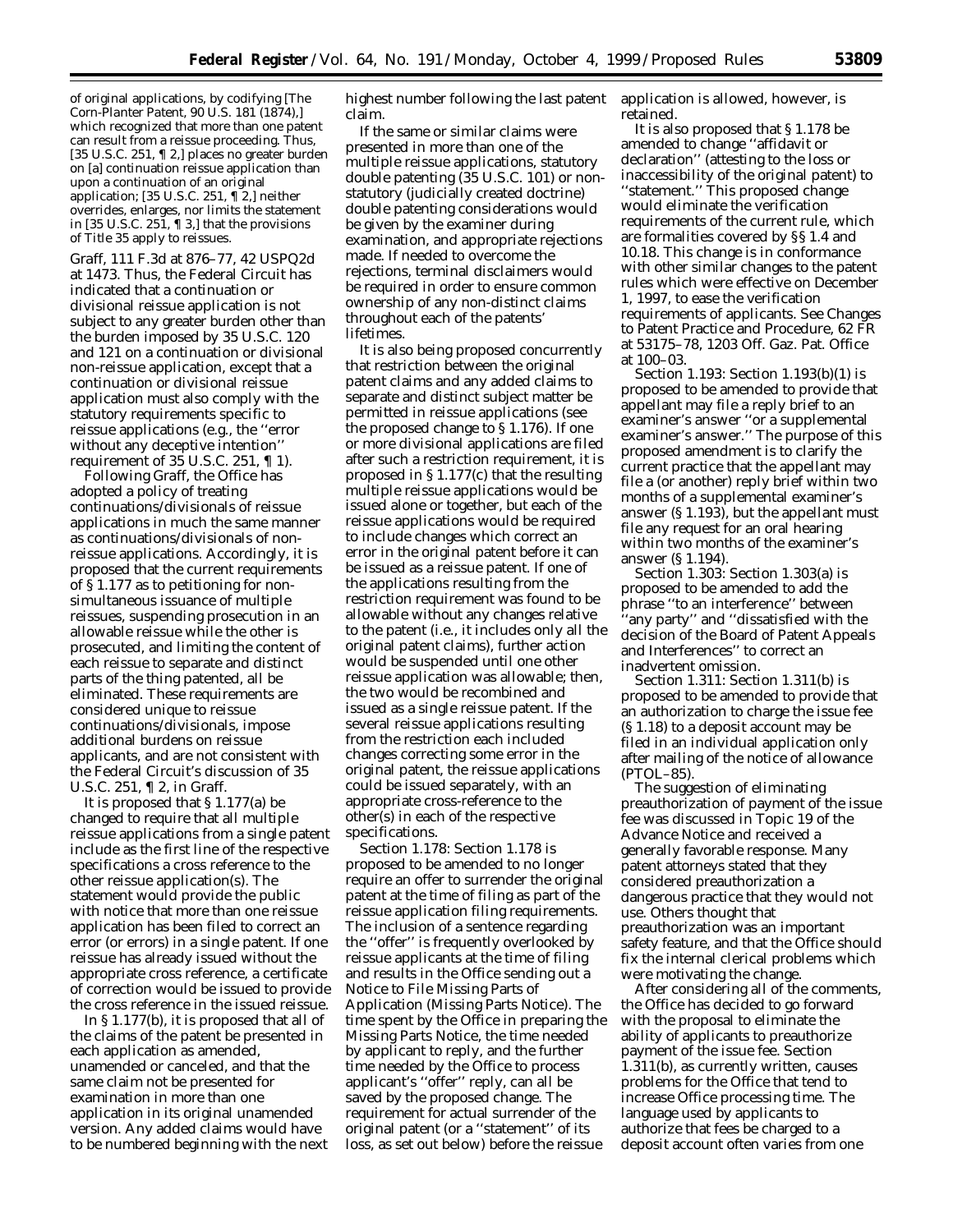application to another. As a result, conflicts arise between the Office and applicants as to the proper interpretation of authorizing language found in their applications. For example, some applicants are not aware that it is current Office policy to interpret broad language to ''charge any additional fees which may be required at any time during the prosecution of the application'' as authorization to charge the issue fee on applications filed on or after October 1, 1982. *See* Deposit Account Authorization to Charge Issue Fee, Notice 1095 Off. Gaz. Pat. Office 44 (October 25, 1988), *reprinted at* 1206 Off. Gaz. Pat. Office 95 (January 6, 1998).

Even when the language preauthorizing payment of the issue fee is clear, the preauthorization can present problems for both the Office and practitioners. One problem is because it may not be clear to the Office whether a preauthorization is still valid after the practitioner withdraws or the practitioner's authority to act as a representative is revoked. If the Office charges the issue fee to the practitioner's deposit account, the practitioner may have difficulty getting reimbursement from the practitioner's former client. Another problem is that when the issue fee is actually charged at the time the notice of allowance is mailed, a notice to that effect is printed on the notice of allowance (PTOL–85) and applicant is given one month to submit/return the PTOL–85B with information to be printed on the patent. Applicants are sometimes confused, however, by the usual three-month time period provided for paying the issue fee and do not, therefore, return the PTOL–85B until the end of the normal three-month period. As the Office does not wait for the PTOL–85B to be returned to begin electronic capture of the data to be printed as a patent, any PTOL–85B received more than a month after the issue fee has been paid may not be matched with the application file in time for the information thereon to be included on the patent.

Clerical problems are not the main reason for proposing to eliminate the practice. The Office would like all of the information necessary for printing a patent to be in the application when the issue fee is paid. Thus, the Office is proposing to eliminate petitions under § 3.81(b), see below, and intends to no longer print any assignee data that is submitted after payment of the issue fee. As explained in the Advance Notice, it is not generally in applicant's best interest to pay the issue fee at the time the notice of allowance is mailed, since it is much easier to have a necessary

amendment or an information disclosure statement considered if filed before the issue fee is paid rather than after the issue fee is paid. See current § § 1.97 and 1.312(b). Also, once the issue fee has been paid, applicant's window of opportunity for filing a continuing application is reduced and the applicant no longer has the option of filing a continuation or divisional application as a continued prosecution application (CPA) under § 1.53(d). *See* Patents to Issue More Quickly After Issue Fee Payment, 1220 Off. Gaz. Pat. Office at 42, and Filing of Continuing Applications, Amendments, or Petitions after Payment of Issue Fee, 1221 Off. Gaz. Pat. Office at 14. Many applicants find the time period between the mailing date of the notice of allowance and the due date for paying the issue fee useful for re-evaluating the scope of protection afforded by the allowed claim(s) and for deciding whether to pay the issue fee and/or to file one or more continuing applications.

If prompt issuance of the patent is a high priority, after receipt of the notice of allowance applicant may promptly return the PTOL–85B (supplying any desired assignee and attorney information) and pay the issue fee. In this way, the Office will be able to process the payment of the issue fee and the information on the PTOL–85B as a part of a single processing step. Further, no time would be saved even if the issue fee was preauthorized for payment as the Office would still not have the assignee and attorney data which is taken from the PTOL–85B. Thus, it is not seen that the proposal to eliminate the preauthorization to pay the issue fee would have any adverse effects on our customers.

*Section 1.312:* Section 1.312(a) is proposed to be amended to change 'case'' to "application" for clarity. Section 1.312(b) is proposed to be amended to replace the required showing of good and sufficient reason of why the amendment is needed and was not earlier presented, to provide that any amendment pursuant to § 1.312 filed after the date the issue fee is paid must be accompanied by: (1) A petition under  $\S 1.313(c)(1)$  to withdraw the application from issue; (2) an unequivocal statement that one or more claims are unpatentable; and (3) an explanation as to how the amendment is necessary to render such claim or claims patentable. The proposed change to § 1.312(b) is necessary because the change in the patent printing process (discussed above with respect to § 1.55) will dramatically reduce the period between the date of issue fee payment and the date a patent is issued. In view

of the brief period between the date of issue fee payment and the date a patent is issued, the Office must limit amendments under § 1.312 to those necessary to avoid the issuance of a patent containing an unpatentable claim or claims. Other amendments must be filed prior to payment of the issue fee (preferably within one month of the mailing of a notice of allowance), or be sought in a continuing application (*see* § 1.313(c)(2)) or by certificate of correction under 35 U.S.C. 255 and § 1.323.

*Section 1.313:* Section 1.313(a) is proposed to be amended to provide that: (1) Applications may be withdrawn from issue for further action at the initiative of the Office or upon petition by the applicant; (2) to request that the Office withdraw an application from issue, the applicant must file a petition under this section including the fee set forth in § 1.17(h) and a showing of good and sufficient reasons why withdrawal of the application is necessary; and (3) if the Office withdraws the application from issue, the Office will issue a new notice of allowance if the Office again allows the application. The changes proposed to separate the language directed to actions by applicants and those actions by the Office are also proposed to increase the clarity of the section.

Section 1.313(b) is proposed to be amended to provide that once the issue fee has been paid, the Office will not withdraw the application from issue at its own initiative for any reason except: (1) a mistake on the part of the Office; (2) a violation of § 1.56 or illegality in the application; (3) unpatentability of one or more claims; or (4) for interference. Section 1.313(c) is proposed to provide that once the issue fee has been paid, the application will not be withdrawn from issue upon petition by the applicant for any reason except: (1) Unpatentability of one or more claims (*see* § 1.312(b)); or (2) for express abandonment (which express abandonment may be in favor of a continuing application). As discussed above, changes in the patent printing process will dramatically reduce the period between the date of issue fee payment and the date a patent is issued. The Office must streamline the provisions of current § 1.313(b) or the Office will not be able to render decisions on such petitions before the application is issued as a patent.

It is the Office's experience that petitions under current § 1.313(b) are rarely filed (and even more rarely granted) on the basis of: (1) A mistake on the part of the Office; (2) a violation of § 1.56 or illegality in the application;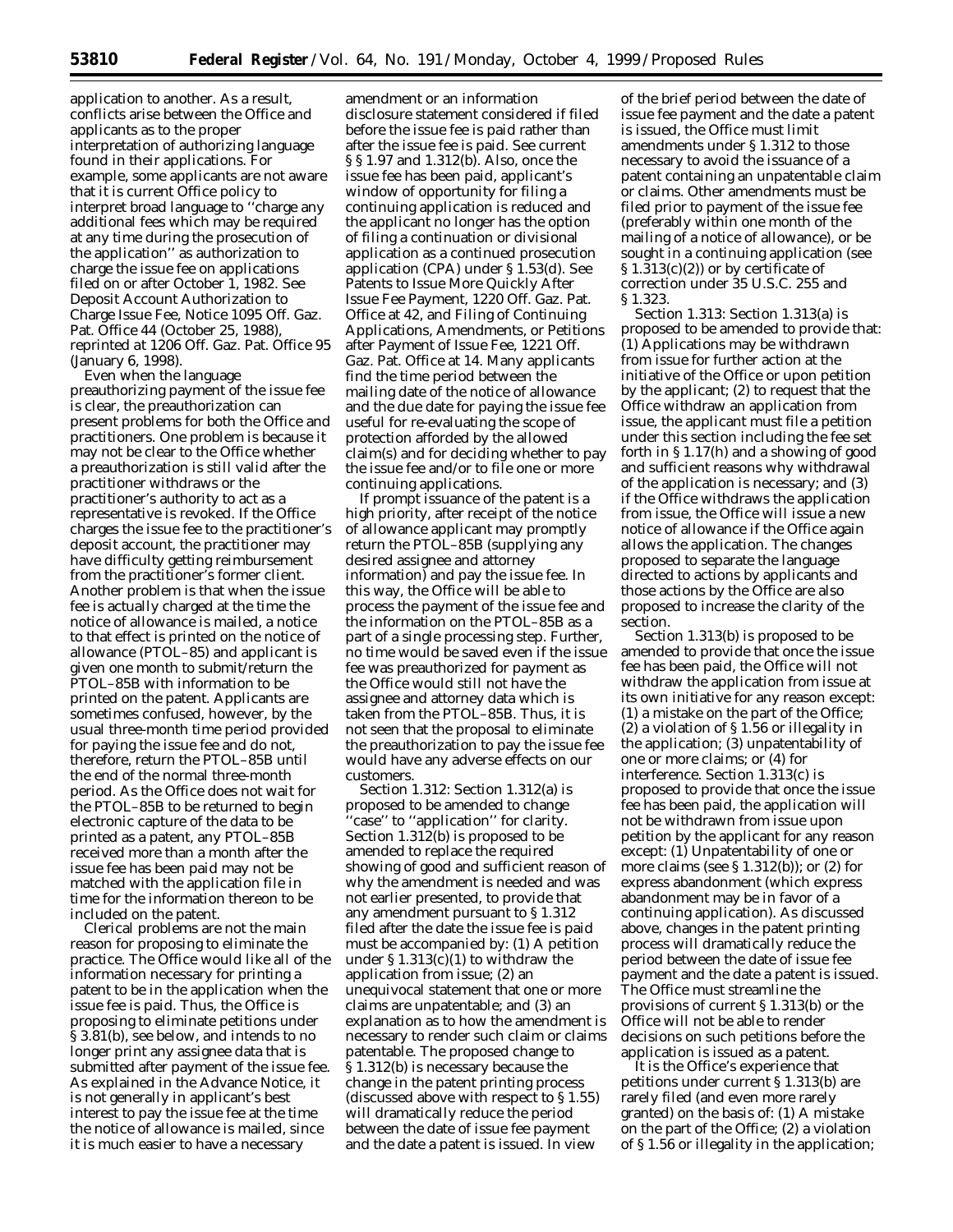(3) unpatentability of one or more claims; or (4) for interference. Therefore, the Office is proposing to provide that the Office may withdraw applications from issue after payment of the issue fee at its own initiative for these bases, but limit petitions under current § 1.313(b) (§ 1.313(c) as proposed) to: (1) unpatentability of one or more claims; or (2) for express abandonment, (which express abandonment may be in favor of a continuing application). If a petition under § 1.313(c) filed on the basis of unpatentability of one or more claims  $(S 1.313(c)(1))$ , that petition must (in addition to meeting the requirements of § 1.313(a)) be accompanied by an amendment (pursuant to § 1.312), an unequivocal statement that one or more claims are unpatentable, and an explanation as to how the amendment is necessary to render such claim or claims patentable. See discussion of § 1.312(b).

Obviously, if an applicant believes that an application should be withdrawn from issue (after payment of the issue fee) on the basis of a mistake on the part of the Office, a violation of § 1.56 or illegality in the application, or for interference, the applicant may contact the examiner and suggest that the examiner request the Group Director to withdraw the application from issue at the initiative of the Office. The applicant, however, cannot insist that the Office withdraw an application from issue (after payment of the issue fee) for these reasons.

Section 1.313(d) is proposed to provide that a petition under § 1.313 will not be effective to withdraw the application from issue unless it is actually received and granted by the appropriate officials before the date of issue. Section 1.313(d) is also proposed to advise applicants that withdrawal of an application from issue after payment of the issue fee may not be effective to avoid publication of application information. While the Office takes reasonable steps to stop the publication and dissemination of application information (*e.g.,* the patent document) once an application has been withdrawn from issue, withdrawal from issue after payment of the issue fee often occurs too late in the patent printing process to completely maintain the application in confidence. How much of the application information is actually disseminated depends upon how close to the issue date the application is withdrawn from issue. The change in the patent printing process (discussed above with respect to § 1.55) will make it less likely that the Office can completely stop the publication and dissemination of application information in an application

withdrawn from issue under § 1.313 after payment of the issue fee.

*Section 1.314:* Section 1.314 is proposed to be amended to change the reference to the fee set forth in ''§ 1.17(i)'' to the fee set forth in ''§ 1.17(h).'' This change is for consistency with the changes to § 1.17(h) and § 1.17(i). See discussion of changes to § 1.17(h) and § 1.17(i).

*Section 1.322:* Section 1.322(a) is proposed to be amended to provide that: (1) The Office may issue a certificate of correction under the conditions specified in 35 U.S.C. 254 at the request of the patentee or the patentee's assignee or at its own initiative; and (2) the Office will not issue such a certificate at its own initiative without first notifying the patentee (including any assignee of record) at the correspondence address of record and affording the patentee an opportunity to be heard. Section 1.322 as proposed would continue to provide that if the request relates to a patent involved in an interference, the request must comply with the requirements of this section and be accompanied by a motion under § 1.635. The current language of § 1.322(a) permits a third party request for a certificate for correction (a party ''not owning an interest in the patent''), which has led third parties to conclude that they have standing to demand that the Office issue, or refuse to issue, a certificate of correction. Third parties do not have standing to demand that the Office issue, or refuse to issue, a certificate of correction. *See Hallmark Cards, Inc.* v. *Lehman,* 959 F. Supp. 539, 543–44, 42 USPQ2d 1134, 1138 (D.D.C. 1997). Since the burden on the Office caused by such third-party requests now outweighs the benefit such information provides to the Office, the Office is proposing to amend § 1.322 such that a certificate of correction will be issued only at the request of the patentee or at the initiative of the Office.

*Section 1.323:* Section 1.323 is proposed to be amended to provide that the Office may issue a certificate of correction under the conditions specified in 35 U.S.C. 255 at the request of the patentee or the patentee's assignee, upon payment of the fee set forth in § 1.20(a). The language from 35 U.S.C. 255 currently in § 1.323 that provides the specific conditions under which a certificate of correction under § 1.323 will be issued is proposed to be eliminated for consistency with § 1.322 and because it is redundant to repeat the language of the statute in the rule. Section 1.323 as proposed would continue to provide that if the request relates to a patent involved in an interference, the request must comply

with the requirements of this section and be accompanied by a motion under § 1.635.

*Section 1.324:* Section 1.324 would have the title revised to reference the statutory basis for the rule, 35 U.S.C. 256. It is particularly important to recognize that 35 U.S.C. 256, the statutory basis for corrections of inventorship in patents under § 1.324, is stricter than 35 U.S.C. 116, the statutory basis for corrections of inventorship in applications under § 1.48. 35 U.S.C. 256 requires ''on application of all the parties and assignees,'' while 35 U.S.C. 116 does not have the same requirement. Thus, the flexibility under 35 U.S.C. 116, and § 1.48, wherein waiver requests under § 1.183 may be submitted (*e.g.,* MPEP 201.03, page 200– 6, Statement of Lack of Deceptive Intention), is not possible under 35 U.S.C. 256, and § 1.324.

Section 1.324(b)(1) would be revised to eliminate the requirement for a statement from an inventor being deleted stating that the inventorship error occurred without deceptive intent. The revision would be made to conform Office practice to judicial practice as enunciated in *Stark* v. *Advanced Magnetics, Inc.,* 119 F.3d 1551, 43 USPQ2d 1321 (Fed. Cir. 1997), which held that 35 U.S.C. 256 only requires an inquiry into the intent of a nonjoined inventor. The clause stating ''such error arose without deceptive intent on his part'' was interpreted by the court as being applicable only when there is an error where an inventor is not named, and not when there is an error where a person is named as an inventor. While the decision recognized that the Office's additional inquiry as to inventors named in error was appropriate under 35 U.S.C. 256 when read in conjunction with inequitable conduct standards, the Office no longer wishes to conduct an inquiry broader in scope than what would be conducted had the matter been raised in a court proceeding rather than under § 1.324.

Section 1.324(b)(2), which requires a statement from the current named inventors either agreeing to the requested change or stating that they have no disagreement to the requested change, would not be revised. Paragraph (b)(2) in combination with paragraph (b)(1) ensures compliance with the requirement of the statute for application by all the parties, which requirement is separate from the requirement that certain parties address the lack of deceptive intent in the inventorship error.

Section 1.324(c) would be a newly added paragraph to reference §§ 1.48, 1.497 and 1.634 for corrections of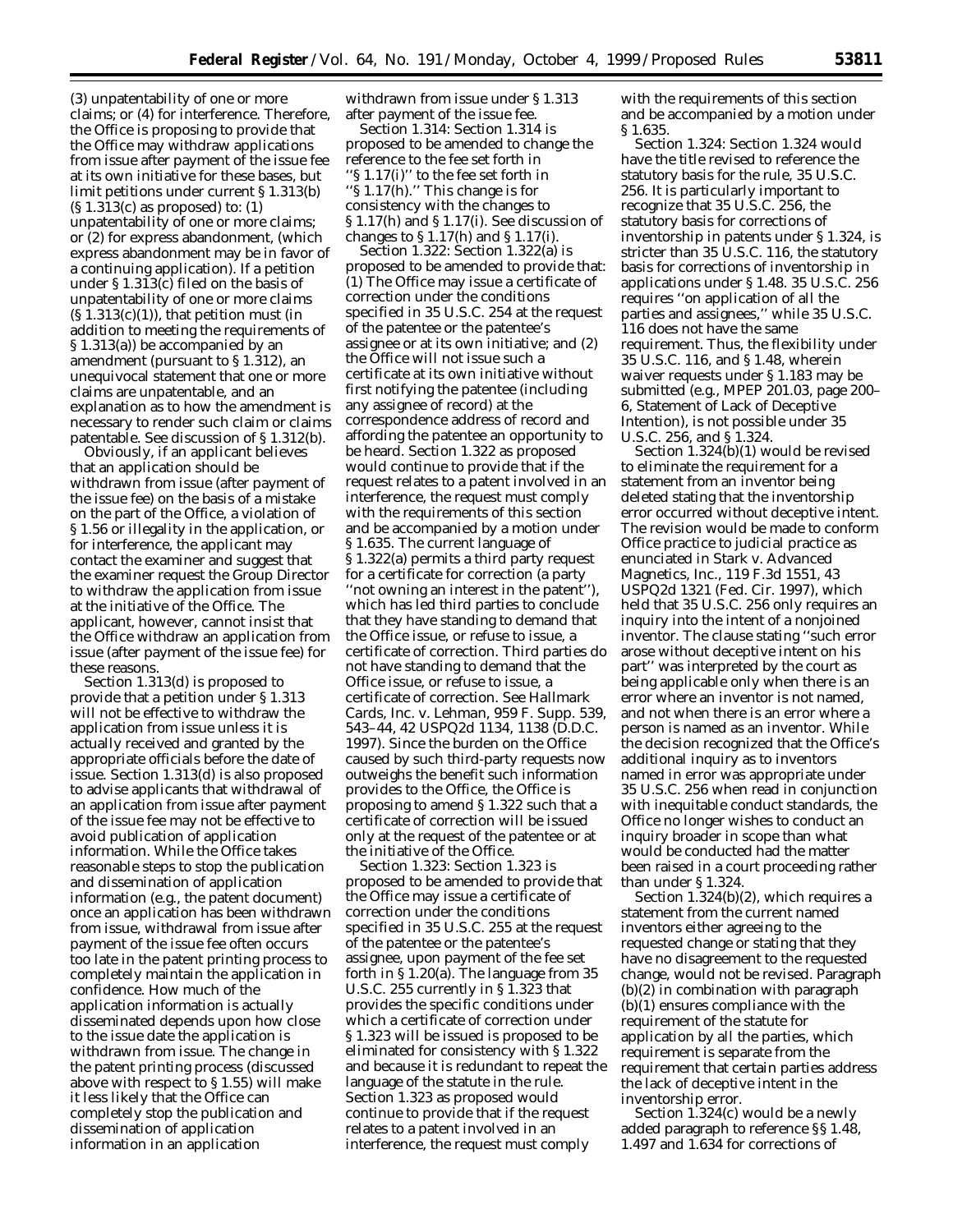inventorship in national applications, international applications and interferences, respectively.

*Section 1.366:* Section 1.366(c) is proposed to be amended to continue to provide that a maintenance fee payment must include the patent number and the application number of the United States application for the patent on which the maintenance fee is being paid, but to further provide that if the payment includes identification of only the patent number (*i.e.,* does not identify the application number for the patent on which the maintenance fee is being paid), the Office may apply the payment to the patent identified by patent number in the payment or may return the payment. The Office requires the application number to detect situations in which a maintenance payment is submitted for the incorrect patent (*e.g.,* due to a transposition error in the patent number). Nevertheless, a significant number of maintenance fee payments contain only the patent number and not the application number for the patent on which the maintenance fee is being paid.

The proposed change to § 1.366(c) will permit the Office to streamline processing of maintenance fee payments that lack the application number for the patent on which the maintenance fee is being paid. The Office intends to treat payments that do not contain both a patent number and application number as follows: *First,* a reasonable attempt will be made to contact the person who submitted the payment (patentee or agent) by telephone to confirm the patent number and application number of the patent for which the maintenance fee is being paid. *Second,* if such an attempt is not successful but the payment includes at least a patent number, the payment will be processed as a maintenance fee paid for the patent number provided, and the person who submitted the payment will be sent a letter informing him or her of the patent number and application number of the patent to which the maintenance fee was posted and given a period of time within which to file a petition under § 1.377 (and \$130) if the maintenance fee was not posted to the patent for which the payment was intended. If the payment does not include a patent number (*e.g.,* includes only an application number), the payment will be returned to the person who submitted the payment.

*Section 1.446:* Section 1.446 is proposed to be amended in such that its refund provisions are consistent with the refund provisions of § 1.26. See discussion of § 1.26.

*Section 1.497:* Section 1.497(b)(2) has been proposed to be amended in a manner consistent with § 1.64(b). Therefore, § 1.497(b)(2) is proposed to be amended to refer to any supplemental oath or declaration and to provide that if the person making the oath or declaration is the legal representative, the oath or declaration shall state that the person is the legal representative and shall state the citizenship, residence, and mailing address of the legal representative. In addition, § 1.497(b)(2) is proposed to be amended to clarify that facts submitted under §§ 1.42, 1.43, and 1.47 are not required to be in the § 1.497 oath or declaration. Section 1.497(d) is proposed to provide for the situation in which an oath or declaration filed pursuant to  $35$  U.S.C.  $371(c)(4)$  and § 1.497 names an inventive entity different from the inventive entity set forth in the international stage. Section 1.497(d) is proposed to be added to provide that such an oath or declaration must be accompanied by: (1) A statement from each person being added as an inventor and from each person being deleted as an inventor that any error in inventorship in the international stage occurred without deceptive intention on his or her part; (2) the processing fee set forth in § 1.17(i); and (3) if an assignment has been executed by any of the original named inventors, the written consent of the assignee (*see* § 3.73(b)). Thus, naming a different inventive entity in an oath or declaration filed to enter the national stage under 35 U.S.C. 371 in an international application is not analogous to the filing of an oath or declaration to complete an application under 35 U.S.C. 111(a) (which operates itself to name the new inventive entity under  $\S$ § 1.41(a)(1) and 1.48(f)(1)), but is analogous to correction of inventorship under § 1.48(a).

*Section 1.510:* Paragraph (b)(4) of § 1.510 is proposed to be revised to correspond to paragraph (a) of § 1.173 as revised by the present notice, see the discussion as to the revision of § 1.173. It is considered advantageous for the reexamination and reissue provisions to correspond with each other to the maximum extent possible, in order to eliminate confusion.

*Section 1.530:* Paragraph (d) of § 1.530 is proposed to be revised, and paragraphs (e)–(i) are proposed to be added, to correspond to paragraph (b) *et seq.* of § 1.173 as revised by the present notice, see the discussion as to the revision of § 1.173. It is considered advantageous for the reexamination and reissue provisions to correspond with each other to the maximum extent

possible, in order to eliminate confusion. Paragraphs  $(d)(3)$  and  $(d)(4)$ of § 1.530 are proposed to be redesignated as paragraphs (j) and (k) of § 1.530.

Section 1.530(l) is proposed to be added to make it clear that where the inventorship of a patent being reexamined is to be corrected, a petition for correction of inventorship which complies with § 1.324 must be submitted during the prosecution of the reexamination proceeding. If the petition under § 1.324 is granted, a certificate of correction indicating the change of inventorship will not be issued, because the reexamination certificate that will ultimately issue will contain the appropriate change-ofinventorship information (*i.e.,* the certificate of correction is in effect merged with the reexamination certificate). In the rare instances where the reexamination proceeding terminates but does not result in a reexamination certificate under § 1.570 (reexamination is vacated or the order for reexamination is denied), patentee may then request that the inventorship be corrected by a certificate of correction indicating the change of inventorship.

*Section 1.550:* Where an application has become abandoned for failure to timely respond, the application can be revived under 35 U.S.C. 133 upon an appropriate showing of unavoidable delay via petition for revival and a petition fee. Analogously, where a reexamination proceeding becomes terminated for failure to timely respond, the proceeding can be restored to pendency under 35 U.S.C. 133 upon an appropriate showing of unavoidable delay, again via a petition and fee. *See In re Katrapat, AG,* 6 USPQ2d 1863, 1865–66 (Comm'r Pat. 1988).

In a situation where an appropriate showing of unavoidable delay cannot be made, an abandoned application can be revived upon an appropriate showing that the delay was unintentional via a petition and fee. The showing that the delay was unintentional is a lesser standard than that of unavoidable delay; however, the required petition fee for an unintentional delay petition is substantially larger than that of an unavoidable delay petition. This unintentional delay alternative has been found to be highly desirable to deal with situations where the higher standard for revival cannot be met; to eliminate paperwork, time, and effort in making the unavoidable delay showing; and to eliminate the need to request reconsideration if the initial petition for revival is dismissed or denied.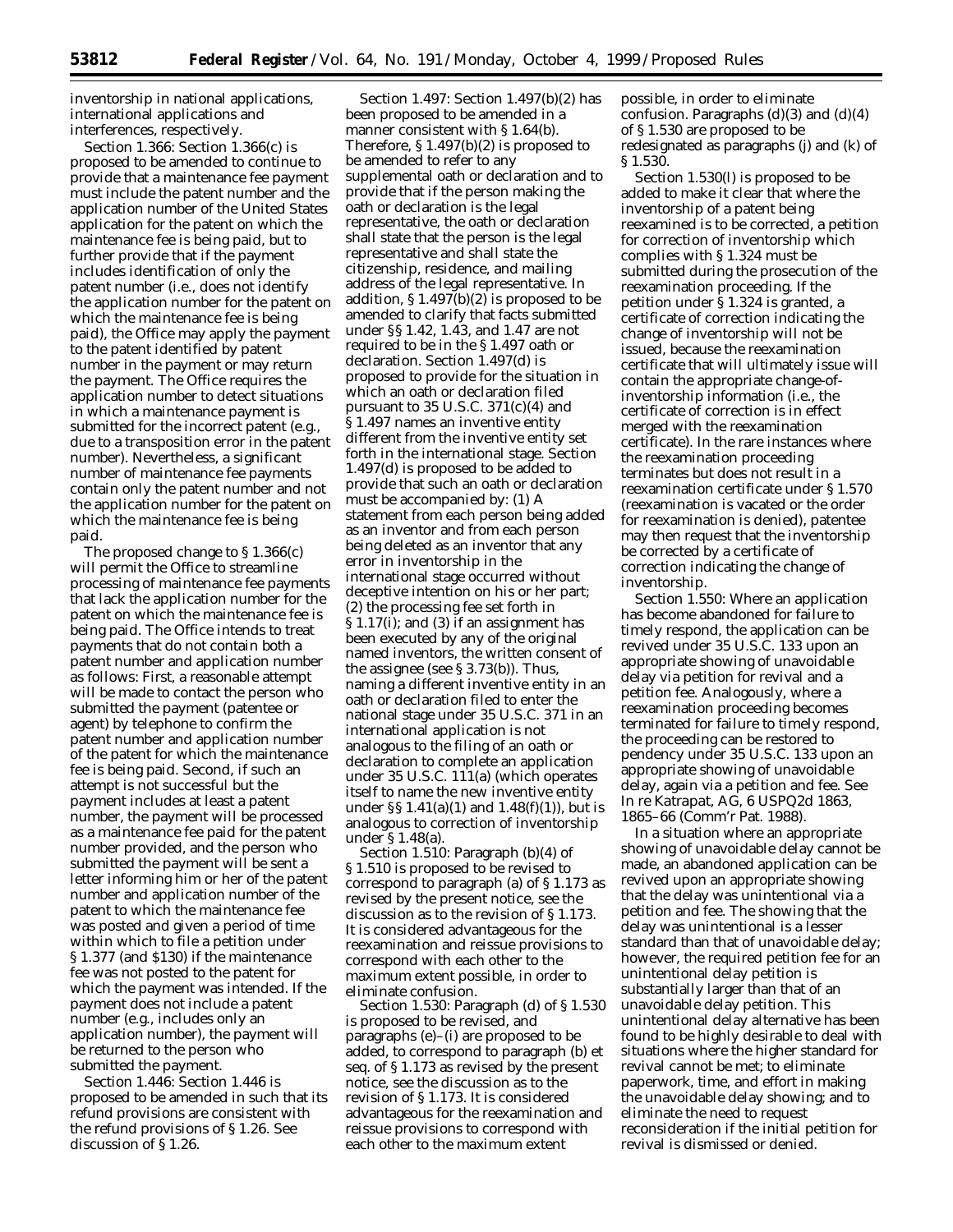Despite the advantages of relief to petitioners via the unintentional delay alternative, there is no such alternative in reexamination proceedings. *See Katrapat,* 6 USPQ2d at 1866–67. It would be desirable to provide an unintentional delay alternative by rulemaking. Unfortunately, the statute does not provide a basis for unintentional delay relief in reexamination proceedings that is analogous to that for an application. The statutory basis for revival of an application based upon the unintentional delay standard is 35 U.S.C. 41(a)(7). There is no such statutory basis for restoring a reexamination proceeding to pendency based upon the unintentional delay standard.

Section 1.550(c) is proposed to be revised to provide the reexamination patentee with unintentional delay relief for any reply filed within the full statutory time period for submission of the papers that were unintentionally delayed. This relief would be provided in the form of an extension of time under § 1.550(c), which would be granted when unintentional delay is established and the appropriate extension of time fee is paid.

This avenue of unintentional delay relief is expected to deal with the majority of reexamination proceedings terminated for untimely response. The reason for this is as follows. Late responses are most often generated because of one of three reasons: (1) The patentee does not realize that an extension must be requested prior to the response due date and thus, files the response after the due date together with an extension request; (2) the patentee files the extension request shortly prior to the due date but fails to give reasons for the extension, and the time expires before a proper reexamination extension request can subsequently be provided and (3) the patentee is aware of the need for giving reasons and for filing of the request prior to the due date, however, the reminder docket system is not set up for the reexamination type of extension request and the request is not timely or properly made. In all three of these situations, the extension generally reaches the Office prior to the full sixmonth statutory period for submission of the response, especially given the fact that a one- or two-month shortened statutory period is set for response in reexamination. If there is time remaining in the statutory period, the Office can notify the patentee that an extension in accordance with  $\S 1.550(c)(2)$  is needed to maintain pendency.

It is understood that the proposed revision will not provide relief to patentees in all cases with an unintentional termination of reexamination proceedings. However, in the absence of a statutory amendment to providing unintentional delay relief analogous to that of 35 U.S.C. 41(a)(7) for an application, the present rule change is believed to be the best avenue available to give patentees unintentional delay relief in reexamination proceedings.

*Section 1.666:* Section 1.666(b) is proposed to be amended to change the reference to the fee set forth in ''§ 1.17(i)'' to the fee set forth in ''§ 1.17(h).'' This change is for consistency with the changes to § 1.17(h) and § 1.17(i). See discussion of changes to  $\S 1.17(h)$  and  $\S 1.17(i)$ .

*Section 1.720:* Section 1.720(b) is proposed to be amended to clarify that a patent extended under § 1.701 or § 1.790 would also be eligible for patent term extension. Section 1.720(g) is proposed to be amended to clarify that an application for patent term extension may be timely filed during the period of an interim extension under § 1.790.

*Section 1.730:* Section 1.730 is proposed to be amended to add new paragraphs (b), (c) and (d) which state who should sign the patent term extension application and what proof of authority may be required of the person signing the application. 35 U.S.C. 156 provides that an application for patent term extension must be filed by the patent owner of record or an agent of the patent owner. The Office interprets an agent of a patent owner to be either a licensee of the patent owner (for example, the party that sought permission from the Food and Drug Administration for permission to commercially use or sell a product, *i.e.,* the marketing applicant), or a registered attorney or agent. Proposed § 1.730(b) explains that, if the application is submitted by the patent owner, the correspondence must be signed by the patent owner or a registered practitioner. Proposed § 1.730(c) states that, if the application is submitted by an agent of the patent owner, the correspondence must be signed by a registered practitioner, and that the Office may require proof that the agent is authorized to act on behalf of the patent owner. Lastly, proposed § 1.730(d) states that the Office may require proof of authority of a registered practitioner who signs the application for patent term extension on behalf of the patent owner or the agent of the patent owner.

*Section 1.740:* Currently, for each product claim, method of use claim, and

method of manufacturing claim which reads on the approved product, a showing is required demonstrating the manner in which each applicable claim reads on the approved product. Section 1.740(a)(9) is proposed to be amended to provide that the application for patent term extension only needs to explain how *one* product claim claims the approved product, if there is a claim to the product. In addition, the application would only need to explain how one method of use claim claims the method of use of the approved product, if there is a claim to the method of use of the product. Lastly, the application would only need to explain how one claim claims the method of manufacturing the approved product, if there is a claim to the method of manufacturing the approved product. With this proposed change, applicants for patent term extension should be able to reduce the time required to prepare the application since at the most only three claims would have to be addressed rather than all the claims that read on the three categories. Each claim that claims the approved product, the method of use of the approved product, or the method of manufacturing the approved product would still be required to be listed. *See* 35 U.S.C. 156(d)(1)(B).

Section  $1.740(a)(10)$  is proposed to be amended to separate the text into paragraphs (A), (B) and (C) to aid in comprehension of the text.

Section 1.740(a)(14) is proposed to be amended to add ''and'' after the semicolon since the paragraph is now the next to last paragraph.

Section  $1.740(a)(15)$  is proposed to be amended to change the semicolon to a period.

Section 1.740(a)(16) is proposed to be moved to § 1.740(b), the number of copies changed from two to three, and to eliminate the express ''certification'' requirement.

Section 1.740(a)(17) is proposed to be deleted as the requirement for an oath or declaration is being deleted in § 1.740(b).

Section 1.740(b) is proposed to be amended to delete the requirement for an oath or declaration since the averments set forth in § 1.740(b) are implicit in the submission of an application for patent term extension and the signature to the application.

Section 1.740(c) is proposed to be amended to increase the time period for response to a notice of informality for an application for patent term extension from one month to two months, where the notice of informality does not set a time period.

*Section 1.741:* Section 1.741(a) is proposed to be amended to clarify the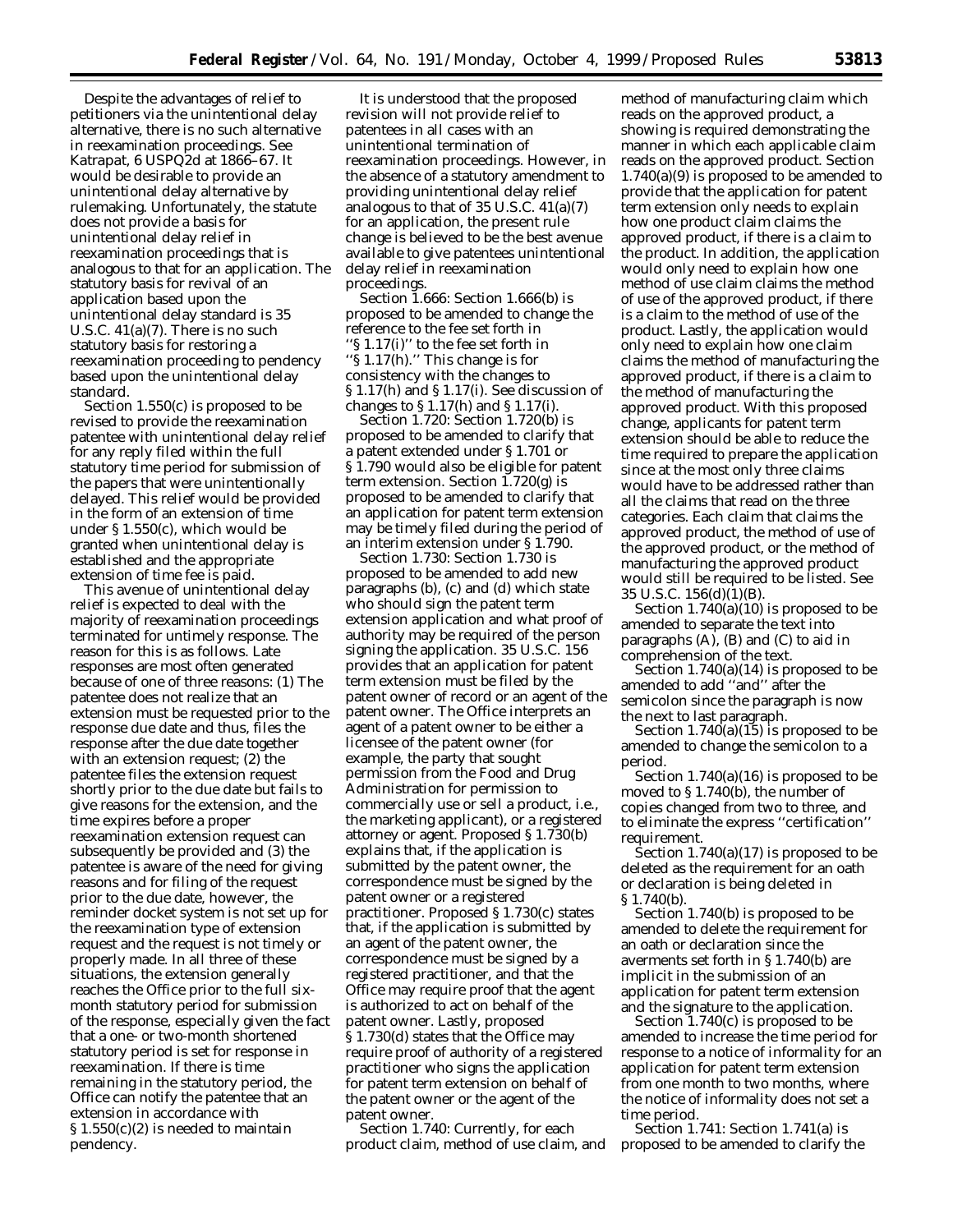language to reference §§ 1.8 and 1.10 instead of referencing the rules and the titles of the rules. Section 1.741(a)(5) is proposed to be amended to correct the format of the citation of the statute. Section 1.741(b) is proposed to be amended to provide that requests for review of a decision that the application for patent term extension is incomplete, or review of the filing date accorded to the application, must be filed as a petition under § 1.741 accompanied by the fee set forth in § 1.17(h), rather than a petition under § 1.181, and that the petition must be filed within two months of the date of the notice, and that the extension of time provisions of § 1.136 apply.

*Section 1.780:* Section 1.780, including the title, is proposed to be amended to use terminology consistent with current practice by inserting the term ''order.''

*Section 1.809:* Section 1.809(b) is proposed to be amended to change ''respond'' to ''reply'' (*see* § 1.111), and § 1.809(b)(1) is proposed to be amended to eliminate the language discussing payment of the issue fee. Section 1.809(c) is proposed to be amended to provide that if an application for patent is otherwise in condition for allowance except for a needed deposit and the Office has received a written assurance that an acceptable deposit will be made, applicant will be notified and given a period of time within which the deposit must be made in order to avoid abandonment. Section 1.809(c) is also proposed to be amended to provide that this time period is not extendable under § 1.136 (a) or (b) (*see* § 1.136(c)). Section 1.809(c) is also proposed to be amended to eliminate the language stating that failure to make a needed deposit will result in abandonment for failure to prosecute because abandonment for failure to prosecute occurs by operation of law when an applicant fails to timely comply with such a requirement (*see* 35 U.S.C. 133).

*Section 1.821:* The Office indicated in the Advance Notice that the submission of sequence listings on paper is a significant burden on the applicants and the Office, and that it was considering changes to § 1.821 *et seq.* to: (1) Permit a machine-readable submission of the nucleotide and/or amino acid sequence listings to be submitted in an appropriate archival medium; and (2) no longer require the voluminous paper submission of nucleotide and/or amino acid sequence listings. *See* Changes to Implement the Patent Business Goals, 63 FR at 53510–12, 1215 Off. Gaz. Pat. Office at 99–100.

Unlike a computer program listing appendix under § 1.96(c), a sequence

listing under § 1.821 is part of the disclosure of the application. The Office, however, may accept electronically filed material in a patent application, regardless of whether it is considered ''essential'' or ''nonessential.'' The patent statute requires that ''[a]n application for patent shall be made  $* * * in$  writing to the Commissioner." 35 U.S.C.  $111(a)(1)$ (emphasis added). With regard to the meaning of the ''in writing'' requirement of 35 U.S.C. 111(a)(1), ''[i]n determining any Act of Congress, unless the context indicates otherwise \* \* \*, ''writing'' includes printing and typewriting and reproduction of visual symbols by photographing, multigraphing, mimeographing, manifolding, or otherwise.'' 1 U.S.C. 1 (emphasis added); *see also* Fed. R. Evid. 1001(1) (writing defined as including magnetic impulse and electronic recording) and title XVII of the Omnibus Consolidated and Emergency Supplemental Appropriations Act, 1999, Pub. L. 105– 277, 112 Stat. 2681 (1998) (the Government Paperwork Elimination Act). An electronic document (or an electronic transmission of a document) is a ''reproduction of visual symbols,'' and the ''in writing'' requirement of 35 U.S.C. 111(a)(1) does not preclude the Office from accepting an electronically filed document. Likewise, there is nothing in the patent statute that precludes the Office from designating an 'electronic'' record of an application file as the Office's ''official'' copy of the application.

As discussed with regard to the proposed change to § 1.96, CD–ROM and CD–R are the only practical electronic media of archival quality. The CD–ROM or CD–R sequence listing would serve as the ''original'' of the sequence listing, yet still offer the conveniences of small size and ease in viewing. Thus, the Office is specifically considering revising § 1.821 *et seq.* to permit applicants to submit the official copy of the sequence listing either on paper or on CD–ROM or CD–R.

Section 1.821(c) is proposed to be amended to provide that a ''Sequence Listing'' must be submitted either: (1) on paper in compliance with § 1.823(a)(1) and (b); or (2) as a CD–ROM or CD–R in compliance with  $\S 1.823(a)(2)$  and (b) that will be retained with the paper file. Section 1.821 is also proposed to be amended to provide that applicant may submit a second copy of the CD–ROM or CD–R ''Sequence Listing'' to satisfy the requirement for a ''Sequence Listing'' in a computer readable format pursuant to § 1.821(e), provided that the CD–ROM or CD–R ''Sequence Listing'' meets the requirements of  $\S 1.824(c)(4)$ .

However, in order for a sequence listing to be a part of an international application, it must be filed in paper.

Section 1.821(e) and § 1.821(f) are proposed to be amended for consistency with the provisions in § 1.821(c) that permit the official copy of the 'Sequence Listing'' required by § 1.821(c) to be a paper or a CD–ROM or CD–R copy. Should these provisions be adopted, conforming changes may be made in the regulations to accommodate international applications in the national stage.

*Section 1.823:* The heading of § 1.823 is proposed to be amended for consistency with the provisions in § 1.821(c) that permit the official copy of the ''Sequence Listing'' required by § 1.821(c) to be a paper or a CD–ROM or CD–R copy. Section 1.823(a) is proposed to be amended to be divided into a paragraph  $(a)(1)$  that sets forth its current requirement as applying if the ''Sequence Listing'' submitted pursuant to § 1.821(c) is on paper, and a paragraph (a)(2) setting forth the requirements if the ''Sequence Listing'' submitted pursuant to  $\S 1.821(c)$  is on a CD–ROM or CD–R. Section  $1.823(a)(2)$  is proposed to provide that: (1) a ''Sequence Listing'' submitted on a CD– ROM or CD–R must be a text file in the American Standard Code for Information Interchange (ASCII) in accordance with the standards for that medium set forth in 36 CFR  $1228.188(c)(2)(i)$  (no other format allowed); (2) the CD–ROM or CD–R ''Sequence Listing'' must be accompanied by documentation on paper that contains the machine format (*e.g.,* IBM–PC, Macintosh (etc.)), the operating system (*e.g.,* MS–DOS, Macintosh, Unix) and any other special information that is necessary to identify, maintain, and interpret the electronic ''Sequence Listings''; and (3) a notation that ''Sequence Listing'' is submitted on a CD–ROM or CD–R must be placed conspicuously in the specification (*see* § 1.77(b)(11)). Section 1.823(a)(2) is also proposed to provide that the CD–ROM or CD–R ''Sequence Listing'' must be labeled with the following information: (1) The name of each inventor (if known); (2) title of the invention; (3) the sequence identifiers of the ''Sequence Listings'' on that CD–ROM or CD–R; and (4) the docket number used by the person filing the application to identify the application (if applicable). Finally, § 1.823(c)(4) is proposed to be amended to refer to CD–R (as well as the CD– ROM currently provided for). Should these provisions be adopted, conforming changes may be made in the regulations to accommodate international applications in the national stage.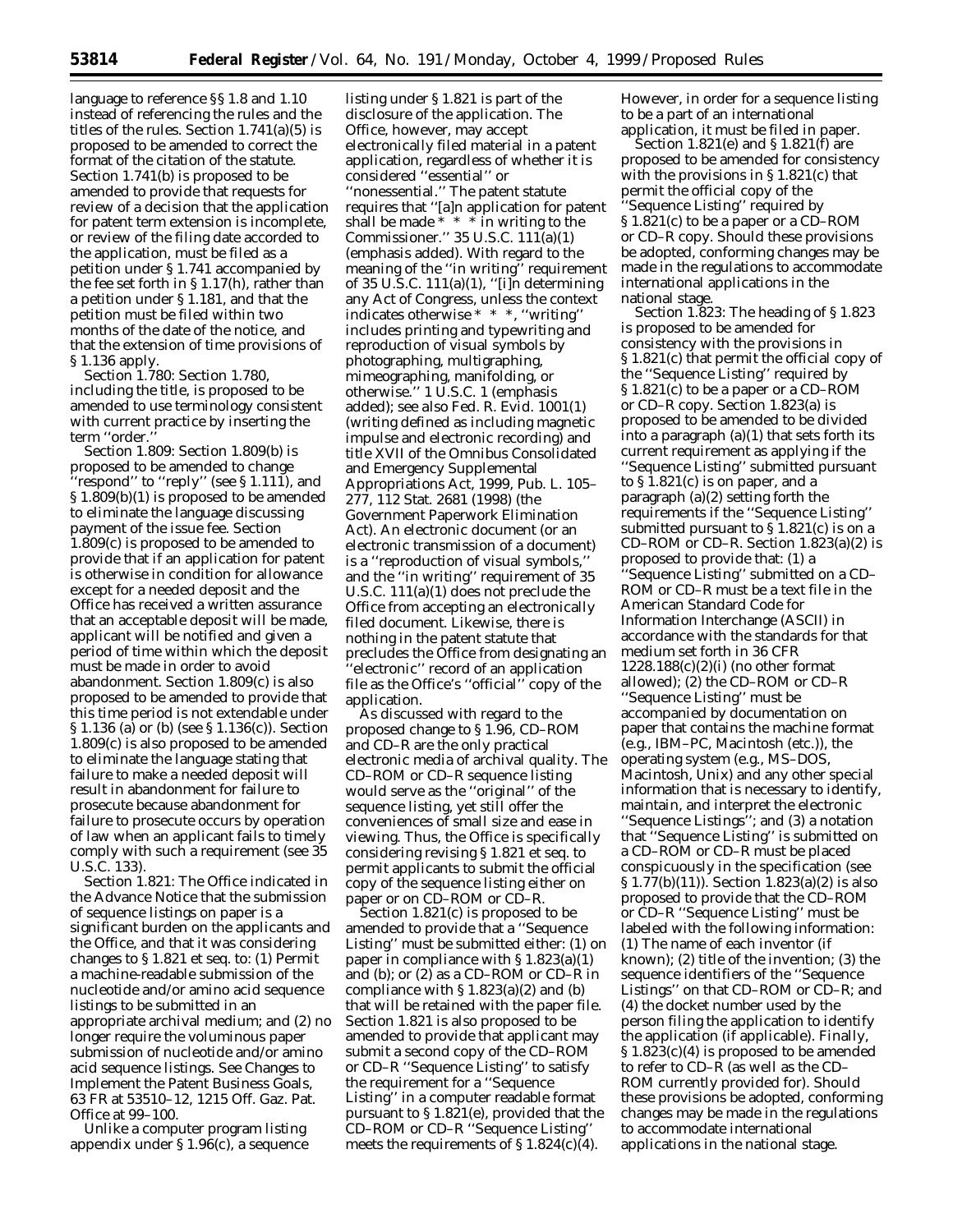*Section 1.825:* Section 1.825(a) is proposed to be amended to provide that any amendment to the CD–ROM or CD– R copy of the ''Sequence Listing'' submitted pursuant to § 1.821 must be made by submission of a new CD–ROM or CD–R containing a substitute ''Sequence Listing,'' and that such amendments must be accompanied by a statement that indicates support for the amendment in the application-as-filed, and a statement that the new CD–ROM or CD–R includes no new matter. Section 1.825(b) is proposed to be amended to provide that any amendment to the CD–ROM or CD–R copy of the ''Sequence Listing'' pursuant to § 1.825(a) must be accompanied by a substitute copy of the computer readable form of the ''Sequence Listing'' required pursuant to § 1.821(e), including all previously submitted data with the amendment incorporated therein, and accompanied by a statement that the computer readable form copy is the same as the new CD–ROM or CD–R copy of the ''Sequence Listing.'' Should these provisions be adopted, conforming changes may be made in the regulations to accommodate international applications in the national stage.

The comments are addressed above in the discussion of the proposed change to § 1.96. See discussion of § 1.96.

## *Part 3*

*Section 3.27:* Section 3.27 is proposed to be amended to eliminate the reference to petitions under § 3.81(b) and the reference to a document required by Executive Order 9424 which does not affect title. See discussion of § 3.81(b).

*Section 3.71:* It is proposed that § 3.71 be revised as discussed immediately below. In conjunction with the proposed revision, the section would be broken into paragraphs (a) through (d), with each paragraph being given a heading, in order to more clearly delineate the topics of the paragraphs.

Proposed paragraph (a) of § 3.71 would clarify that the assignee must be of record in a U.S. national patent application in order to conduct prosecution in place of the inventive entity (the inventors of the application) or any previous assignee that was entitled to conduct prosecution.

Paragraph (b) of § 3.71 has been proposed in order to clarify and define what is meant by the § 3.71(a) assignee which may conduct the prosecution of a U.S. national application for a patent.

A national patent application is owned by the inventor(s), an assignee or assignees of the inventor(s), or some combination of the two. All parties

having a portion of the ownership must act together in order to be entitled to conduct the prosecution.

If there is an assignee of the entire right, title and interest in the patent application, § 3.71(b)(1) (as proposed) states that the single assignee may act alone to conduct the prosecution of an application.

If there is no assignee of the entire right, title and interest of the patent application, then two possibilities exist:

(1) The application has not been assigned; thus, ownership resides solely in the inventor(s) (*i.e.,* the applicant(s)). In this situation, § 3.71 does not apply (since there is no assignee), and the single inventor, or the combination of all the joint inventors, is needed to conduct the prosecution of an application.

(2) The application has been assigned; thus, there is at least one ''partial assignee.'' As pointed out in § 3.71(b)(2), a partial assignee is any assignee of record who has less than the entire right, title and interest in the application. The application will be owned by the combination of all partial assignees and all inventors who have not assigned away their right, title and interest in the application. As proposed, § 3.71(b)(2) points out that where at least one inventor retains an ownership interest together with the partial assignee(s), the combination of all partial assignees and inventors retaining ownership interest is needed to conduct the prosecution of an application. Where no inventor retains an ownership interest, the combination of all partial assignees is needed to conduct the prosecution of an application.

To illustrate this, note as follows. Inventors A and B invent a process and file their application. Inventors A and B together may conduct prosecution. Inventor A then assigns his/her rights in the application to Corporation X. As soon as Corporation X (now a partial assignee) is made of record in the application as a partial assignee (by filing a statement pursuant to § 3.73(b) stating fifty percent ownership), Corporation X and Inventor B together may conduct prosecution. Corporation X and Inventor B then both assign their rights in the application to Corporation Y. As soon as Corporation Y (now an assignee of the entire right, title and interest) is made of record in the application as the assignee (by filing a statement pursuant to § 3.73(b) stating one-hundred percent ownership), Corporation Y may, by itself, conduct prosecution.

This definition of the assignee would apply wherever the assignee is

permitted to take action in the prosecution of an application for patent.

Proposed paragraph (c) of § 3.71 defines the meaning of the term ''of record'' used in proposed paragraph (b) of § 3.71. An assignee is made of record in an application by filing a statement which is in compliance with § 3.73(b). Note that the assignee being made ''of record'' in an application is different than the recording of an assignment in the assignment records of the Office pursuant to § 3.11.

Proposed paragraphs (a) through (c) of § 3.71 have been drafted to allow for the situation where an assignee takes action in the prosecution of a reexamination proceeding (in addition to that where a patent application is involved). In a reexamination, the assignee has the entire right, title and interest in the patent upon which reexamination is based.

Proposed paragraph (d) of § 3.71, concerning trademarks, expands the list of actions an assignee may take or request. Specifically, an assignee may also rely on its federal trademark application or registration when filing papers against a third party. This subsection also corrects the inappropriate use of the term ''prosecution'' when referring to maintaining a registered trademark.

In various places in proposed § 3.71, ''national'' has been added before ''application.'' Section 3.71 is directed to national applications as defined in § 1.9(a)(1) and not to international (PCT) applications. In an international (PCT) application the assignee is often the applicant for some, or all, of the designated states (except the U.S.) and may control prosecution as the applicant. Section 3.71 would apply to international applications after entry into the U.S. national stage under 35 U.S.C. 371.

*Section 3.73:* In Paragraph (a) of § 3.73, it is proposed to revise the second sentence to include a trademark registration, in addition to a trademark application which is currently recited. The sentence would read: ''The original applicant is presumed to be the owner of a trademark application or registration, unless there is an assignment.''

Under the proposal, paragraph (b) of § 3.73 would be revised for clarity and paragraph formatting. Additionally, paragraph (b) of § 3.73 is proposed to be revised to clarify that the statement establishing ownership must explicitly identify the assignee (by adding the language ''a signed statement identifying the assignee \* \* \*''). Paragraph (b) of § 3.73 is further proposed to be revised to make it clear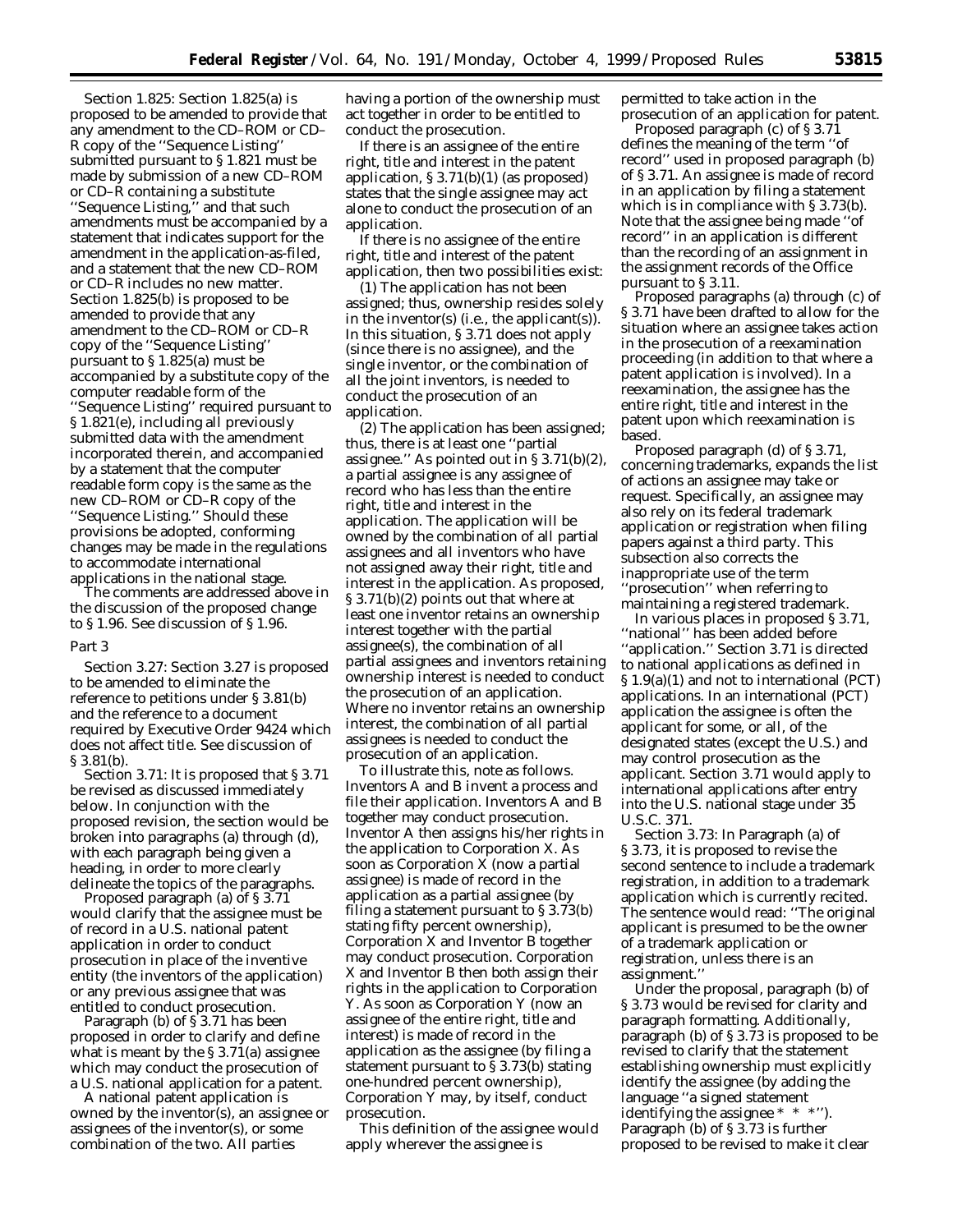that while the submission establishing ownership is separate from, and in addition to, the specific action taken by the assignee (*e.g.,* appointing a new attorney), the two may be presented together as part of the same paper. This would be done by adding that ''The establishment of ownership by the assignee may be combined with the paper that requests or takes the action.''

Currently, paragraph (b) of § 3.73 requires that the submission (statement) establishing ownership ''must be signed by a party authorized to act on behalf of the assignee.'' Under the proposal, this language would be expanded upon by newly added paragraph (b)(2) of § 3.73 which would clarify what is acceptable to show that the party signing the submission is authorized to act on behalf of the assignee. (1) The submission could include a statement that the party signing the submission is authorized to act on behalf of the assignee. (2) Alternatively, the submission could be signed by a person having apparent authority to sign on behalf of the assignee, *e.g.,* an officer of the assignee.

In the first case, the statement that the party signing the submission is authorized to act on behalf of the assignee could be an actual statement included in the text of the submission that the signing person ''is authorized to act on behalf of the assignee.'' Alternatively, it could be in the form of a resolution by the organization owning the property (*e.g.,* a corporate resolution, a partnership resolution) included with the submission.

In the second case, the title of the person signing must be given in the submission, and it must be one which empowers the person to act on behalf of the assignee. The president, vicepresident, secretary, treasurer, and chairman of the board of directors are presumed to have authority to act on behalf of the organization. Modifications of these basic titles are acceptable, such as vice-president for sales, executive vice-president, assistant treasurer, vicechairman of the board of directors. A title such as manager, director, administrator, or general counsel does not clearly set forth that the person is an officer of the organization, and as such, does not provide a presumption of authority to sign the statement on behalf of the assignee. A power of attorney from the inventors or the assignee to a practitioner to prosecute an application does not make that practitioner an official of an assignee and does not empower the practitioner to sign the statement on behalf of the assignee.

Proposed new paragraph  $(c)(1)$  of § 3.73 would require that the

submission establishing ownership by the assignee must be submitted prior to, or at the same time, that the paper requesting or taking action is submitted. If the submission establishing ownership is not present, the action sought to be taken will not be given effect.

Proposed new paragraph (c)(2) of § 3.73 would point out that for patents, if an assignee of less than the entire right, title and interest (*i.e.,* a partial assignee) fails to indicate in the submission the extent (*e.g.,* by percentage) of its ownership interest, the Office may refuse to accept the submission.

*Section 3.81:* Section 3.81 is proposed to be amended to eliminate the provisions of § 3.81(b). As discussed above, changes in the patent printing process will dramatically reduce the period between the date of issue fee payment and the date a patent is issued. This change will eliminate the opportunity for providing an assignee name after the date the issue fee is paid.

# *Part 5*

*Section 5.1:* Section 5.1 is proposed to be amended to locate its current text in  $\S 5.1(a)$ .

Section 5.1 is also proposed to be amended to add a § 5.1(b) to clarify that application as used in Part 5 includes provisional applications filed under 35 U.S.C. 111(b) (§ 1.9(a)(2)), nonprovisional applications filed under 35 U.S.C. 111(a) or entering the national stage from an international application after compliance with 35 U.S.C. 371  $(S<sub>1.9(a)(3))</sub>$ , or international applications filed under the Patent Cooperation Treaty prior to entering the national stage of processing (§ 1.9(b)).

Section 5.1 is also proposed to be amended to add a § 5.1(c) to state current practice that: (1) Patent applications and documents relating thereto that are national security classified (*see* § 1.9(i)) and contain authorized national security markings (*e.g.,* ''Confidential,'' ''Secret'' or ''Top Secret'') are accepted by the Office; and (2) national security classified documents filed in the Office must be either hand-carried to Licensing and Review or mailed to the Office in compliance with § 5.1(a).

Section 5.1 is also proposed to be amended to add a § 5.1(d) to provide that: (1) The applicant in a national security classified patent application must obtain a secrecy order pursuant to § 5.2(a); (2) if a national security classified patent application is filed without a notification pursuant to § 5.2(a), the Office will set a time period within which either the application

must be declassified, or the application must be placed under a secrecy order pursuant to  $\S 5.2(a)$ , or the applicant must submit evidence of a good faith effort to obtain a secrecy order pursuant to § 5.2(a) from the relevant department or agency in order to prevent abandonment of the application; and (3) if evidence of a good faith effort to obtain a secrecy order pursuant to § 5.2(a) from the relevant department or agency is submitted by the applicant within the time period set by the Office, but the application has not been declassified or placed under a secrecy order pursuant to § 5.2(a), the Office will again set a time period within which either the application must be declassified, or the application must be placed under a secrecy order pursuant to § 5.2(a), or the applicant must submit evidence of a good faith effort to again obtain a secrecy order pursuant to § 5.2(a) from the relevant department or agency in order to prevent abandonment of the application. Section 5.1(d) as proposed sets forth the treatment of national security classified applications that is currently set forth in MPEP 130.

Section 5.1 is also proposed to be amended to add a § 5.1(e) to provide that a national security classified patent application will not be allowed pursuant to § 1.311 of this chapter until the application is declassified and any secrecy order pursuant to § 5.2(a) has been rescinded.

Section 5.1 is also proposed to be amended to add a § 5.1(f) to clarify that applications on inventions not made in the United States and on inventions in which a U.S. Government defense agency has a property interest will not be made available to defense agencies.

*Section 5.2:* Section 5.2(c) is proposed to be added to provide that: (1) An application disclosing any significant part of the subject matter of an application under a secrecy order pursuant to § 5.2(a) also falls within the scope of such secrecy order; (2) any such application that is pending before the Office must be promptly brought to the attention of Licensing and Review, unless such application is itself under a secrecy order pursuant to § 5.2(a); and (3) any subsequently filed application containing any significant part of the subject matter of an application under a secrecy order pursuant to § 5.2(a) must either be hand-carried to Licensing and Review or mailed to the Office in compliance with § 5.1(a).

*Section 5.12:* Section 5.12(b) is proposed to be amended to require that the fee set forth in § 1.17(h) is required for any petition under § 5.12 for a foreign filing license. As a practical matter, all petitions under § 5.12 are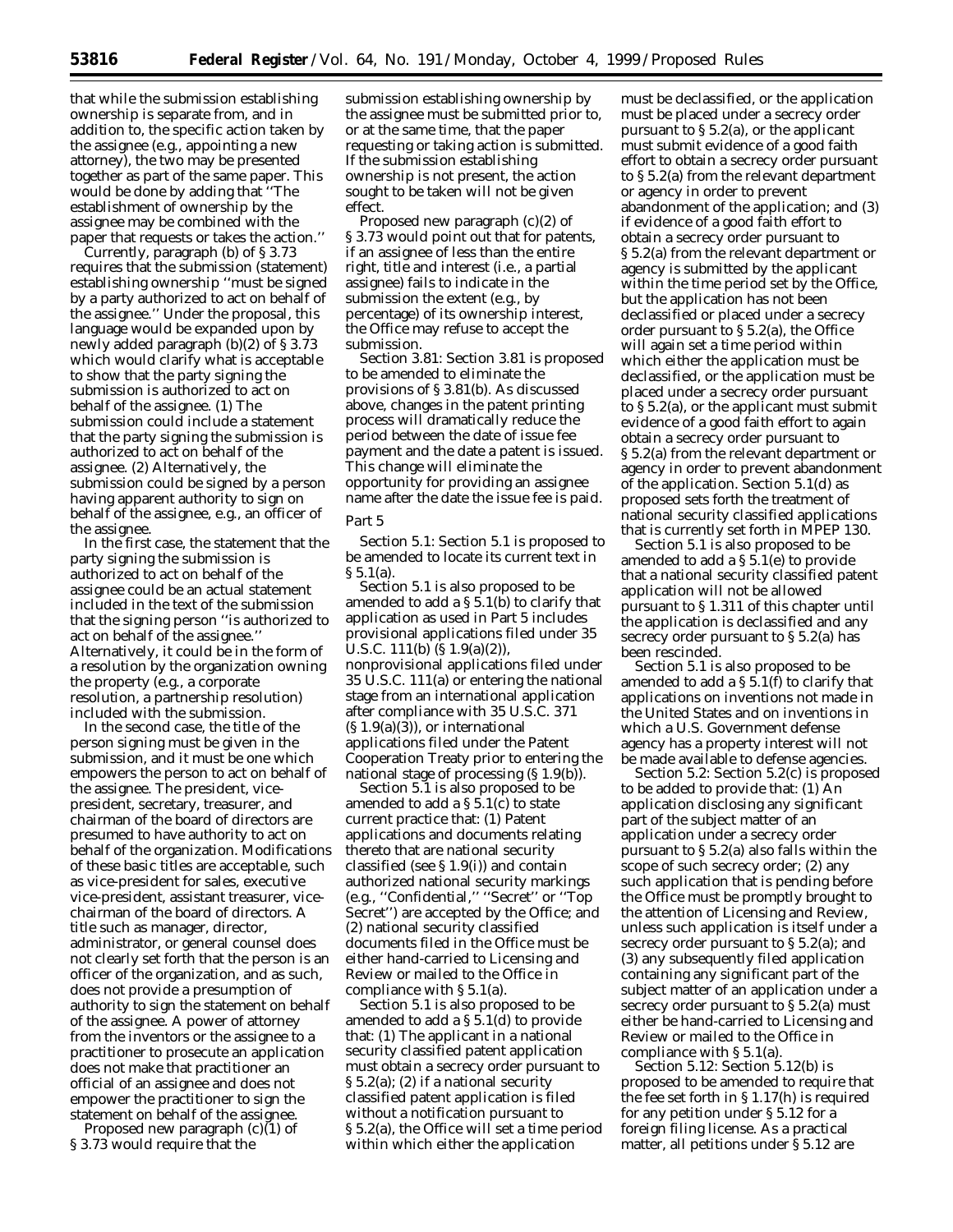treated on an expedited basis. Therefore, it is appropriate to require the fee set forth in § 1.17(h) for all petitions under § 5.12.

## *Part 10*

*Section 10.23:* Section 10.23(c)(11) is proposed to be amended to add the phrase ''[e]xcept as permitted by § 1.52(c)'' for consistency with the proposed amendment to § 1.52(c).

## **Review Under the Paperwork Reduction Act of 1995 and Other Considerations**

This notice is in conformity with the requirements of the Regulatory Flexibility Act (5 U.S.C. 601 *et seq.*), Executive Order 12612 (October 26, 1987), and the Paperwork Reduction Act of 1995 (44 U.S.C. 3501 *et seq.*). It has been determined that this rulemaking is not significant for the purposes of Executive Order 12866 (September 30, 1993).

This notice involves information collection requirements which are subject to review by the Office of Management and Budget (OMB) under the Paperwork Reduction Act of 1995 (44 U.S.C. 3501 *et seq.*). The collections of information involved in this notice have been reviewed and previously approved by OMB under the following control numbers: 0651–0016, 0651– 0020, 0651–0021, 0651–0022, 0651– 0024, 0651–0027, 0651–0031, 0651– 0032, 0651–0033, 0651–0034, 0651– 0035, and 0651–0037.

As required by the Paperwork Reduction Act of 1995 (44 U.S.C. 3507(d)), the Patent and Trademark Office has submitted an information collection package to OMB for its review and approval of the proposed information collections under OMB control numbers 0651–0031, 0651–0032, and 0651–0035. The Patent and Trademark Office is submitting information collection packages to OMB for its review and approval of these information collections because the following changes proposed in this notice do affect the information collection requirements associated with the information collections under OMB control numbers 0651–0031, 0651–0032, and 0651–0035: (1) The proposed change to §§ 1.27 and 1.28 will permit an applicant to establish small entity status in an application by a simple assertion of entitlement to small entity status (without a statement having a formalistic reference to § 1.9 or a standard form (PTO/SB/09/10/11/12)); (2) the proposed change to §§ 1.55, 1.63 and 1.78 would eliminate the need for an applicant using the application data sheet (§ 1.76) to provide priority claims

in the oath or declaration or specification; (3) the proposed change to § 1.96 would require applicants to submit lengthy computer listings on a CD–ROM or CD–R (rather than microfiche); (4) the proposed change to §§ 1.821, 1.823, and 1.825 would permit applicants to submit sequence listings on a CD–ROM or CD–R (rather than paper); and (5) the proposed change to § 1.155 would allow an applicant to seek expedited examination of a design application by filing a request for expedited examination.

As discussed above, the notice also involves currently approved information collections under OMB control numbers: 0651–0016, 0651– 0020, 0651–0021, 0651–0022, 0651– 0024, 0651–0027, 0651–0033, 0651– 0034, and 0651–0037. The Patent and Trademark Office is not resubmitting information collection packages to OMB for its review and approval of these information collections because the changes proposed in this notice do not affect the information collection requirements associated with the information collections under these OMB control numbers.

The title, description and respondent description of each of the information collections are shown below with an estimate of each of the annual reporting burdens. Included in each estimate is the time for reviewing instructions, gathering and maintaining the data needed, and completing and reviewing the collection of information. Any collections of information whose requirements will be revised as a result of the proposed rule changes discussed in this notice will be submitted to OMB for approval. The principal impact of the changes under consideration in this notice is to raise the efficiency and effectiveness of the Patent and Trademark Office's business processes to make the Patent and Trademark Office a more business-like agency and increase the level of the Patent and Trademark Office's service to the public.

*OMB Number:* 0651–0016.

*Title:* Rules for Patent Maintenance Fees.

*Form Numbers:* PTO/SB/45/47/65/66. *Type of Review:* Approved through July of 1999.

*Affected Public:* Individuals or Households, Business or Other For-Profit, Not-for-Profit Institutions and Federal Government.

*Estimated Number of Respondents:* 273,800.

*Estimated Time Per Response:* 0.08 hour.

*Estimated Total Annual Burden Hours:* 22,640 hours.

*Needs and Uses:* Maintenance fees are required to maintain a patent, except for design or plant patents, in force under 35 U.S.C. 41(b). Payment of maintenance fees are required at 31⁄2,  $7\frac{1}{2}$  and  $11\frac{1}{2}$  years after the grant of the patent. A patent number and application number of the patent on which maintenance fees are paid are required in order to ensure proper crediting of such payments.

*OMB Number:* 0651–0020.

*Title:* Patent Term Extension.

*Form Numbers:* None.

*Type of Review:* Approved through September of 2001.

*Affected Public:* Individuals or households, businesses or other forprofit, not-for-profit institutions, farms, Federal Government, and state, local, or tribal governments.

*Estimated Number of Respondents:* 57.

*Estimated Time Per Response:* 22.8 hour.

*Estimated Total Annual Burden Hours:* 1,302 hours.

*Needs and Uses:* The information supplied to the PTO by an applicant seeking a patent term extension is used by the Patent and Trademark Office, the Department of Health and Human Services, and the Department of Agriculture to determine the eligibility of a patent for extension and to determine the period of any such extension. The applicant can apply for patent term and interim extensions, petition the Patent and Trademark Office to review final eligibility decisions, and withdraw patent term extensions. If there are multiple patents, the applicant can designate which patents should be extended. An applicant can also declare their eligibility to apply for a patent term extension.

*OMB Number:* 0651–0021. *Title:* Patent Cooperation Treaty. *Form Numbers:* PCT/RO/101,ANNEX/ 134/144, PTO–1382, PCT/IPEA/401, PCT/IB/328.

*Type of Review:* Approved through May of 2000.

*Affected Public:* Individuals or Households, Business or Other For-Profit, Federal Agencies or Employees, Not-for-Profit Institutions, Small Businesses or Organizations.

*Estimated Number of Respondents:* 102,950.

*Estimated Time Per Response:* 0.9538 hour.

*Estimated Total Annual Burden Hours:* 98,195 hours.

*Needs and Uses:* The information collected is required by the Patent Cooperation Treaty (PCT). The general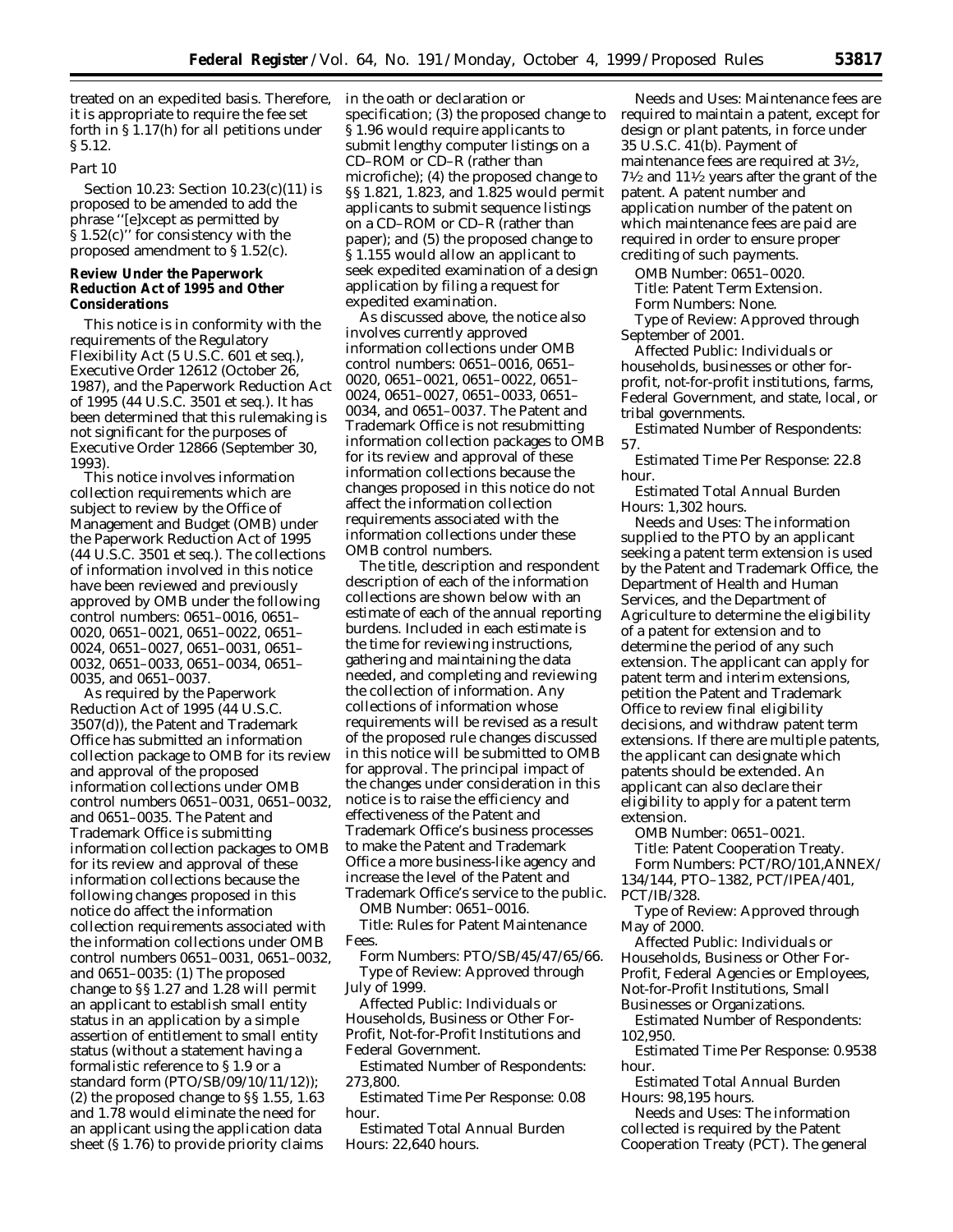purpose of the PCT is to simplify the filing of patent applications on the same invention in different countries. It provides for a centralized filing procedure and a standardized application format.

*OMB Number:* 0651–0022.

*Title:* Deposit of Biological Materials for Patent Purposes.

*Form Numbers:* None.

*Type of Review:* Approved through December of 2000.

*Affected Public:* Individuals or Households, State or Local Governments, Farms, Business or Other For-Profit, Federal Agencies or Employees, Not-for-Profit Institutions, Small Businesses or Organizations.

*Estimated Number of Respondents:* 3,300.

*Estimated Time Per Response:* 1.0 hour.

*Estimated Total Annual Burden Hours:* 3,300 hours.

*Needs and Uses:* Information on depositing of biological materials in depositories is required for (1) Office determination of compliance with the patent statute where the invention sought to be patented relies on biological material subject to deposit requirement, which includes notifying interested members of the public where to obtain samples of deposits, and (2) depositories desiring to be recognized as suitable by the Office.

*OMB Number:* 0651–0024.

*Title:* Requirements for Patent Applications Containing Nucleotide Sequence and/or Amino Acid Sequence Disclosures.

*Form Numbers:* None.

*Type of Review:* Approved through November of 1999.

*Affected Public:* Individuals or households, business or other for-profit institutions, not-for-profit institutions, and Federal Government.

*Estimated Number of Respondents:* 4,600.

*Estimated Time Per Response:* 80 minutes.

*Estimated Total Annual Burden Hours:* 6,133 hours.

*Needs and Uses:* This information is used by the Office during the examination process, the public and the patent bar. The Patent and Trademark Office also participates with the EPO and JPO in a Trilateral Sequence Exchange project, to facilitate the international exchange of published sequence data.

*OMB Number:* 0651–0027. *Title:* Changes in Patent and Trademark Assignment Practices. *Form Numbers:* PTO–1618 and PTO–

1619, PTO/SB/15/41.

*Type of Review:* Approved through May of 2002.

*Affected Public:* Individuals or Households and Businesses or Other For-Profit.

*Estimated Number of Respondents:* 209,040.

*Estimated Time Per Response:* 0.5 hour.

*Estimated Total Annual Burden Hours:* 104,520 hours.

*Needs and Uses:* The Office records about 209,040 assignments or documents related to ownership of patent and trademark cases each year. The Office requires a cover sheet to expedite the processing of these documents and to ensure that they are properly recorded.

*OMB Number:* 0651–0031.

*Title:* Patent Processing (Updating).

*Form Numbers:* PTO/SB/08/21–27/ 31/42/43/61/62/63/64/67/68/91/92/96/ 97.

*Type of Review:* Approved through September of 2000.

*Affected Public:* Individuals or Households, Business or Other For-Profit Institutions, Not-for-Profit Institutions and Federal Government.

*Estimated Number of Respondents:* 2,040,630.

*Estimated Time Per Response:* 0.39 hours.

*Estimated Total Annual Burden Hours:* 788,421 hours.

*Needs and Uses:* During the processing for an application for a patent, the applicant/agent may be required or desire to submit additional information to the Office concerning the examination of a specific application. The specific information required or which may be submitted includes: Information Disclosure Statements; Terminal Disclaimers; Petitions to Revive; Express Abandonments; Appeal Notices; Petitions for Access; Powers to Inspect; Certificates of Mailing or Transmission; Statements under § 3.73(b); Amendments, Petitions and their Transmittal Letters; and Deposit Account Order Forms.

*OMB Number:* 0651–0032. *Title:* Initial Patent Application. *Form Number:* PTO/SB/01–07/ 13PCT/17–19/29/101–110.

*Type of Review:* Approved through September of 2000.

*Affected Public:* Individuals or Households, Business or Other For-Profit, Not-for-Profit Institutions and Federal Government.

*Estimated Number of Respondents:* 344,100.

*Estimated Time Per Response:* 8.7 hours.

*Estimated Total Annual Burden Hours:* 2,994,160 hours.

*Needs and Uses:* The purpose of this information collection is to permit the Office to determine whether an application meets the criteria set forth in the patent statute and regulations. The standard Fee Transmittal form, New Utility Patent Application Transmittal form, New Design Patent Application Transmittal form, New Plant Patent Application Transmittal form, Declaration, and Plant Patent Application Declaration will assist applicants in complying with the requirements of the patent statute and regulations, and will further assist the Office in processing and examination of the application.

*OMB Number:* 0651–0033. *Title:* Post Allowance and Refiling. *Form Numbers:* PTO/SB/13/14/44/

50–57; PTOL–85b.

*Type of Review:* Approved through September of 2000.

*Affected Public:* Individuals or Households, Business or Other For-Profit, Not-for-Profit Institutions and Federal Government.

*Estimated Number of Respondents:* 135,250.

*Estimated Time Per Response:* 0.325 hour.

*Estimated Total Annual Burden Hours:* 43,893 hours.

*Needs and Uses:* This collection of information is required to administer the patent laws pursuant to title 35, U.S.C., concerning the issuance of patents and related actions including correcting errors in printed patents, refiling of patent applications, requesting reexamination of a patent, and requesting a reissue patent to correct an error in a patent. The affected public includes any individual or institution whose application for a patent has been allowed or who takes action as covered by the applicable rules.

*OMB Number:* 0651–0034. *Title:* Secrecy/License to Export. *Form Numbers:* None.

*Type of Review:* Approved through January of 2001.

*Affected Public:* Individuals or Households, Business or Other For-Profit, Not-for-Profit Institutions and Federal Government.

*Estimated Number of Respondents:* 2,187.

*Estimated Time Per Response:* 0.67 hour.

*Estimated Total Annual Burden Hours:* 1,476 hours.

*Needs and Uses:* In the interest of national security, patent laws and regulations place certain limitations on the disclosure of information contained in patents and patent applications and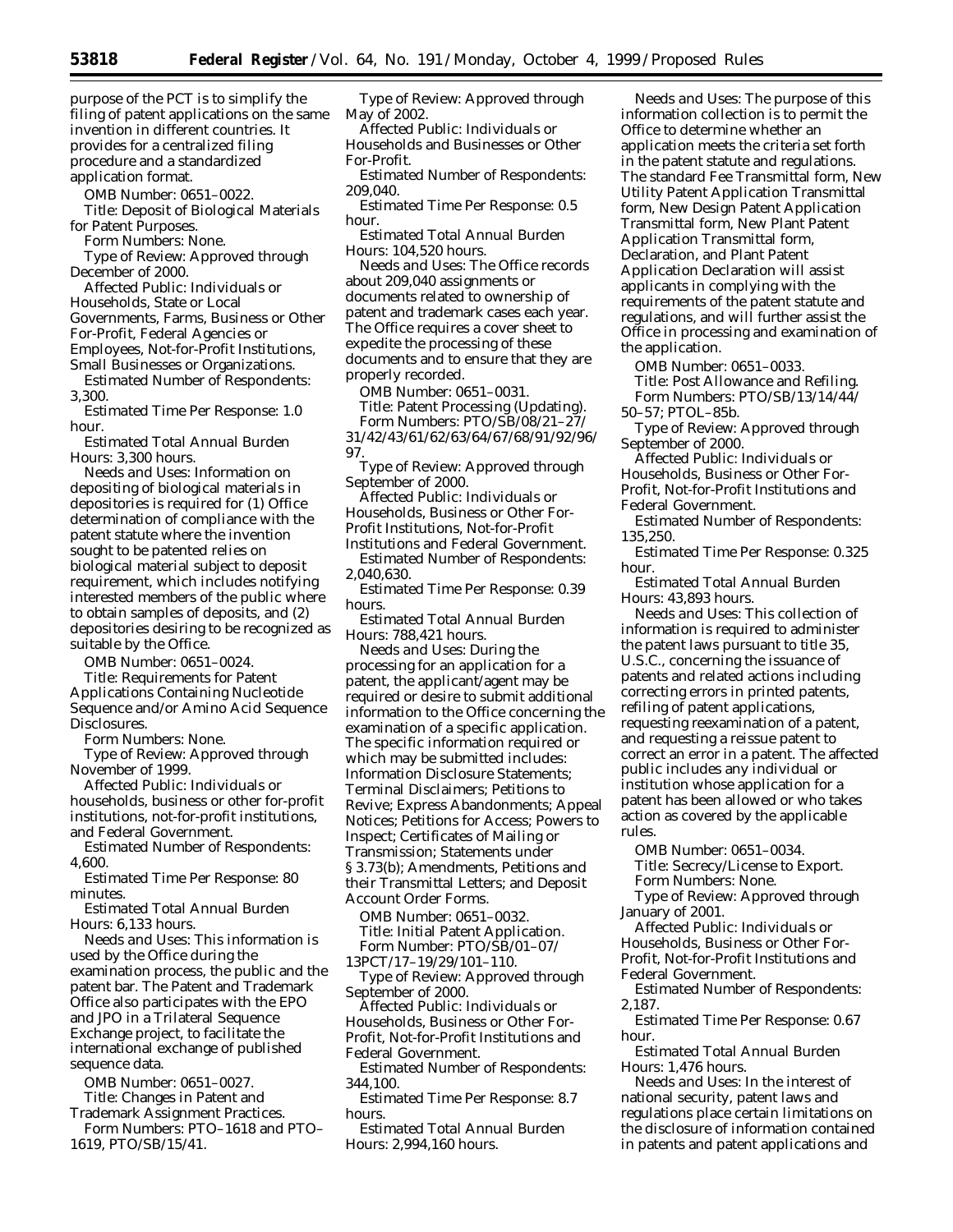on the filing of applications for patent in foreign countries.

*OMB Number:* 0651–0035.

*Title:* Address-Affecting Provisions. *Form Numbers:* PTO/SB/81–84/121– 125.

*Type of Review:* Approved through June of 1999.

*Affected Public:* Individuals or Households, Business or Other For-Profit, Not-for-Profit Institutions and Federal Government.

*Estimated Number of Respondents:* 263,520.

*Estimated Time Per Response:* 0.05 hour.

*Estimated Total Annual Burden Hours:* 13,386 hours.

*Needs and Uses:* Under existing law, a patent applicant or assignee may appoint, revoke or change a representative to act in a representative capacity. Also, an appointed representative may withdraw from acting in a representative capacity. This collection includes the information needed to ensure that Office correspondence reaches the appropriate individual.

*OMB Number:* 0651–0037. *Title:* Provisional Applications. *Form Numbers:* PTO/SB/16.

*Type of Review:* Approved through January of 2001.

*Affected Public:* Individuals or Households, Business or Other For-Profit, Not-for-Profit Institutions and Federal Government.

*Estimated Number of Respondents:* 25,000.

*Estimated Time Per Response:* 8.0 hour.

*Estimated Total Annual Burden Hours:* 200,000 hours.

*Needs and Uses:* The information included on the provisional application cover sheet is needed by the Office to identify the submission as a provisional application and not some other kind of submission, to promptly and properly process the provisional application, to prepare the provisional application filing receipt which is sent to the applicant, and to identify those provisional applications which must be reviewed by the Office for foreign filing licenses.

Notwithstanding any other provision of law, no person is required to respond to nor shall a person be subject to a penalty for failure to comply with a collection of information subject to the requirements of the Paperwork Reduction Act unless that collection of information displays a currently valid OMB control number.

As required by the Paperwork Reduction Act of 1995 (44 U.S.C. 3507(d)), the Patent and Trademark Office has submitted an information collection package to OMB for its review and approval of the proposed information collections under OMB control numbers 0651–0031, 0651–0032, and 0651–0035. As discussed above, the notice also involves currently approved information collections under OMB control numbers: 0651–0016, 0651– 0020, 0651–0021, 0651–0022, 0651– 0024, 0651–0027, 0651–0033, 0651– 0034, and 0651–0037. The Patent and Trademark Office is not resubmitting information collection packages to OMB for its review and approval of these information collections because the changes proposed in this notice do not materially affect, or change the burden hours associated with, these information collections.

Interested persons are requested to send comments regarding these information collections, including suggestions for reducing this burden, to Robert J. Spar, Director, Special Program Law Office, Patent and Trademark Office, Washington, D.C. 20231, or to the Office of Information and Regulatory Affairs of OMB, New Executive Office Building, 725 17th Street, NW, room 10235, Washington, DC 20503, Attention: Desk Officer for the Patent and Trademark Office.

The Chief Counsel for Regulation of the Department of Commerce certified to the Chief Counsel for Advocacy, Small Business Administration, that the changes proposed in this rule, if adopted, would not have a significant impact on a substantial number of small entities (Regulatory Flexibility Act, 5 U.S.C. 605(b)). In furtherance of the Patent Business Goals, the Office is proposing changes to the rules of practice to eliminate unnecessary formal requirements, streamline the patent application process, and simplify and clarify procedures. In streamlining this process, the Office will be able to issue a patent in a shorter time by eliminating formal requirements that must be performed by the applicant, his or her representatives and the Office. All applicants will benefit from a reduced overall cost to them for receiving patent protection and from a faster receipt of their patents. In addition, small entities will benefit from the proposed changes to the requirements for establishing small entity status under § 1.27 for purposes of paying reduced patent fees under 35 U.S.C.  $41(h)$ . The currently used small entity statement forms are proposed to be eliminated. Small entity status would be established at any time by a simple assertion of entitlement to small entity status. A simpler procedure to establish small entity status would

reduce processing time with the Office and would be a benefit to small entity applicants as it would eliminate the time-consuming and aggravating processing requirements that are mandated by the current rules.

The Patent and Trademark Office has determined that this notice has no Federalism implications affecting the relationship between the National Government and the States as outlined in Executive Order 12612.

## **List of Subjects**

# *37 CFR Part 1*

Administrative practice and procedure, Courts, Freedom of information, Inventions and patents, Reporting and recordkeeping requirements, Small businesses.

## *37 CFR Part 3*

Administrative practice and procedure, Inventions and patents, Reporting and record keeping requirements.

## *37 CFR Part 5*

Classified information, Foreign relations, Inventions and patents.

# *37 CFR Part 10*

Administrative practice and procedure, Inventions and patents, Lawyers, Reporting and recordkeeping requirements.

For the reasons set forth in the preamble, 37 CFR parts 1, 3, 5, and 10 are proposed to be amended as follows:

# **PART 1—RULES OF PRACTICE IN PATENT CASES**

1. The authority citation for 37 CFR part 1 is revised to read as follows:

**Authority:** 35 U.S.C. 6, unless otherwise noted.

2. Section 1.4 is proposed to be amended by revising paragraphs (b) and (c) to read as follows:

# **§ 1.4 Nature of correspondence and signature requirements.**

\* \* \* \* \* (b) Since each file must be complete in itself, a separate copy of every paper to be filed in a patent or trademark application, patent file, trademark registration file, or other proceeding must be furnished for each file to which the paper pertains, even though the contents of the papers filed in two or more files may be identical. The filing of duplicate copies of correspondence in the file of an application, patent, trademark registration file, or other proceeding should be avoided, except in situations in which the Office requires the filing of duplicate copies. The Office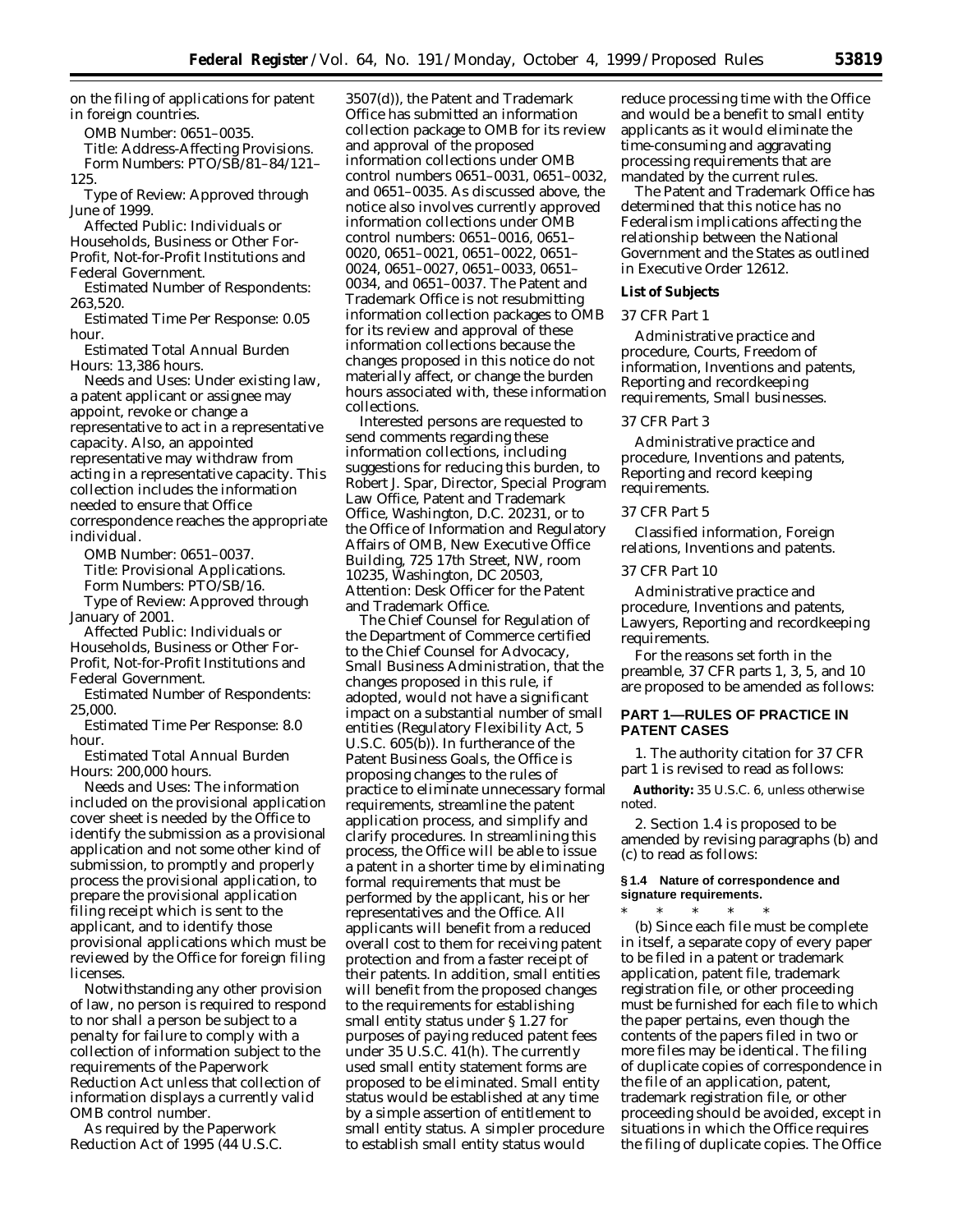may dispose of duplicate copies of correspondence in the file of an application, patent, trademark registration file, or other proceeding.

(c) Since different matters may be considered by different branches or sections of the Patent and Trademark Office, each distinct subject, inquiry or order must be contained in a separate paper to avoid confusion and delay in answering papers dealing with different subjects.

\* \* \* \* \* 3. Section 1.6 is proposed to be amended by revising paragraph (d)(9) to read as follows:

## **§ 1.6 Receipt of correspondence.**

\* \* \* \* \* (d) \* \* \*

(9) Correspondence to be filed in an interference proceeding which consists of a preliminary statement under § 1.621; a transcript of a deposition under § 1.676 or of interrogatories, or cross-interrogatories; or an evidentiary record and exhibits under § 1.653.<br>\* \* \* \* \* \* \*

\* \* \* \* \* 4. Section 1.9 is proposed to be amended by removing and reserving paragraphs (c), (d) and (e), and revising paragraph (f) and adding a new paragraph (i) to read as follows:

## **§ 1.9 Definitions.**

\* \* \* \* \* (f) *Small entities.* A small entity as used in this chapter means any party (person, small business concern, or nonprofit organization) under paragraphs  $(f)(1)$  through  $(f)(3)$  of this section.

(1) *Person:* A person, as used in § 1.27(b), means any inventor or other individual (*e.g.,* an individual to whom an inventor has transferred some rights in the invention), who *has not* assigned, granted, conveyed, or licensed, and is under no obligation under contract or law to assign, grant, convey, or license, any rights in the invention. An inventor or other individual who *has* transferred some rights, or is under an obligation to transfer some rights in the invention to one or more parties, can also qualify for small entity status if all the parties who have had rights in the invention transferred to them also qualify for small entity status either as a person, small business concern, or nonprofit organization under this section.

(2) *Small business concern:* A small business concern, as used in § 1.27(b), means any business concern that:

(i) Has not assigned, granted, conveyed, or licensed, and is under no obligation under contract or law to assign, grant, convey, or license, any rights in the invention to any person,

concern, or organization which would not qualify under this section for small entity status as a person, small business concern, or nonprofit organization.

(ii) Meets the size standards set forth in 13 CFR part 121 to be eligible for reduced patent fees. Questions related to size standards for a small business concern may be directed to: Small Business Administration, Size Standards Staff, 409 Third Street, SW, Washington, DC 20416.

(3) *Nonprofit organization.* A nonprofit organization, as used in § 1.27(b), means any nonprofit organization that:

(i) Has not assigned, granted, conveyed, or licensed, and is under no obligation under contract or law to assign, grant, convey, or license, any rights in the invention to any person who could not qualify for small entity status, or to any concern or organization which would not qualify as a small business concern, or a nonprofit organization under this section, and

(ii) Is either:

(A) A university or other institution of higher education located in any country;

(B) An organization of the type described in section 501(c)(3) of the Internal Revenue Code of 1986 (26 U.S.C.  $501(c)(3)$  and exempt from taxation under section 501(a) of the Internal Revenue Code (26 U.S.C. 501(a));

(C) Any nonprofit scientific or educational organization qualified under a nonprofit organization statute of a state of this country (35 U.S.C. 201(i)); or

(D) Any nonprofit organization located in a foreign country which would qualify as a nonprofit organization under paragraphs  $(f)(3)(ii)(B)$  or  $(f)(3)(ii)(C)$  of this section if it were located in this country.

(4) *License to a Federal Agency.* (i) For persons under paragraph  $(f)(1)$  of this section, a license to the Government resulting from a rights determination under Executive Order 10096 does not constitute a license so as to prohibit claiming small entity status.

(ii) For small business concerns and nonprofit organizations under paragraphs  $(f)(2)$  and  $(f)(3)$  of this section, a license to a Federal agency resulting from a funding agreement with that agency pursuant to 35 U.S.C. 202(c)(4) does not constitute a license.

\* \* \* \* \* (i) National security classified as used in this chapter means specifically authorized under criteria established by an Act of Congress or Executive order to be kept secret in the interest of national defense or foreign policy and, in fact,

properly classified pursuant to such Act of Congress or Executive order.

5. Section 1.12 is proposed to be amended by revising paragraph (c)(1) to read as follows:

## **§ 1.12 Assignment records open to public inspection.**

- \* \* \* \* \*
- (c) \* \* \*

(1) Be in the form of a petition including the fee set forth in § 1.17(h); or

\* \* \* \* \* 6. Section 1.14 is proposed to be revised to read as follows:

#### **§ 1.14 Patent applications preserved in confidence.**

(a) *Confidentiality of patent application information.* Patent applications are generally preserved in confidence pursuant to 35 U.S.C. 122. Information concerning the filing, pendency, or subject matter of an application for patent, including status information, and access to the application, will only be given to the public as set forth in § 1.11 or in this section.

(1) *Status information* is:

(i) Whether the application is pending, abandoned, or patented; and (ii) The application ''numerical

identifier'' which may be:

(A) The eight digit application number (the two digit series code plus the six digit serial number); or

(B) The six digit serial number plus any of the filing date of the national application, the international filing date, or date of entry into the national stage.

(2) *Access* is defined as providing the application file for review and copying of any material.

(b) *When status information may be supplied.* Status information of an application may be supplied by the Office to the public if any of the following apply:

(1) Access to the application is available pursuant to paragraph (e) of this section;

(2) The application is referred to by its numerical identifier in a published patent document (*e.g.,* a U.S. patent or a published international application) or in a U.S. application open to public inspection (§ 1.11(b) or paragraph  $(e)(2)(i)$  of this section); or

(3) The application is a published international application in which the United States of America has been indicated as a designated state.

(c) *Copy of application-as-filed.* If a pending or abandoned application is incorporated by reference in a U.S. patent, a copy of that application-asfiled may be provided to any person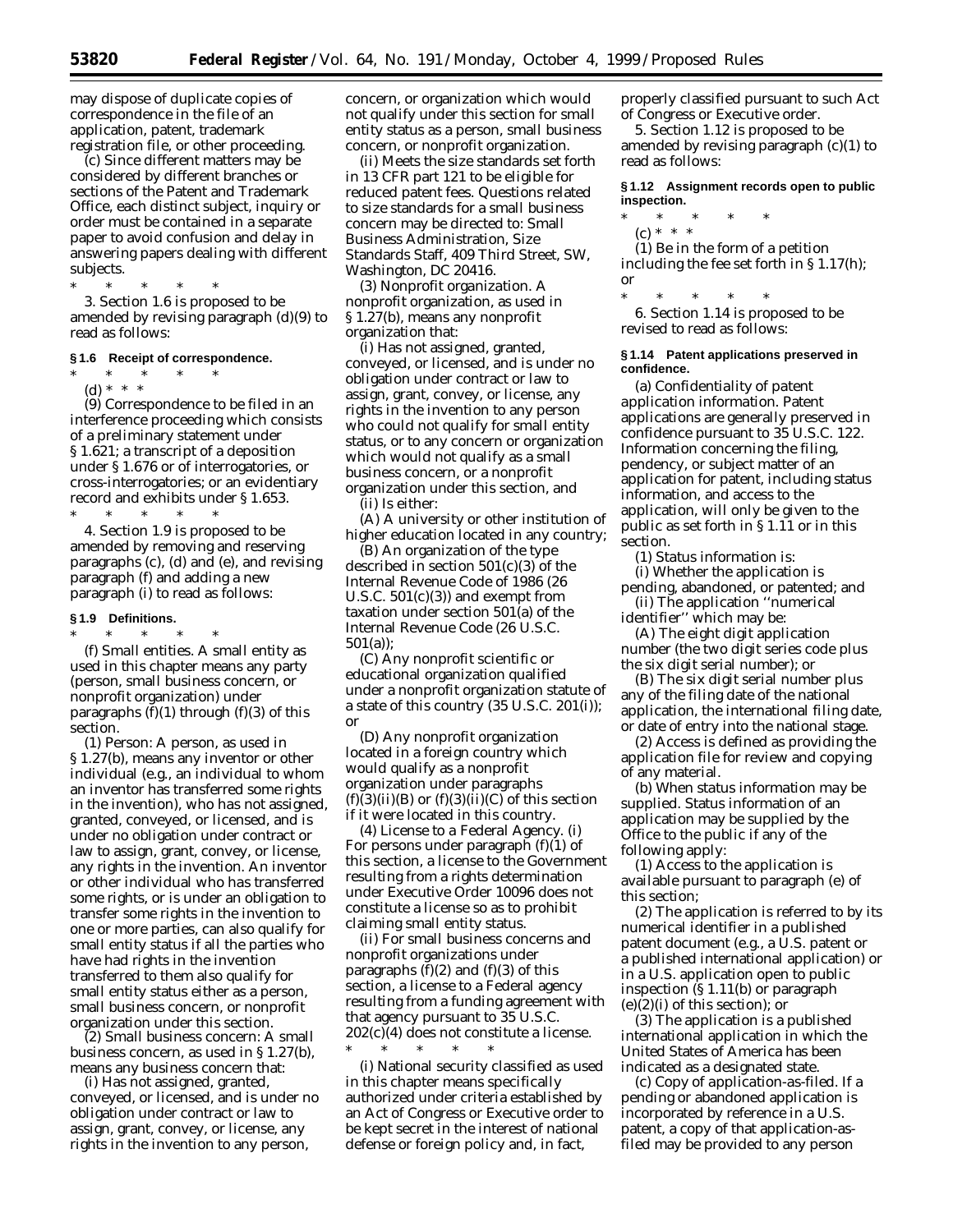upon written request including the fee set forth in § 1.19(b)(1).

(d) *Power to inspect a pending or abandoned application may be granted by a party named in the application file.* Access to an application may be provided to any person if the application file is available, and the application contains written authority (*e.g.,* a power to inspect) in that particular application granting access to such person that is signed by:

(1) An applicant;

(2) An attorney or agent of record; (3) An authorized official of an assignee of record (made of record pursuant to § 3.71 of this chapter); or

(4) A registered attorney or agent named in papers accompanying the application papers filed under § 1.53 or the national stage documents filed under §§ 1.494 or 1.495, if an executed oath or declaration pursuant to § 1.63 or § 1.497 has not been filed.

(e) *Public access to a pending or abandoned application may be provided.* Access to an application may be provided to any person if a written request for access is submitted, the application file is available, and any of the following apply:

(1) The application is open to public inspection pursuant to § 1.11(b); or

(2) The application is abandoned, it is not within the file jacket of a pending application under § 1.53(d), and it is referred to:

(i) In a U.S. patent; or

(ii) In another U.S. application which is open to public inspection either pursuant to § 1.11(b) or paragraph  $(e)(2)(i)$  of this section.

(f) *Applications that may be destroyed.* Applications that are abandoned or for which proceedings are otherwise terminated may be destroyed, and thus may not be available for access as permitted by paragraphs (d) or (e) of

this section, after twenty years from their filing or deposit date. Exceptions may be made for applications to which particular attention has been called and which have been marked for preservation.

(g) *Applications reported to Department of Energy.* Applications for patents which appear to disclose, purport to disclose or do disclose inventions or discoveries relating to atomic energy are reported to the Department of Energy, which Department will be given access to the applications. Such reporting does not constitute a determination that the subject matter of each application so reported is in fact useful or is an invention or discovery, or that such application in fact discloses subject matter in categories specified by 42 U.S.C. 2181 (c) and (d).

(h) *Decisions by the Commissioner or the Board of Patent Appeals and Interferences.* Any decision by the Commissioner or the Board of Patent Appeals and Interferences which would not otherwise be open to public inspection may be published or made available for public inspection if:

(1) The Commissioner believes the decision involves an interpretation of patent laws or regulations that would be of precedential value; and

(2) The applicant, or a party involved in an interference for which a decision was rendered, is given notice and an opportunity to object in writing within two months on the ground that the decision discloses a trade secret or other confidential information. Any objection must identify the deletions in the text of the decision considered necessary to protect the information, or explain why the entire decision must be withheld from the public to protect such information. An applicant or party will be given time, not less than twenty days,

to request reconsideration and seek court review before any portions of a decision are made public under this paragraph over his or her objection.

(i) *Publication pursuant to § 1.47.* Information as to the filing of an application will be published in the *Official Gazette* in accordance with § 1.47 (a) and (b).

(j) *International applications.* Copies of an application file for which the United States acted as the International Preliminary Examining Authority, or copies of a document in such an application file, will be furnished in accordance with Patent Cooperation Treaty (PCT) Rule 94.2 or 94.3, upon payment of the appropriate fee  $(S 1.19(b)(2)$  or  $S 1.19(b)(3)$ .

(k) *Access or copies in other circumstances.* The Office, either *sua sponte* or on petition, may also provide access or copies of an application if necessary to carry out an Act of Congress or if warranted by other special circumstances. Any petition by a member of the public seeking access to, or copies of, any pending or abandoned application preserved in confidence pursuant to paragraph (a) of this section, or any related papers, must include:

(1) The fee set forth in § 1.17(h); and

(2) A showing that access to the application is necessary to carry out an Act of Congress or that special circumstances exist which warrant petitioner being granted access to the application.

7. Section 1.17 is proposed to be amended by revising paragraphs (h), (i),  $(k)$ ,  $(l)$ ,  $(m)$ , and  $(q)$  and adding paragraph (t) to read as follows:

**§ 1.17 National application processing fees.**

\* \* \* \* \*

(h) For filing a petition to the Commissioner under a section listed below which refers to this paragraph ................................... \$130.00 § 1.12—for access to an assignment record.

- §1.14-for access to an application.
- § 1.47—for filing by other than all the inventors or a person not the inventor.
- § 1.53(e)—to accord a filing date.
- § 1.59—for expungement and return of information.
- § 1.91—for entry of a model or exhibit.
- § 1.102—to make an application special.
- § 1.103(a)—to suspend action in application.
- § 1.182—for decision on a question not specifically provided for.
- § 1.183—to suspend the rules.
- § 1.295—for review of refusal to publish a statutory invention registration.
- § 1.313—to withdraw an application from issue.
- § 1.314—to defer issuance of a patent.
- § 1.377—for review of decision refusing to accept and record payment of a maintenance fee filed prior to expiration of a patent.
- § 1.378(e)—for reconsideration of decision on petition refusing to accept delayed payment of maintenance fee in an expired patent.
- $$1.550(c)(2)$ —for a petition for an extension of time to accept an unintentionally delayed response in a reexamination proceeding.
- § 1.644(e)—for petition in an interference.
- § 1.644(f)—for request for reconsideration of a decision on petition in an interference.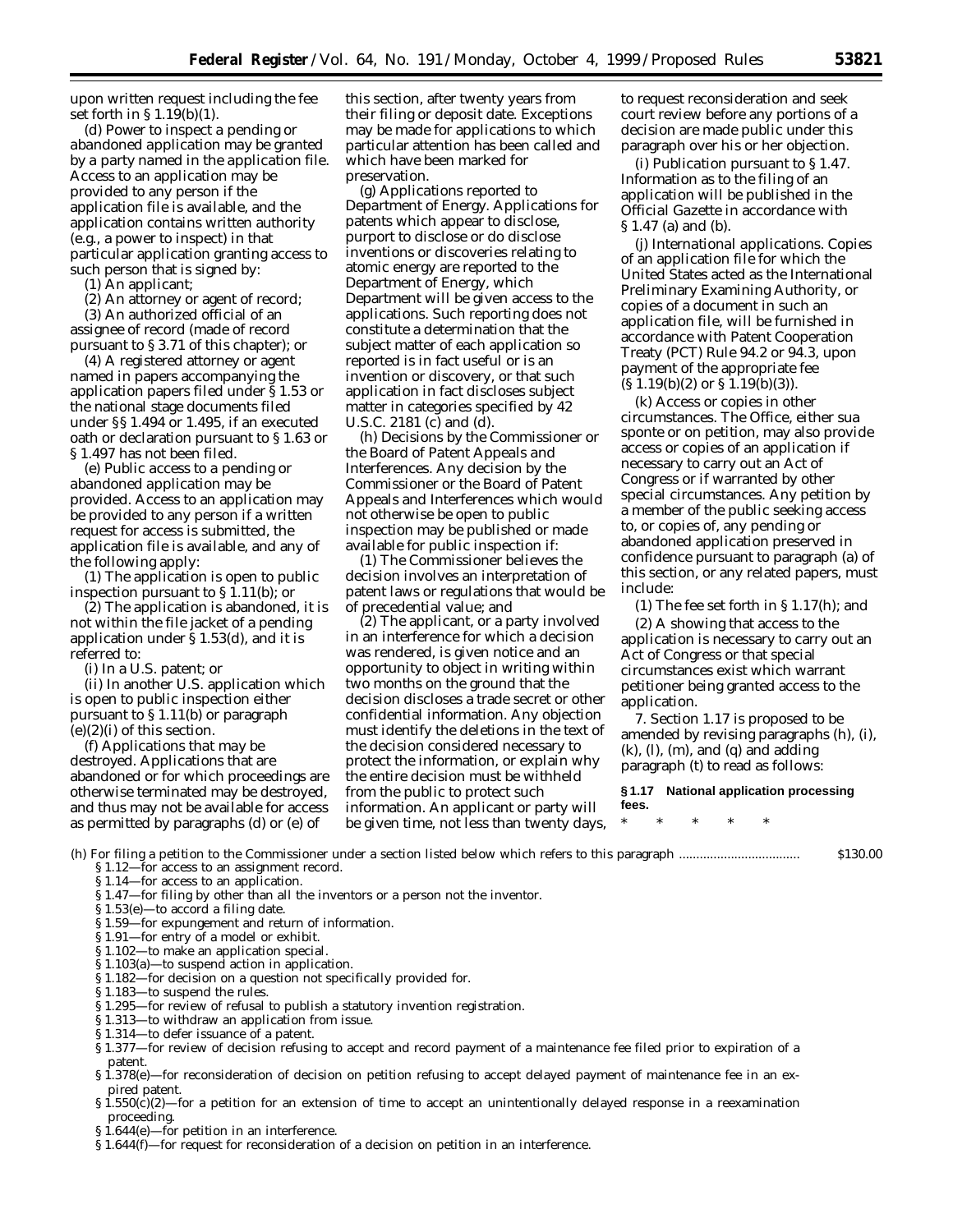§ 1.666(b)—for access to an interference settlement agreement. § 1.666(c)—for late filing of interference settlement agreement. § 1.741(b)—to accord a filing date to an application for extension of a patent term. § 5.12—for expedited handling of a foreign filing license. § 5.15—for changing the scope of a license. § 5.25—for retroactive license. (i) Processing fee for taking action under a section listed below which refers to this paragraph .................................................... 130.00 § 1.28(c)(3)—for processing a non-itemized fee deficiency based on an error in small entity status. § 1.41—for supplying the name or names of the inventor or inventors after the filing date without an oath or declaration as prescribed by § 1.63, except in provisional applications. § 1.48—for correcting inventorship, except in provisional applications. § 1.52(d)—for processing a nonprovisional application filed with a specification in a language other than English. § 1.55—for entry of late priority papers. § 1.103(b)—for requesting limited suspension of action in continued prosecution application.  $\S 1.497(d)$ —for filing an oath or declaration pursuant to 35 U.S.C.  $371(c)(4)$  naming an inventive entity different from the inventive entity set forth in the international stage. \* \* \* \* \* \* \* \* \* \* \* \* \* (k) For accepting color drawings or color photographs (§ 1.84(a)) ...................................................................................................... 200.00 (l) For filing a petition for the revival of an unavoidably abandoned application under 35 U.S.C. 111, 133, 364, or 371, or the unavoidably delayed payment of the issue fee under  $35 \text{ U.S.C. } 151 \text{ (§ } 1.137(a))$ : By a small entity  $(\$1.9(f))$  55.00<br>By other than a small entity  $(110.00)$ By other than a small entity (m) For filing a petition for the revival of an unintentionally abandoned application or the unintentionally delayed payment of the issue fee under 35 U.S.C. 41(a)(7) (§ 1.137(b)): By a small entity (§ 1.9(f)) 605.00 By other than a small entity \* \* \* \* \* \* \* \* \* \* \* \* \* (q) Processing fee for taking action under a section listed below which refers to this paragraph ................................................... 50.00 § 1.41—to supply the name or names of the inventor or inventors after the filing date without a cover sheet as prescribed by  $\S 1.51(c)(1)$  in a provisional application. § 1.48—for correction of inventorship in a provisional application. § 1.53(c)—to convert a nonprovisional application filed under § 1.53(b) to a provisional application under § 1.53(c). \* \* \* \* \* \* \* \* \* \* \* \* \* (t) For filing a request for expedited examination under § 1.155(a) ................................................................................................... 900.00 8. Section 1.19 is proposed to be amended by revising its introductory text and paragraphs (a) and (b) and removing paragraph (h) to read as **§ 1.19 Document supply fees.** The Patent and Trademark Office will supply copies of the following indicated. The copies will be in black and white unless the original document is in color, a color copy is requested and

(a) Uncertified copies of patents:

follows:

(1) Printed copy of a patent, including a design patent, statutory invention registration, or defensive publication document:

documents upon payment of the fees

|                                                                                                                       | \$3.00 |
|-----------------------------------------------------------------------------------------------------------------------|--------|
|                                                                                                                       | 6.00   |
| (iii) Expedited service for copy ordered by expedited mail or facsimile delivery service and delivered to the cus-    |        |
|                                                                                                                       | 25.00  |
|                                                                                                                       | 15.00  |
| (3) Color copy of a patent (other than a plant patent) or statutory invention registration containing a color drawing | 25.00  |
| (b) Certified and uncertified copies of Office documents:                                                             |        |
| (1) Certified or uncertified copy of patent application as filed:                                                     |        |
|                                                                                                                       | 15.00  |
|                                                                                                                       | 30.00  |
| (2) Certified or uncertified copy of patent-related file wrapper and contents:                                        |        |
|                                                                                                                       | 250.00 |
|                                                                                                                       | 25.00  |
|                                                                                                                       | 25.00  |
|                                                                                                                       | 25.00  |
|                                                                                                                       |        |

9. Section 1.22 is proposed to be amended by revising paragraph (b) and adding paragraph (c) to read as follows:

**§ 1.22 Fee payable in advance.**

\* \* \* \* \*

(b) All fees paid to the Patent and Trademark Office must be itemized in each individual application, patent, trademark registration file, or other proceeding in such a manner that it is clear for which purpose the fees are paid. The Office may return fees that are

 $*$  \*  $*$  \*  $*$  \*  $*$  \*

not itemized as required by this paragraph. The provisions of § 1.5(a) do not apply to the resubmission of fees returned pursuant to this paragraph.

the fee for a color copy is paid.

 $(c)(1)$  A fee paid by an authorization to charge such fee to a deposit account containing sufficient funds to cover the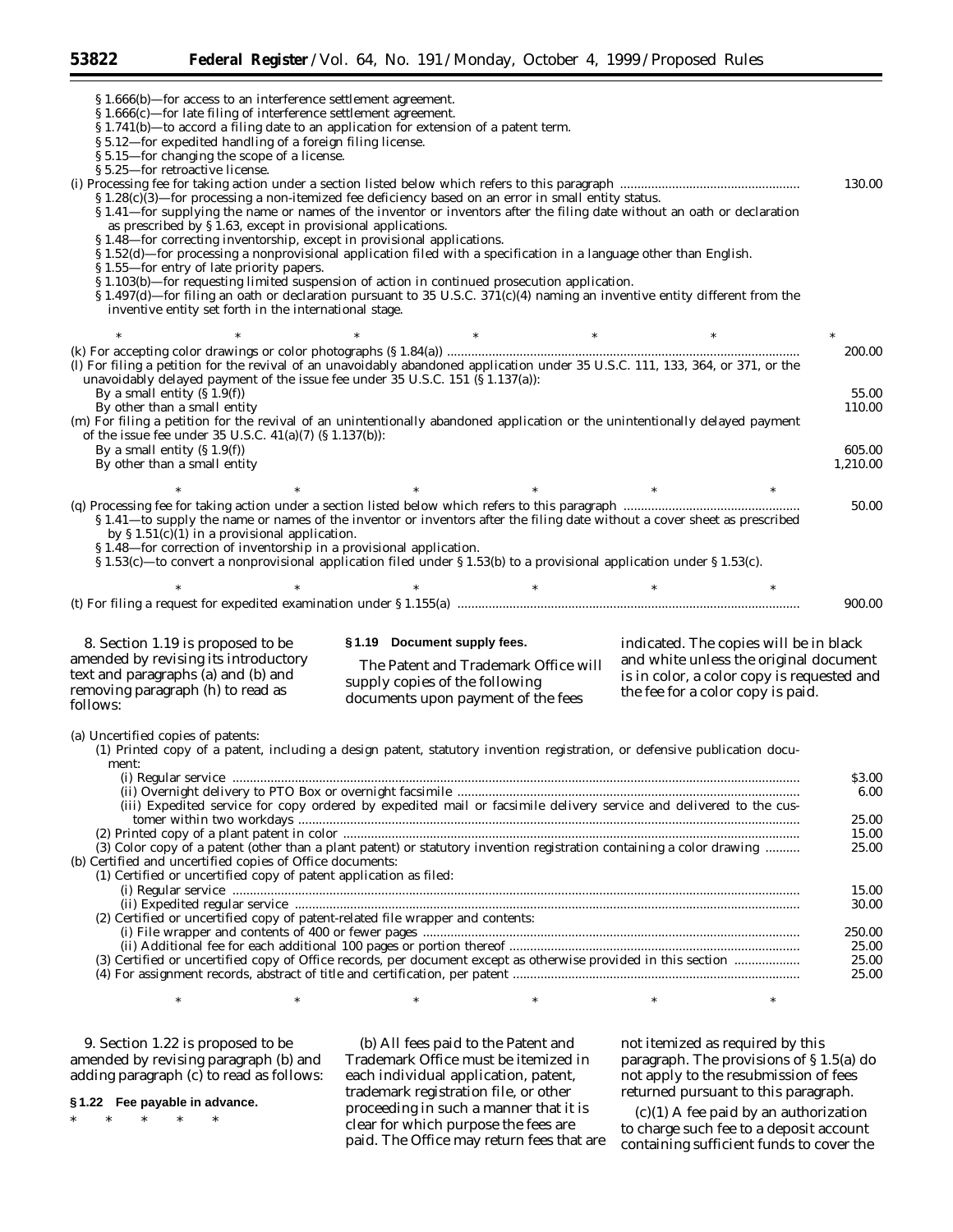applicable fee amount (§ 1.25) is considered paid:

(i) On the date the paper for which the fee is payable is received in the Office (§ 1.6), if the paper including the deposit account charge authorization was filed prior to or concurrently with such paper;

(ii) On the date the paper including the deposit account charge authorization is received in the Office (§ 1.6), if the paper including the deposit account charge authorization is filed after the filing of the paper for which the fee is payable; and

iii) On the date of the agreement, if the deposit account charge authorization is the result of an agreement between the applicant and an Office employee that is reduced to a writing.

(2) A fee paid other than by an authorization to charge such fee to a deposit account is considered paid on the date the applicable fee amount is received in the Office (§ 1.6).

(3) The applicable fee amount is determined by the fee in effect on the date such fee is paid in full.

10. Section 1.25 is proposed to be amended by revising paragraph (b) to read as follows:

## **§ 1.25 Deposit accounts.** \* \* \* \* \*

(b) Filing, issue, appeal, internationaltype search report, international application processing, petition, and post-issuance fees may be charged against these accounts if sufficient funds are on deposit to cover such fees. A general authorization to charge all fees, or only certain fees, set forth in § 1.16 to § 1.18 to a deposit account containing sufficient funds may be filed in an individual application, either for the entire pendency of the application or with respect to a particular paper filed. An authorization to charge fees under § 1.16 in an application submitted under § 1.494, or § 1.495 will be treated as an authorization to charge fees under § 1.492. An authorization to charge fees set forth in § 1.18 to a deposit account is subject to the provisions of § 1.311(b). An authorization to charge to a deposit account the fee for a request for reexamination pursuant to § 1.510 and any other fees required in a reexamination proceeding in a patent may also be filed with the request for reexamination. An authorization to charge a fee to a deposit account will not be considered payment of the fee on the date the authorization to charge the fee is effective as to the particular fee to be charged unless sufficient funds are present in the account to cover the fee.

11. Section 1.26 is proposed to be amended by revising paragraph (a) and adding paragraph (b) to read as follows:

#### **§ 1.26 Refunds.**

(a) The Commissioner may refund a fee paid by mistake or in excess of that required. A change of purpose after the payment of a fee, as when a party desires to withdraw a patent or trademark filing for which the fee was paid, including an application, an appeal, or a request for an oral hearing, will not entitle a party to a refund of such fee. The Office will not refund amounts of twenty-five dollars or less unless a refund is specifically requested, and will not notify the payor of such amounts. If a party paying a fee or requesting a refund does not instruct the Office that refunds are to be credited to a deposit account, and does not provide the banking information necessary for making refunds by electronic funds transfer, the Commissioner may either require such banking information or use the banking information on the payment instrument to make a refund.

(b) Any request for refund must be filed within two years from the date the fee was paid, except as otherwise provided in this paragraph or in § 1.28(a). If the Office charges a deposit account by an amount other than an amount specifically indicated in an authorization  $(S 1.25(b))$ , any request for refund based upon such charge must be filed within two years from the date of the deposit account statement indicating such charge, and include a copy of that deposit account statement. The time periods set forth in this paragraph are not extendable.

\* \* \* \* \* 12. Section 1.27 is proposed to be revised to read as follows:

## **§ 1.27 Establishing status as small entity to permit payment of small entity fees; when a determination of entitlement to small entity status and notification of loss of entitlement to small entity status are required; fraud on the Office.**

(a) *Establishment of small entity status permits payment of reduced fees.* A small entity, as defined in § 1.9(f), who has properly asserted entitlement to small entity status pursuant to paragraph (b) of this section will be accorded small entity status by the Office in the particular application or patent in which entitlement to small entity status was asserted. Establishment of small entity status allows the payment of certain reduced patent fees pursuant to 35 U.S.C. 41(h).

(b) *Assertion of small entity status*. Any party (person, small business concern or nonprofit organization) who has made a determination, pursuant to paragraph (e) of this section, of entitlement to be accorded small entity status pursuant to § 1.9(f) must, in order to establish small entity status for the purpose of paying small entity fees, make an assertion of entitlement to small entity status, pursuant to paragraph  $(b)(1)$  or  $(b)(3)$  of this section, in the application or patent in which such small entity fees are to be paid.

(1) *Assertion by writing*. Small entity status may be established by a written assertion of entitlement to small entity status. A written assertion must:

(i) Be clearly identifiable;

(ii) Be signed; and

(iii) Convey the concept of entitlement to small entity status, such as by stating that applicant is a small entity, or that small entity status is entitled to be asserted for the application or patent. While no specific words or wording are required to assert small entity status, the intent to assert small entity status must be clearly indicated in order to comply with the assertion requirement.

(2) *Parties who can sign the written assertion*. The written assertion can be signed by:

(i) One of the parties identified in § 1.33(b) (*e.g.,* an attorney or agent registered with the Office), § 3.73(b) of this chapter notwithstanding;

(ii) At least one of the inventors, § 1.33(b)(4) notwithstanding; or

(iii) An assignee of an undivided part interest, §§ 1.33(b)(3) and 3.73(b) of this chapter notwithstanding.

(3) *Assertion by payment of the small entity basic filing or national fee.* The payment, by any party, of the exact amount of one of the small entity basic filing fees set forth in  $\S 1.16(a)$ , (f), (g), (h), or (k), or one of the small entity national fees set forth in § 1.492(a)(1),  $(a)(2)$ ,  $(a)(3)$ ,  $(a)(4)$ , or  $(a)(5)$ , will be treated as a written assertion of entitlement to small entity status even if the type of basic filing or national fee is inadvertently selected in error.

(i) If the Office accords small entity status based on payment of a small entity fee that is not applicable to that application, any balance of the small entity fee that is applicable to that application will be due.

(ii) The payment of any small entity fee other than those set forth in paragraph (b)(3) (whether in the exact fee amount or not) of this section will not be treated as a written assertion of entitlement to small entity status and will not be sufficient to establish small entity status in an application or a patent.

(4) *Assertion required in related, continuing, and reissue applications.*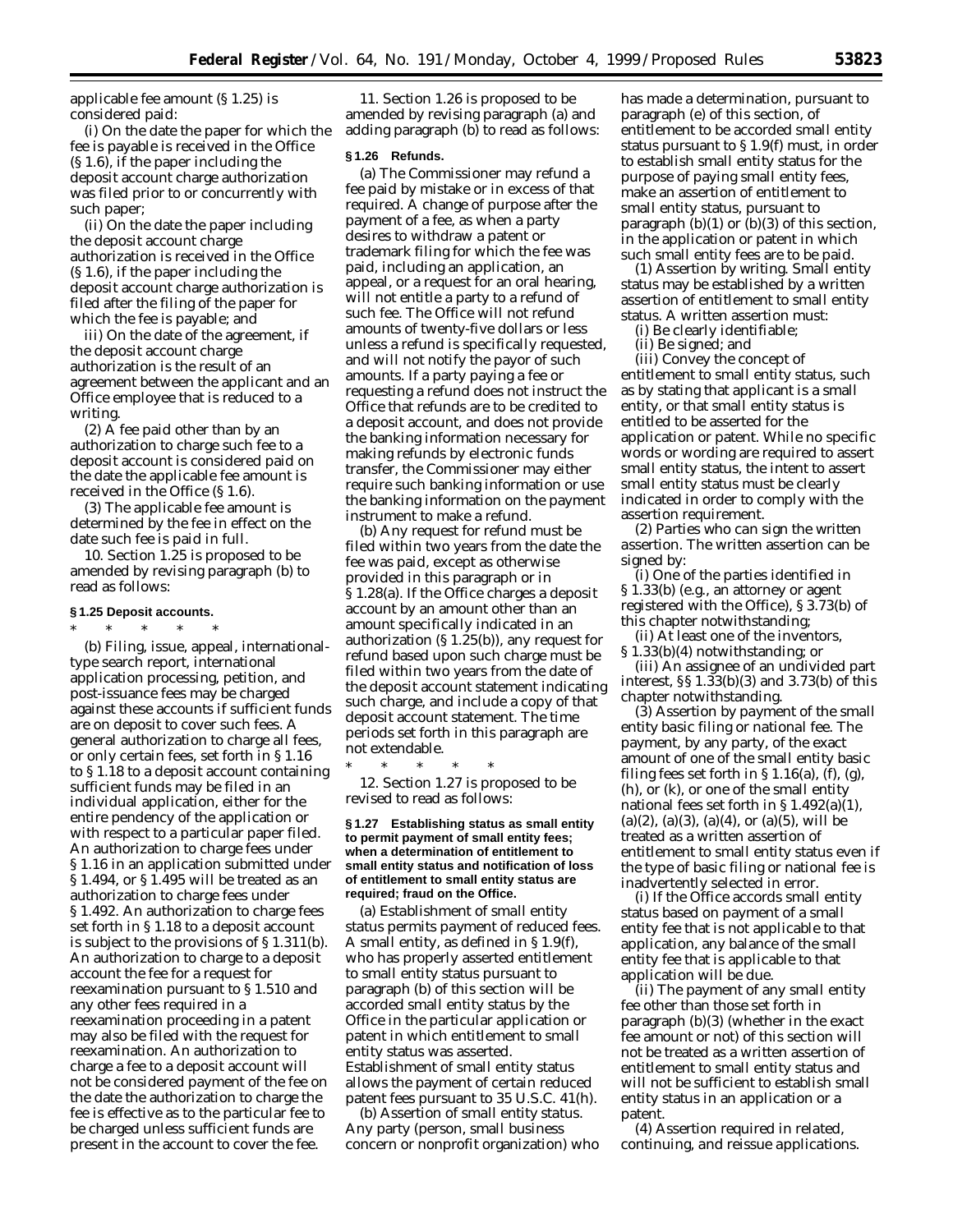Status as a small entity must be specifically established by an assertion in each related, continuing and reissue application in which status is appropriate and desired. Status as a small entity in one application or patent does not affect the status of any other application or patent, regardless of the relationship of the applications or patents. The refiling of an application under § 1.53 as a continuation, divisional, or continuation-in-part application (including a continued prosecution application under § 1.53(d)), or the filing of a reissue application, requires a new assertion as to continued entitlement to small entity status for the continuing or reissue application.

(c) *When small entity fees can be paid.* Any fee, other than the small entity basic filing fees and the small entity national fees of paragraph (b)(3) of this section, can be paid in the small entity amount only if it is submitted with, or subsequent to, the submission of a written assertion of entitlement to small entity status, except when refunds are permitted by § 1.28(a).

(d) *Only one assertion required.* (1) An assertion of small entity status need only be filed once in an application or patent. Small entity status, once established, remains in effect until changed pursuant to § 1.28(b) of this part. Where an assignment of rights or an obligation to assign rights to other parties who are small entities occurs subsequent to an assertion of small entity status, a second assertion is not required.

(2) Once small entity status is withdrawn pursuant to paragraph (f)(2) of this section, a new written assertion is required to again obtain small entity status.

(e) *Assertion requires a determination of entitlement to pay small entity fees.* Prior to submitting an assertion of entitlement to small entity status in an application, including a related, continuing, or reissue application, a determination of such entitlement should be made pursuant to the requirements of § 1.9(f). It should be determined that all parties holding rights in the invention qualify for small entity status. The Office will generally not question any assertion of small entity status that is made in accordance with the requirements of this section, but note paragraph (g) of this section.

(f)(1) *New determination of entitlement to small entity status is needed when issue and maintenance fees are due.* Once status as a small entity has been established in an application or patent, fees as a small entity may thereafter be paid in that

application or patent without regard to a change in status until the issue fee is due or any maintenance fee is due.

(2) *Notification of loss of entitlement to small entity status is required when issue and maintenance fees are due.* Notification of a loss of entitlement to small entity status must be filed in the application or patent prior to paying, or at the time of paying, the earliest of the issue fee or any maintenance fee due after the date on which status as a small entity as defined in § 1.9(f) is no longer appropriate. The notification that small entity status is no longer appropriate must be signed by a party identified in § 1.33(b). Payment of a fee in other than the small entity amount is not sufficient notification that small entity status is no longer appropriate.

(g) *Fraud attempted or practiced on the Office.* (1) Any attempt to fraudulently establish status as a small entity, or to pay fees as a small entity, shall be considered as a fraud practiced or attempted on the Office.

(2) Improperly, and with intent to deceive, establishing status as a small entity, or paying fees as a small entity, shall be considered as a fraud practiced or attempted on the Office.

13. Section 1.28 is proposed to be revised to read as follows:

## **§ 1.28 Refunds when small entity status is later established; how errors in small entity status are excused.**

(a) *Refunds based on later establishment of small entity status:* A refund pursuant to § 1.26 of this part, based on establishment of small entity status, of a portion of fees timely paid in full prior to establishing status as a small entity may only be obtained if an assertion under § 1.27(b) and a request for a refund of the excess amount are filed within three months of the date of the timely payment of the full fee. The three-month time period is not extendable under § 1.136. Status as a small entity is waived for any fee by the failure to establish the status prior to paying, at the time of paying, or within three months of the date of payment of, the full fee.

(b) *Date of payment.* (1) The threemonth period for requesting a refund, pursuant to paragraph (a) of this section, starts on the date that a full fee has been paid as defined in § 1.22(c);

(2) The date when a deficiency payment is paid in full determines the amount of deficiency that is due, pursuant to paragraph (c) of this section, and is defined in § 1.22(c).

(c) *How errors in small entity status are excused.* If status as a small entity is established in good faith, and fees as a small entity are paid in good faith, in

any application or patent, and it is later discovered that such status as a small entity was established in error, or that through error the Office was not notified of a loss of entitlement to small entity status as required by § 1.27(f)(2), the error will be excused upon: compliance with the separate submission and itemization requirements of paragraphs  $(c)(1)$  and  $(c)(2)$  of this section, and the deficiency payment requirement of paragraph  $(c)(2)$  of this section:

(1) *Separate submission required for each application or patent.* Any paper submitted under this paragraph must be limited to the deficiency payment (all fees paid in error), required by paragraph (c)(2) of this section, for one application or one patent. Where more than one application or patent is involved, separate submissions of deficiency payments (*e.g.,* checks) and itemizations are required for each application or patent. *See* § 1.4(b).

(2) *Payment of deficiency owed.* The deficiency owed, resulting from the previous erroneous payment of small entity fees, must be paid.

(i) *Calculation of the deficiency owed.* The deficiency owed for each previous fee erroneously paid as a small entity is the difference between the current fee amount (for other than a small entity) on the date the deficiency is paid in full and the amount of the previous erroneous (small entity) fee payment. The total deficiency payment owed is the sum of the individual deficiency owed amounts for each fee amount previously erroneously paid as a small entity;

(ii) *Itemization of the deficiency payment.* An itemization of the total deficiency payment is required. The itemization must include the following information:

(A) Each particular type of fee that was erroneously paid as a small entity, (*e.g.*, basic statutory filing fee, twomonth extension of time fee) along with the current fee amount for a non-small entity;

(B) The small entity fee actually paid, and when. This will permit the Office to differentiate, for example, between two one-month extension of time fees erroneously paid as a small entity but on different dates;

(C) The deficiency owed amount (for each fee erroneously paid); and

(D) The total deficiency payment owed, which is the sum or total of the individual deficiency owed amounts set forth in paragraph  $(c)(2)(ii)(C)$  of this section.

(3) *Failure to comply with requirements.* If the requirements of paragraphs  $(c)(1)$  and  $(c)(2)$  of this section are not complied with, such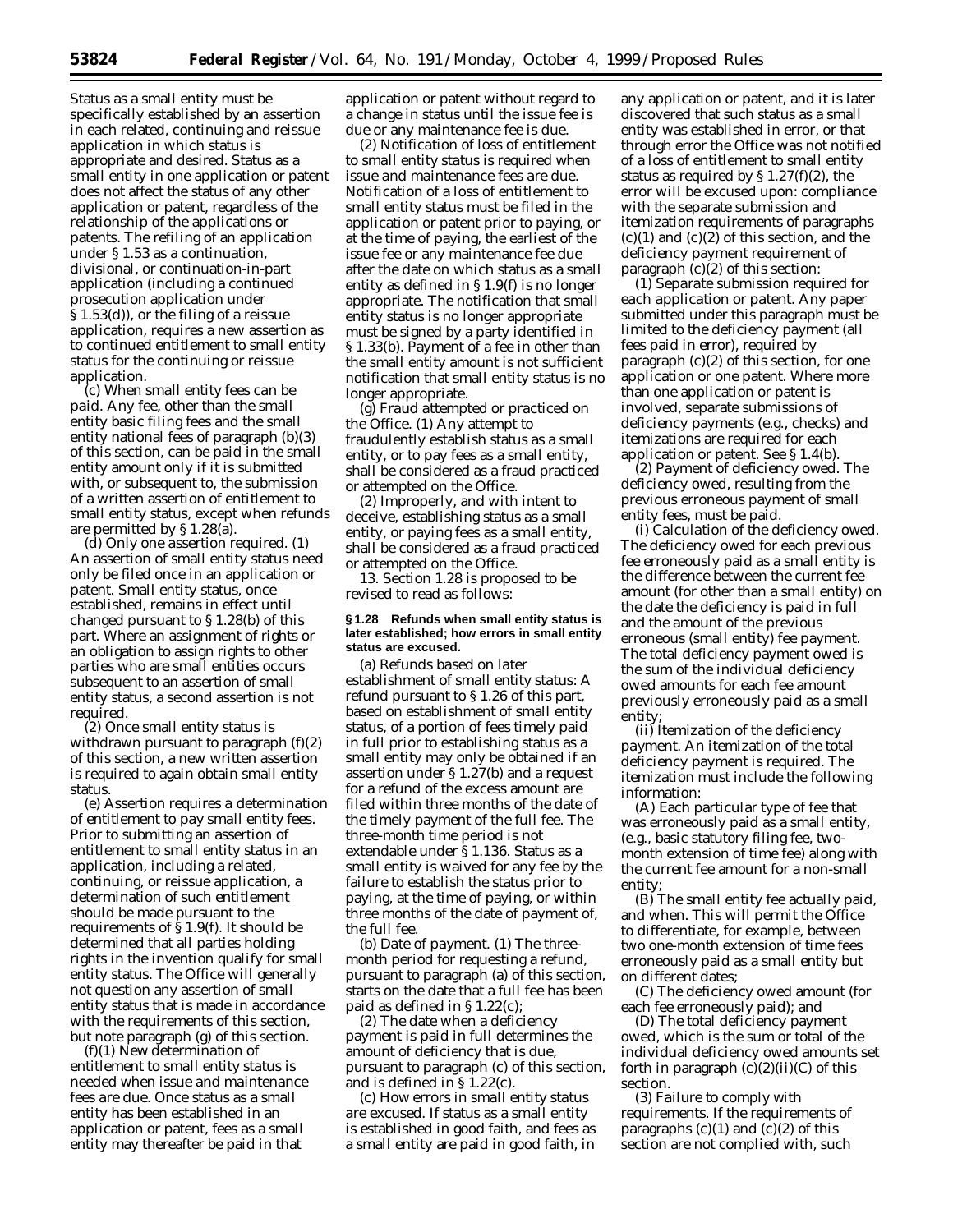failure will either: be treated as an authorization for the Office to process the deficiency payment and charge the processing fee set forth in § 1.17(i), or result in a requirement for compliance within a one-month non-extendable time period to avoid the return of the fee deficiency paper, at the option of the Office.

(d) *Payment of deficiency operates as notification of loss of status.* Any payment submitted under paragraph (c) of this section will be treated under § 1.27(f)(2) as a notification of a loss of entitlement to small entity status.

14. Section 1.33 is proposed to be amended by revising paragraphs (a) and (b) to read as follows:

## **§ 1.33 Correspondence respecting patent applications, reexamination proceedings, and other proceedings.**

(a) *Correspondence address and daytime telephone number.* When filing an application, a correspondence address must be set forth in either an application data sheet (§ 1.76), or elsewhere in a clearly identifiable manner in any paper submitted with an application filing. If no correspondence address is specified, the Office may treat the mailing address of the first named inventor (if provided, see § 1.76(b)(1) and § 1.63(c)(2)) as the correspondence address. The Office will direct all notices, official letters, and other communications relating to the application to the correspondence address. The Office will not engage in double correspondence with an applicant and an attorney or agent, or with more than one attorney or agent except as deemed necessary by the Commissioner. If more than one correspondence address is specified, the Office will establish one as the correspondence address. For the party to whom correspondence is to be addressed, a daytime telephone number should be supplied in a clearly identifiable manner and may be changed by any party who may change the correspondence address. The correspondence address may be changed as follows:

(1) *Prior to filing of a § 1.63 oath or declaration by any of the inventors.* If a § 1.63 oath or declaration has not been filed by any of the inventors, the correspondence address may be changed by the party who filed the application. If the application was filed by a registered attorney or agent, any other registered practitioner named in the transmittal papers may also change the correspondence address. Thus, the inventor(s), any registered practitioner named in the transmittal papers accompanying the original application,

or a party that will be the assignee who filed the application, may change the correspondence address in that application under this paragraph.

(2) *Where a § 1.63 oath or declaration has been filed by any of the inventors.* If a § 1.63 oath or declaration has been filed, or is filed concurrent with the filing of an application, by any of the inventors, the correspondence address may be changed by the parties set forth in paragraph (b) of this section, except for (b)(2).

(b) *Amendments and other papers:* Amendments and other papers filed in the application must be signed by:

(1) An attorney or agent of record appointed in compliance with § 1.34(b);

(2) A registered attorney or agent not of record who acts in a representative capacity under the provisions of § 1.34(a);

(3) An assignee as provided for under § 3.71(b) of this chapter; or

(4) All of the applicants  $(\S 1.41(b))$  for patent, unless there is an assignee of the entire interest and such assignee has taken action in the application in accordance with § 3.71 of this chapter. \* \* \* \* \*

15. Section 1.41 is proposed to be amended by revising paragraph (a) to read as follows:

#### **§ 1.41 Applicant for patent.**

(a) A patent is applied for in the name or names of the actual inventor or inventors.

(1) The inventorship of a nonprovisional application is that inventorship set forth in the oath or declaration as prescribed by § 1.63, except as provided for in § 1.53(d)(4) and § 1.63(d). If an oath or declaration as prescribed by § 1.63 is not filed during the pendency of a nonprovisional application, the inventorship is that inventorship set forth in the application papers filed pursuant to § 1.53(b), unless applicant files a paper including the processing fee set forth in § 1.17(i) and supplying or changing the name or names of the inventor or inventors.

(2) The inventorship of a provisional application is that inventorship set forth in the cover sheet as prescribed by  $\S 1.51(c)(1)$ . If a cover sheet as prescribed by  $\S 1.51(c)(1)$  is not filed during the pendency of a provisional application, the inventorship is that inventorship set forth in the application papers filed pursuant to § 1.53(c), unless applicant files a paper including the processing fee set forth in § 1.17(q) and supplying or changing the name or names of the inventor or inventors.

(3) In a nonprovisional application filed without an oath or declaration as

prescribed by § 1.63 or a provisional application filed without a cover sheet as prescribed by  $\S 1.51(c)(1)$ , the name, residence, and citizenship of each person believed to be an actual inventor should be provided when the application papers pursuant to § 1.53(b) or (c) are filed.

(4) The inventors who submitted an application under §§ 1.494 or 1.495 are the inventors in the international application designating the United States.

\* \* \* \* \*

## **§ 1.44 [Removed and reserved]**

16. Section 1.44 is proposed to be removed and reserved.

17. Section 1.47 is proposed to be revised to read as follows:

## **§ 1.47 Filing when an inventor refuses to sign or cannot be reached.**

(a) If a joint inventor refuses to join in an application for patent or cannot be found or reached after diligent effort, the application may be made by the other inventor on behalf of himself or herself and the nonsigning inventor. The oath or declaration in such an application must be accompanied by a petition including proof of the pertinent facts, the fee set forth in § 1.17(h), and the last known address of the nonsigning inventor. The nonsigning inventor may subsequently join in the application on filing an oath or declaration complying with § 1.63.

(b) Whenever all of the inventors refuse to execute an application for patent, or cannot be found or reached after diligent effort, a person to whom an inventor has assigned or agreed in writing to assign the invention, or who otherwise shows sufficient proprietary interest in the matter justifying such action, may make application for patent on behalf of and as agent for all the inventors. The oath or declaration in such an application must be accompanied by a petition including proof of the pertinent facts, a showing that such action is necessary to preserve the rights of the parties or to prevent irreparable damage, the fee set forth in § 1.17(h), and the last known address of all of the inventors. An inventor may subsequently join in the application on filing an oath or declaration complying with § 1.63.

(c) The Office will send notice of the filing of the application to all inventors who have not joined in the application at the address(es) provided in the petition under this section, and publish notice of the filing of the application in the *Official Gazette.* The Office may dispense with this notice provision in a continuation or divisional application,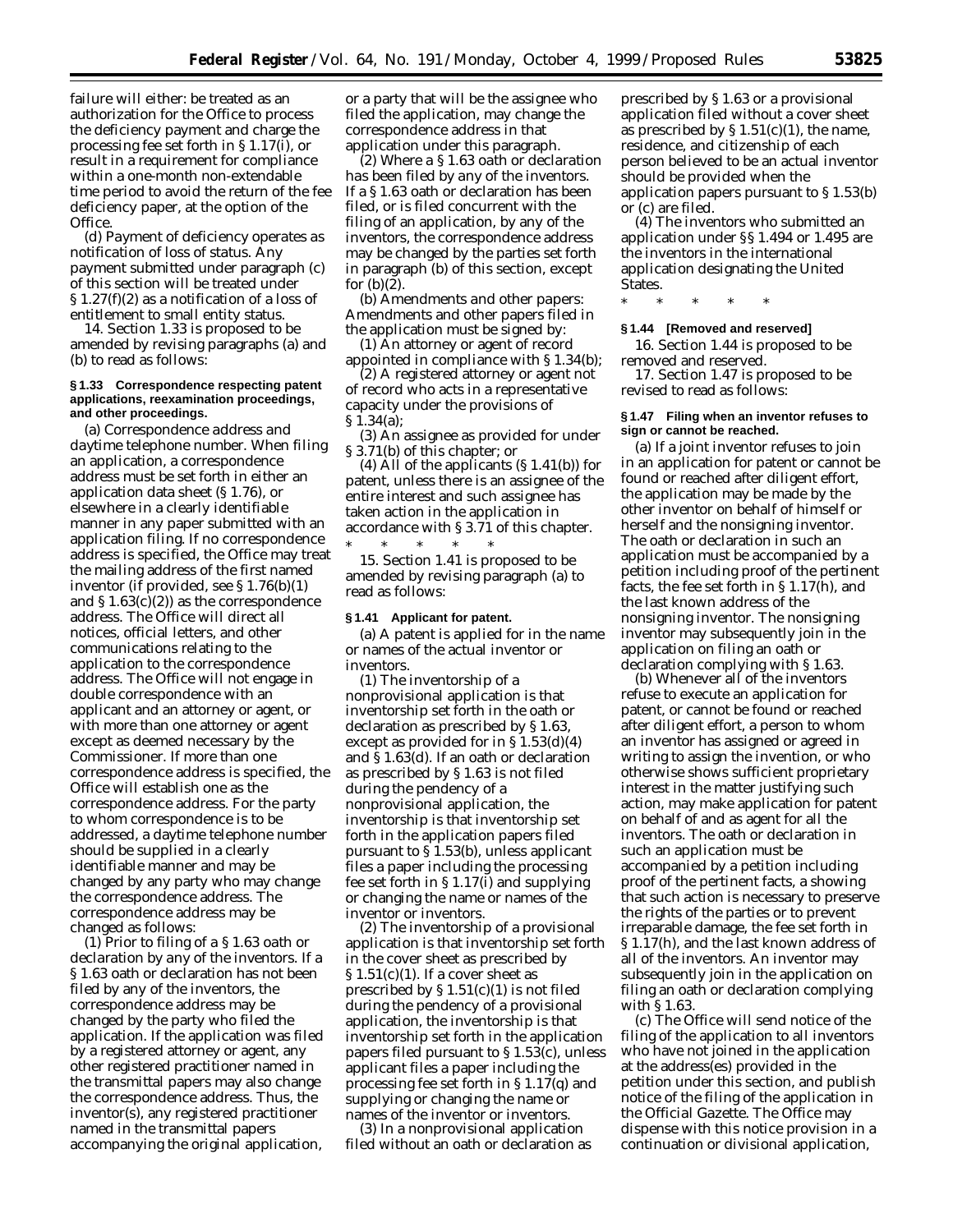if notice regarding the filing of the prior application was given to the nonsigning inventor(s).

18. Section 1.48 is proposed to be revised to read as follows:

## **§ 1.48 Correction of inventorship in a patent application, other than a reissue application, pursuant to 35 U.S.C. 116.**

(a) *Nonprovisional application after oath/declaration filed.* If the inventive entity is set forth in error in an executed § 1.63 oath or declaration in a nonprovisional application, and such error arose without any deceptive intention on the part of the person named as an inventor in error or on the part of the person who through error was not named as an inventor, the inventorship of the nonprovisional application may be amended to name only the actual inventor or inventors. If the nonprovisional application is involved in an interference, the amendment must comply with the requirements of this section and must be accompanied by a motion under § 1.634. Amendment of the inventorship requires:

(1) A request to correct the inventorship that sets forth the desired inventorship change;

(2) A statement from each person being added as an inventor and from each person being deleted as an inventor that the error in inventorship occurred without deceptive intention on his or her part;

(3) An oath or declaration by the actual inventor or inventors as required by § 1.63 or as permitted by §§ 1.42, 1.43 or 1.47;

(4) The processing fee set forth in § 1.17(i); and

(5) If an assignment has been executed by any of the original named inventors, the written consent of the assignee (see § 3.73(b) of this chapter).

(b) *Nonprovisional application—fewer inventors due to amendment or cancellation of claims.* If the correct inventors are named in a nonprovisional application, and the prosecution of the nonprovisional application results in the amendment or cancellation of claims so that fewer than all of the currently named inventors are the actual inventors of the invention being claimed in the nonprovisional application, an amendment must be filed requesting deletion of the name or names of the person or persons who are not inventors of the invention being claimed. If the application is involved in an interference, the amendment must comply with the requirements of this section and must be accompanied by a motion under § 1.634. Amendment of the inventorship requires:

(1) A request, signed by a party set forth in § 1.33(b), to correct the inventorship that identifies the named inventor or inventors being deleted and acknowledges that the inventor's invention is no longer being claimed in the nonprovisional application; and

(2) The processing fee set forth in § 1.17(i).

(c) *Nonprovisional application inventors added for claims to unclaimed subject matter.* If a nonprovisional application discloses unclaimed subject matter by an inventor or inventors not named in the application, the application may be amended to add claims to the subject matter and name the correct inventors for the application. If the application is involved in an interference, the amendment must comply with the requirements of this section and must be accompanied by a motion under § 1.634. Amendment of the inventorship requires:

(1) A request to correct the inventorship that sets forth the desired inventorship change;

(2) A statement from each person being added as an inventor that the addition is necessitated by amendment of the claims and that the inventorship error occurred without deceptive intention on his or her part;

(3) An oath or declaration by the actual inventors as required by § 1.63 or as permitted by §§ 1.42, 1.43 or 1.47;

(4) The processing fee set forth in § 1.17(i); and (5) If an assignment has been executed

by any of the original named inventors, the written consent of the assignee (see § 3.73(b) of this chapter).

(d) *Provisional application—adding omitted inventors.* If the name or names of an inventor or inventors were omitted in a provisional application through error without any deceptive intention on the part of the omitted inventor or inventors, the provisional application may be amended to add the name or names of the omitted inventor or inventors. Amendment of the inventorship requires:

(1) A request, signed by a party set forth in § 1.33(b), to correct the inventorship that identifies the inventor or inventors being added and states that the inventorship error occurred without deceptive intention on the part of the omitted inventor or inventors; and

(2) The processing fee set forth in § 1.17(q).

(e) *Provisional application—deleting the name or names of the inventor or inventors.* If a person or persons were named as an inventor or inventors in a provisional application through error without any deceptive intention on the part of such person or persons, an

amendment may be filed in the provisional application deleting the name or names of the person or persons who were erroneously named. Amendment of the inventorship requires:

(1) A request to correct the inventorship that sets forth the desired inventorship change;

(2) A statement by the person or persons whose name or names are being deleted that the inventorship error occurred without deceptive intention on the part of such person or persons;

(3) The processing fee set forth in § 1.17(q); and

(4) If an assignment has been executed by any of the original named inventors, the written consent of the assignee (see § 3.73(b) of this chapter).

(f)(1) *Nonprovisional application filing executed oath/declaration corrects inventorship.* If the correct inventor or inventors are not named on filing a nonprovisional application under § 1.53(b) without an executed oath or declaration under § 1.63 by any of the inventors, the first submission of an executed oath or declaration under § 1.63 by any of the inventors during the pendency of the application will act to correct the earlier identification of inventorship. See § 1.497(d) for submission of an executed oath or declaration to enter the national stage under 35 U.S.C. 371 and § 1.494 or § 1.495 naming an inventive entity different from the inventive entity set forth in the international stage.

(2) *Provisional application—filing cover sheet corrects inventorship.* If the correct inventor or inventors are not named on filing a provisional application without a cover sheet under § 1.51(c)(1), the later submission of a cover sheet under  $\S 1.51(c)(1)$  during the pendency of the application will act to correct the earlier identification of inventorship.

(g) *Additional information may be required.* The Office may require such other information as may be deemed appropriate under the particular circumstances surrounding the correction of inventorship.

(h) *Reissue applications not covered.* The provisions of this section do not apply to reissue applications. See §§ 1.171 and 1.175 for correction of inventorship in a patent via a reissue application.

(i) *Correction of inventorship in patent or interference.* See § 1.324 for correction of inventorship in a patent, and § 1.634 for correction of inventorship in an interference.

19. Section 1.51 is proposed to be amended by revising paragraph (b) to read as follows: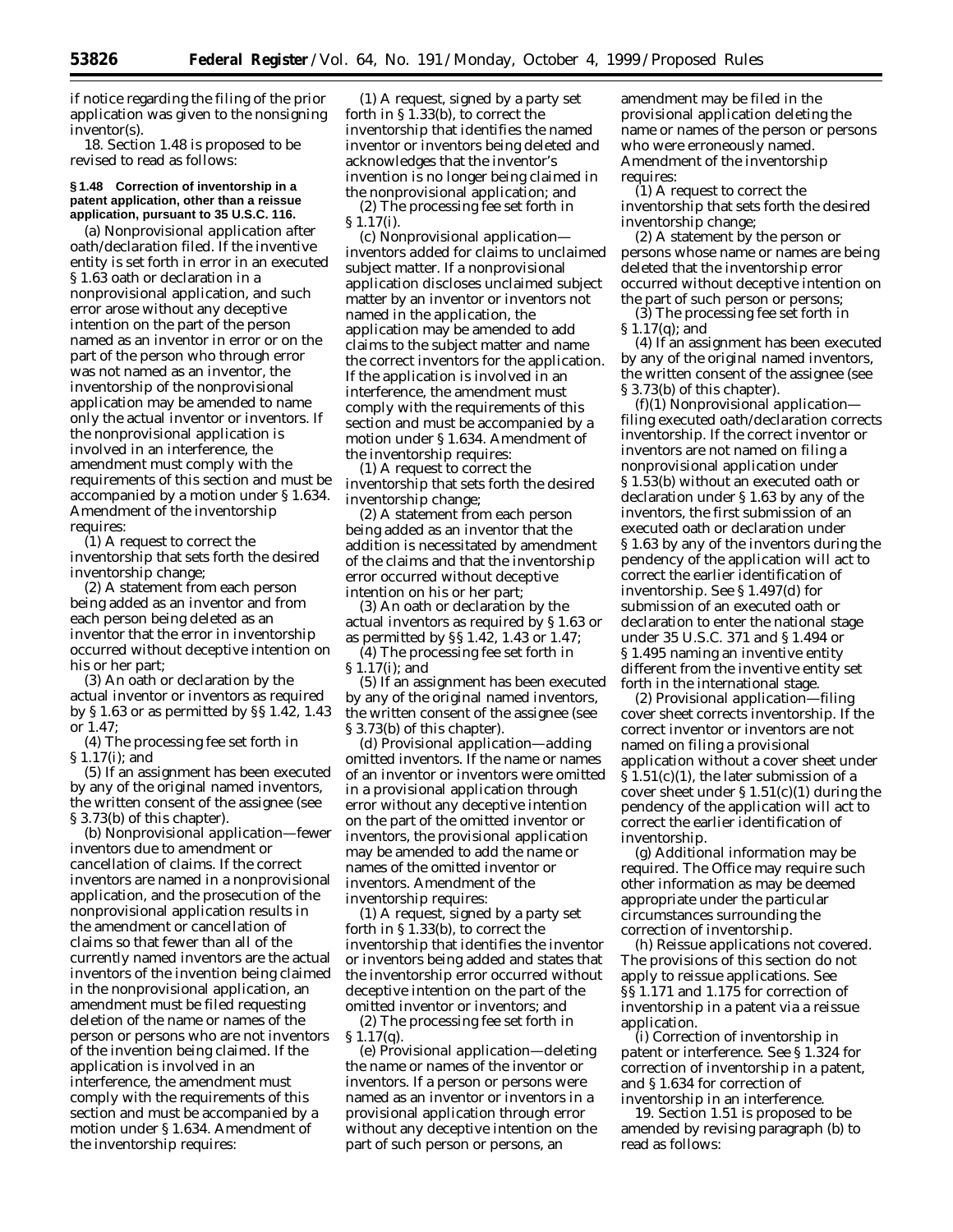**§ 1.51 General requisites of an application.** \* \* \* \* \*

(b) A complete application filed under § 1.53(b) or § 1.53(d) comprises:

(1) A specification as prescribed by 35 U.S.C. 112, including a claim or claims, see §§ 1.71 to 1.77;

(2) An oath or declaration, see §§ 1.63 and 1.68;

(3) Drawings, when necessary, see §§ 1.81 to 1.85; and

(4) The prescribed filing fee, see § 1.16.

\* \* \* \* \*

20. Section 1.52 is proposed to be revised to read as follows:

#### **§ 1.52 Language, paper, writing, margins.**

(a) *Papers which are to become a part of the permanent Patent and Trademark Office records in the file of a patent application.* (1) All papers, other than drawings, which are to become a part of the permanent Patent and Trademark Office records in the file of a patent application must be on sheets of paper that are:

(i) Flexible, strong, smooth, nonshiny, durable, and white;

(ii) Either 21.0 cm by 29.7 cm (DIN size A4) or 21.6 cm by 27.9 cm (8 1⁄2 by 11 inches), with each sheet including a top margin of at least 2.0 cm (3⁄4 inch), a left side margin of at least 2.5 cm (1 inch), a right side margin of at least 2.0 cm (3⁄4 inch), and a bottom margin of at least 2.0 cm (3⁄4 inch);

(iii) Written on only one side in portrait orientation;

(iv) Plainly and legibly written either by a typewriter or machine printer in permanent dark ink or its equivalent; and

(v) Presented in a form having sufficient clarity and contrast between the paper and the writing thereon to permit the direct reproduction of readily legible copies in any number by use of photographic, electrostatic, photo-offset, and microfilming processes and electronic capture by use of digital imaging and optical character recognition.

(2) All papers which are to become a part of the permanent records of the Patent and Trademark Office should have no holes in the sheets as submitted.

(3) The provisions of this paragraph and paragraph (b) of this section do not apply to the pre-printed information on forms provided by the Office.

(4) See § 1.58 for chemical and mathematical formulae and tables, and § 1.84 for drawings.

(5) If papers are submitted as part of the permanent record, other than the drawings, that do not comply with

paragraph (a)(1) of this section the Office may at its option:

(i) Convert the papers submitted by applicant into papers that do comply with paragraph (a)(1) of this section and charge the applicant the costs incurred by the Office in doing so (§ 1.21(j)); or

(ii) Require that the applicant provide substitute papers that comply with paragraph (a)(1) of this section within a set time period.

(b) *The application (specification, including the claims, drawings, and oath or declaration) and any amendments or corrections to the application.* (1) The application and any amendments or corrections to the application (including any translation submitted pursuant to paragraph (d) of this section), except as provided for in § 1.69 and paragraph (d) of this section, must:

(i) Comply with the requirements of paragraph (a) of this section; and

(ii) Be in the English language or be accompanied by a translation of any corrections or amendments into the English language together with a statement that the translation is accurate.

(2) The specification (including the abstract and claims), and any amendments to the specification, must have:

(i) Lines that are  $1\frac{1}{2}$  or double spaced;

(ii) Text written in a block (nonscript) type font or lettering style having capital letters which are at least 0.21 cm (0.08 inch) high; and

(iii) No more than a single column of text.

(3) The claim or claims must commence on a separate sheet  $(S 1.75(h)).$ 

(4) The abstract must commence on a separate sheet (§ 1.72(b)).

(5) The pages of the specification including claims and abstract must be numbered consecutively, starting with 1, the numbers being centrally located above or preferably, below, the text.

(6) Paragraphs in the specification, other than in the claims or abstract, should be individually and consecutively numbered using Arabic numerals, so as to unambiguously identify each paragraph. The number should consist of at least four numerals contained in square brackets, including leading zeros (*e.g.,* [0001]). The numbers and enclosing brackets should appear to the right of the left margin as the first item in each paragraph, before the first word of the paragraph, and should be highlighted in bold. A gap, equivalent to approximately four spaces, should follow the number. Nontext elements (*e.g.,* tables, mathematical or chemical

formulas, chemical structures, and sequence data) are considered part of the numbered paragraph around or above the elements, and should not be independently numbered. Even if a nontext element extends to the left margin, it should not be numbered as a separate and independent paragraph. A list is also treated as part of the paragraph around or above the list, and should not be independently numbered. Paragraph or section headers (titles), whether abutting the left margin or centered on the page, are not considered paragraphs and should not be numbered.

(7) If papers are submitted as part of the application that do not comply with paragraphs  $(b)(1)$  through  $(b)(5)$  of this section, the Office may at its option:

(i) Convert the papers submitted by applicant into papers that do comply with paragraphs  $(b)(1)$  through  $(b)(5)$  of this section and charge the applicant the costs incurred by the Office in doing so  $(S 1.21(i))$ ; or

(ii) Require that the applicant provide substitute papers that comply with paragraphs  $(b)(1)$  through  $(b)(5)$  of this section within a set time period.

(c)(1) Any interlineation, erasure, cancellation or other alteration of the application papers filed must be made before the signing of any accompanying oath or declaration pursuant to § 1.63 referring to those application papers and should be dated and initialed or signed by the applicant on the same sheet of paper. Application papers containing alterations made after the signing of an oath or declaration referring to those application papers must be supported by a supplemental oath or declaration under § 1.67. In either situation, a substitute specification (§ 1.125) is required if the application papers do not comply with paragraphs (a) and (b) of this section.

(2) After the signing of the oath or declaration referring to the application papers, amendments may only be made in the manner provided by § 1.121.

(3) Notwithstanding the provisions of this paragraph, if an oath or declaration is a copy of the oath or declaration from a prior application, the application for which such copy is submitted may contain alterations that do not introduce matter that would have been new matter in the prior application.

(d) A nonprovisional or provisional application may be filed in a language other than English.

(1) *Nonprovisional application.* If a nonprovisional application is filed in a language other than English, an English language translation of the non-English language application, a statement that the translation is accurate, and the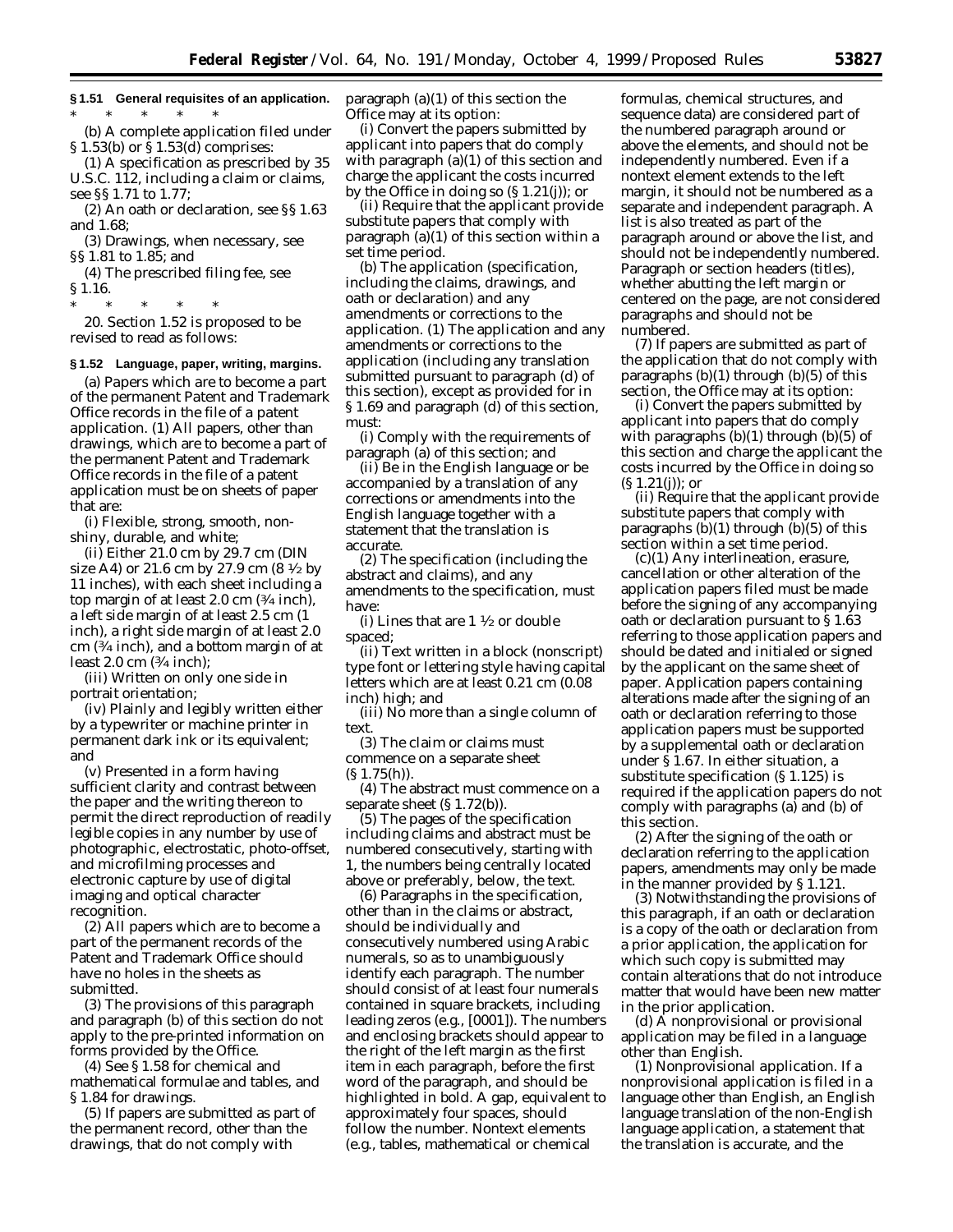processing fee set forth in § 1.17(i) are required. If these items are not filed with the application, applicant will be notified and given a period of time within which they must be filed in order to avoid abandonment.

(2) *Provisional application:* If a provisional application is filed in a language other than English, an English language translation of the non-English language provisional application will not be required in the provisional application. If a nonprovisional application claims the benefit of such provisional application, however, an English language translation of the non-English language provisional application and a statement that the translation is accurate must be supplied if the nonprovisional application is involved in an interference (§ 1.630), or when specifically required by the examiner.

21. Section 1.53 is proposed to be amended by revising paragraphs (c)(1),  $(c)(2)$ ,  $(d)(4)$ ,  $(e)(2)$ ,  $(f)$  and  $(g)$  and adding paragraph (d)(10) to read as follows:

## **§ 1.53 Application number, filing date, and completion of application.**

\* \* \* \* \*

(c) \* \* \* (1) A provisional application must also include the cover sheet required by § 1.51(c)(1), which may be an application data sheet (§ 1.76), or a cover letter identifying the application as a provisional application. Otherwise, the application will be treated as an application filed under paragraph (b) of this section.

(2) An application for patent filed under paragraph (b) of this section may be converted to a provisional application and be accorded the original filing date of the application filed under paragraph (b) of this section. The grant of such a request for conversion will not entitle applicant to a refund of the fees which were properly paid in the application filed under paragraph (b) of this section. Such a request for conversion must be accompanied by the processing fee set forth in § 1.17(q) and be filed prior to the earliest of:

(i) Abandonment of the application filed under paragraph (b) of this section;

(ii) Payment of the issue fee on the application filed under paragraph (b) of this section;

(iii) Expiration of twelve months after the filing date of the application filed under paragraph (b) of this section; or

(iv) The filing of a request for a statutory invention registration under § 1.293 in the application filed under paragraph (b) of this section.

\* \* \* \* \*

(d) \* \* \*

(4) An application filed under this paragraph may be filed by fewer than all the inventors named in the prior application, provided that the request for an application under this paragraph when filed is accompanied by a statement requesting deletion of the name or names of the person or persons who are not inventors of the invention being claimed in the new application. No person may be named as an inventor in an application filed under this paragraph who was not named as an inventor in the prior application on the date the application under this paragraph was filed, except by way of correction of inventorship under § 1.48.

\* \* \* \* \*  $(10)$  See § 1.103(b) for requesting a limited suspension of action in an application filed under this paragraph. (e) \* \* \*

(2) Any request for review of a notification pursuant to paragraph (e)(1) of this section, or a notification that the original application papers lack a portion of the specification or drawing(s), must be by way of a petition pursuant to this paragraph accompanied by the fee set forth in § 1.17(h). In the absence of a timely (§ 1.181(f)) petition pursuant to this paragraph, the filing date of an application in which the applicant was notified of a filing error pursuant to paragraph (e)(1) of this section will be the date the filing error is corrected.

\* \* \* \* \* (f) *Completion of application subsequent to filing—Nonprovisional (including continued prosecution and reissue) application.* (1) If an application which has been accorded a filing date pursuant to paragraph (b) or (d) of this section does not include the basic filing fee, or if an application which has been accorded a filing date pursuant to paragraph (b) of this section does not include an oath or declaration by the applicant pursuant to §§ 1.63, 1.162 or 1.175, and applicant has provided a correspondence address (§ 1.33(a)), applicant will be notified and given a period of time within which to pay the filing fee, file an oath or declaration in an application under paragraph (b) of this section, and pay the surcharge required by § 1.16(e) to avoid abandonment.

(2) If an application which has been accorded a filing date pursuant to paragraph (b) of this section does not include the basic filing fee or an oath or declaration by the applicant pursuant to §§ 1.63, 1.162 or 1.175, and applicant has not provided a correspondence address (§ 1.33(a)), applicant has two

months from the filing date of the application within which to pay the basic filing fee, file an oath or declaration, and pay the surcharge required by  $\S 1.16(e)$  to avoid abandonment.

(3) This paragraph applies to continuation or divisional applications under paragraphs (b) or (d) of this section and to continuation-in-part applications under paragraph (b) of this section.

(4) See § 1.63(d) concerning the submission of a copy of the oath or declaration from the prior application for a continuation or divisional application under paragraph (b) of this section.

(5) If applicant does not pay one of the basic filing fee or the processing and retention fee set forth in § 1.21(l) during the pendency of the application, the Office may dispose of the application.

(g) *Completion of application subsequent to filing—provisional application.* (1) If a provisional application which has been accorded a filing date pursuant to paragraph (c) of this section does not include the cover sheet required by  $\S 1.51(c)(1)$  or the basic filing fee (§ 1.16(k)), and applicant has provided a correspondence address (§ 1.33(a)), applicant will be notified and given a period of time within which to pay the basic filing fee, file a cover sheet  $(S 1.51(c)(1))$ , and pay the surcharge required by § 1.16(l) to avoid abandonment.

(2) If a provisional application which has been accorded a filing date pursuant to paragraph (c) of this section does not include the cover sheet required by  $\S 1.51(c)(1)$  or the basic filing fee (§ 1.16(k)), and applicant has not provided a correspondence address (§ 1.33(a)), applicant has two months from the filing date of the application within which to pay the basic filing fee, file a cover sheet  $(S 1.51(c)(1))$ , and pay the surcharge required by § 1.16(l) to avoid abandonment.

(3) If applicant does not pay the basic filing fee during the pendency of the application, the Office may dispose of the application.

\* \* \* \* \*

22. Section 1.55 is proposed to be amended by revising paragraph (a) to read as follows:

#### **§ 1.55 Claim for foreign priority.**

(a) An applicant in a nonprovisional application may claim the benefit of the filing date of one or more prior foreign applications under the conditions specified in 35 U.S.C. 119(a) through (d), 172, and 365(b).

(1) The claim for priority must identify the foreign application for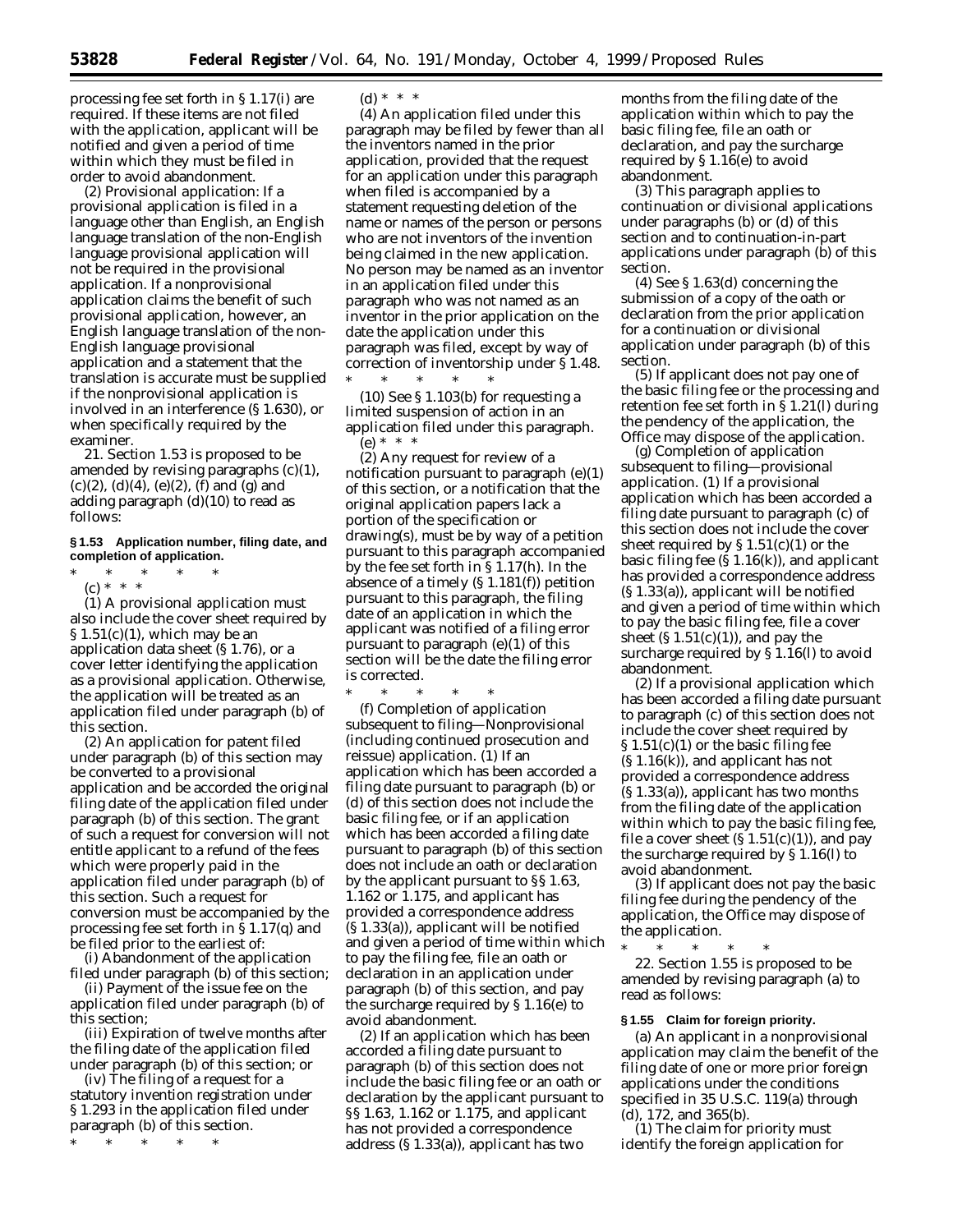which priority is claimed, as well as any foreign application for the same subject having a filing date before that of the application for which priority is claimed, by specifying the application number, country (or intergovernmental organization), day, month, and year of its filing.

(2)(i) In an application filed under 35 U.S.C. 111(a), the claim for priority and the certified copy of the foreign application specified in 35 U.S.C. 119(b) must be filed before the patent is granted.

(ii) In an application that entered the national stage from an international application after compliance with 35 U.S.C. 371, the claim for priority must be made within the time limit set forth in the PCT and the Regulations under the PCT. If the certified copy of the foreign application has not been filed in accordance with the PCT and the Regulations under the PCT, it must be filed before the patent is granted.

(iii) When the application becomes involved in an interference (§ 1.630), when necessary to overcome the date of a reference relied upon by the examiner, or when deemed necessary by the examiner, the Office may require that the claim for priority and the certified copy of the foreign application be filed earlier than provided in paragraph  $(a)(2)(i)$  or  $(a)(2)(ii)$  of this section.

(iv) If the claim for priority or the certified copy of the foreign application is filed after the date the issue fee is paid, it must be accompanied by the processing fee set forth in § 1.17(i) but the patent will not include the priority claim unless corrected by a certificate of correction under 35 U.S.C. 255 and § 1.323 of this part.

(3) An English-language translation of a non-English-language foreign application is not required except when the application is involved in an interference (§ 1.630), when necessary to overcome the date of a reference relied upon by the examiner, or when specifically required by the examiner. If an English-language translation is required, it must be filed together with a statement that the translation of the certified copy is accurate.

\* \* \* \* \*

23. Section 1.56 is proposed to be amended by adding a new paragraph (e) to read as follows:

## **§ 1.56 Duty to disclose information material to patentability.**

\* \* \* \* \* (e) In any continuation-in-part application, the duty under this section includes the duty to disclose to the Office all information known to the person to be material to patentability, as defined in paragraph (b) of this section, which became available between the filing date of the prior application and the national or PCT international filing date of the continuation-in-part application.

24. Section 1.59 is proposed to be amended by revising paragraph (b) to read as follows:

# **§ 1.59 Expungement of information or copy of papers in application file.**

\* \* \* \* \* (b) An applicant may request that the Office expunge and return information, other than what is excluded by paragraph (a)(2) of this section, by filing a petition under this paragraph. Any petition to expunge and return information from an application must include the fee set forth in § 1.17(h) and establish to the satisfaction of the Commissioner that the return of the information is appropriate.

\* \* \* \* \* 25. Section 1.63 is proposed to be amended by revising paragraphs (a), (b), (c) and (e) to read as follows:

### **§ 1.63 Oath or declaration.**

(a) An oath or declaration filed under § 1.51(b)(2) as a part of a nonprovisional application must:

(1) Be executed (*i.e.*, signed) in accordance with either § 1.66 or § 1.68; (2) Identify each inventor and country

of citizenship of each inventor; and

(3) State that the person making the oath or declaration believes the named inventor or inventors to be the original and first inventor or inventors of the subject matter which is claimed and for which a patent is sought.

(b) In addition to meeting the requirements of paragraph (a), the oath or declaration must also:

(1) Identify the application to which it is directed;

(2) State that the person making the oath or declaration has reviewed and understands the contents of the application, including the claims, as amended by any amendment specifically referred to in the oath or declaration; and

(3) State that the person making the oath or declaration acknowledges the duty to disclose to the Office all information known to the person to be material to patentability as defined in § 1.56.

(c) Unless such information is supplied on an application data sheet in accordance with § 1.76, the oath or declaration must also identify:

(1) Each inventor, by full name, including the family name, and at least one given name without abbreviation together with any other given name or initial;

(2) The mailing address and residence (if different from the mailing address) of each inventor; and

(3) Any foreign application for patent (or inventor's certificate) for which a claim for priority is made pursuant to § 1.55, and any foreign application having a filing date before that of the application on which priority is claimed, by specifying the application number, country, day, month, and year of its filing.

\* \* \* \* \*

(e) A newly executed oath or declaration must be filed in any continuation-in-part application, which application may name all, more, or fewer than all of the inventors named in the prior application.

26. Section 1.64 is proposed to be revised to read as follows:

# **§ 1.64 Person making oath or declaration.**

(a) The oath or declaration (§ 1.63), including any supplemental oath or declaration (§ 1.67), must be made by all of the actual inventors except as provided for in §§ 1.42, 1.43, 1.47 or 1.67.

(b) If the person making the oath or declaration or any supplemental oath or declaration is not the inventor (§§ 1.42, 1.43, 1.47 or 1.67), the oath or declaration shall state the relationship of the person to the inventor, and, upon information and belief, the facts which the inventor is required to state. If the person signing the oath or declaration is the legal representative of a deceased inventor, the oath or declaration shall also state that the person is a legal representative and the citizenship, residence and mailing address of the legal representative.

27. Section 1.67 is proposed to be amended by revising paragraph (a) and removing paragraph (c) to read as follows:

# **§ 1.67 Supplemental oath or declaration.**

(a) The Office may require a supplemental oath or declaration meeting the requirements of § 1.63 or § 1.162 to correct any deficiencies or inaccuracies present in the earlier filed oath or declaration. If the earlier filed oath or declaration complied with § 1.63(a), the Office may permit the supplemental oath or declaration to be made by fewer than all of the inventors or by an applicant other than the inventor.

\* \* \* \* \* 28. Section 1.72 is proposed to be revised to read as follows:

# **§ 1.72 Title and abstract.**

(a) Unless the title is supplied in an application data sheet (§ 1.76), the title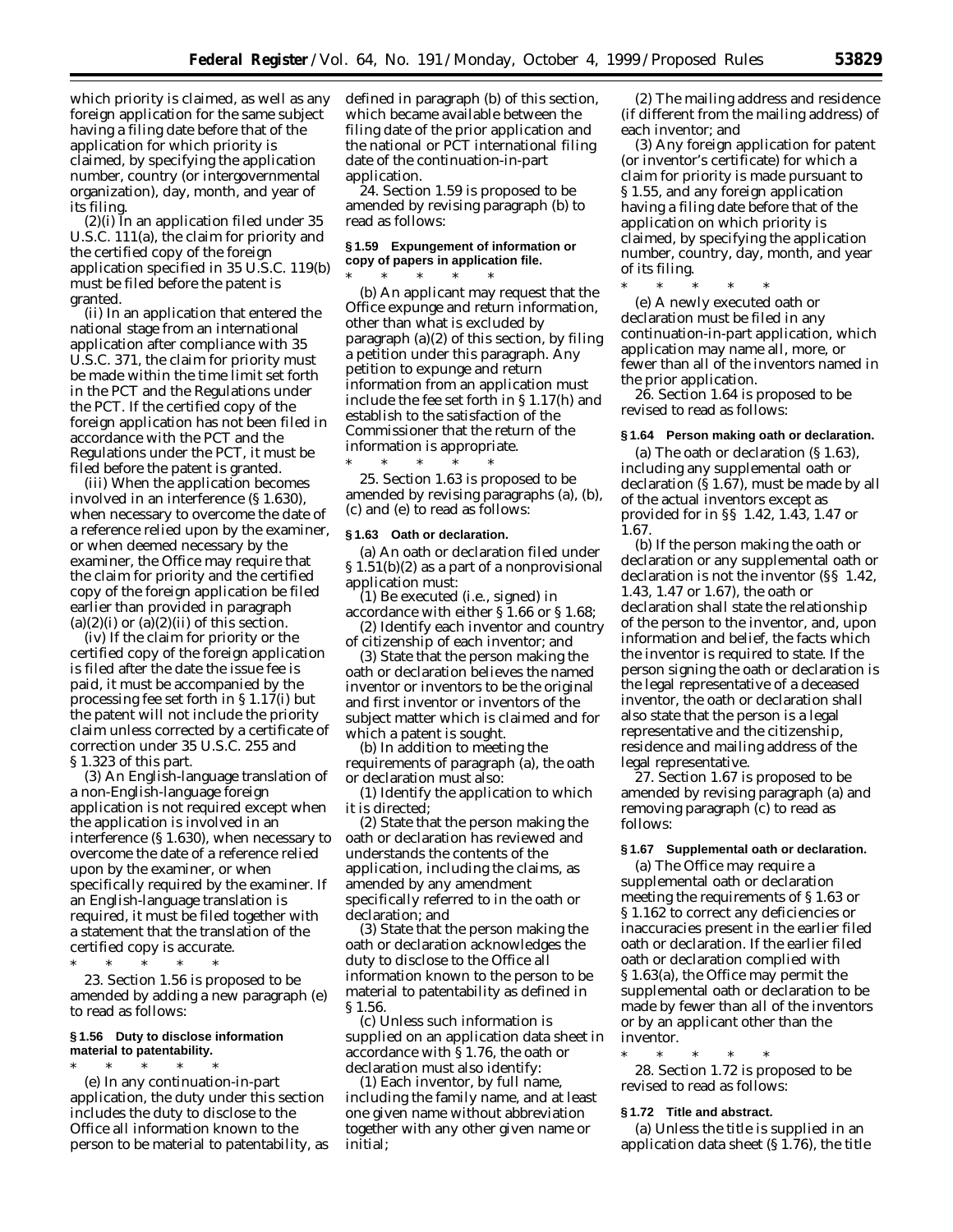of the invention, which should be as short and specific as possible, should appear as a heading on the first page of the specification.

(b) A brief abstract of the technical disclosure in the specification must commence on a separate sheet, preferably following the claims, under the heading ''Abstract'' or ''Abstract of the Disclosure.'' The abstract in an application filed under 35 U.S.C. 111 may not exceed 150 words in length. The purpose of the abstract is to enable the Patent and Trademark Office and the public generally to determine quickly from a cursory inspection the nature and gist of the technical disclosure. The abstract will not be used for interpreting the scope of the claims.

29. A new § 1.76 is proposed to be added to read as follows:

#### **§ 1.76 Application data sheet.**

(a) An application data sheet is a sheet or sheets containing bibliographic data concerning a patent application arranged in a specified format. If an application data sheet is provided, the application data sheet is part of the application.

(b) Bibliographic data as used in paragraph (a) of this section includes:

(1) *Applicant information.* This information includes the name, residence, mailing address, and citizenship of each applicant (§ 1.41(b)). The name of each applicant must include the family name, and at least one given name without abbreviation together with any other given name or initial. If the applicant is not an inventor, this information also includes the applicant's authority (§§ 1.42, 1.43 and 1.47) to apply for the patent on behalf of the inventor. The citizenship of each inventor must be provided in the oath or declaration under § 1.63 even if it is provided in the application data sheet (35 U.S.C. 115).

(2) *Correspondence information.* This information includes the correspondence address, which may be indicated by reference to a customer number, to which correspondence is to be directed (*see* § 1.33(a)).

(3) *Application information.* This information includes the title of the invention, the total number of drawing sheets, whether the drawings are formal, any docket number assigned to the application, and the type (*e.g.*, utility, plant, design, reissue utility, provisional) of application, and whether the application discloses any significant part of the subject matter of an application under a secrecy order pursuant to § 5.2 of this chapter (see  $\S 5.2(c)$ ).

(4) *Representative information.* This information includes the registration number of each practitioner, or the customer number, having a power of attorney or authorization of agent in the application. Providing this information in the application data sheet does not constitute a power of attorney or authorization of agent in the application (*see* § 1.34(b)).

(5) *Domestic priority information.* This information includes the application number, the filing date, the status (including patent number if available), and relationship of each application for which a benefit is claimed under 35 U.S.C. 119(e), 120, 121, or 365(c). Providing this information in the application data sheet constitutes the specific reference required by 35 U.S.C. 119(e) or 120 and § 1.78(a)(2) or § 1.78(a)(4) of this part.

(6) *Foreign priority information.* This information includes the application number, country, and filing date of each foreign application for which priority is claimed, as well as any foreign application having a filing date before that of the application for which priority is claimed. Providing this information in the application data sheet constitutes the claim for priority as required by 35 U.S.C. 119(b) and § 1.55(a) of this part.

(c) If an application contains an application data sheet, any inconsistency between the information provided in the application data sheet and the oath or declaration under § 1.63 will be resolved in favor of the information provided in the application data sheet. A supplemental application data sheet may be submitted to correct or update information provided in a previous application data sheet.

30. Section 1.77 is proposed to be revised to read as follows:

## **§ 1.77 Arrangement of application elements.**

(a) The elements of the application, if applicable, should appear in the following order:

(1) Utility application transmittal form.

- (2) Fee transmittal form.
- (3) Application data sheet (see § 1.76). (4) Specification.

(5) Drawings.

(6) Executed oath or declaration.

(b) The specification should include the following sections in order:

(1) Title of the invention, which may be accompanied by an introductory portion stating the name, citizenship and residence of the applicant.

(2) Cross-reference to related applications (unless included in the application data sheet).

(3) Statement regarding federally sponsored research or development.

(4) Reference to a ''computer program listing appendix'' (see § 1.96 (c)).

- (5) Background of the invention.
- (6) Brief summary of the invention. (7) Brief description of the several
- views of the drawing.
- (8) Detailed description of the invention.
	- (9) A claim or claims.
	- (10) Abstract of the disclosure.
- (11) Sequence listing (see §§ 1.821 through 1.825).

(c) The text of the specification sections defined in paragraphs (b)(1) through  $(b)(3)$  and  $(b)(5)$  through  $(b)(11)$ of this section, if applicable, should be preceded by a section heading in uppercase and without underlining or bold type.

31. Section 1.78 is proposed to be amended by revising paragraphs (a)(2),  $(a)(4)$  and  $(c)$  to read as follows:

# **§ 1.78 Claiming benefit of earlier filing date and cross-references to other applications.**

(a) \* \* \*

(2) Except for a continued prosecution application filed under § 1.53(d), any nonprovisional application claiming the benefit of one or more prior filed copending nonprovisional applications or international applications designating the United States of America must contain a reference to each such prior application, identifying it by application number (consisting of the series code and serial number) or international application number and international filing date and indicating the relationship of the applications. Unless the reference required by this paragraph is included in an application data sheet (§ 1.76), the specification must contain or be amended to contain such reference in the first sentence following the title. The request for a continued prosecution application under § 1.53(d) is the specific reference required by 35 U.S.C. 120 to the prior application. The identification of an application by application number under this section is the specific reference required by 35 U.S.C. 120 to every application assigned that application number. Crossreferences to other related applications may be made when appropriate (see § 1.14).

\* \* \* \* \*

(4) Any nonprovisional application claiming the benefit of one or more prior filed copending provisional applications must contain a reference to each such prior provisional application, identifying it as a provisional application, and including the provisional application number (consisting of series code and serial number). Unless the reference required by this paragraph is included in an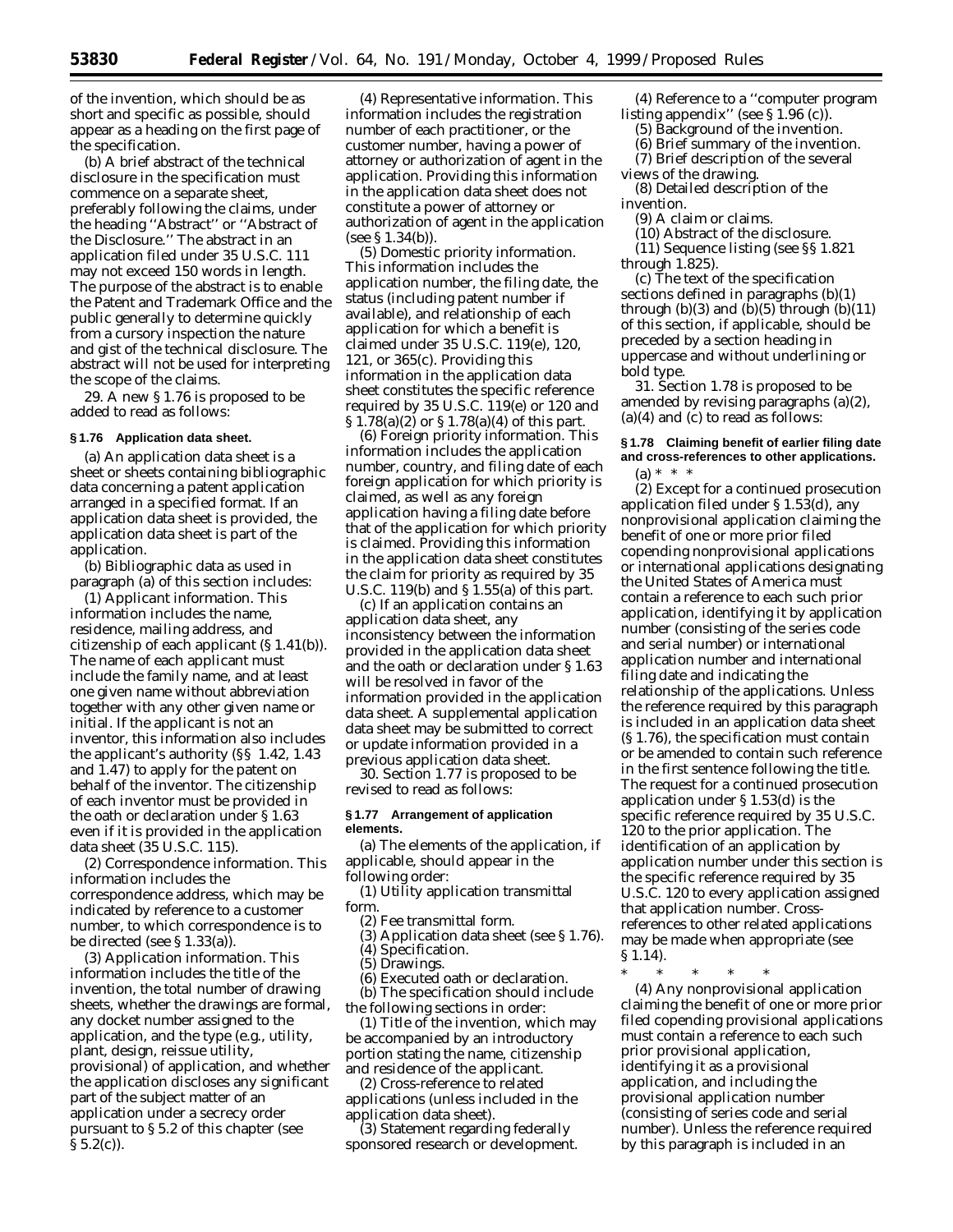application data sheet (§ 1.76), the specification must contain or be amended to contain such reference in the first sentence following the title.

\* \* \* \* \*

(c) If an application or a patent under reexamination and at least one other application naming different inventors are owned by the same party and contain conflicting claims, and there is no statement of record indicating that the claimed inventions were commonly owned or subject to an obligation of assignment to the same person at the time the later invention was made, the Office may require the assignee to state whether the claimed inventions were commonly owned or subject to an obligation of assignment to the same person at the time the later invention was made, and, if not, indicate which named inventor is the prior inventor.

32. Section 1.84 is proposed to be revised to read as follows:

## **§ 1.84 Standards for drawings.**

(a) *Drawings.* There are two acceptable categories for presenting drawings in utility patent applications:

(1) *Black ink.* Black and white drawings are normally required. India ink, or its equivalent that secures solid black lines, must be used for drawings, or

(2) *Color.* On rare occasions, color drawings may be necessary as the only practical medium by which to disclose the subject matter sought to be patented in a utility patent application or the subject matter of a statutory invention registration. The Patent and Trademark Office will accept color drawings in utility patent applications and statutory invention registrations only if color drawings are necessary for the understanding of the claimed invention and upon payment of the fee set forth in § 1.17(k) and submission of three sets of the color drawings. Color drawings are not permitted in international applications (see PCT Rule 11.13). If the subject matter of the application admits of illustration by a black and white drawing, the examiner may require a black and white drawing in place of the color drawing. The color drawings must be of sufficient quality so that all details in the drawings are reproducible in the printed patent. If color drawings are submitted, the specification must contain or be amended to contain the following language as the first paragraph of the brief description of the drawings:

The file of this patent contains at least one drawing executed in color. Copies of this patent with color drawing(s) will be provided by the Patent and Trademark Office upon request and payment of the necessary fee.

(b)(1) *Photographs.* Photographs are not ordinarily permitted in utility patent applications. The Office will accept photographs in utility patent applications, however, if photographs are the only practicable medium for illustrating the claimed invention. If the subject matter of the application admits of illustration by a drawing, the examiner may require a drawing in place of the photograph. The photographs must be of sufficient quality so that all details in the photographs are reproducible in the printed patent.

(2) *Color photographs.* Color photographs will be accepted in utility patent applications if the conditions for accepting color drawings and photographs have been satisfied. See paragraphs  $(a)(2)$  and  $(b)(1)$  of this section.

(c) *Identification of drawings.* Identifying indicia, if provided, should include the title of the invention, inventor's name, and application number, or docket number (if any) if an application number has not been assigned to the application. If this information is provided, it must be placed on the front of each sheet and centered within the top margin.

(d) *Type of paper.* Drawings submitted to the Office must be made on paper which is flexible, strong, white, smooth, non-shiny, and durable. All sheets must be reasonably free from cracks, creases, and folds. Only one side of the sheet may be used for the drawing. Each sheet must be reasonably free from erasures and must be free from alterations, overwritings, and interlineations. Photographs must be developed on paper or be permanently mounted on Bristol board meeting the sheet-size requirements of paragraph (e) of this section and the margin requirements of paragraph (f) of this section. See paragraph (b) of this section for other requirements for photographs.

(e) *Size of paper.* All drawing sheets in an application must be the same size. One of the shorter sides of the sheet is regarded as its top. The size of the sheets on which drawings are made must be:

(1) 21.0 cm by 29.7 cm (DIN size A4); or

(2) 21.6 cm by 27.9 cm (81⁄2 by 11 inches).

(f) *Margins.* The sheets must not contain frames around the sight (*i.e.*, the usable surface), but should have scan target points (*i.e.*, cross-hairs) printed on two catercorner margin corners. Each sheet must include a top margin of at least 2.5 cm (1 inch), a left side margin of at least 2.5 cm (1 inch), a right side margin of at least 1.5 cm (5⁄8 inch), and

a bottom margin of at least 1.0 cm (3⁄8 inch), and must leave a sight no greater than 17.0 cm by 26.2 cm on 21.0 cm by 29.7 cm (DIN size A4) drawing sheets, and a sight no greater than 17.0 cm by 24.4 cm (63⁄4 by 95⁄8 inches) on 21.6 cm by 27.9 cm (81⁄2 by 11 inch) drawing sheets.

(g) *Scale.* The scale to which a drawing is made must be large enough to show the mechanism without crowding when the drawing is reduced in size to two-thirds in reproduction. Indications such as ''actual size'' or "scale  $\frac{1}{2}$ " on the drawings are not permitted since these lose their meaning with reproduction in a different format.

(h) *Character of lines, numbers, and letters.* All drawings must be made by a process which will give them satisfactory reproduction characteristics. Every line, number, and letter must be durable, clean, black (except for color drawings), sufficiently dense and dark, and uniformly thick and well-defined. The weight of all lines and letters must be heavy enough to permit adequate reproduction. This requirement applies to all lines however fine, to shading, and to lines representing cut surfaces in sectional views. Lines and strokes of different thicknesses may be used in the same drawing where different thicknesses have a different meaning.

(i) *Legends.* Suitable descriptive legends may be used subject to approval by the Office, or may be required by the examiner where necessary for understanding of the drawing. They should contain as few words as possible.

(j) *Numbers, letters, and reference characters.* (1) Reference characters (numerals are preferred), sheet numbers, and view numbers must be plain and legible, and must not be used in association with brackets or inverted commas, or enclosed within outlines, *e.g.*, encircled. They must be oriented in the same direction as the view so as to avoid having to rotate the sheet.

(2) The English alphabet must be used for letters, except where another alphabet is customarily used, such as the Greek alphabet to indicate angles, wavelengths, and mathematical formulas.

(3) Numbers, letters, and reference characters must measure at least 0.32 cm (1⁄8 inch) in height.

(4) The same part of an invention appearing in more than one view of the drawing must always be designated by the same reference character, and the same reference character must never be used to designate different parts.

(5) Only reference characters mentioned in the description may appear in the drawings. Reference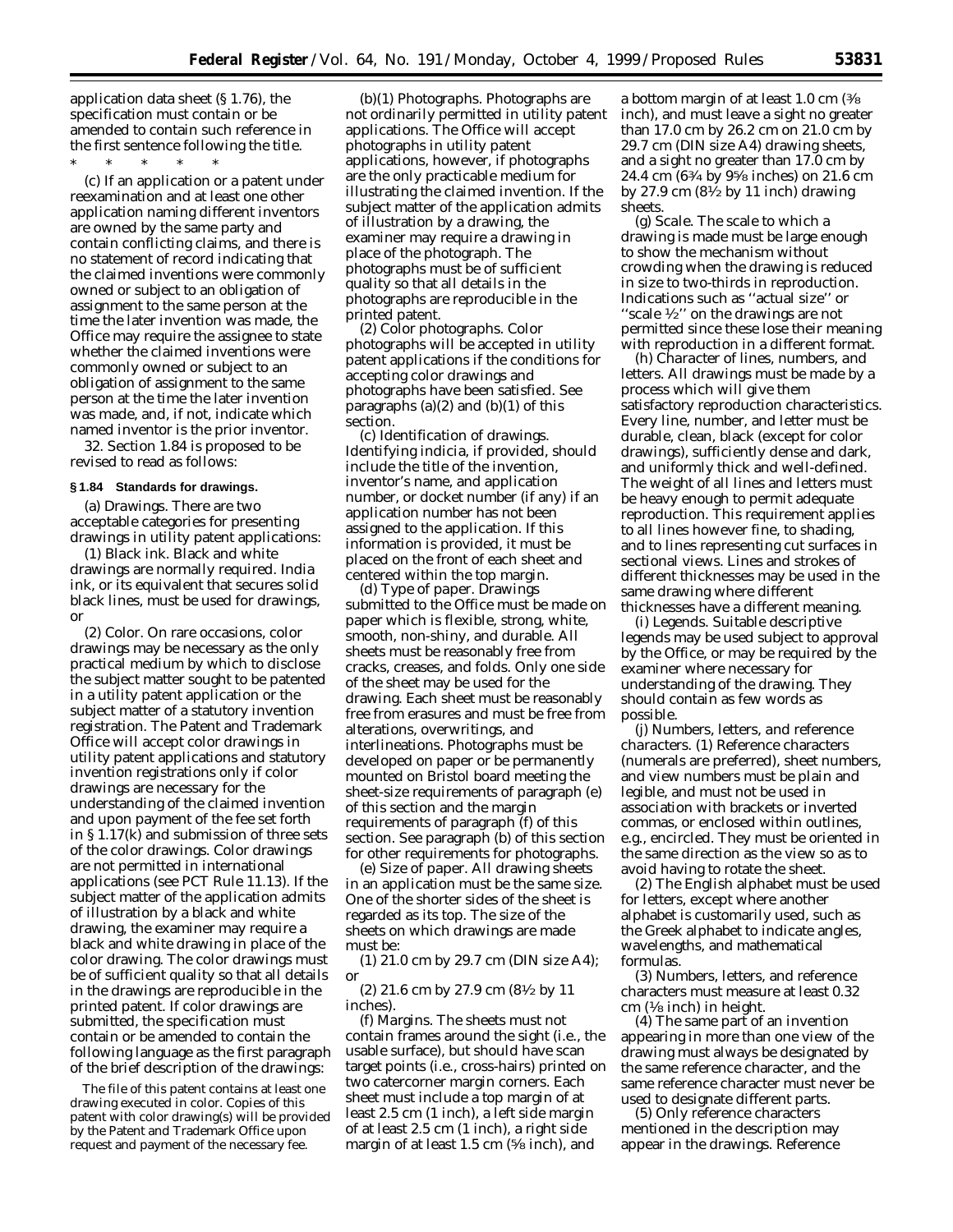characters mentioned in the description must appear in the drawings.

(k) *Lead lines.* Lead lines are those lines between the reference characters and the details to which they refer. Such lines may be straight or curved and should be as short as possible. They must originate in the immediate proximity of the reference character and extend to the feature indicated. Lead lines must not cross each other. Lead lines are required for each reference character except for those which indicate the surface or cross section on which they are placed. Such a reference character must be underlined to make it clear that a lead line has not been left out by mistake. Lead lines must be executed in the same way as lines in the drawing. See paragraph (h) of this section.

(l) *Numbering of sheets of drawings.* The sheets of drawings should be numbered in consecutive Arabic numerals, starting with 1, within the sight as defined in paragraph (g) of this section. These numbers, if present, must be placed in the middle of the top of the sheet, but not in the margin. The numbers can be placed on the righthand side if the drawing extends too close to the middle of the top edge of the usable surface. The drawing sheet numbering must be clear and larger than the numbers used as reference characters to avoid confusion. The number of each sheet may be shown by two Arabic numerals placed on either side of an oblique line, with the first being the sheet number and the second being the total number of sheets of drawings, with no other marking.

(m) *Numbering of views.* (1) The different views must be numbered in consecutive Arabic numerals, starting with 1, independent of the numbering of the sheets and, if possible, in the order in which they appear on the drawing sheet(s). Partial views intended to form one complete view, on one or several sheets, must be identified by the same number followed by a capital letter. View numbers must be preceded by the abbreviation ''FIG.'' Where only a single view is used in an application to illustrate the claimed invention, it must not be numbered and the abbreviation ''FIG.'' must not appear.

(2) Numbers and letters identifying the views must be simple and clear and must not be used in association with brackets, circles, or inverted commas. The view numbers must be larger than the numbers used for reference characters.

(n) *Security markings.* Authorized security markings may be placed on the drawings provided they are outside the

sight, preferably centered in the top margin.

(o) *Corrections.* Any corrections on drawings submitted to the Office must be durable and permanent.

(p) See § 1.152 for design drawings, § 1.165 for plant drawings, and § 1.173 for reissue drawings.

33. Section 1.85 is proposed to be revised to read as follows:

## **§ 1.85 Corrections to drawings.**

(a) If a drawing meets the requirements of § 1.84(d), (e) and (f) and is suitable for reproduction, but is not otherwise in compliance with § 1.84, the drawing may be admitted for examination.

(b) The Office will not release drawings for purposes of correction. If corrections are necessary, new corrected drawings must be submitted within the time set by the Office.

(c) If a corrected drawing is required or if a drawing does not comply with § 1.84 at the time an application is allowed, the Office may notify the applicant and set a three month period of time from the mail date of the notice of allowability within which the applicant must file a corrected or formal drawing in compliance with § 1.84 to avoid abandonment. This time period is not extendable under § 1.136(a) or (b).

34. Section 1.91 is proposed to be amended by revising paragraph (a)(3)(i) to read as follows:

## **§ 1.91 Models or exhibits not generally admitted as part of application or patent.**

(i) The fee set forth in  $\S 1.17(h)$ ; and \* \* \* \* \*

35. Section 1.96 is proposed to be amended by revising paragraphs (b) and (c) to read as follows:

# **§ 1.96 Submission of computer program listings.**

\* \* \* \* \* (b) *Material which will be printed in the patent.* If the computer program listing is contained on one sheet, it may be submitted either as a drawing or as part of the specification.

(1) *Drawings.* If the listing is submitted as a drawing, it must be submitted in the manner and complying with the requirements for drawings as provided in § 1.84. At least one figure numeral is required on the sheet of drawing.

(2) *Specification.* (i) If the listing is submitted as part of the specification, it must be submitted in accordance with the provisions of § 1.52, at the end of the description but before the claims.

(ii) Any listing submitted as part of the specification must be a direct

printout (*i.e.*, not a copy) from the computer's printer with dark solid black letters not less than 0.21 cm high, on white, unshaded and unlined paper, and the sheet should be submitted in a protective cover. Any amendments must be made by way of submission of a substitute sheet.

(c) *As an appendix which will not be printed.* Any computer program listing may, and any computer program listing that would be contained on more than one sheet must, be submitted on a Compact Disk-Read Only Memory (CD– ROM) or Compact Disk-Recordable (CD– R), which must be referred to in the specification (see § 1.77(b)(4)). A CD– ROM or CD–R containing such a computer program listing is to be referred to as a ''computer program listing appendix.'' The ''computer program listing appendix'' will not be part of the printed patent. Reference in the application to the ''computer program listing appendix'' must be made at the location indicated in § 1.77(b)(4). Any amendment to the ''computer program listing appendix'' must be by way of a new CD–ROM or CD–R containing a substitute computer program listing.

(1) *Availability of appendix.* Such ''computer program listing appendix'' will be available to the public for inspection, and copies thereof will be available for purchase with the file wrapper and contents, after a patent based on such application is granted or the application is otherwise made publicly available.

(2) *Submission requirements*—(i) A ''computer program listing appendix'' must be submitted on a CD–ROM or CD–R in accordance with the standards set forth in 36 CFR 1228.188(c) and (d).

(ii) The computer program listing must be written in American Standard Code for Information Interchange (ASCII) in the form of textual document files on a disk that complies with § 1.824(b). No other format shall be allowed. The CD–ROM or CD–R must be accompanied by documentation on paper in accordance with § 1.52(a) that contains the machine format (*e.g.,* IBM– PC, Macintosh)), the operating system (*e.g.,* MS–DOS, Macintosh, Unix) and any other special information that is necessary to identify, maintain, and interpret the ''computer program listing appendix.''

(iii) Multiple computer program listings for a single application may be placed on a single CD–ROM or CD–R. Multiple CD–ROMs or CD–Rs may be submitted for a single application if necessary. A separate CD–ROM or CD– R is required for each application containing a computer program listing

 $(a) * * * *$  $(3) * * * *$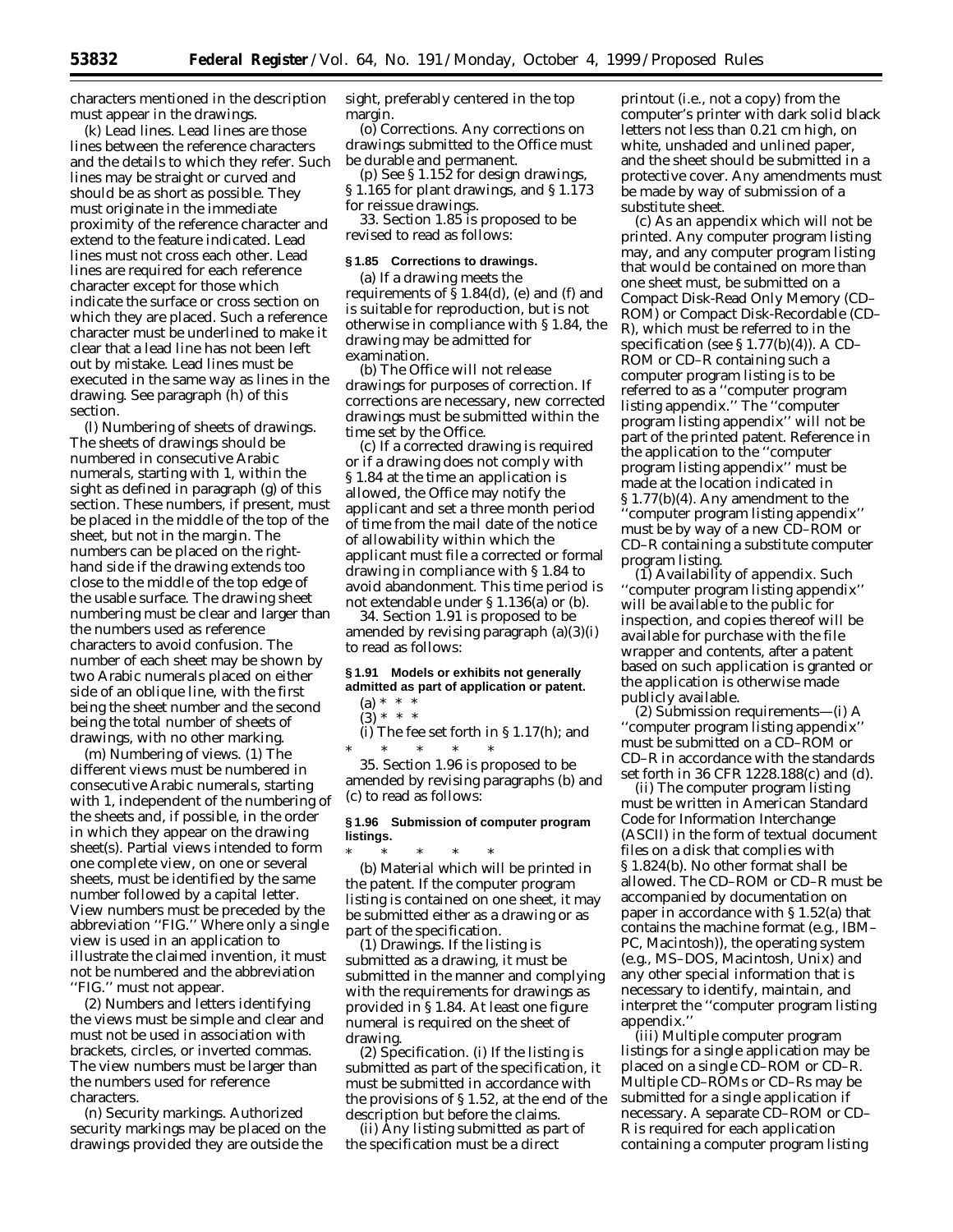that must be submitted on a ''computer program listing appendix.''

(iv) A CD–ROM or CD–R ''computer program listing appendix'' must be labeled with the following information:

(A) The name of each inventor (if known);

(B) Title of the invention;

(C) The docket number used by the person filing the application to identify the application (if applicable).

36. Section 1.97 is proposed to be amended by revising paragraphs (a) through (e) to read as follows:

## **§ 1.97 Filing of information disclosure statement.**

(a) In order for an applicant for a patent or for a reissue of a patent to have an information disclosure statement in compliance with § 1.98 considered by the Office during the pendency of the application, it must satisfy one of paragraphs (b), (c), or (d) of this section.

(b) An information disclosure statement shall be considered by the Office if filed by the applicant within any one of the following time periods:

(1) Within three months of the filing date of a national application other than a continued prosecution application under § 1.53(d);

(2) Within three months of the date of entry of the national stage as set forth in § 1.491 in an international application; or

(3) Before the mailing date of a first Office action on the merits.

(c) An information disclosure statement shall be considered by the Office if filed after the period specified in paragraph (b) of this section, provided that the information disclosure statement is filed before the mailing date of any of a final action under § 1.113, a notice of allowance under § 1.311, or an action that otherwise closes prosecution in the application, and it is accompanied by one of:

(1) A statement as specified in paragraph (e) of this section; or (2) The fee set forth in  $\S 1.17(p)$ .

(d) An information disclosure statement shall be considered by the Office if filed by the applicant after the period specified in paragraph (c) of this section, provided that the information disclosure statement is filed on or before payment of the issue fee and is accompanied by:

(1) A statement as specified in paragraph (e) of this section; and

(2) The fee set forth in  $\S 1.17(p)$ .

(e) A statement under this section must state either:

(1) That each item of information contained in the information disclosure statement was first cited in a communication from a foreign patent

office in a counterpart foreign application not more than three months prior to the filing of the information disclosure statement; or

(2) That no item of information contained in the information disclosure statement was cited in a communication from a foreign patent office in a counterpart foreign application, and, to the knowledge of the person signing the certification after making reasonable inquiry, no item of information contained in the information disclosure statement was known to any individual designated in § 1.56(c) more than three months prior to the filing of the information disclosure statement. \* \* \* \* \*

37. Section 1.98 is proposed to be revised to read as follows:

## **§ 1.98 Content of information disclosure statement.**

(a) Any information disclosure statement filed under § 1.97 shall include:

(1) A list of all patents, publications or other information submitted for consideration by the Office;

(2) A legible copy of:

(i) Each U.S. and foreign patent; (ii) Each publication or that portion which caused it to be listed;

(iii) For each cited pending U.S. application, the application specification including the claims, and any drawing of the application, or that portion of the application which caused it to be listed including any claims directed to that portion; and

(iv) All other information or that portion which caused it to be listed; and

(3) A concise explanation of the relevance, as it is presently understood by the individual designated in § 1.56(c) most knowledgeable about the content of the information, of each patent, publication, or other information listed that is not in the English language. The concise explanation may be either separate from the specification or incorporated therein. If a written English-language translation of a non-English-language document, or portion thereof, is within the possession, custody, or control of, or is readily available to any individual designated in § 1.56(c), a copy of the translation shall accompany the information disclosure statement.

(b) Each U.S. patent listed in an information disclosure statement shall be identified by patentee, patent number and issue date. Each listed U.S. application shall be identified by the inventor, application number and filing date. Each listed foreign patent or published foreign patent application shall be identified by the country or

patent office which issued the patent or published the application, an appropriate document number, and the publication date indicated on the patent or published application. Each listed publication shall be identified by author (if any), title, relevant pages of the publication, date, and place of publication.

(c) When the disclosures of two or more patents or publications listed in an information disclosure statement are substantively cumulative, a copy of one of the patents or publications may be submitted without copies of the other patents or publications provided that a statement is made that these other patents or publications are cumulative.

(d) A copy of any patent, publication, application, or other information listed in an information disclosure statement is not required to be provided if it was previously cited by or submitted to the Office in a prior application, provided that:

(1) The prior application is properly identified in the statement and relied on for an earlier filing date under 35 U.S.C. 120; and

(2) Where the listed information was not cited by the Office, the information submission made in the prior application complied with paragraphs (a) through (c) of this section, and except for an application filed under § 1.53(d) the submission made in the prior application complied with § 1.97.

38. Section 1.102 is proposed to be amended by revising paragraph (d) to read as follows:

# **§ 1.102 Advancement of examination.**

\* \* \* \* \* (d) A petition to make an application special on grounds other than those referred to in paragraph (c) of this section must be accompanied by the fee set forth in § 1.17(h).

39. Section 1.103 is proposed to be revised to read as follows:

#### **§ 1.103 Suspension of action by the Office.**

(a) *Suspension for cause.* On request of the applicant, the Office may grant a suspension of action under this paragraph for good and sufficient cause. The Office will not suspend action if a reply by applicant to an Office action is outstanding. Any petition for suspension of action under this paragraph must specify a period of suspension not exceeding six months. Any petition for suspension of action under this paragraph must also include:

(1) A showing of good and sufficient cause for suspension of action; and

(2) The fee set forth in  $\S 1.17(h)$ , unless such cause is the fault of the Office.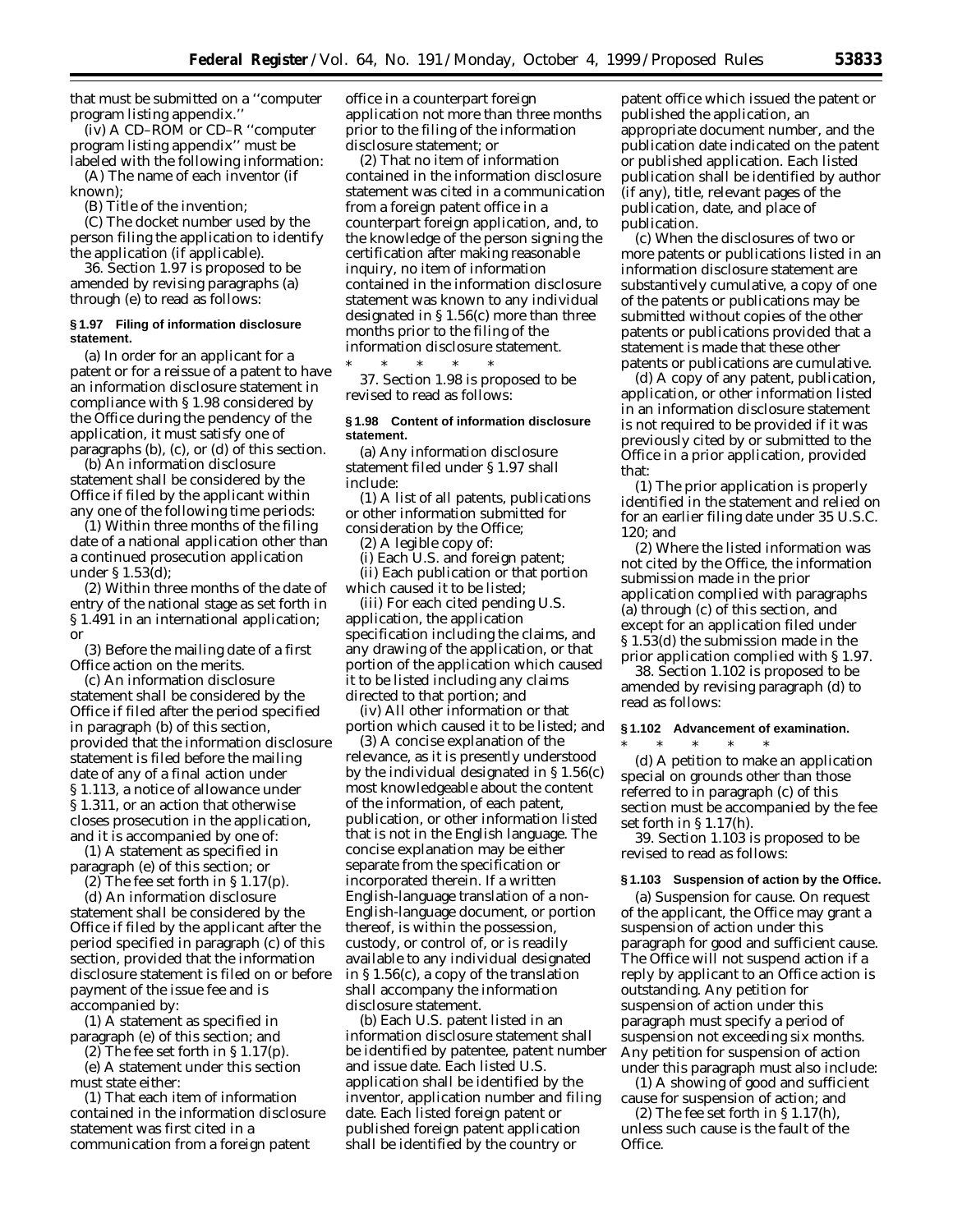(b) *Limited suspension of action in a continued prosecution application (CPA) under § 1.53(d).* On request of the applicant, the Office may grant a suspension of action under this paragraph in a continued prosecution application under § 1.53(d) for a period not exceeding three months. Any request for suspension of action under this paragraph must be filed with the request for an application under § 1.53(d), specify the period of suspension, and include the processing fee set forth in § 1.17(i).

(c) *Notice of suspension on initiative of the Office.* The Office will notify applicant if the Office suspends action by the Office on an application on its own initiative.

(d) *Suspension of action for public safety or defense.* The Office may suspend action by the Office by order of the Commissioner if the following conditions are met:

(1) The application is owned by the United States;

(2) Publication of the invention may be detrimental to the public safety or defense; and

(3) The appropriate department or agency requests such suspension.

(e) *Statutory invention registration.* The Office will suspend action for the entire pendency of an application if the Office has accepted a request to publish a statutory invention registration in the application, except for purposes relating to patent interference proceedings under subpart E of this part.

40. A new § 1.105 is proposed to be added to read as follows:

## **§ 1.105 Requirements for information.**

(a)(1) In the course of examining or treating a matter in a pending or abandoned application filed under 35 U.S.C. 111 or 371 (including a reissue application), in a patent, or in a reexamination proceeding, the examiner or other Office employee may require the submission of such information as may be reasonably necessary to properly examine or treat the matter.

(2) Any reply that states that the information required to be submitted is unknown and/or is not available will be accepted as a complete reply.

(b) The requirement for information of paragraph (a)(1) of this section may be included in an Office action, or sent separately.

(c) A reply, or a failure to reply, to a requirement for information under this rule will be governed by §§ 1.135 and 1.136.

41. Section 1.111 is proposed to be amended by revising the heading and paragraphs (a) and (c) to read as follows:

## **§ 1.111 Reply by applicant or patent owner to a non-final Office action.**

(a) If the Office action after the first examination (§ 1.104) is adverse in any respect, the applicant or patent owner, if he or she persists in his or her application for a patent or reexamination proceeding, must reply thereto and request reconsideration or further examination, with or without amendment. See § 1.135 and § 1.136 for time for reply to avoid abandonment. A second or subsequent supplemental reply will be entered unless disapproved by the Commissioner. \* \* \* \* \*

(c) In amending in reply to a rejection of claims in an application or patent under reexamination, the applicant or patent owner must clearly point out the patentable novelty which he or she thinks the claims present in view of the state of the art disclosed by the references cited or the objections made. The applicant or patent owner must also show how the amendments avoid such references or objections.

42. Section 1.112 is proposed to be revised to read as follows:

## **§ 1.112 Reconsideration before final action.**

After reply by applicant or patent owner (§ 1.111) to a non-final action, the application or patent under reexamination will be reconsidered and again examined. The applicant or patent owner will be notified if claims are rejected, or objections or requirements made, in the same manner as after the first examination (§ 1.104). Applicant or patent owner may reply to such Office action in the same manner provided in § 1.111, with or without amendment, unless such Office action indicates that it is made final (§ 1.113) or an appeal (§ 1.191) has been taken.

43. A new § 1.115 is proposed to be added to read as follows:

## **§ 1.115 Preliminary amendments.**

(a) A preliminary amendment is an amendment that is received in the Office (§ 1.6) on or before the mail date of the first Office action under § 1.104.

(b) A preliminary amendment will be entered unless disapproved by the Commissioner. A preliminary amendment will not be disapproved if it is filed no later than:

(1) Three months from the filing date of an application under § 1.53(b);

(2) The filing date of a continued prosecution application under § 1.53(d); or

(3) Three months from the date the national stage is entered as set forth in § 1.491 in an international application.

(c) The time periods specified in paragraph (b) of this section are not extendable.

44. Section 1.121 is proposed to be amended by revising paragraphs (a) and (b) to read as follows:

#### **§ 1.121 Manner of making amendments.**

(a) *Amendments in applications, other than reissue applications.* Amendments in applications, excluding reissue applications, are made by filing a paper, in compliance with § 1.52, directing that specified amendments be made.

(1) *Specification other than the claims—*(i) *Amendment by instruction to delete, replace or add a paragraph:* If the paragraphs of the specification are numbered as provided in § 1.52(b)(6), amendments to the specification, other than the claims, may be made by submitting an instruction, referencing the paragraph number, to delete one or more paragraphs of the specification, to replace a deleted paragraph with one or more replacement paragraphs, or to add one or more paragraphs, along with the replacement or added paragraph(s). The replacement or added paragraph(s) must not include any markings to indicate the changes that have been made. The amendment must be accompanied by a copy of any replacement paragraph(s), on one or more pages separate from the amendment, marked-up to show all the changes made by brackets (for deleted matter) or underlining (for added matter), or by any equivalent marking system. If a deleted paragraph is replaced by a single paragraph, the replacement paragraph must retain the same number as the deleted paragraph. If a deleted paragraph is replaced by more than one paragraph, the numbering of the replacement paragraphs must begin with the number of the deleted paragraph with following paragraphs beginning with the number of the deleted paragraph followed by a single decimal and sequential integers (*e.g.,* paragraph 0071 is replaced by 0071, 0071.1, and 0071.2). Any paragraph(s) added between existing paragraphs must have the same number as the paragraph immediately above the added one, followed by a period and a new sequential number series (*e.g.,* 0071.1, 0071.2). When numbered paragraphs are added or deleted by amendment, the numbering of any unaffected paragraphs must remain unchanged. Subsequent amendments which may involve further replacement paragraphs are added in the same manner using existing paragraph numbers along with increasing numbers following a decimal. For clarity, a total renumbering of all previously added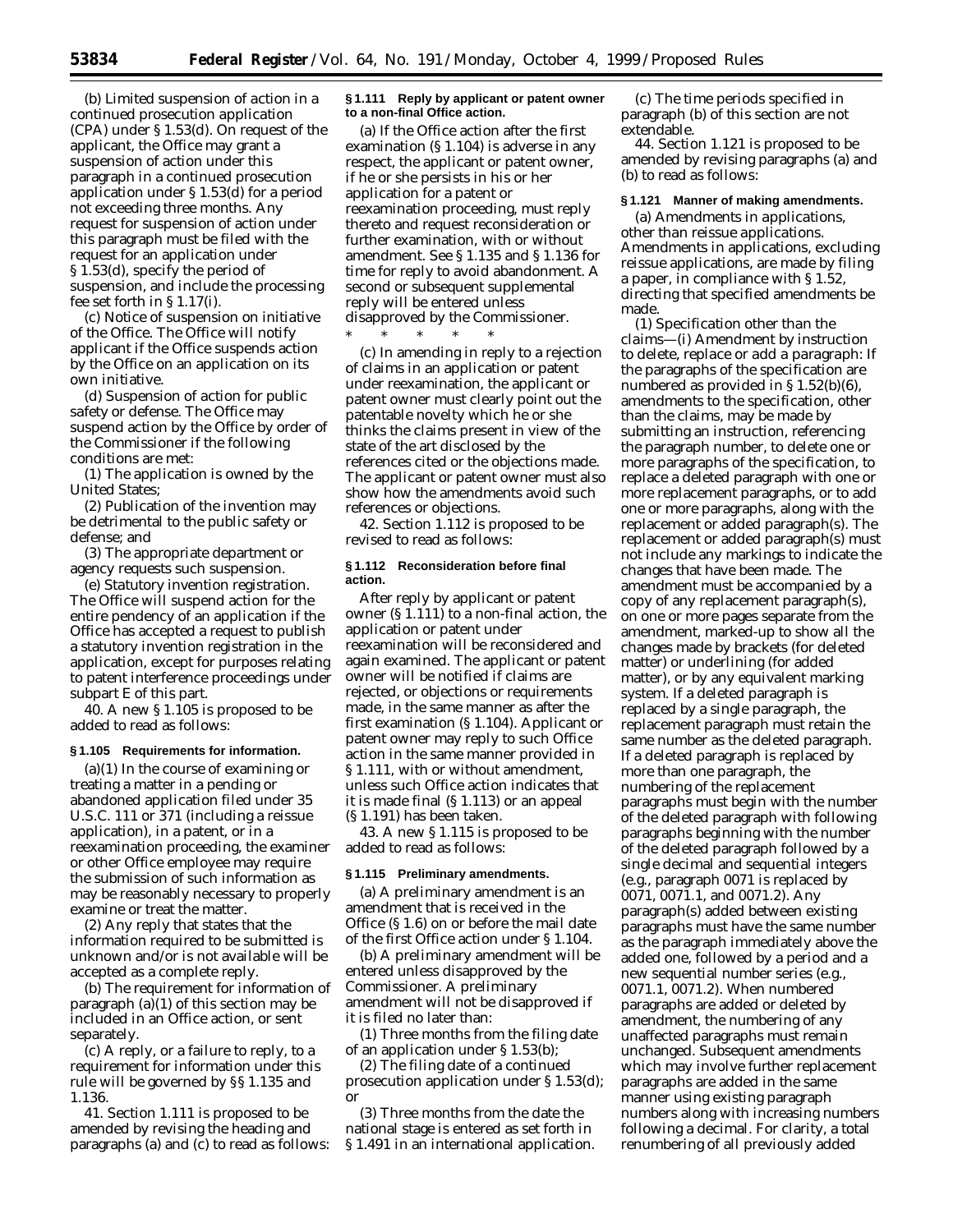paragraphs or the submission of a substitute specification with totally renumbered paragraphs may be required.

(ii) *Amendment by replacement section.* If the sections of the specification contain section headings as provided in § 1.77(b), § 1.154(b), or § 1.163(c), amendments to the specification, other than the claims, may be made by referring to the section heading along with an instruction to delete that section of the specification and to replace such deleted section with a replacement section. The replacement section must be in clean form and must not include any markings to indicate the changes that have been made. The amendment must be accompanied by a copy of the replacement section, on one or more pages separate from the amendment, marked-up to show all changes made by brackets (for deleted matter) or underlining (for added matter), or by any equivalent marking system.

(iii) *Amendment by substitute specification.* The specification, other than the claims, may also be amended by submission of a substitute specification in compliance with § 1.125. If the paragraphs of the specification are not numbered as provided in § 1.52(b)(6), and the sections of the specification do not contain section headings as provided in § 1.77(b), § 1.154(b), or § 1.163(c), the specification, other than the claims, may be amended only by submission of a substitute specification in compliance with § 1.125. The paragraphs of the substitute specification, other than the claims, should be individually numbered in Arabic numerals so that any further amendment to the specification may be made by replacement paragraph(s) in accordance with paragraph  $(a)(1)(i)$  of this section. The amendment must be accompanied by a copy of the substitute specification marked-up to show all changes made by brackets (for deleted matter), or underlining (for added matter), or by any equivalent marking system.

(iv) Matter deleted by amendment pursuant to paragraph (a)(1) of this section can be reinstated only by a subsequent amendment presenting the previously deleted matter.

(2) *Claims.* Amendments to a claim must be made by rewriting such claim with all changes (*e.g.,* additions, deletions, modifications) included therein, or by directions to cancel or delete such claim. The rewriting of a claim (with the same or a new number) will be construed as directing the deletion of the previous version of that claim. A rewritten or newly added claim

must be in clean form without markings as to the changes from the previous version of the claim or a canceled claim. If a claim is amended by rewriting such claim with the same number, the amendment must be accompanied by a copy of the rewritten claim, on one or more pages separate from the amendment, marked-up to show all the changes made by brackets (for deleted matter) or underlining (for added matter) or by any equivalent marking system, relative to the previous version of that claim. A claim canceled by amendment (deleted in its entirety) can be reinstated only by a subsequent amendment presenting the claim as a new claim with a new claim number.

(3) *Drawings.* Application drawings are amended in the following manner: Any change to the patent drawings must be submitted as a sketch on a separate paper showing the proposed changes in red for approval by the examiner. Upon approval by the examiner, new drawings in compliance with § 1.84 including the changes must be filed.

(4) *Disclosure consistency.* The disclosure must be amended, when required by the Office, to correct inaccuracies of description and definition, and to secure substantial correspondence between the claims, the remainder of the specification, and the drawings.

(5) *No new matter.* No amendment may introduce new matter into the disclosure of an application.

(b) *Amendments in reissue applications.* Any amendment to the description and claims of a reissue application must be made in accordance with § 1.173.

\* \* \* \* \* 45. Section 1.125 is proposed to be amended by revising paragraphs (b)(2) and (c) to read as follows:

## **§ 1.125 Substitute specification.**

- \* \* \* \* \*
	- (b) \* \* \*

(2) A marked-up copy of the substitute specification showing all the changes to (including the matter being added to and the matter being deleted from) the specification of record. Numbering the paragraphs of the specification of record is not considered a change that must be shown pursuant to this paragraph.

(c) A substitute specification submitted under this section must be submitted in clean form without markings as to amended material. The paragraphs of any substitute specification, other than the claims, should be individually numbered in Arabic numerals so that any amendment to the specification may be made by

replacement paragraph in accordance with  $\S 1.121(a)(1)(i)$ .

\* \* \* \* \* 46. Section 1.131 is proposed to be amended by revising its heading and paragraph (a) to read as follows:

## **§ 1.131 Affidavit or declaration of prior invention.**

(a) When any claim of an application or a patent under reexamination is rejected, the inventor of the subject matter of the rejected claim, the owner of the patent under reexamination, or the party qualified under §§ 1.42, 1.43, or 1.47, may submit an appropriate oath or declaration to establish invention of the subject matter of the rejected claim prior to the effective date of the reference or activity on which the rejection is based. The effective date of a U.S. patent is the date that such U.S. patent is effective as a reference under 35 U.S.C. 102(e). Prior invention may not be established under this section in any country other than the United States, a NAFTA country, or a WTO member country. Prior invention may not be established under this section before December 8, 1993, in a NAFTA country other than the United States, or before January 1, 1996, in a WTO member country other than a NAFTA country. Prior invention may not be established under this section if either:

(1) The rejection is based upon a U.S. patent to another or others which claims the same patentable invention as defined in § 1.601(n); or

(2) The rejection is based upon a statutory bar.

\* \* \* \* \* 47. Section 1.132 is proposed to be revised to read as follows:

## **§ 1.132 Affidavits or declarations traversing rejections or objections.**

When any claim of an application or a patent under reexamination is rejected or objected to, the inventor of the subject matter of the rejected claim, an oath or declaration may be submitted to traverse the rejection or objection. An oath or declaration may not be submitted under this section to traverse a rejection if the rejection is based upon a U.S. patent to another or others which claims the same patentable invention as defined in § 1.601(n).

48. Section 1.133 is proposed to be amended by revising paragraph (a) to read as follows:

#### **§ 1.133 Interviews.**

(a) Interviews with examiners concerning applications and other matters pending before the Office must be conducted on Office premises and within office hours, as the respective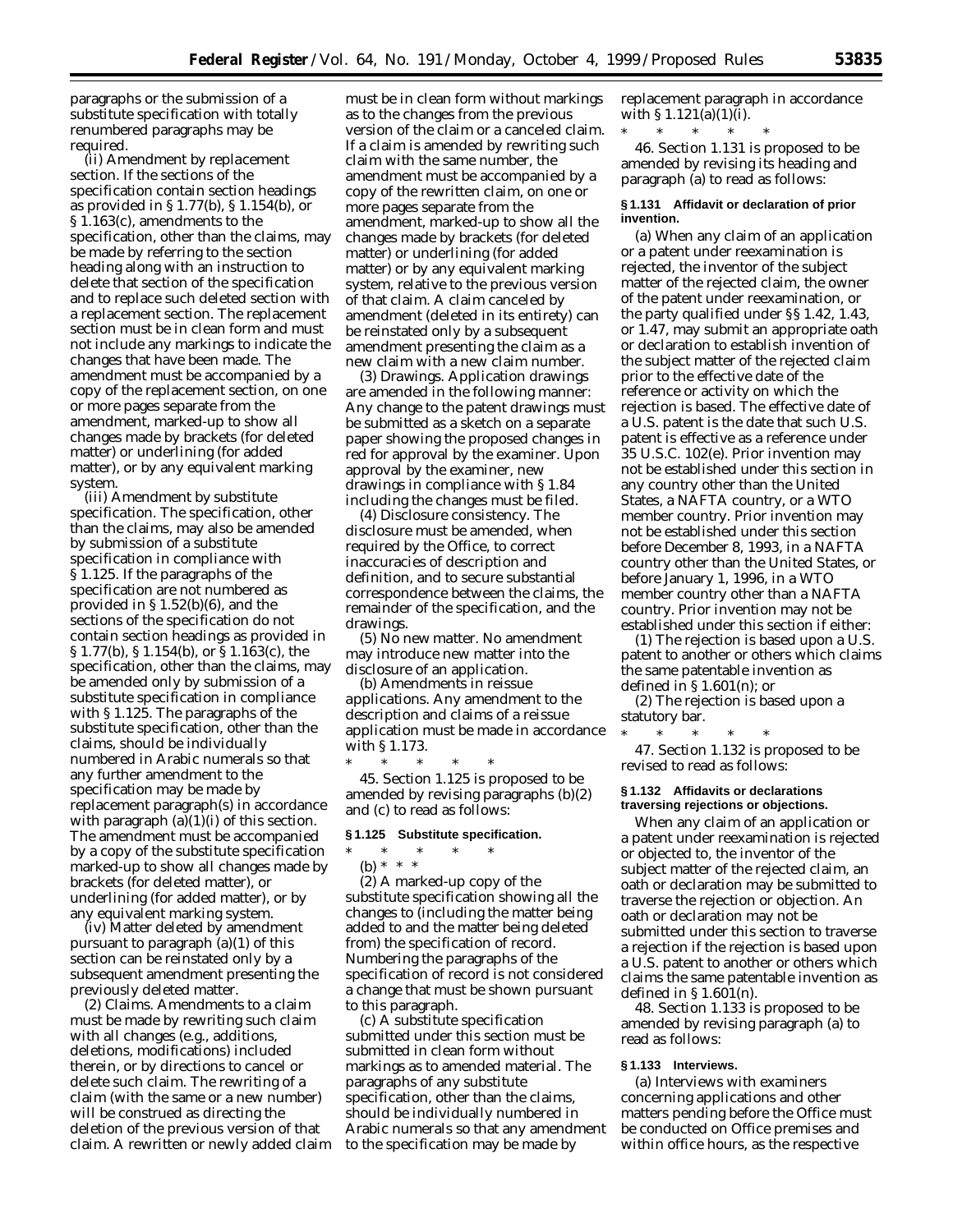examiners may designate. Interviews will not be permitted at any other time or place without the authority of the Commissioner. Interviews for the discussion of the patentability of pending applications will not occur before the first Office action. The examiner may require that an interview be scheduled in advance. \* \* \* \* \*

49. Section 1.136 is proposed to be amended by adding paragraph (c) to read as follows:

## **§ 1.136 Extensions of time.**

\* \* \* \* \* (c) If an applicant is notified in a ''Notice of Allowability'' that an application is otherwise in condition for allowance, the following time periods are not extendable if set in the ''Notice of Allowability'' or in an Office action having a mail date on or after the mail date of the ''Notice of Allowability'':

(1) The period for submitting an oath or declaration in compliance with § 1.63;

(2) The period for submitting formal drawings set under § 1.85(c); and

(3) The period for making a deposit set under § 1.809(c).

50. Section 1.137 is proposed to be amended by revising paragraph (c) to read as follows:

## **§ 1.137 Revival of abandoned application or lapsed patent.**

 $*$  \* \*

(c)(1) Any petition to revive pursuant to this section in a design application must be accompanied by a terminal disclaimer and fee as set forth in § 1.321 dedicating to the public a terminal part of the term of any patent granted thereon equivalent to the period of abandonment of the application. Any petition to revive pursuant to this section in either a utility or plant application filed before June 8, 1995, must be accompanied by a terminal disclaimer and fee as set forth in § 1.321 dedicating to the public a terminal part of the term of any patent granted thereon equivalent to the lesser of:

(i) The period of abandonment of the application; or

(ii) The period extending beyond twenty years from the date on which the application for the patent was filed in the United States or, if the application contains a specific reference to an earlier filed application(s) under 35 U.S.C. 120, 121, or 365(c), from the date on which the earliest such application was filed.

(2) Any terminal disclaimer pursuant to paragraph  $(c)(1)$  of this section must also apply to any patent granted on a continuing utility or plant application

filed after June 8, 1995, or a continuing design application, that contains a specific reference under 35 U.S.C. 120, 121, or 365(c) to the application for which revival is sought.

(3) The provisions of paragraph  $(c)(1)$ of this section do not apply to applications for which revival is sought solely for purposes of copendency with a utility or plant application filed on or after June 8, 1995, or to lapsed patents. \* \* \* \* \*

51. Section 1.138 is proposed to be revised to read as follows:

## **§ 1.138 Express abandonment.**

(a) An application may be expressly abandoned by filing in the Patent and Trademark Office a written declaration of abandonment identifying the application. Express abandonment of the application may not be recognized by the Office unless it is actually received by appropriate officials in time to act thereon before the date of issue.

(b) A written declaration of abandonment must be signed by a party authorized under § 1.33(b)(1), (b)(3) or (b)(4) to sign a paper in the application, except as otherwise provided in this paragraph. A registered attorney or agent not of record who acts in a representative capacity under the provisions of § 1.34(a) when filing a continuing application may expressly abandon the prior application as of the filing date granted to the continuing application.

52. Section 1.152 is proposed to be revised to read as follows:

#### **§ 1.152 Design drawings.**

The design must be represented by a drawing that complies with the requirements of § 1.84, and must contain a sufficient number of views to constitute a complete disclosure of the appearance of the design. Appropriate and adequate surface shading should be used to show the character or contour of the surfaces represented. Solid black surface shading is not permitted except when used to represent the color black as well as color contrast. Broken lines may be used to show visible environmental structure, but may not be used to show hidden planes and surfaces which cannot be seen through opaque materials. Alternate positions of a design component, illustrated by full and broken lines in the same view are not permitted in a design drawing. Photographs and ink drawings are not permitted to be combined as formal drawings in one application. Photographs submitted in lieu of ink drawings in design patent applications must not disclose environmental

structure but must be limited to the design for the article claimed.

53. Section 1.154 is proposed to be revised to read as follows:

## **§ 1.154 Arrangement of application elements.**

(a) The elements of the design application, if applicable, should appear in the following order:

(1) Design application transmittal form.

(2) Fee transmittal form.

(3) Application data sheet (see § 1.76).

(4) Specification.

(5) Drawings or photographs.

(6) Executed oath or declaration (see § 1.153(b)).

(b) The specification should include the following sections in order:

(1) Preamble, stating name of the applicant, title of the design, and a brief description of the nature and intended use of the article in which the design is embodied.

(2) Cross-reference to related applications (unless included in the application data sheet).

(3) Statement regarding federally sponsored research or development.

(4) Description of the figure or figures of the drawing.

(5) Feature description.

(6) A single claim.

(c) The text of the specification sections defined in paragraph (b) of this section, if applicable, should be preceded by a section heading in uppercase and without underlining or bold type.

54. Section 1.155 is proposed to be revised to read as follows:

## **§ 1.155 Expedited examination of design patents.**

(a) The applicant may request that the Office expedite the examination of a design application. To qualify for expedited examination:

(1) The application must include drawings in compliance with § 1.84;

(2) The applicant must have conducted a preexamination search; and

(3) The applicant must file a request for expedited examination including:

(i) The fee set forth in § 1.17(t); and

(ii) A statement that a preexamination search was conducted. The statement must also indicate the field of search and include an information disclosure statement in compliance with § 1.98.

(b) The Office will not examine an application that is not in condition for examination (*e.g.*, missing basic filing fee) even if the applicant files a request for expedited examination under this section.

55. Section 1.163 is proposed to be revised to read as follows: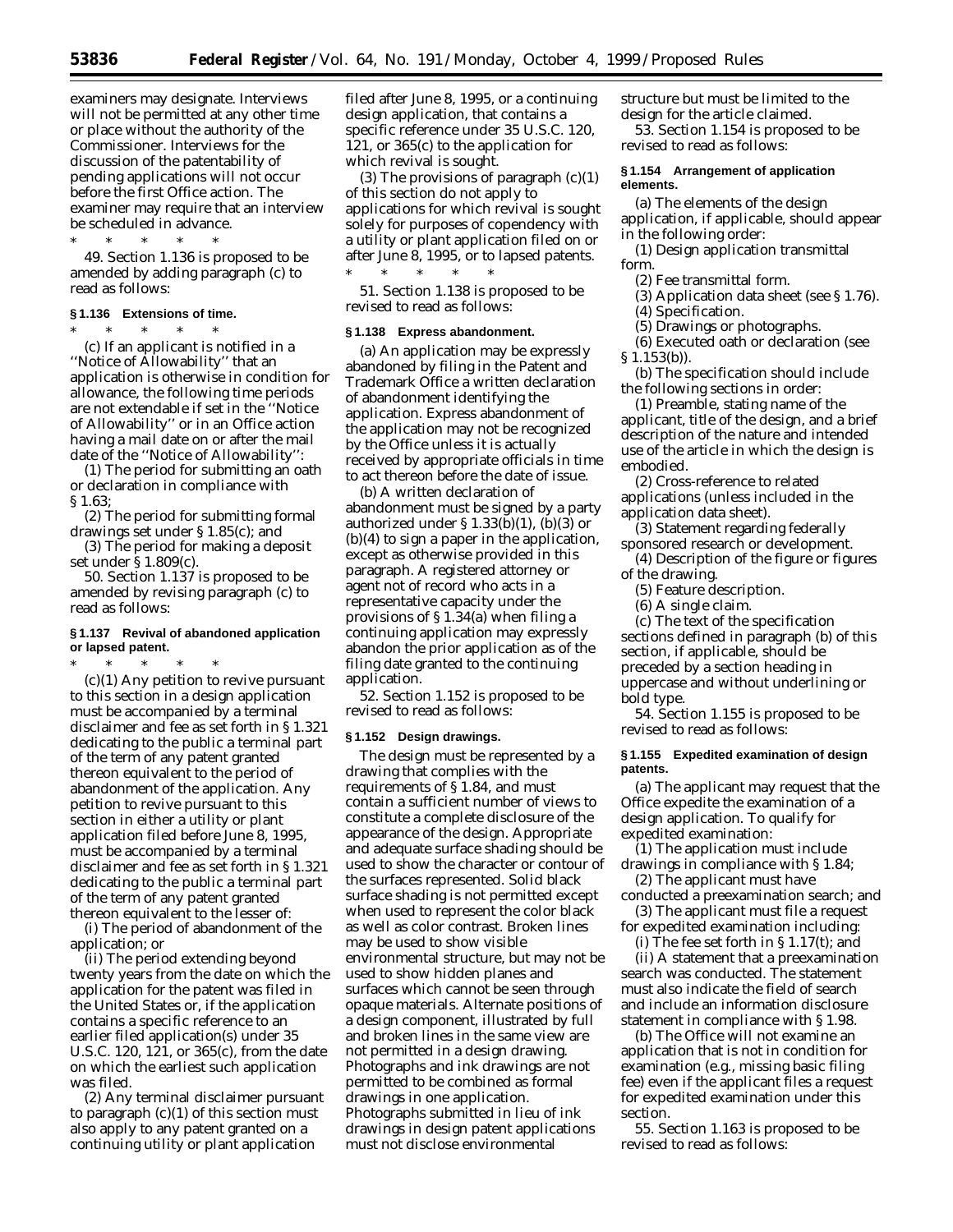## **§ 1.163 Specification and arrangement of application elements.**

(a) The specification must contain as full and complete a disclosure as possible of the plant and the characteristics thereof that distinguish the same over related known varieties, and its antecedents, and must particularly point out where and in what manner the variety of plant has been asexually reproduced. For a newly found plant, the specification must particularly point out the location and character of the area where the plant was discovered.

(b) The elements of the plant application, if applicable, should appear in the following order:

(1) Plant application transmittal form.

(2) Fee transmittal form.

(3) Application data sheet (see § 1.76).

(4) Specification.

(5) Drawings (in duplicate).

(6) Executed oath or declaration

(§ 1.162).

(c) The specification should include the following sections in order:

(1) Title of the invention, which may include an introductory portion stating the name, citizenship, and residence of the applicant.

(2) Cross-reference to related applications (unless included in the application data sheet).

(3) Statement regarding federally sponsored research or development.

(4) Latin name of the genus and species of the plant claimed.

(5) Variety denomination.

(6) Background of the invention.

(7) Brief summary of the invention.

(8) Brief description of the drawing.

(9) Detailed botanical description.

(10) A single claim.

(11) Abstract of the disclosure.

(d) The text of the specification or sections defined in paragraph (c) of this section, if applicable, should be preceded by a section heading in upper case, without underlining or bold type.

56. Section 1.173 is proposed to be revised to read as follows:

## **§ 1.173 Reissue specification, drawings, and amendments.**

(a) *Contents of a reissue application.* An application for reissue must contain the entire specification, including the claims, and the drawings of the patent. No new matter shall be introduced into the application.

(1) *Specification, including claims.* The entire specification, including the claims, of the patent for which reissue is requested must be furnished in the form of a copy of the printed patent, but with only a single column of the printed patent securely mounted, or otherwise reproduced in permanent form, on a

single page. If an amendment of the reissue application is to be included, it must be made pursuant to paragraph (b) of this section.

(2) *Drawings.* Applicant must submit a clean copy of each drawing sheet of the printed patent at the time the reissue application is filed. If such copy complies with § 1.84, no further drawings will be required. Where a drawing of the reissue application is to include any changes relative to the patent being reissued, the changes to the drawing must be made in accordance with paragraph (b)(3) of this section. The Office will not transfer the drawings from the patent file to the reissue application.

(b) *Making amendments in a reissue application.* An amendment in a reissue application is made either upon filing, by incorporating the changes physically within the specification, including the claims, using markings pursuant to paragraph (d) of this section, or by filing an amendment paper as a preliminary amendment or during prosecution directing that specified changes be made to the application specification, including the claims, or to the drawings.

(1) *Specification other than the claims.* Changes to the specification, other than to the claims, must be made by submission of the entire text of an added or rewritten paragraph, including markings pursuant to paragraph (d) of this section, except that an entire paragraph may be deleted by a statement deleting the paragraph without presentation of the text of the paragraph. The precise point in the specification must be identified where any added or rewritten paragraph is located.

(2) *Claims.* An amendment paper must include the entire text of each claim being changed by such amendment paper and of each claim being added by such amendment paper. For any claim changed by the amendment paper, a parenthetical expression ''amended,'' ''twice amended,'' *etc.,* should follow the claim number. Each changed patent claim and each added claim must include markings pursuant to paragraph (d) of this section, except that a patent claim or added claim should be canceled by a statement canceling the claim without presentation of the text of the claim.

(3) *Drawings.* Any change to the patent drawings must be submitted as a sketch on a separate paper showing the proposed changes in red for approval by the examiner. Upon approval by the examiner, new drawings in compliance with § 1.84 including the approved changes must be filed. Amended figures must be identified as ''Amended,'' and

any added figure must be identified as ''New.'' In the event that a figure is canceled, the figure must be surrounded by brackets and identified as ''Canceled.''

(c) *Status of claims and support for claim changes.* Whenever there is an amendment to the claims pursuant to paragraph (b) of this section, there must also be supplied, on pages separate from the pages containing the changes, the status (*i.e.*, pending or canceled), as of the date of the amendment, of all patent claims and of all added claims, and an explanation of the support in the disclosure of the patent for the changes to the claims made by the amendment paper.

(d) *Changes shown by markings.* Any changes relative to the patent being reissued which are made to the specification, including the claims, upon filing, or by an amendment paper in the reissue application, must include the following markings:

(1) The matter to be omitted by reissue must be enclosed in brackets; and

(2) The matter to be added by reissue must be underlined.

(e) *Numbering of patent claims preserved.* Patent claims may not be renumbered. The numbering of any claims added in the reissue application must follow the number of the highest numbered patent claim.

(f) *Amendment of disclosure may be required.* The disclosure must be amended, when required by the Office, to correct inaccuracies of description and definition, and to secure substantial correspondence between the claims, the remainder of the specification, and the drawings.

(g) *Amendments made relative to patent.* All amendments must be made relative to the patent specification, including the claims, and drawings, which are in effect as of the date of filing of the reissue application.

#### **§ 1.174 [Removed and Reserved]**

57. Section 1.174 is proposed to be removed and reserved.

58. Section 1.176 is proposed to be revised to read as follows:

# **§ 1.176 Examination of reissue.**

(a) A reissue application will be examined in the same manner as a nonreissue nonprovisional application, and will be subject to all the requirements of the rules related to non-reissue applications. Restriction between subject matter of the original patent claims and previously unclaimed subject matter may be required.

(b) The examiner will act on applications for reissue in advance of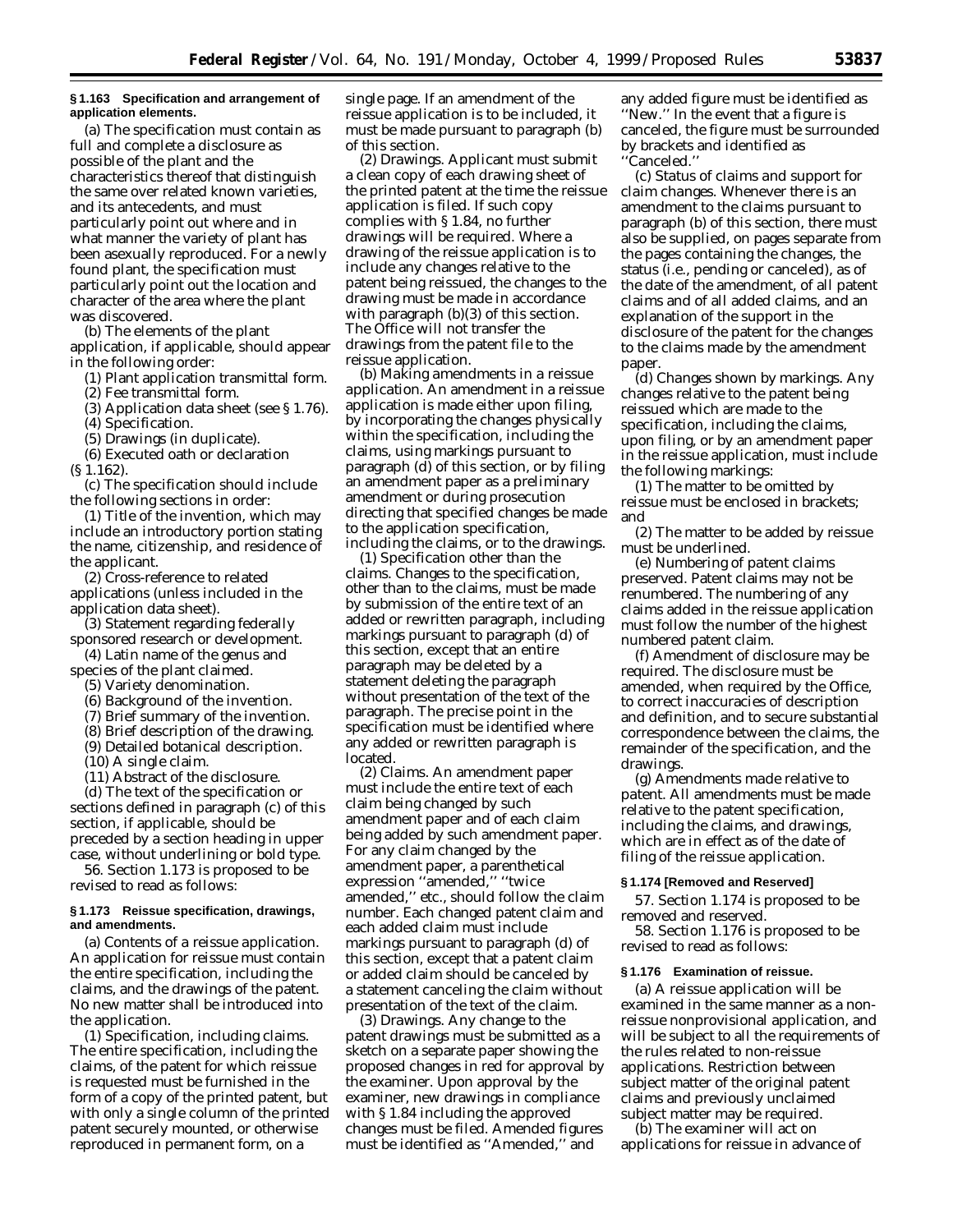other nonprovisional applications. An application for reissue, other than a continued prosecution application under § 1.53(d), will not be acted on sooner than two months after the announcement of the filing of the reissue application in the *Official Gazette.*

59. Section 1.177 is proposed to be revised to read as follows:

## **§ 1.177 Issuance of multiple reissue patents.**

(a) The Office may reissue a patent as multiple reissue patents. If applicant files more than one application for the reissue of a single patent, each such application must contain or be amended to contain in the first sentence of the specification a notice stating that more than one reissue application has been filed and identifying each of the reissue applications by relationship, application number and filing date. The Office may correct any reissue patent resulting from an application to which this paragraph applies and not containing the required notice by certificate of correction under § 1.322.

(b) If applicant files more than one application for the reissue of a single patent, each claim of the patent being reissued must be presented in each of the reissue applications as an amended, unamended, or canceled (shown in brackets) claim, with each such claim bearing the same number as in the patent being reissued. The same claim of the patent being reissued may not be presented in its original unamended form for examination in more than one of such multiple reissue applications. The numbering of any added claims in any of the multiple reissue applications must follow the number of the highest numbered original patent claim.

(c) If any one of the several reissue applications by itself fails to correct an error in the original patent as required by 35 U.S.C. 251, but is otherwise in condition for allowance, the Office may suspend action in the allowable application until all issues are resolved as to at least one of the remaining reissue applications. The Office may also merge two or more of the multiple reissue applications into a single reissue application. No reissue application containing only unamended patent claims and not correcting an error in the original patent will be passed to issue by itself.

60. Section 1.178 is proposed to be revised to read as follows:

## **§ 1.178 Original patent.**

The application for a reissue should be accompanied by an offer to surrender the original patent. The application

should also be accompanied by the original patent, or if the original is lost or inaccessible, by a statement to that effect. The application may be accepted for examination in the absence of the original patent or the statement, but one or the other must be supplied before the application is allowed. If a reissue is refused, the original patent will be returned to applicant upon request.

61. Section 1.193 is proposed to be amended by revising paragraph (b)(1) to read as follows:

## **§ 1.193 Examiner's answer and reply brief.**

\* \* \* \* \* (b)(1) Appellant may file a reply brief to an examiner's answer or a supplemental examiner's answer within two months from the date of such examiner's answer or supplemental examiner's answer. See § 1.136(b) for extensions of time for filing a reply brief in a patent application and  $\S 1.550(c)$  for extensions of time for filing a reply brief in a reexamination proceeding. The primary examiner must either acknowledge receipt and entry of the reply brief or withdraw the final rejection and reopen prosecution to respond to the reply brief. A supplemental examiner's answer is not permitted, unless the application has been remanded by the Board of Patent Appeals and Interferences for such purpose.

\* \* \* \* \* 62. Section 1.303 is proposed to be amended by revising paragraph (a) to read as follows:

## **§ 1.303 Civil action under 35 U.S.C. 145, 146, 306.**

(a) Any applicant or any owner of a patent involved in a reexamination proceeding dissatisfied with the decision of the Board of Patent Appeals and Interferences, and any party to an interference dissatisfied with the decision of the Board of Patent Appeals and Interferences may, instead of appealing to the U.S. Court of Appeals for the Federal Circuit (§ 1.301), have remedy by civil action under 35 U.S.C. 145 or 146, as appropriate. Such civil action must be commenced within the time specified in § 1.304.

\* \* \* \* \* 63. Section 1.311 is proposed to be amended by revising paragraph (b) to read as follows:

## **§ 1.311 Notice of allowance.**

\* \* \* \* \* (b) An authorization to charge the issue fee (§ 1.18) to a deposit account may be filed in an individual application only after mailing of the notice of allowance.

64. Section 1.312 is proposed to be revised to read as follows:

#### **§ 1.312 Amendments after allowance.**

(a) No amendment may be made as a matter of right in an application after the mailing of the notice of allowance. Any amendment pursuant to this paragraph filed before the payment of the issue fee may be entered on the recommendation of the primary examiner, approved by the Commissioner, without withdrawing the application from issue.

(b) Any amendment pursuant to paragraph (a) of this section filed after the date the issue fee is paid must be accompanied by a petition under  $$1.313(c)(1)$  to withdraw the application from issue, an unequivocal statement that one or more claims are unpatentable, and an explanation as to how the amendment is necessary to render such claim or claims patentable.

65. Section 1.313 is proposed to be revised to read as follows:

#### **§ 1.313 Withdrawal from issue.**

(a) Applications may be withdrawn from issue for further action at the initiative of the Office or upon petition by the applicant. To request that the Office withdraw an application from issue, the applicant must file a petition under this section including the fee set forth in § 1.17(h) and a showing of good and sufficient reasons why withdrawal of the application is necessary. If the Office withdraws the application from issue, the Office will issue a new notice of allowance if the Office again allows the application.

(b) Once the issue fee has been paid, the Office will not withdraw the application from issue at its own initiative for any reason except:

(1) A mistake on the part of the Office; (2) A violation of § 1.56 or illegality in the application;

(3) Unpatentability of one or more claims; or

(4) For interference.

(c) Once the issue fee has been paid, the application will not be withdrawn from issue upon petition by the applicant for any reason except:

(1) Unpatentability of one of more claims, which petition must be accompanied by a statement of such unpatentability and an amendment in compliance with § 1.312(b); or

(2) Express abandonment of the application. Such express abandonment may be in favor of a continuing application.

(d) A petition under this section will not be effective to withdraw the application from issue unless it is actually received and granted by the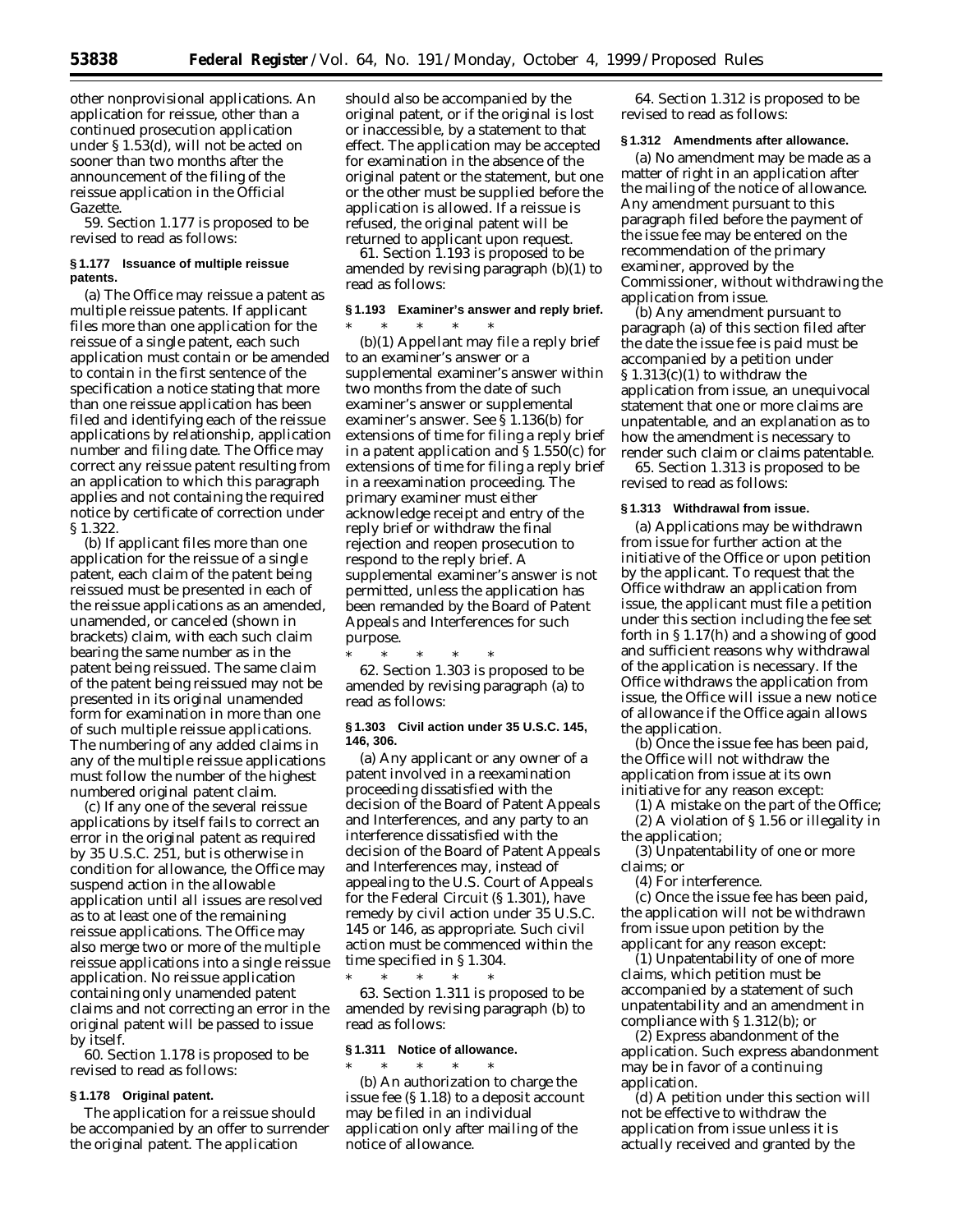appropriate officials before the date of issue. Withdrawal of an application from issue after payment of the issue fee may not be effective to avoid publication of application information.

66. Section 1.314 is proposed to be revised to read as follows:

#### **§ 1.314 Issuance of patent.**

If applicant timely pays the issue fee, the Office will issue the patent in regular course unless the application is withdrawn from issue (§ 1.313), or the Office defers issuance of the patent. To request that the Office defer issuance of a patent, applicant must file petition under this section including the fee set forth in § 1.17(h) and a showing of good and sufficient reasons why it is necessary to defer issuance of the patent.

67. Section 1.322 is proposed to be amended by revising paragraph (a) to read as follows:

## **§ 1.322 Certificate of correction of Office mistake.**

(a) The Office may issue a certificate of correction under the conditions specified in 35 U.S.C. 254 at the request of the patentee or the patentee's assignee or on its own initiative. If the request relates to a patent involved in an interference, the request must comply with the requirements of this section and be accompanied by a motion under § 1.635. The Office will not issue such a certificate on its own initiative without first notifying the patentee (including any assignee of record) at the correspondence address of record as specified in § 1.33(a) and affording the patentee an opportunity to be heard.

\* \* \* \* \* 68. Section 1.323 is proposed to be

revised to read as follows: **§ 1.323 Certificate of correction of**

# **applicant's mistake.**

The Office may issue a certificate of correction under the conditions specified in 35 U.S.C. 255 at the request of the patentee or the patentee's assignee, upon payment of the fee set forth in § 1.20(a). If the request relates to a patent involved in an interference, the request must comply with the requirements of this section and be accompanied by a motion under § 1.635.

69. Section 1.324 is proposed to be amended by revising its heading and paragraph (b)(1) and adding paragraph (c) to read as follows:

## **§ 1.324 Correction of inventorship in patent, pursuant to 35 U.S.C. 256.**

- \* \* \* \* \*
	- (b) \* \* \*

(1) Where one or more persons are being added, a statement from each

person who is being added as an inventor that the inventorship error occurred without any deceptive intention on his or her part;

\* \* \* \* \* (c) For correction of inventorship in an application see §§ 1.48 and 1.497, and in an interference see § 1.634.

70. Section 1.366 is proposed to be amended by revising paragraph (c) to read as follows:

# **§ 1.366 Submission of maintenance fees.**

\* \* \* \* \* (c) In submitting maintenance fees and any necessary surcharges, identification of the patents for which maintenance fees are being paid must include the patent number, and the application number of the United States application for the patent on which the maintenance fee is being paid. If the payment includes identification of only the patent number (*i.e.,* does not identify the application number of the United States application for the patent on which the maintenance fee is being paid), the Office may apply the payment to the patent identified by patent number in the payment or may return the payment.

\* \* \* \* \* 71. Section 1.446 is proposed to be amended by revising paragraphs (a) and (b) to read as follows:

## **§ 1.446 Refund of international application filing and processing fees.**

(a) Money paid for international application fees, where paid by actual mistake or in excess, such as a payment not required by law or Treaty and it Regulations, may be refunded. A mere change of purpose after the payment of a fee will not entitle a party to a refund of such fee. The Office will not refund amounts of twenty-five dollars or less unless a refund is specifically requested, and will not notify the payor of such amounts. If the payor or party requesting a refund does not provide the banking information necessary for making refunds by electronic funds transfer, the Office may use the banking information provided on the payment instrument to make any refund by electronic funds transfer.

(b) Any request for refund under paragraph (a) must be filed within two years from the date the fee was paid. If the Office charges a deposit account by an amount other than an amount specifically indicated in an authorization under § 1.25(b), any request for refund based upon such charge must be filed within two years from the date of the deposit account statement indicating such charge, and include a copy of that deposit account

statement. The time periods set forth in this paragraph are not extendable. \* \* \* \* \*

72. Section 1.497 is proposed to be amended by revising paragraph (b)(2) and adding paragraph (d) to read as follows:

# **§ 1.497 Oath or declaration under 35 U.S.C. 371(c)(4).**

\* \* \* \* \*

(b) \* \* \*

(2) If the person making the oath or declaration or any supplemental oath or declaration is not the inventor (§§ 1.42, 1.43, or 1.47), the oath or declaration shall state the relationship of the person to the inventor, and, upon information and belief, the facts which the inventor would have been required to state. If the person signing the oath or declaration is the legal representative of a deceased inventor, the oath or declaration shall also state that the person is a legal representative and the citizenship, residence and mailing address of the legal representative.

(d) If the oath or declaration filed pursuant to 35 U.S.C.  $371(c)(4)$  and this section names an inventive entity different from the inventive entity set forth in the international stage, the oath or declaration must be accompanied by:

\* \* \* \* \*

(1) A statement from each person being added as an inventor and from each person being deleted as an inventor that any error in inventorship in the international stage occurred without deceptive intention on his or her part;

(2) The processing fee set forth in § 1.17(i); and

(3) If an assignment has been executed by any of the original named inventors, the written consent of the assignee (see § 3.73(b)).

73. Section 1.510 is proposed to be amended by revising paragraph (b)(4) to read as follows:

# **§ 1.510 Request for reexamination.**

- \* \* \* \* \*
	- (b) \* \* \*

(4) The entire specification, including the claims, of the patent for which reexamination is requested, in the form of a copy of the printed patent, but with only a single column of the printed patent securely mounted, or otherwise reproduced in permanent form, on a single sheet. A clean copy of each drawing sheet of the printed patent must also be furnished. Additionally, a copy of any disclaimer, certificate of correction, or reexamination certificate issued in the patent must be included.

\* \* \* \* \*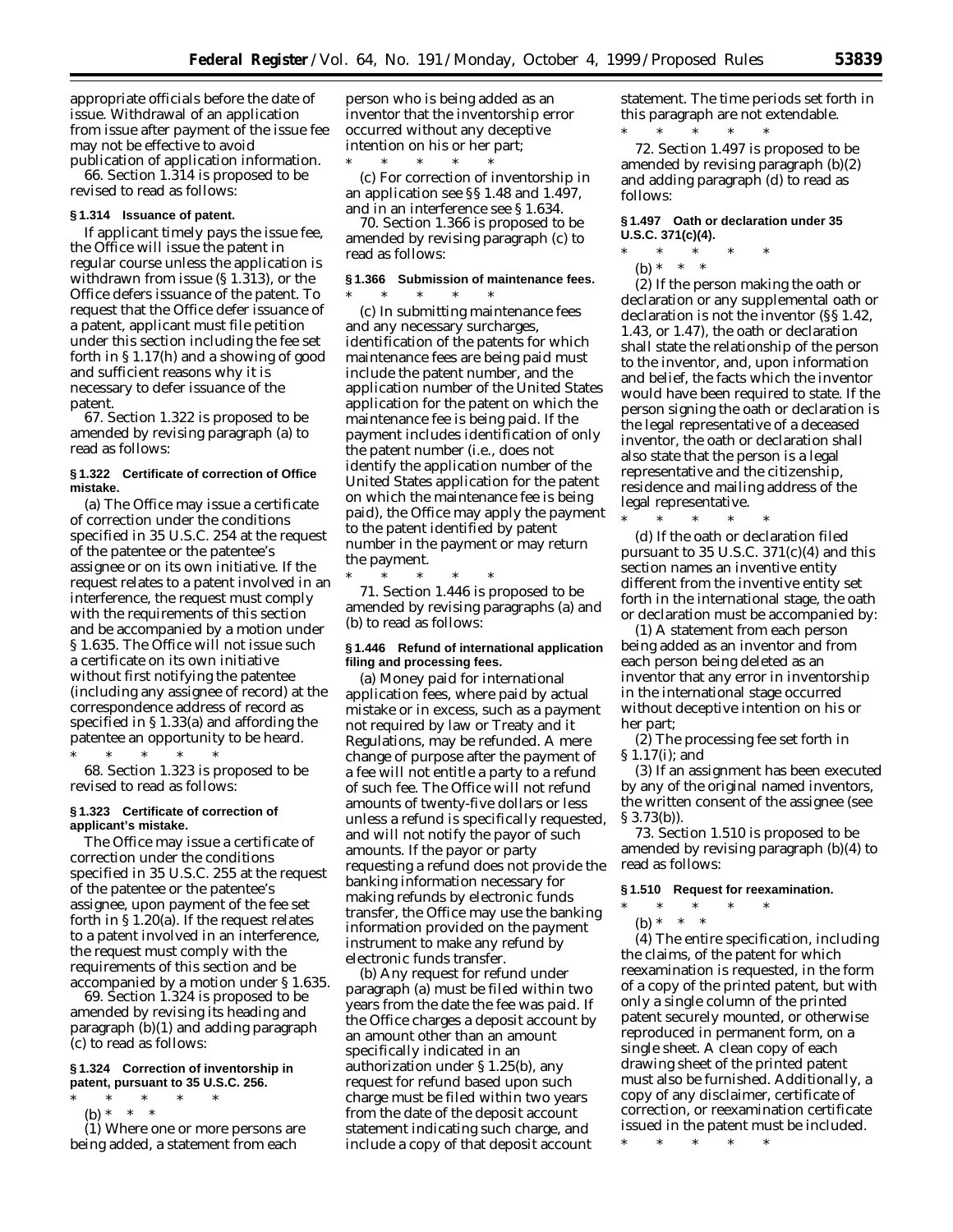74. Section 1.530 is proposed to be amended by revising its heading and paragraph (d), and adding paragraphs (e) through (l) to read as follows:

# **§ 1.530 Statement; amendment by patent owner; inventorship change.**

## \* \* \* \* \*

(d) *Making amendments in a reexamination proceeding.* A proposed amendment in a reexamination proceeding is made by filing a paper directing that proposed specified changes be made to the patent specification, including the claims, or to the drawings. An amendment paper directing that proposed specified changes be made in a reexamination proceeding may be submitted as an accompaniment to a request filed by the patent owner in accordance with § 1.510(e), as part of a patent owner statement in accordance with paragraph (b) of this section, or, where permitted, during the conduct of the reexamination proceeding pursuant to § 1.550(a).

(1) *Specification other than the claims.* Changes to the specification, other than to the claims, must be made by submission of the entire text of an added or rewritten paragraph including markings pursuant to paragraph (f) of this section, except that an entire paragraph may be deleted by a statement deleting the paragraph, without presentation of the text of the paragraph. The precise point in the specification must be identified where any added or rewritten paragraph is located.

(2) *Claims.* An amendment paper must include the entire text of each patent claim which is being proposed to be changed by such amendment paper and of each new claim being proposed to be added by such amendment paper. For any claim changed by the amendment paper, a parenthetical expression ''amended,'' ''twice amended,'' *etc.,* should follow the claim number. Each patent claim proposed to be changed and each proposed added claim must include markings pursuant to paragraph (f) of this section, except that a patent claim or proposed added claim should be canceled by a statement canceling the claim, without presentation of the text of the claim.

(3) *Drawings.* Any change to the patent drawings must be submitted as a sketch on a separate paper showing the proposed changes in red for approval by the examiner. Upon approval of the changes by the examiner, only new sheets of drawings including the changes and in compliance with § 1.84 must be filed. Amended figures must be identified as ''Amended,'' and any added figure must be identified as

''New.'' In the event a figure is canceled, the figure must be surrounded by brackets and identified as ''Canceled.''

(e) *Status of claims and support for claim changes.* Whenever there is an amendment to the claims pursuant to paragraph (d) of this section, there must also be supplied, on pages separate from the pages containing the changes, the status (*i.e.,* pending or canceled), as of the date of the amendment, of all patent claims and of all added claims, and an explanation of the support in the disclosure of the patent for the changes to the claims made by the amendment paper.

(f) *Changes shown by markings.* Any changes relative to the patent being reexamined which are made to the specification, including the claims, must include the following markings:

(1) The matter to be omitted by the reexamination proceeding must be enclosed in brackets; and

(2) The matter to be added by the reexamination proceeding must be underlined.

(g) *Numbering of patent claims preserved*. Patent claims may not be renumbered. The numbering of any claims added in the reexamination proceeding must follow the number of the highest numbered patent claim.

(h) *Amendment of disclosure may be required*. The disclosure must be amended, when required by the Office, to correct inaccuracies of description and definition, and to secure substantial correspondence between the claims, the remainder of the specification, and the drawings.

(i) *Amendments made relative to patent*. All amendments must be made relative to the patent specification, including the claims, and drawings, which are in effect as of the date of filing the request for reexamination.

(j) *No enlargement of claim scope*. No amendment may enlarge the scope of the claims of the patent or introduce new matter. No amendment may be proposed for entry in an expired patent. Moreover, no amendment, other than the cancellation of claims, will be incorporated into the patent by a certificate issued after the expiration of the patent.

(k) *Amendments not effective until certificate*. Although the Office actions will treat proposed amendments as though they have been entered, the proposed amendments will not be effective until the reexamination certificate is issued.

(l) *Correction of inventorship in reexamination proceedings*. (1) When it appears that the correct inventor or inventors were not named in a patent being reexamined through error without deceptive intention on the part of the actual inventor or inventors, the Commissioner may, on petition of all the parties and the assignees and satisfactory proof of the facts and payment of the fee set forth in § 1.20(b), or on order of a court before which such matter is called in question, include in the reexamination certificate to be issued under § 1.570 an amendment naming only the actual inventor or inventors. The petition must be submitted as part of the reexamination proceeding, and must satisfy the requirements of § 1.324.

 $(2)$  Notwithstanding paragraph  $(l)(1)$ of this section, if a petition to correct inventorship satisfying the requirements of § 1.324 is filed in a reexamination proceeding, and the reexamination proceeding is terminated other than in a reexamination certificate under § 1.570, a certificate of correction indicating the change of inventorship stated in the petition will be issued upon request by the patentee.

75. Section 1.550 is proposed to be amended by revising paragraphs (a) through (c) to read as follows:

## **§ 1.550 Conduct of reexamination proceedings.**

(a) All reexamination proceedings, including any appeals to the Board of Patent Appeals and Interferences, will be conducted with special dispatch within the Office. After issuance of the reexamination order and expiration of the time for submitting any responses thereto, the examination will be conducted in accordance with §§ 1.104, 1.105, 1.110–1.113, 1.115, and 1.116 and will result in the issuance of a reexamination certificate under § 1.570.

(b) The patent owner will be given at least thirty days to respond to any Office action. Such response may include further statements in response to any rejections and/or proposed amendments or new claims to place the patent in a condition where all claims, if amended as proposed, would be patentable.

(c)(1) On or before the day on which an action by the patent owner is due in a reexamination proceeding, the time for taking action by a patent owner will be extended only for sufficient cause, and for a reasonable time specified. Any request for such extension must be filed on or before the day on which action by the patent owner is due, but in no case will the mere filing of a request effect any extension. See § 1.304(a) for extensions of time for filing a notice of appeal to the U.S. Court of Appeals for the Federal Circuit or for commencing a civil action.

(2) After the day on which an action by the patent owner is due in a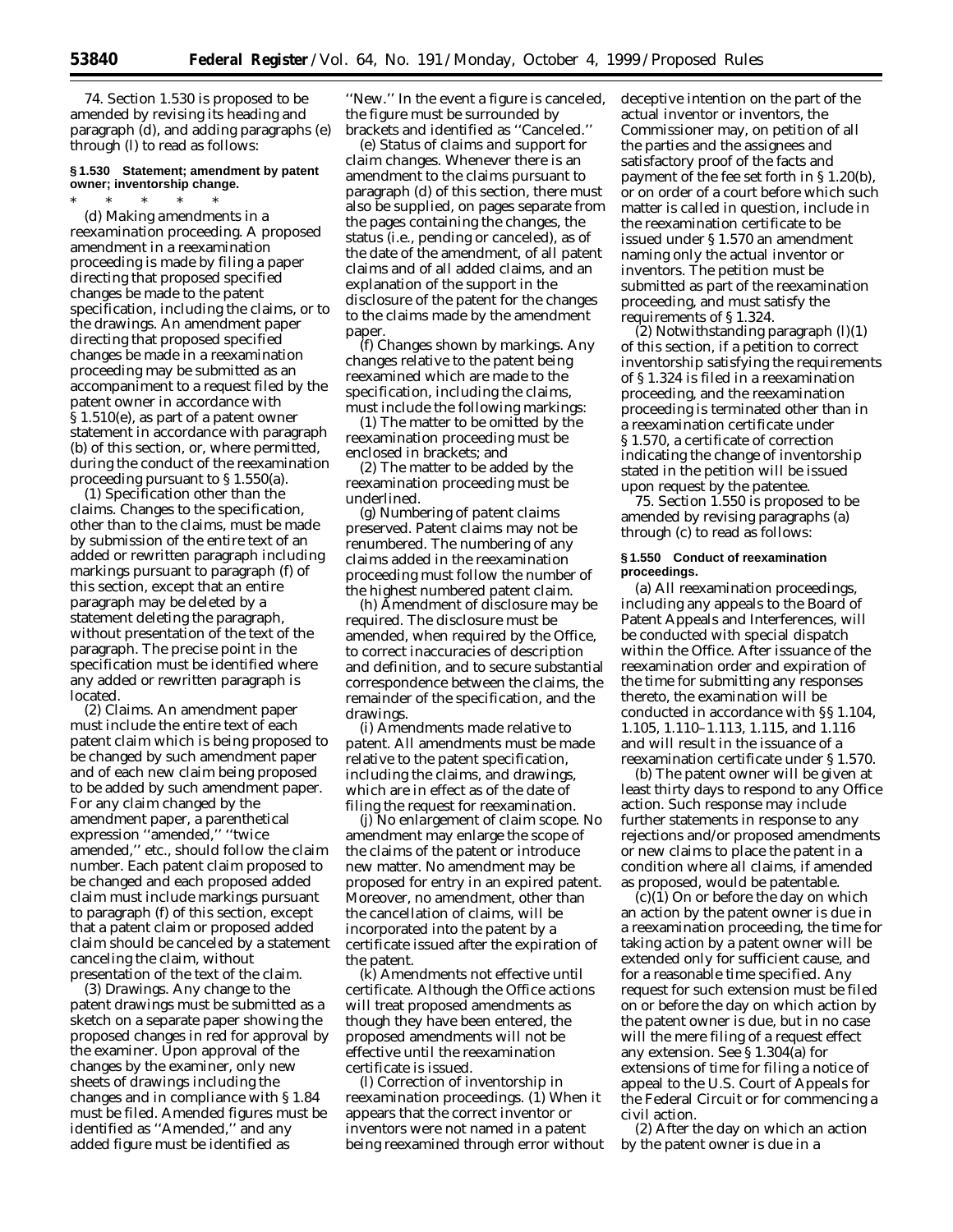reexamination proceeding, the time for taking action by a patent owner will be extended only upon the granting of a petition for extension of time to accept late papers on the grounds that submission of the papers was unintentionally delayed. A petition must be:

(i) Accompanied by papers effecting the action by the patent owner required to continue prosecution of the reexamination proceeding;

(ii) Accompanied by the petition fee as set forth in § 1.17(h);

(iii) Accompanied by a statement that the delay was unintentional. The Commissioner may require additional information where there is a question whether the delay was unintentional; and

(iv) Filed as a complete petition within the full statutory time period for submission of the papers that were unintentionally delayed.

 $*$  \* 76. Section 1.666 is proposed to be amended by revising paragraph (b) to read as follows:

## **§ 1.666 Filing of interference settlement agreements.**

\* \* \* \* \* (b) If any party filing the agreement or understanding under paragraph (a) of this section so requests, the copy will be kept separate from the file of the interference, and made available only to Government agencies on written request, or to any person upon petition accompanied by the fee set forth in § 1.17(h) and on a showing of good cause.

\* \* \* \* \* 77. Section 1.720 is proposed to be amended by revising paragraphs (b) and (g) to read as follows:

## **§ 1.720 Conditions for extension of patent term.**

\* \* \* \* \* (b) The term of the patent has never been previously extended, except for extensions issued pursuant to § 1.701, § 1.760, or § 1.790;

\* \* \* \* \* (g) The term of the patent, including any interim extension issued pursuant to § 1.790, has not expired before the submission of an application in compliance with § 1.741; and

 $*$  \* \*

78. Section 1.730 is proposed to be revised to read as follows:

## **§ 1.730 Applicant for extension of patent term; signature requirements.**

(a) Any application for extension of a patent term must be submitted by the owner of record of the patent or its agent and must comply with the requirements of § 1.740.

(b) If the application is submitted by the patent owner, the application must be signed either by:

(1) The patent owner in compliance with § 3.73(b) of this chapter; or

(2) A registered practitioner on behalf of the patent owner.

(c) If the application is submitted on behalf of the patent owner by an agent of the patent owner (*e.g.*, a licensee of the patent owner), the application must be signed by a registered practitioner on behalf of the agent. The Office may require proof that the agent is authorized to act on behalf of the patent owner.

(d) If the application is signed by a registered practitioner, the Office may require proof that the practitioner is authorized to act on behalf of the patent owner or agent of the patent owner.

79. Section 1.740 is proposed to be amended by revising its heading, the introductory text of paragraph (a), and paragraphs (a)(9), (a)(10), (a)(14), (a)(15), (b) and (c) to read as follows:

## **§ 1.740 Formal requirements for application for extension of patent term; correction of informalities.**

(a) An application for extension of patent term must be made in writing to the Commissioner. A formal application for the extension of patent term must include:

\* \* \* \* \*

(9) A statement that the patent claims the approved product or a method of using or manufacturing the approved product, and a showing which lists each applicable patent claim and demonstrates the manner in which at least one such patent claim reads on:

(i) The approved product, if the listed claims include any claim to the approved product;

(ii) The method of using the approved product, if the listed claims include any claim to the method of using the approved product; and

(iii) The method of manufacturing the approved product, if the listed claims include any claim to the method of manufacturing the approved product;

(10) A statement beginning on a new page, of the relevant dates and information pursuant to 35 U.S.C. 156(g) in order to enable the Secretary of Health and Human Services or the Secretary of Agriculture, as appropriate, to determine the applicable regulatory review period as follows:

(i) For a patent claiming a human drug, antibiotic, or human biological product:

(A) The effective date of the investigational new drug (IND) application and the IND number;

(B) The date on which a new drug application (NDA) or a Product License Application (PLA) was initially submitted and the NDA or PLA number; and

(C) The date on which the NDA was approved or the Product License issued; (ii) For a patent claiming a new animal drug:

(A) The date a major health or environmental effects test on the drug was initiated, and any available substantiation of that date, or the date of an exemption under subsection (j) of section 512 of the Federal Food, Drug, and Cosmetic Act became effective for such animal drug;

(B) The date on which a new animal drug application (NADA) was initially submitted and the NADA number; and

(C) The date on which the NADA was approved;

(iii) For a patent claiming a veterinary biological product:

(A) The date the authority to prepare an experimental biological product under the Virus-Serum-Toxin Act became effective;

(B) The date an application for a license was submitted under the Virus-Serum-Toxin Act; and

(C) The date the license issued; (iv) For a patent claiming a food or color additive:

(A) The date a major health or environmental effects test on the additive was initiated and any available substantiation of that date;

(B) The date on which a petition for product approval under the Federal Food, Drug and Cosmetic Act was initially submitted and the petition number; and

(C) The date on which the FDA published a **Federal Register** notice listing the additive for use;

(v) For a patent claiming a medical device:

(A) The effective date of the investigational device exemption (IDE) and the IDE number, if applicable, or the date on which the applicant began the first clinical investigation involving the device if no IDE was submitted and any available substantiation of that date;

(B) The date on which the application for product approval or notice of completion of a product development protocol under section 515 of the Federal Food, Drug and Cosmetic Act was initially submitted and the number of the application; and

(C) The date on which the application was approved or the protocol declared to be completed;

\* \* \* \* \* (14) The prescribed fee for receiving and acting upon the application for extension (see § 1.20(j)); and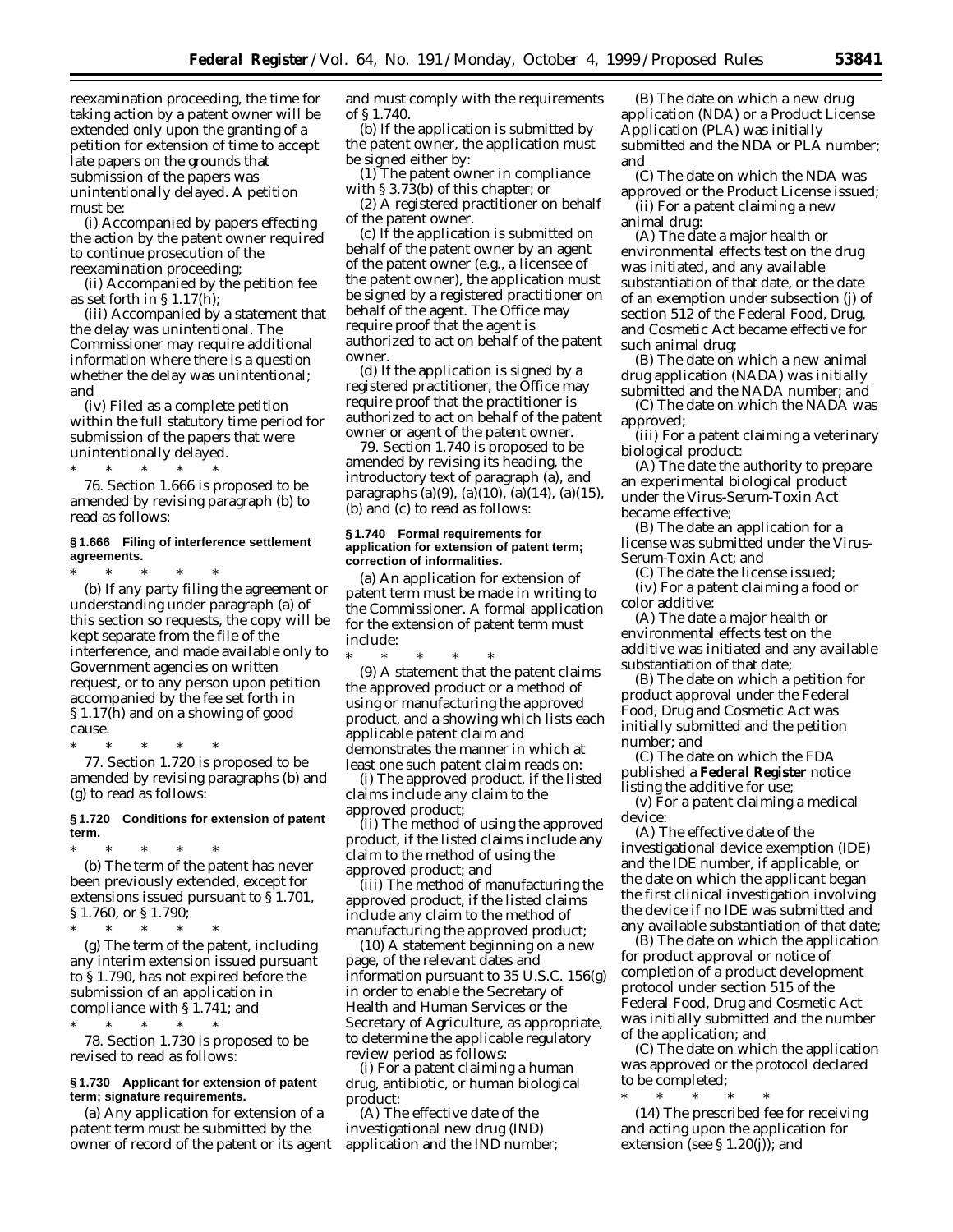(15) The name, address, and telephone number of the person to whom inquiries and correspondence relating to the application for patent term extension are to be directed.

(b) The application under this section must be accompanied by two additional copies of such application.

(c) If an application for extension of patent term is informal under this section, the Office will so notify the applicant. The applicant has two months from the mail date of the notice, or such time as is set in the notice, within which to correct the informality. Unless the notice indicates otherwise, this time period may be extended under the provisions of § 1.136.

80. Section 1.741 is proposed to be amended by revising its heading, the introductory text of paragraph (a) and paragraphs (a)(5) and (b) to read as follows:

## **§ 1.741 Complete application given a filing date; petition procedure.**

(a) The filing date of an application for extension of a patent term is the date on which a complete application is received in the Office or filed pursuant to the procedures set forth in § 1.8 or § 1.10. A complete application must include:

\* \* \* \* \*

(5) Sufficient information to enable the Commissioner to determine under subsections (a) and (b) of 35 U.S.C. 156 the eligibility of a patent for extension and the rights that will be derived from the extension and information to enable the Commissioner and the Secretary of Health and Human Services or the Secretary of Agriculture to determine the length of the regulatory review period; and

\* \* \* \* \*

(b) If an application for extension of patent term is incomplete under this section, the Office will so notify the applicant. If applicant requests review of a notice that an application is incomplete, or review of the filing date accorded an application under this section, applicant must file a petition pursuant to this paragraph accompanied by the fee set forth in § 1.17(h) within two months of the mail date of the notice that the application is incomplete, or the notice according the filing date complained of. Unless the notice indicates otherwise, this time period may be extended under the provisions of § 1.136.

81. Section 1.780 is proposed to be revised to read as follows:

# **§ 1.780 Certificate or order of extension of patent term.**

If a determination is made pursuant to § 1.750 that a patent is eligible for extension and that the term of the patent is to be extended, a certificate of extension, under seal, or an order granting interim extension under 35 U.S.C. 156(d)(5), will be issued to the applicant for the extension of the patent term. Such certificate or order will be recorded in the official file of the patent and will be considered as part of the original patent. Notification of the issuance of the certificate or order of extension will be published in the *Official Gazette* of the Patent and Trademark Office. Notification of the issuance of the order granting an interim extension under 35 U.S.C. 156(d)(5), including the identity of the product currently under regulatory review, will be published in the *Official Gazette* of the Patent and Trademark Office and in the **Federal Register**. No certificate of, or order granting, an extension will be issued if the term of the patent cannot be extended, even though the patent is otherwise determined to be eligible for extension. In such situations, the final determination made pursuant to § 1.750 will indicate that no certificate or order will issue.

82. Section 1.809 is proposed to be amended by revising paragraphs (b) introductory text, (b)(1) and (c) to read as follows:

## **§ 1.809 Examination procedures.**

\* \* \* \* \* (b) The applicant for patent or patent owner shall reply to a rejection under paragraph (a) of this section by—

(1) In the case of an applicant for patent, making an acceptable original or replacement or supplemental deposit or assuring the Office in writing that an acceptable deposit will be made, or, in the case of a patent owner, requesting a certificate of correction of the patent which meets the terms of paragraphs (b) and (c) of § 1.805, or

\* \* \* \* \* (c) If an application for patent is otherwise in condition for allowance except for a needed deposit and the Office has received a written assurance that an acceptable deposit will be made, applicant will be notified and given a period of time within which the deposit must be made in order to avoid abandonment. This time period is not extendable under § 1.136(a) or (b) (see § 1.136(c)).

\* \* \* \* \*

83. Section 1.821 is proposed to be amended by revising paragraphs (c), (e) and (f) to read as follows:

**§ 1.821 Nucleotide and/or amino acid sequence disclosures in patent applications.**

\* \* \* \* \* (c) Patent applications which contain disclosures of nucleotide and/or amino acid sequences must contain such nucleotide and/or amino acid sequences disclosure and associated information as a separate part of the disclosure using the symbols and format in accordance with the requirements of §§ 1.822 and 1.823. This disclosure is hereinafter referred to as the ''Sequence Listing.'' Each sequence disclosed must appear separately in the ''Sequence Listing.'' Each sequence set forth in the ''Sequence Listing'' shall be assigned a separate sequence identifier. The sequence identifiers shall begin with 1 and increase sequentially by integers. If no sequence is present for a sequence identifier, the code ''000'' shall be used in place of the sequence. The response for the numeric identifier <160> (see § 1.823(b)) shall include the total number of SEQ ID NOs, whether followed by a sequence or by the code ''000.'' The ''Sequence Listing'' must be submitted either on:

(1) Paper in compliance with § 1.823; or

(2) A Compact Disk-Read Only Memory (CD–ROM) or Compact Disk-Recordable (CD–R) in compliance with § 1.823. Applicant may submit a second copy of such a CD–ROM or CD–R ''Sequence Listing'' to satisfy the requirement for a ''Sequence Listing'' in a computer readable format pursuant to paragraph (e) of this section, provided that the CD–ROM or CD–R ''Sequence Listing'' meets the requirements of § 1.824(b) and (c)(4).

\* \* \* \* \*

(e) In addition to the submission of the ''Sequence Listing'' referred to in paragraph (c) of this section, a copy of this ''Sequence Listing'' must also be submitted in computer readable form in accordance with the requirements of § 1.824. The computer readable form submitted pursuant to this paragraph must be a copy of the ''Sequence Listing'' submitted pursuant to paragraph (c) of this section and will not necessarily be retained as a part of the patent application file. If the computer readable form of a new application is to be identical with the computer readable form of another application of the applicant on file in the Patent and Trademark Office, reference may be made to the other application and computer readable form in lieu of filing a duplicate computer readable form in the new application if the computer readable form in the other application was compliant with all of the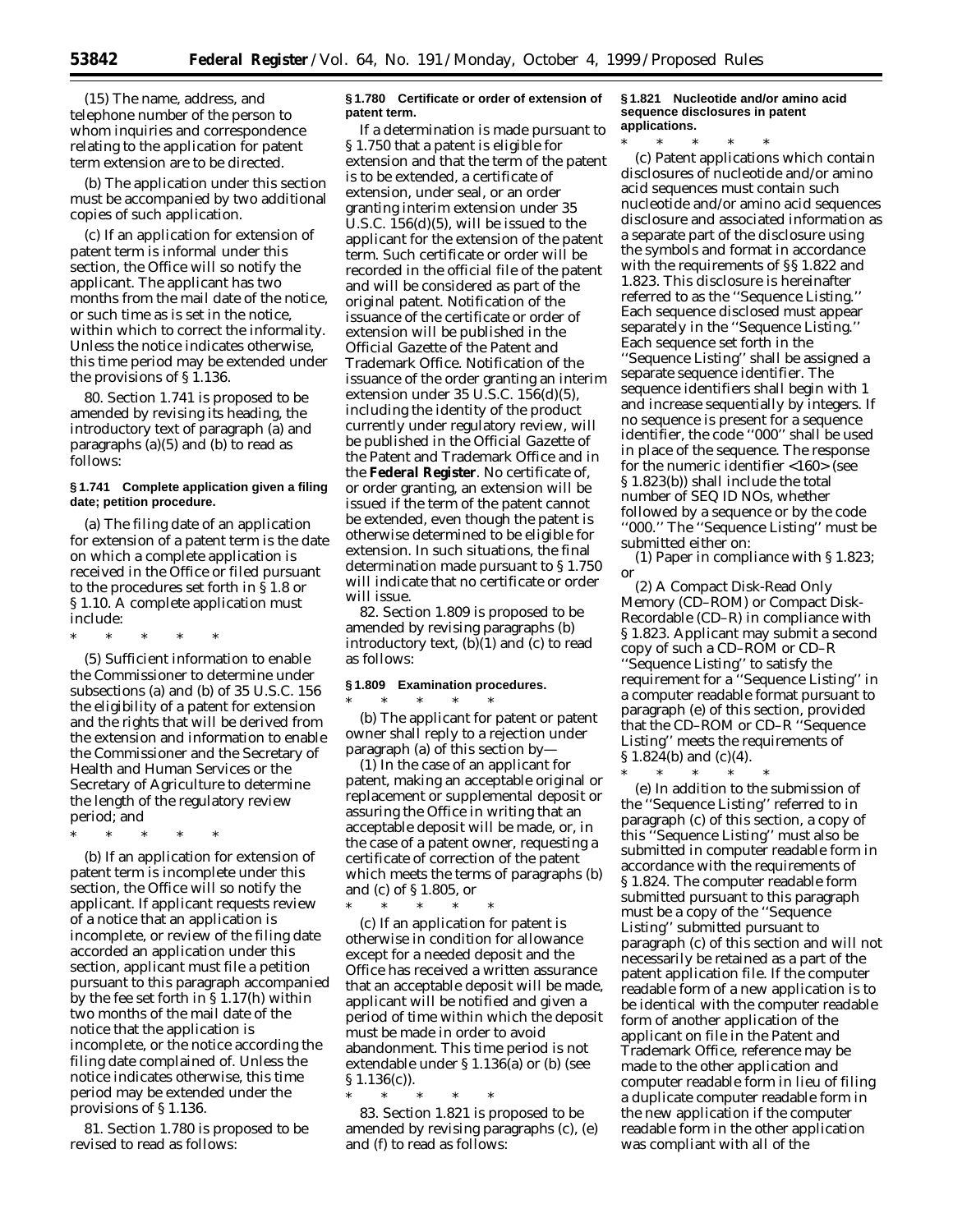requirements of this subpart. The new application shall be accompanied by a letter making such reference to the other application and computer readable form, both of which shall be completely identified. In the new application, applicant must also request the use of the compliant computer readable form (CRF) ''Sequence Listing'' that is already on file for the other application and must state that the paper or CD–ROM or CD–R copy of the ''Sequence Listing'' in the new application is identical to the computer readable (CRF) copy filed for the other application.

(f) In addition to the paper or CD– ROM or CD–R copy required by paragraph (c) of this section and the computer readable form required by paragraph (e) of this section, a statement that the content of the paper, CD–ROM, or CD–R submission under paragraph (c) of this section and the computer readable (CRF) copy under paragraph (e) of this section are the same must be submitted with the computer readable form (*e.g.,* a statement that ''the information recorded in computer readable form is identical to the paper (or CD–ROM or CD–R) copy of the sequence listing submitted under § 1.821(c)'' submitted under § 1.821(c)).

\* \* \* \* \* 84. Section 1.823 is proposed to be amended by revising its heading and paragraph (a) to read as follows:

### **§ 1.823 Requirements for nucleotide and/ or amino acid sequences as part of the application.**

(a)(1) If the ''Sequence Listing'' required by § 1.821(c) is submitted on paper: The ''Sequence Listing,'' setting forth the nucleotide and/or amino acid sequence and associated information in accordance with paragraph (b) of this section, must begin on a new page and<br>must be titled "Sequence Listing." The must be titled "Sequence Listing." ''Sequence Listing'' preferably should be numbered independently of the numbering of the remainder of the application. Each page of the ''Sequence Listing'' should contain no more than 66 lines and each line should contain no more than 72 characters. A fixed-width font should be used exclusively throughout the ''Sequence Listing.''

(2) If the ''Sequence Listing'' required by § 1.821(c) is submitted on a CD–ROM or CD–R: The ''Sequence Listing'' must be submitted as a text file in the American Standard Code for Information Interchange (ASCII) in accordance with the standards for that medium set forth in 36 CFR 1228.188(c) and (d). No other format shall be allowed. The CD–ROM or CD–R ''Sequence Listing'' must also be accompanied by documentation on

paper that is adequate to identify, maintain, and interpret the electronic ''Sequence Listing.'' A notation that a ''Sequence Listing'' is submitted on a CD–ROM or CD–R must be placed conspicuously in the specification (see § 1.77(b)(11)). The CD–ROM or CD–R ''Sequence Listing'' also must be labeled with the following information:

(i) The name of each inventor (if known);

(ii) The title of the invention;

(iii) The sequence identifiers of the ''Sequence Listings'' on that CD–ROM or CD–R; and

(iv) The docket number used by the person filing the application to identify the application (if applicable).

\* \* \* \* \* 84a. Section 1.824 is proposed to be amended by revising paragraph (c)(4) to read as follows:

### **§ 1.824 Form and format for nucleotide and/or amino acid sequence submissions in computer readable form.**

\* \* \* \* \* (c) \* \* \*

(4) CD–ROM or CD–R: Format ISO 9660 or High Sierra Format.  $*$  \* \*

85. Section 1.825 is proposed to be amended by revising paragraphs (a) and (b) to read as follows:

#### **§ 1.825 Amendments to or replacement of sequence listing and computer readable copy thereof.**

(a) Any amendment to the paper copy of the ''Sequence Listing'' submitted pursuant to § 1.821 must be made by submission of substitute sheets. Any amendment to the CD–ROM or CD–R copy of the ''Sequence Listing'' submitted pursuant to § 1.821 must be made by submission of a new CD–ROM or CD–R containing a substitute ''Sequence Listing.'' Amendments must be accompanied by a statement that indicates support for the amendment in the application-as-filed, and a statement that the substitute sheets or new CD– ROM or CD–R includes no new matter.

(b) Any amendment to the paper, CD– ROM, or CD–R copy of the ''Sequence Listing'' pursuant to paragraph (a) of this section must be accompanied by a substitute copy of the computer readable form of the ''Sequence Listing'' required pursuant to § 1.821(e), including all previously submitted data with the amendment incorporated therein, and accompanied by a statement that the computer readable form copy is the same as the substitute paper or new CD–ROM or CD–R copy of the ''Sequence Listing.''

\* \* \* \* \*

### **PART 3—ASSIGNMENT, RECORDING AND RIGHTS OF ASSIGNEE**

86. The authority citation for 37 CFR part 3 continues to read as follows:

**Authority:** 15 U.S.C. 1123; 35 U.S.C. 6.

87. Section 3.27 is proposed to be revised to read as follows:

### **§ 3.27 Mailing address for submitting documents to be recorded.**

Documents and cover sheets to be recorded should be addressed to the Commissioner of Patents and Trademarks, Box Assignment, Washington, D.C. 20231, unless they are filed together with new applications. 88. Section 3.71 is proposed to be

revised to read as follows:

## **§ 3.71 Prosecution by assignee.**

(a) *Patents—Conducting of prosecution.* One or more assignees as defined in paragraph (b) of this section may, after becoming of record pursuant to paragraph (c) of this section, conduct prosecution of a national patent application or a reexamination proceeding to the exclusion of either the inventive entity, or the assignee(s) previously entitled to conduct prosecution.

(b) *Patents—Assignee(s) who can prosecute.* The assignee(s) who may conduct either the prosecution of a national application for patent or a reexamination proceeding are:

(1) *A single assignee.* An assignee of the entire right, title and interest in the application or patent being reexamined who is of record, or

(2) *Partial assignee(s) together or with inventor(s).* All partial assignees, or all partial assignees and inventors who have not assigned their right, title and interest in the application or patent being reexamined, who together own the entire right, title and interest in the application or patent being reexamined. A partial assignee is any assignee of record having less than the entire right, title and interest in the application or patent being reexamined.

(c) *Patents—Becoming of record.* An assignee becomes of record either in a national patent application or a reexamination proceeding by filing a statement in compliance with § 3.73(b).

(d) *Trademarks.* The assignee of a trademark application or registration may prosecute a trademark application; submit documents to maintain a trademark registration; or file papers against a third party in reliance on the assignee's trademark application or registration, to the exclusion of the original applicant or previous assignee. The assignee must establish ownership in compliance with § 3.73(b).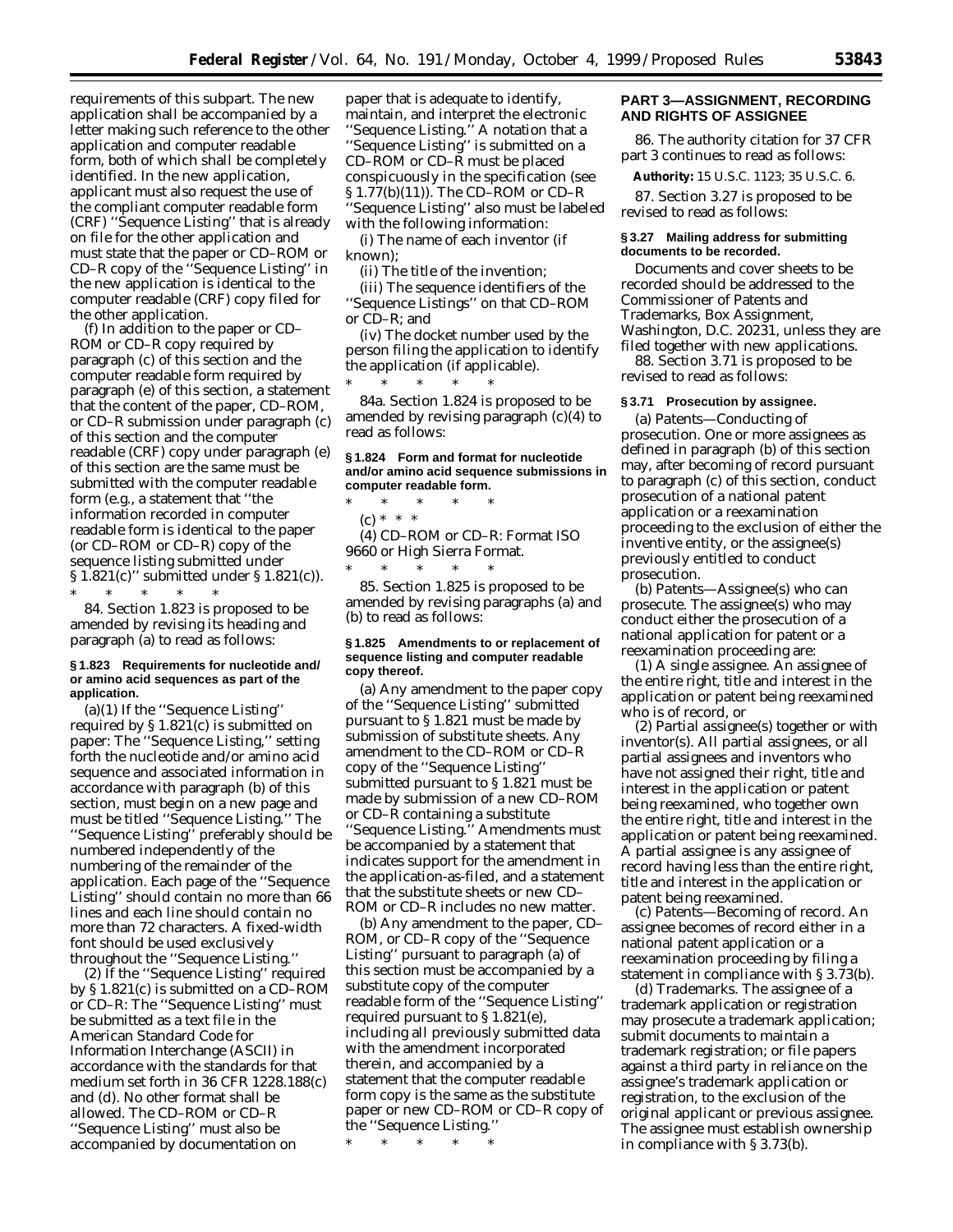89. Section 3.73 is proposed to be revised to read as follows:

### **§ 3.73 Establishing right of assignee to take action.**

(a) The inventor is presumed to be the owner of a patent application, and any patent that may issue therefrom, unless there is an assignment. The original applicant is presumed to be the owner of a trademark application or registration, unless there is an assignment.

(b)(1) In order to request or take action in a patent or trademark matter, the assignee must establish its ownership of the patent or trademark property to the satisfaction of the Commissioner. The establishment of ownership by the assignee may be combined with the paper that requests or takes the action. Ownership is established by submitting to the Office a signed statement identifying the assignee, accompanied by either:

(i) Documentary evidence of a chain of title from the original owner to the assignee (*e.g.,* copy of an executed assignment). The documents submitted to establish ownership may be required to be recorded pursuant to § 3.11 in the assignment records of the Office as a condition to permitting the assignee to take action in a matter pending before the Office; or

(ii) A statement specifying where documentary evidence of a chain of title is recorded in the assignment records of the Office (*e.g.,* reel and frame number).

(2) The submission establishing ownership must show that the party signing the submission is a party authorized to act on behalf of the assignee by:

(i) Including a statement that the party signing the submission is authorized to act on behalf of the assignee; or

(ii) Being signed by a person having apparent authority to sign on behalf of the assignee, *e.g.,* an officer of the assignee.

(c) For patent matters only:

(1) Establishment of ownership by the assignee must be submitted prior to, or at the same time as, the paper requesting or taking action is submitted.

(2) If the submission under this section is by an assignee of less than the entire right, title and interest, such assignee must indicate the extent (by percentage) of its ownership interest or the Office may refuse to accept the submission.

90. Section 3.81 is proposed to be revised to read as follows:

#### **§ 3.81 Issue of patent to assignee.**

For a patent application, if an assignment of the entire right, title, and

interest is recorded before the issue fee is paid, the patent may issue in the name of the assignee. If the assignee holds an undivided part interest, the patent may issue jointly to the inventor and the assignee. If the patent is to issue solely or jointly to that assignee, the name of the assignee must be provided at the time the issue fee is paid.

## **PART 5—SECRECY OF CERTAIN INVENTIONS AND LICENSES TO EXPORT AND FILE APPLICATIONS IN FOREIGN COUNTRIES**

91. The authority citation for 37 CFR part 5 would continue to read as follows:

**Authority:** 35 U.S.C. 6, 41, 181–188, as amended by the Patent Law Foreign Filing Amendments Act of 1988, Pub. L. 100–418, 102 Stat. 1567; the Arms Export Control Act, as amended, 22 U.S.C. 2751 *et seq.*; the Atomic Energy Act of 1954, as amended, 42 U.S.C. 2011 *et seq.*; and the Nuclear Non-Proliferation Act of 1978, 22 U.S.C. 3201 *et seq.*; and the delegations in the regulations under these Acts to the Commissioner (15 CFR 370.10(j), 22 CFR 125.04, and 10 CFR 810.7).

92. Section 5.1 is proposed to be revised to read as follows:

### **§ 5.1 Applications and correspondence involving national security.**

(a) All correspondence in connection with this part, including petitions, should be addressed to ''Assistant Commissioner for Patents (Attention Licensing and Review), Washington, D.C. 20231.''

(b) Application as used in this part includes provisional applications filed under 35 U.S.C. 111(b) (§ 1.9(a)(2) of this chapter), nonprovisional applications filed under 35 U.S.C. 111(a) or entering the national stage from an international application after compliance with 35 U.S.C. 371  $(S 1.9(a)(3))$ , or international applications filed under the Patent Cooperation Treaty prior to entering the national stage of processing (§ 1.9(b)).

(c) Patent applications and documents relating thereto that are national security classified (see § 1.9(i) of this chapter) and contain authorized national security markings (*e.g.,* ''Confidential,'' ''Secret'' or ''Top Secret'') are accepted by the Office. National security classified documents filed in the Office must be either handcarried to Licensing and Review or mailed to the Office in compliance with paragraph (a) of this section.

(d) The applicant in a national security classified patent application must obtain a secrecy order pursuant to § 5.2(a). If a national security classified patent application is filed without a

notification pursuant to § 5.2(a), the Office will set a time period within which either the application must be declassified, or the application must be placed under a secrecy order pursuant to § 5.2(a), or the applicant must submit evidence of a good faith effort to obtain a secrecy order pursuant to § 5.2(a) from the relevant department or agency in order to prevent abandonment of the application. If evidence of a good faith effort to obtain a secrecy order pursuant to § 5.2(a) from the relevant department or agency is submitted by the applicant within the time period set by the Office, but the application has not been declassified or placed under a secrecy order pursuant to § 5.2(a), the Office will again set a time period within which either the application must be declassified, or the application must be placed under a secrecy order pursuant to § 5.2(a), or the applicant must submit evidence of a good faith effort to again obtain a secrecy order pursuant to § 5.2(a) from the relevant department or agency in order to prevent abandonment of the application.

(e) A national security classified patent application will not be allowed pursuant to § 1.311 of this chapter until the application is declassified and any secrecy order pursuant to § 5.2(a) has been rescinded.

(f) Applications on inventions made outside the United States and on inventions in which a U.S. Government defense agency has a property interest will not be made available to defense agencies.

93. Section 5.2 is proposed to be amended by adding a new paragraph (c) to read as follows:

#### **§ 5.2 Secrecy order.**

\* \* \* \* \*

(c) An application disclosing any significant part of the subject matter of an application under a secrecy order pursuant to paragraph (a) of this section also falls within the scope of such secrecy order. Any such application that is pending before the Office must be promptly brought to the attention of Licensing and Review, unless such application is itself under a secrecy order pursuant to paragraph (a) of this section. Any subsequently filed application containing any significant part of the subject matter of an application under a secrecy order pursuant to paragraph (a) of this section must either be hand-carried to Licensing and Review or mailed to the Office in compliance with § 5.1(a).

94. Section 5.12 is amended by revising paragraph (b) to read as follows: